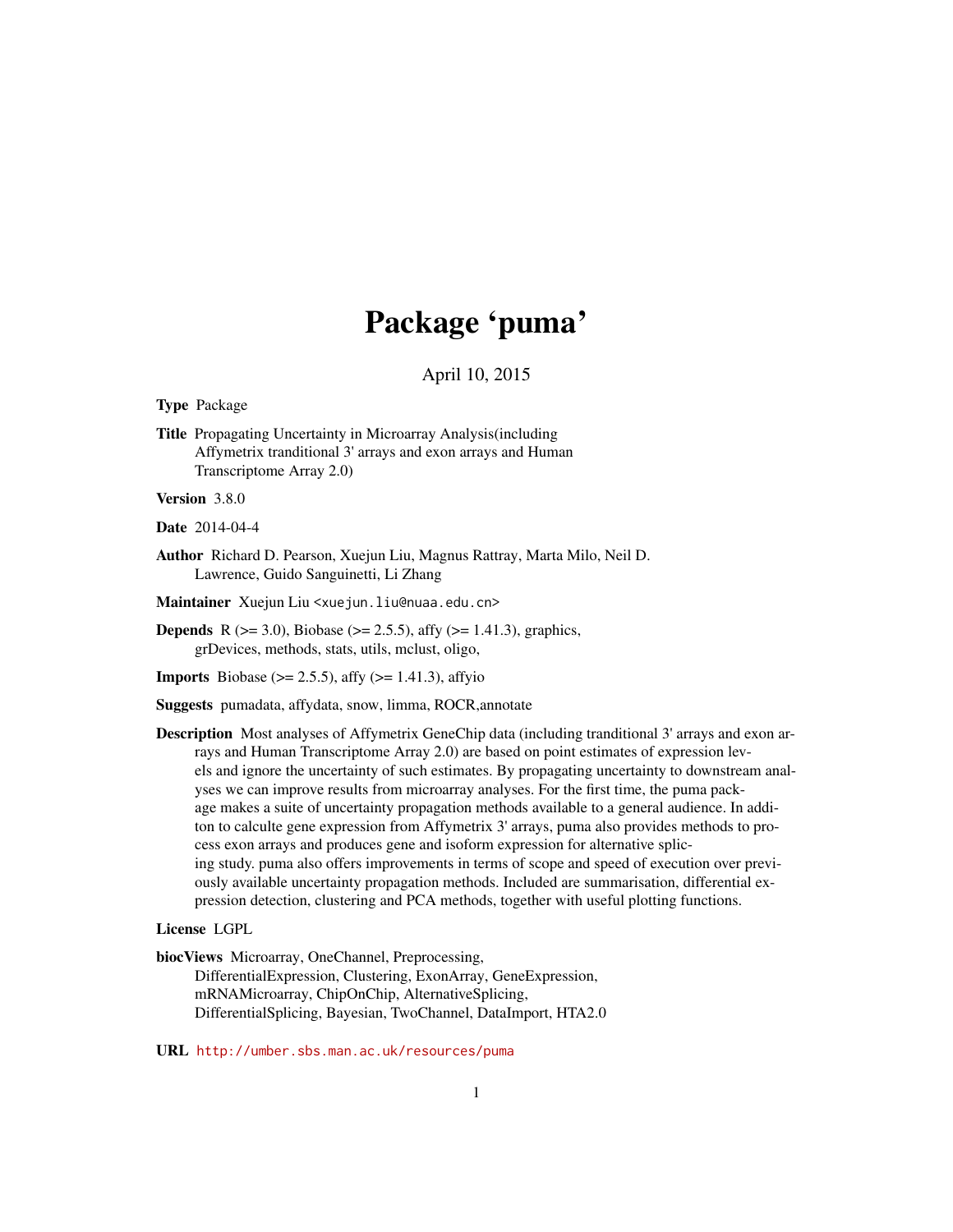# R topics documented:

|                       | 3              |
|-----------------------|----------------|
|                       | 5              |
|                       | 6              |
|                       | $\overline{7}$ |
|                       | 8              |
|                       | 9              |
|                       | 11             |
|                       | 11             |
|                       | 12             |
|                       | 12             |
|                       | 13             |
|                       | 14             |
|                       | 14             |
|                       | 15             |
|                       | 17             |
|                       | 21             |
|                       | 25             |
|                       | 26             |
| erfc                  | 28             |
|                       | 29             |
|                       |                |
|                       | 30             |
|                       | 31             |
|                       | 33             |
|                       | 35             |
|                       | 37             |
|                       | 38             |
|                       | 39             |
|                       | 41             |
|                       | 42             |
|                       | 44             |
|                       | 46             |
|                       | 47             |
|                       |                |
|                       |                |
|                       | 51             |
|                       | 52             |
| numOfFactorsToUse     | 53             |
|                       | 54             |
| orig_pplr<br>$\cdots$ | 55             |
| plot-methods          | 56             |
| plotErrorBars         | 57             |
|                       | 59             |
|                       | 61             |
| plotWhiskers          | 62             |
|                       | 63             |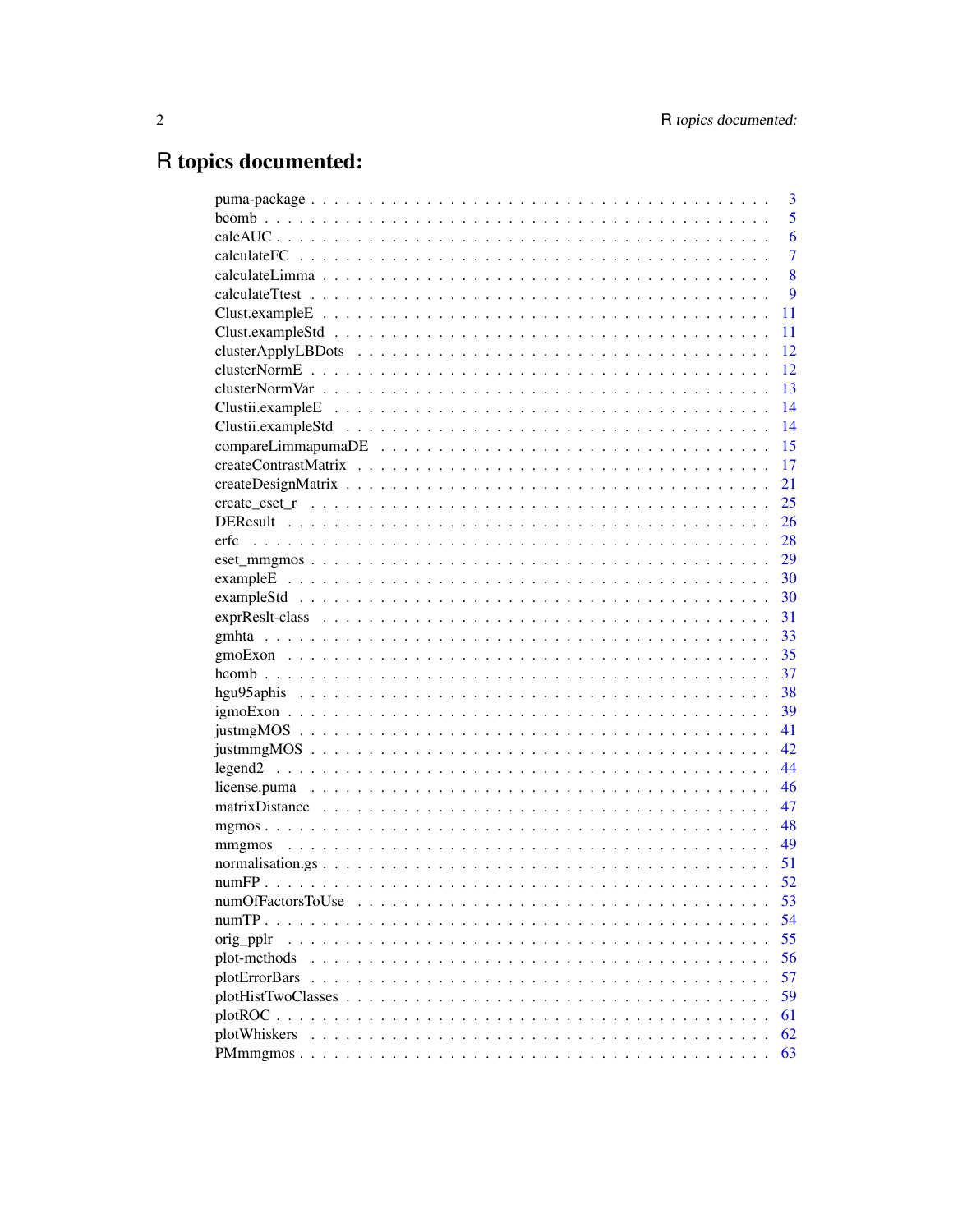# <span id="page-2-0"></span>puma-package 3

| Index | 85 |
|-------|----|

<span id="page-2-1"></span>

puma-package *puma - Propagating Uncertainty in Microarray Analysis*

# Description

Most analyses of Affymetrix GeneChip data (including tranditional 3' arrays and exon arrays) are based on point estimates of expression levels and ignore the uncertainty of such estimates. By propagating uncertainty to downstream analyses we can improve results from microarray analyses. For the first time, the puma package makes a suite of uncertainty propagation methods available to a general audience. In additon to calculte gene expression from Affymetrix 3' arrays, puma also provides methods to process exon arrays and produces gene and isoform expression for alternative splicing study. puma also offers improvements in terms of scope and speed of execution over previously available uncertainty propagation methods. Included are summarisation, differential expression detection, clustering and PCA methods, together with useful plotting functions.

# Details

| Package: | puma                  |
|----------|-----------------------|
| Type:    | Package               |
| Version: | 3.4.3                 |
| Date:    | 2013-11-04            |
| License: | LGPL excluding donlp2 |

For details of using the package please refer to the Vignette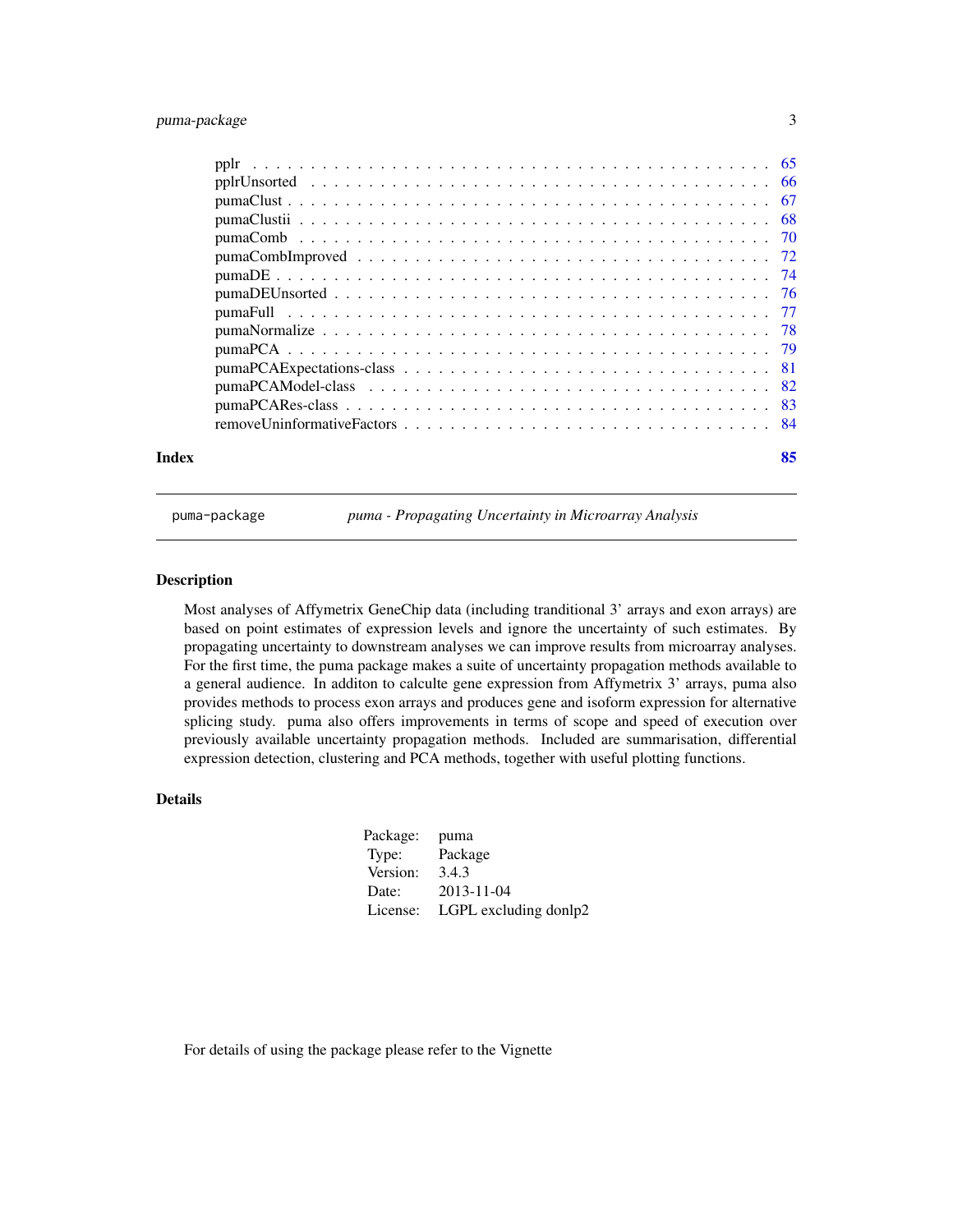# Author(s)

Richard Pearson, Xuejun Liu, Guido Sanguinetti, Marta Milo, Neil D. Lawrence, Magnus Rattray, Li Zhang

Maintainer: Richard Pearson <richard.pearson@postgrad.manchester.ac.uk>, Li Zhang <leo.zhang@nuaa.edu.cn>

# References

Milo, M., Niranjan, M., Holley, M. C., Rattray, M. and Lawrence, N. D. (2004) A probabilistic approach for summarising oligonucleotide gene expression data, technical report available upon request.

Liu, X., Milo, M., Lawrence, N. D. and Rattray, M. (2005) A tractable probabilistic model for Affymetrix probe-level analysis across multiple chips, Bioinformatics, 21(18):3637-3644.

Sanguinetti, G., Milo, M., Rattray, M. and Lawrence, N. D. (2005) Accounting for probe-level noise in principal component analysis of microarray data, Bioinformatics, 21(19):3748-3754.

Rattray, M., Liu, X., Sanguinetti, G., Milo, M. and Lawrence, N. D. (2006) Propagating uncertainty in Microarray data analysis, Briefings in Bioinformatics, 7(1):37-47.

Liu, X., Milo, M., Lawrence, N. D. and Rattray, M. (2006) Probe-level measurement error improves accuracy in detecting differential gene expression, Bioinformatics, 22(17):2107-2113.

Liu, X. Lin, K., Andersen, B. Rattray, M. (2007) Including probe-level uncertainty in model-based gene expression clustering, BMC Bioinformatics, 8(98).

Pearson, R. D., Liu, X., Sanguinetti, G., Milo, M., Lawrence, N. D., Rattray, M. (2008) puma: a Bioconductor package for Propagating Uncertainty in Microarray Analysis, BMC Bioinformatics, 2009, 10:211.

Zhang,L. and Liu,X. (2009) An improved probabilistic model for finding differential gene expression, the 2nd BMEI 17-19 oct. 2009. Tianjin. China.

Liu,X. and Rattray,M. (2009) Including probe-level measurement error in robust mixture clustering of replicated microarray gene expression, Statistical Application in Genetics and Molecular Biology, 9(1), Article 42.

puma 3.0: improved uncertainty propagation methods for gene and transcript expression analysis, Liu et al. BMC Bioinformatics, 2013, 14:39.

#### Examples

```
# Next 4 lines commented out to save time in package checks, and saved version used
    # if (require(affydata)) {
# data(Dilution)
# eset_mmgmos <- mmgmos(Dilution)
# }
data(eset_mmgmos)
pumapca_mmgmos <- pumaPCA(eset_mmgmos)
plot(pumapca_mmgmos)
eset_mmgmos_100 <- eset_mmgmos[1:100,]
eset_comb <- pumaComb(eset_mmgmos_100)
       eset_combImproved <- pumaCombImproved(eset_mmgmos_100)
esetDE <- pumaDE(eset_comb)
       esetDEImproved <- pumaDE(eset_combImproved)
```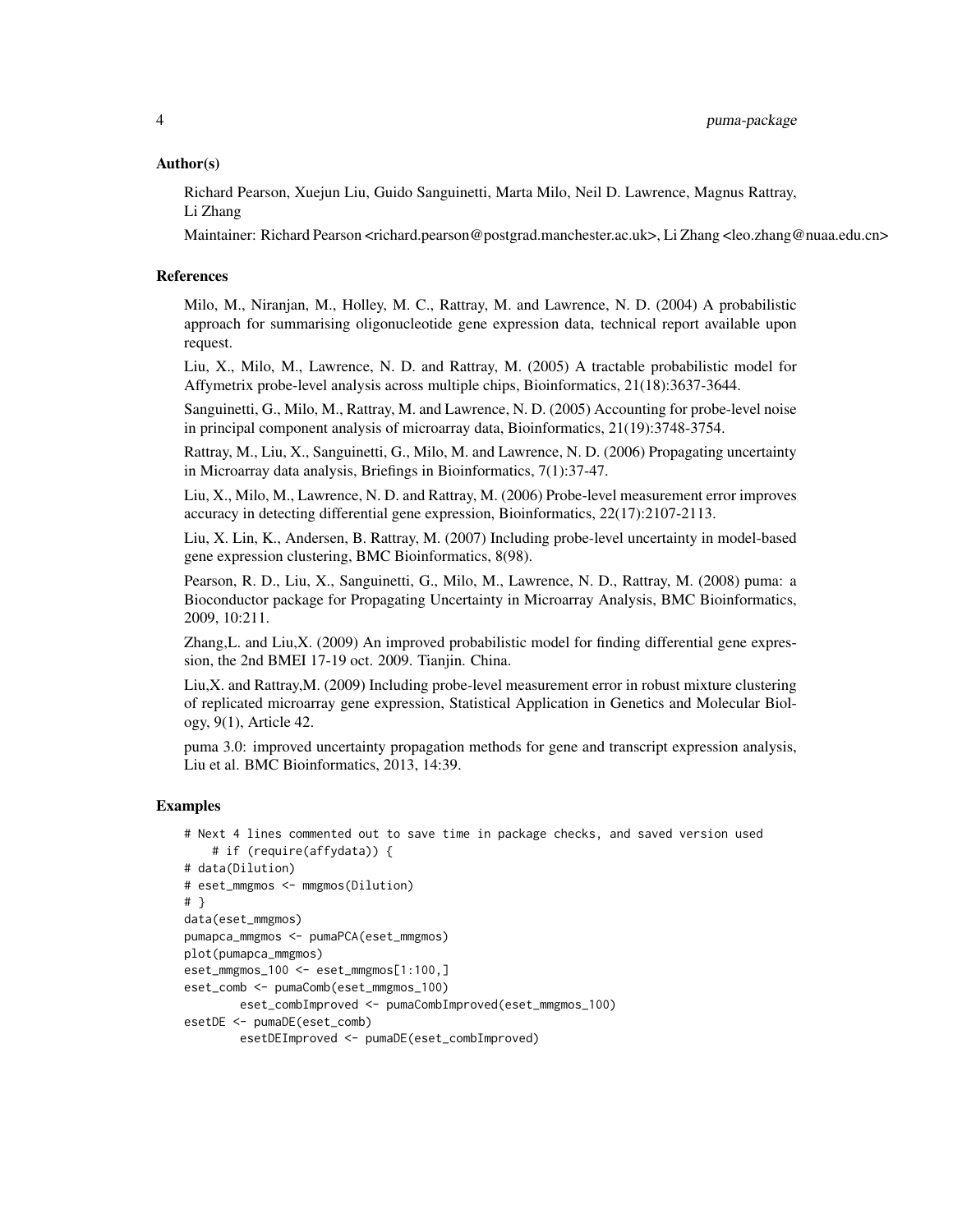#### **Description**

This function calculates the combined signal for each condition from replicates using Bayesian models. The inputs are gene expression levels and the probe-level standard deviation associated with expression measurement for each gene on each chip. The outputs include gene expression levels and standard deviation for each condition. This function was originally part of the **pplr** package. Although this function can be called directly, it is recommended to use the [pumaComb](#page-69-1) function instead, which can work directly on [ExpressionSet](#page-0-0) objects, and can automatically determine which arrays are replicates.

#### Usage

```
bcomb(e, se, replicates, method=c("map","em"),
     gsnorm=FALSE, nsample=1000, eps=1.0e-6)
```
#### Arguments

| e          | a data frame containing the expression level for each gene on each chip.  |
|------------|---------------------------------------------------------------------------|
| se         | a data frame containing the standard deviation of gene expression levels. |
| replicates | a vector indicating which chip belongs to which condition.                |
| method     | character specifying the method algorithm used.                           |
| gsnorm     | logical specifying whether do global scaling normalisation or not.        |
| nsample    | integer. The number of sampling in parameter estimation.                  |
| eps        | a numeric, optimisation parameter.                                        |

#### Details

Each element in replicate represents the condition of the chip which is in the same column order as in the expression and standard deviation matrix files.

Method "map" uses MAP of a hierarchical Bayesion model with Gamma prior on the betweenreplicate variance (Gelman et.al. p.285) and shares the same variance across conditions. This method is fast and suitable for the case where there are many conditions.

Method "em" uses variational inference of the same hierarchical Bayesion model as in method "map" but with conjugate prior on between-replicate variance and shares the variance across conditions.

The parameter nsample should be large enough to ensure stable parameter estimates. Should be at least 1000.

<span id="page-4-1"></span><span id="page-4-0"></span>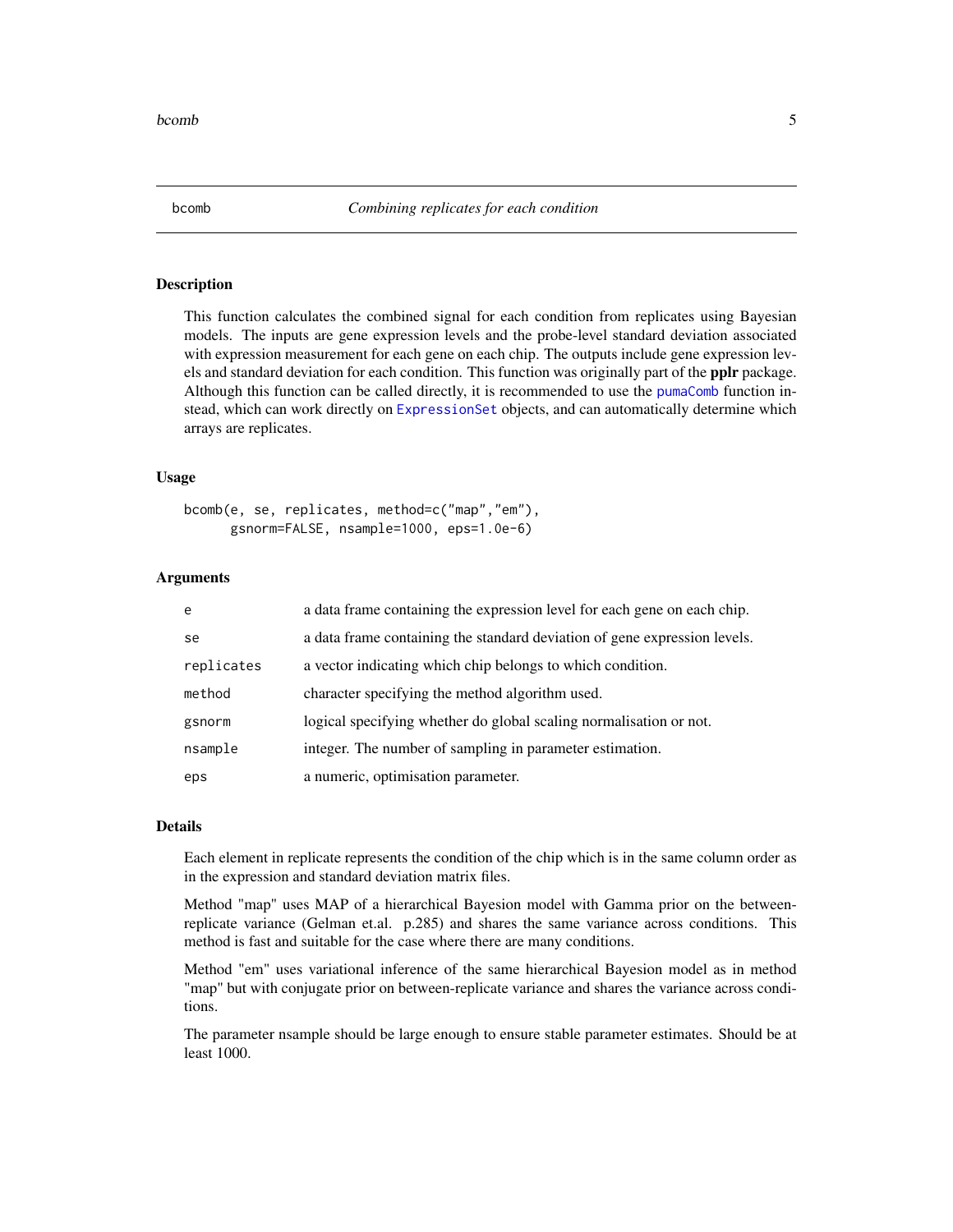# <span id="page-5-0"></span>Value

The result is a data frame with components named 'M1', 'M2', and so on, which represent the mean expression values for condition 1, condition 2, and so on. It also has components named 'Std1', 'Std2', and so on, which represent the standard deviation of the gene expression values for condition 1, condtion 2, and so on.

# Author(s)

Xuejun Liu, Marta Milo, Neil D. Lawrence, Magnus Rattray

# References

Gelman,A., Carlin,J.B., Stern,H.S., Rubin,D.B., Bayesian data analysis. London: Chapman & Hall; 1995.

Liu,X., Milo,M., Lawrence,N.D. and Rattray,M. (2006) Probe-level variances improve accuracy in detecting differential gene expression, Bioinformatics, 22:2107-2113.

# See Also

Related methods [pumaComb](#page-69-1), [mmgmos](#page-48-1) and [pplr](#page-64-1)

#### Examples

```
data(exampleE)
data(exampleStd)
r<-bcomb(exampleE,exampleStd,replicates=c(1,1,1,2,2,2),method="map")
```
calcAUC *Calculate Area Under Curve (AUC) for a standard ROC plot.*

#### **Description**

Calculates the AUC values for one or more ROC plots.

#### Usage

```
calcAUC(scores, truthValues, includedProbesets = 1:length(truthValues))
```
#### Arguments

| scores            | A vector of scores. This could be, e.g. one of the columns of the statistics of a<br>DEResult object. |
|-------------------|-------------------------------------------------------------------------------------------------------|
| truthValues       | A boolean vector indicating which scores are True Positives.                                          |
| includedProbesets |                                                                                                       |
|                   | A vector of indices indicating which scores (and truth Values) are to be used in                      |
|                   | the calculation. The default is to use all, but a subset can be used if, for example,                 |
|                   | you only want a subset of the probesets which are not True Positives to be treated                    |
|                   | as False Positives.                                                                                   |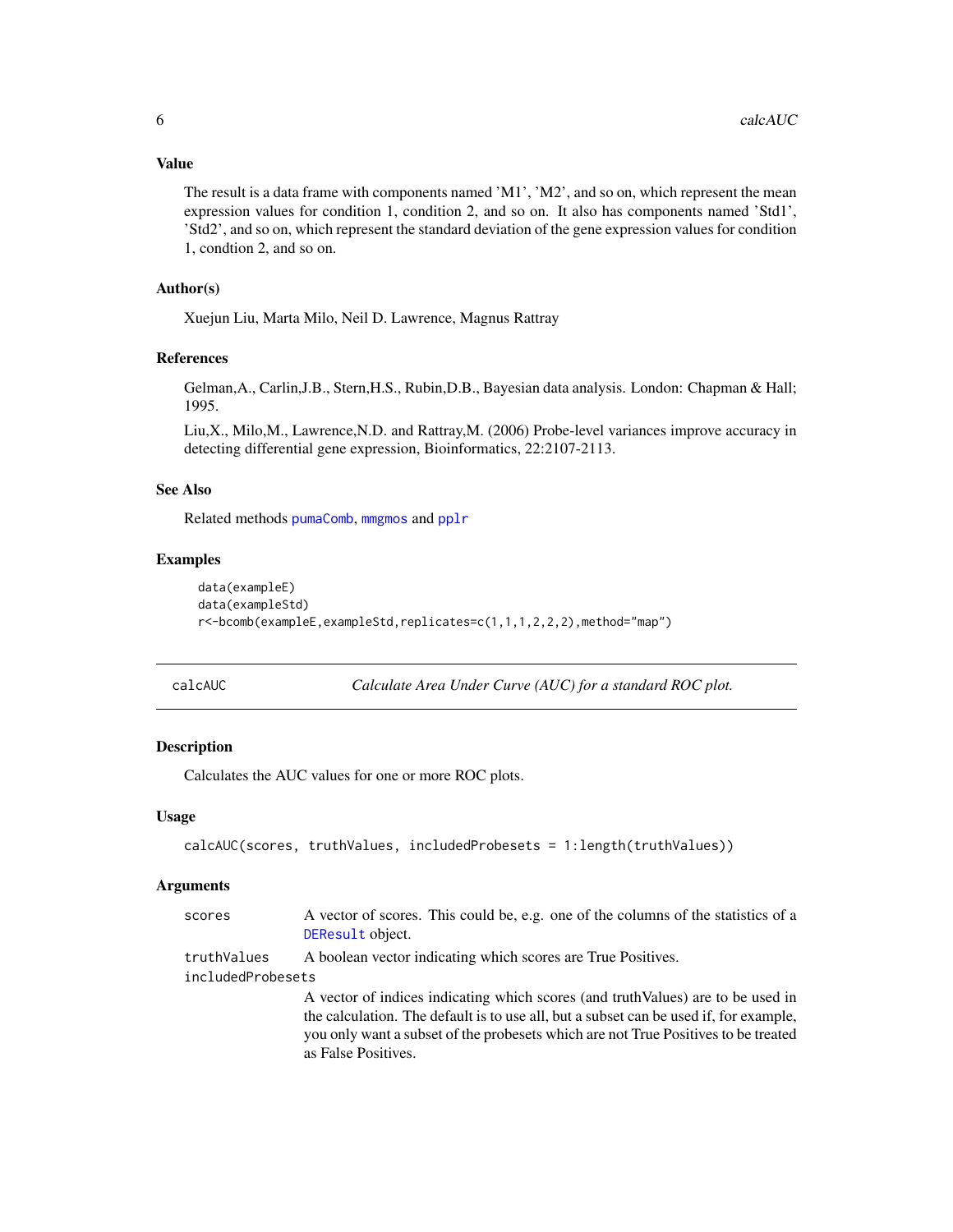#### <span id="page-6-0"></span> $\alpha$ calculateFC  $\alpha$  7

# Value

A single number which is the AUC value.

# Author(s)

Richard D. Pearson

# See Also

Related methods [plotROC](#page-60-1) and [numFP](#page-51-1).

# Examples

```
class1a <- rnorm(1000,0.2,0.1)
class2a <- rnorm(1000,0.6,0.2)
class1b <- rnorm(1000,0.3,0.1)
class2b <- rnorm(1000,0.5,0.2)
scores_a <- c(class1a, class2a)
scores_b <- c(class1b, class2b)
classElts <- c(rep(FALSE,1000), rep(TRUE,1000))
print(calcAUC(scores_a, classElts))
print(calcAUC(scores_b, classElts))
```
<span id="page-6-1"></span>calculateFC *Calculate differential expression between conditions using FC*

# Description

Automatically creates design and contrast matrices if not specified. This function is useful for comparing fold change results with those of other differential expression (DE) methods such as [pumaDE](#page-73-1).

# Usage

```
calculateFC(
eset
,design.matrix = createDesignMatrix(eset)
,contrast.matrix = createContrastMatrix(eset)
\lambda
```
# Arguments

eset An object of class [ExpressionSet](#page-0-0) design.matrix A design matrix contrast.matrix A contrast matrix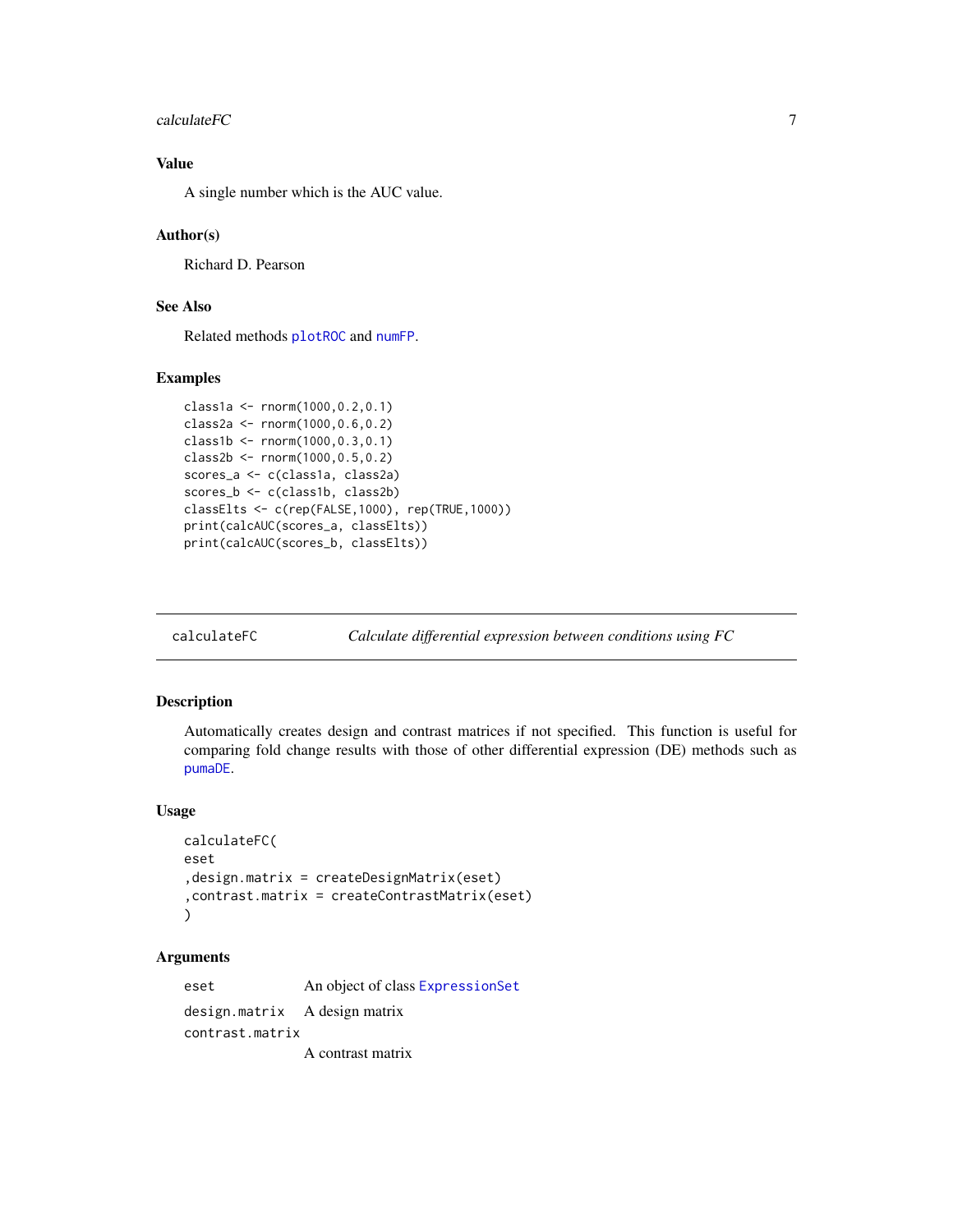# <span id="page-7-0"></span>Details

The eset argument must be supplied, and must be a valid [ExpressionSet](#page-0-0) object. Design and contrast matrices can be supplied, but if not, default matrices will be used. These should usually be sufficient for most analyses.

# Value

An object of class [DEResult](#page-25-1).

# Author(s)

Richard D. Pearson

# See Also

Related methods [pumaDE](#page-73-1), [calculateLimma](#page-7-1), [calculateTtest](#page-8-1), [createDesignMatrix](#page-20-1) and [createContrastMatrix](#page-16-1) and class [DEResult](#page-25-1)

#### Examples

```
if (require(affydata)) {
data(Dilution)
eset_rma <- affy:::rma(Dilution)
# Next line used so eset_rma only has information about the liver factor
# The scanner factor will thus be ignored, and the two arrays of each level
# of the liver factor will be treated as replicates
pData(eset_rma) <- pData(eset_rma)[,1, drop=FALSE]
FCRes <- calculateFC(eset_rma)
topGeneIDs(FCRes,numberOfGenes=6)
plotErrorBars(eset_rma, topGenes(FCRes))
}
```
<span id="page-7-1"></span>calculateLimma *Calculate differential expression between conditions using limma*

# Description

Runs a default analysis using the **limma** package. Automatically creates design and contrast matrices if not specified. This function is useful for comparing limma results with those of other differential expression (DE) methods such as [pumaDE](#page-73-1).

#### Usage

```
calculateLimma(
eset
,design.matrix = createDesignMatrix(eset)
,contrast.matrix = createContrastMatrix(eset)
)
```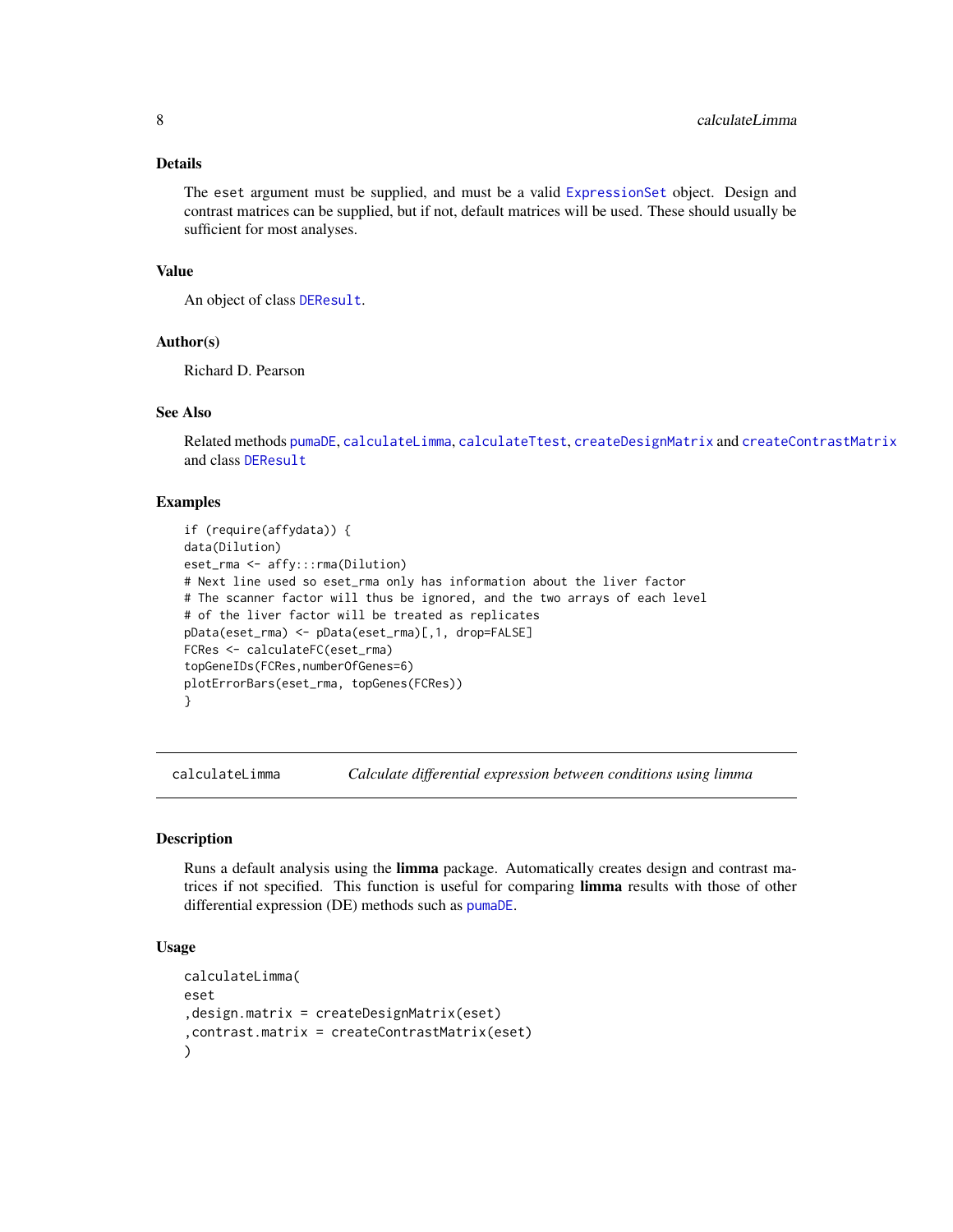# <span id="page-8-0"></span>calculateTtest 9

#### Arguments

eset An object of class [ExpressionSet](#page-0-0) design.matrix A design matrix contrast.matrix A contrast matrix

# Details

The eset argument must be supplied, and must be a valid [ExpressionSet](#page-0-0) object. Design and contrast matrices can be supplied, but if not, default matrices will be used. These should usually be sufficient for most analyses.

#### Value

An object of class [DEResult](#page-25-1).

#### Author(s)

Richard D. Pearson

# See Also

Related methods [pumaDE](#page-73-1), [calculateTtest](#page-8-1), [calculateFC](#page-6-1), [createDesignMatrix](#page-20-1) and [createContrastMatrix](#page-16-1) and class [DEResult](#page-25-1)

# Examples

```
if (require(affydata)) {
data(Dilution)
eset_rma <- affy:::rma(Dilution)
# Next line used so eset_rma only has information about the liver factor
# The scanner factor will thus be ignored, and the two arrays of each level
# of the liver factor will be treated as replicates
pData(eset_rma) <- pData(eset_rma)[,1, drop=FALSE]
limmaRes <- calculateLimma(eset_rma)
topGeneIDs(limmaRes,numberOfGenes=6)
plotErrorBars(eset_rma, topGenes(limmaRes))
}
```
<span id="page-8-1"></span>calculateTtest *Calculate differential expression between conditions using T-test*

#### Description

Automatically creates design and contrast matrices if not specified. This function is useful for comparing T-test results with those of other differential expression (DE) methods such as [pumaDE](#page-73-1).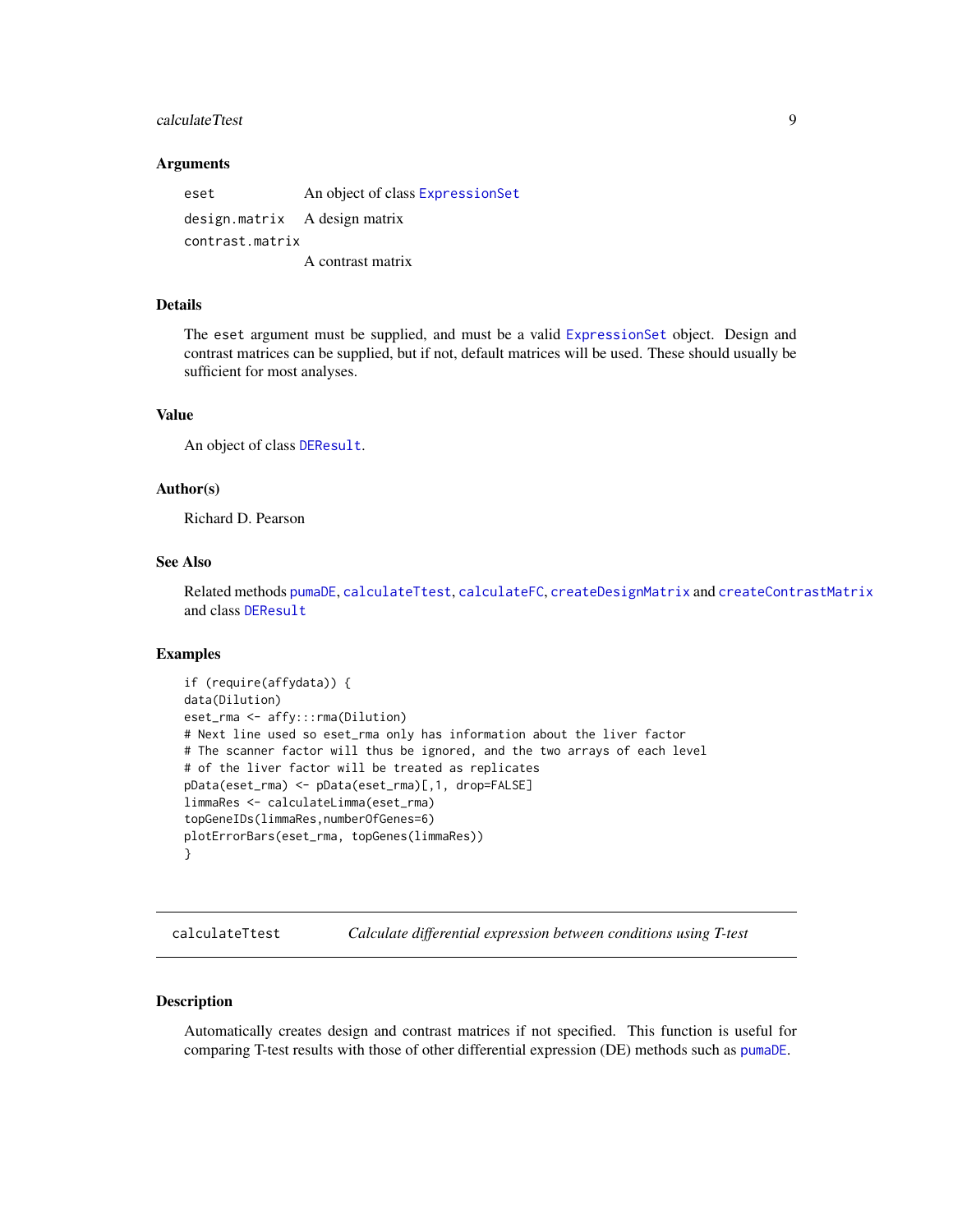10 calculateTtest

#### Usage

```
calculateTtest(
eset
,design.matrix = createDesignMatrix(eset)
,contrast.matrix = createContrastMatrix(eset)
\lambda
```
# Arguments

eset An object of class [ExpressionSet](#page-0-0) design.matrix A design matrix contrast.matrix A contrast matrix

# Details

The eset argument must be supplied, and must be a valid [ExpressionSet](#page-0-0) object. Design and contrast matrices can be supplied, but if not, default matrices will be used. These should usually be sufficient for most analyses.

# Value

An object of class [DEResult](#page-25-1).

# Author(s)

Richard D. Pearson

# See Also

Related methods [pumaDE](#page-73-1), [calculateLimma](#page-7-1), [calculateFC](#page-6-1), [createDesignMatrix](#page-20-1) and [createContrastMatrix](#page-16-1) and class [DEResult](#page-25-1)

# Examples

```
eset_test <- new("ExpressionSet", exprs=matrix(rnorm(400,8,2),100,4))
pData(eset_test) <- data.frame("class"=c("A", "A", "B", "B"))
TtestRes <- calculateTtest(eset_test)
plotErrorBars(eset_test, topGenes(TtestRes))
```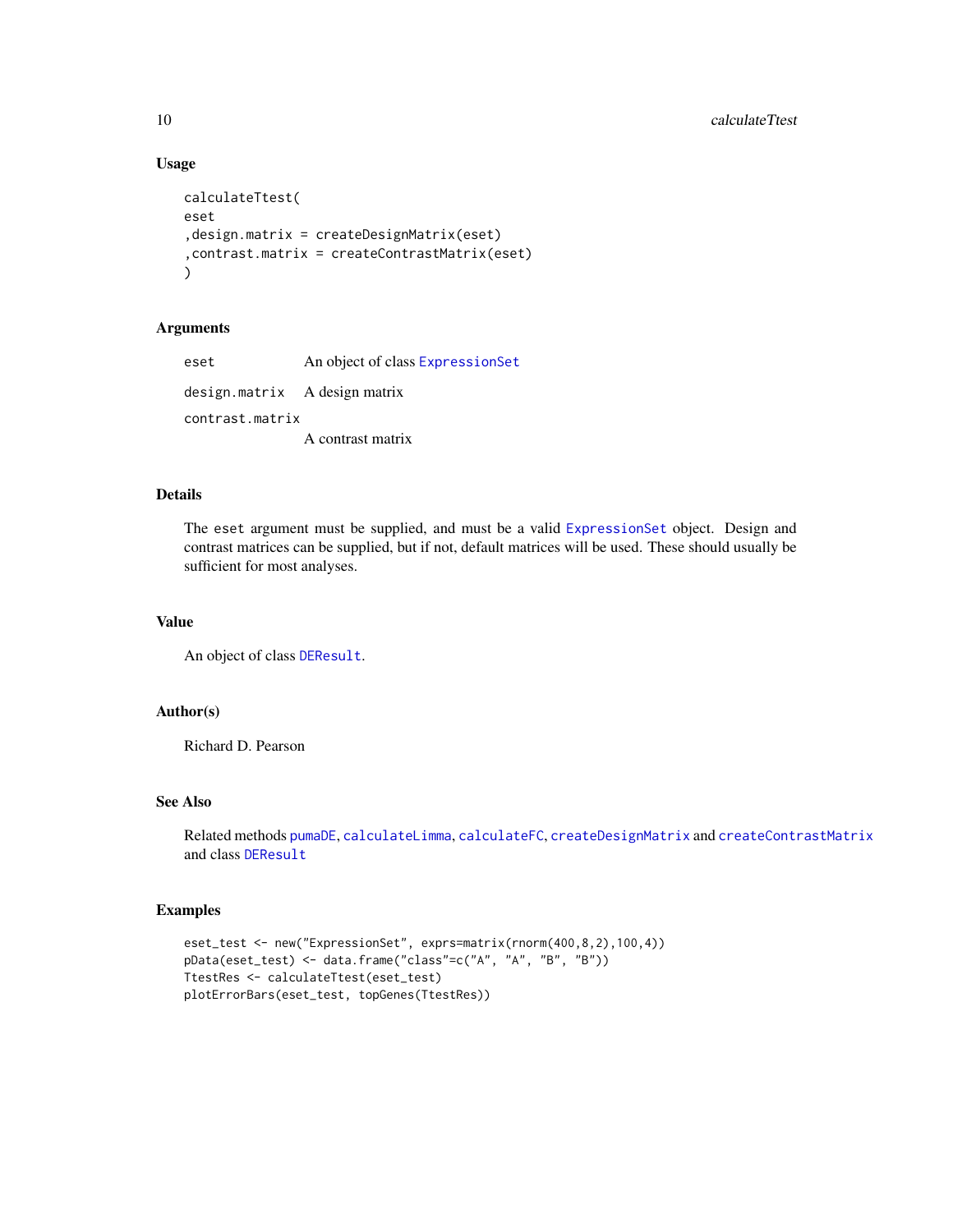<span id="page-10-2"></span><span id="page-10-0"></span>

# Description

This data is an artificial example of the mean gene expression levels.

# Usage

```
data(Clust.exampleE)
```
#### Format

A 700x20 matrix including 700 genes and 20 chips. Every 100 genes belong to one cluster from the first gene. There are 7 clusters.

# Source

Liu, X. Lin, K., Andersen, B. Rattray, M. (2007) Including probe-level uncertainty in model-based gene expression clustering, BMC Bioinformatics, 8(98).

#### See Also

[Clust.exampleStd](#page-10-1)

<span id="page-10-1"></span>Clust.exampleStd *The example data of the standard deviation for gene expression levels*

#### Description

This data is an artificial example of the standard deviation for gene expression levels.

# Usage

```
data(Clust.exampleStd)
```
#### Format

A 700x20 matrix including 700 genes and 20 chips. Every 100 genes belong to one cluster from the first gene. There are 7 true clusters.

#### Source

Liu, X. Lin, K., Andersen, B. Rattray, M. (2007) Including probe-level uncertainty in model-based gene expression clustering, BMC Bioinformatics, 8(98).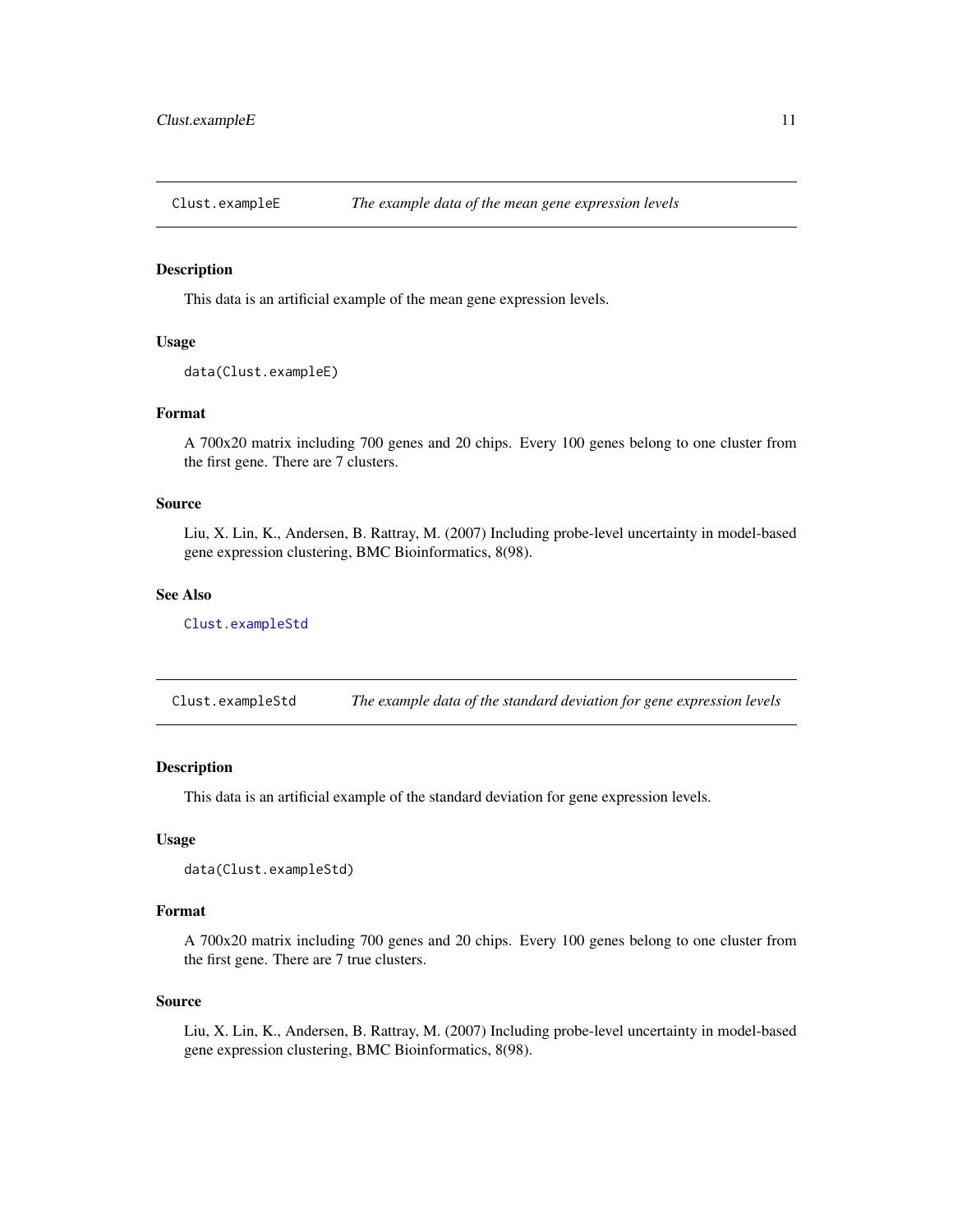# See Also

[Clust.exampleE](#page-10-2)

clusterApplyLBDots *clusterApplyLB with dots to indicate progress*

# Description

This is basically the [clusterApplyLB](#page-0-0) function from the snow package, but with dots displayed to indicate progress.

#### Usage

clusterApplyLBDots(cl, x, fun, ...)

# Arguments

| c <sub>1</sub> | cluster object                                    |
|----------------|---------------------------------------------------|
| X              | array                                             |
| fun            | function or character string naming a function    |
|                | additional arguments to pass to standard function |

# Author(s)

Richard D. Pearson (modified from original snow function)

clusterNormE *Zero-centered normalisation*

# Description

This function normalise the data vector to have zero mean.

#### Usage

```
clusterNormE(x)
```
# Arguments

x a vector which contains gene expression level on log2 scale.

# Details

Vector x is related to a gene and each element is related to a chip.

<span id="page-11-0"></span>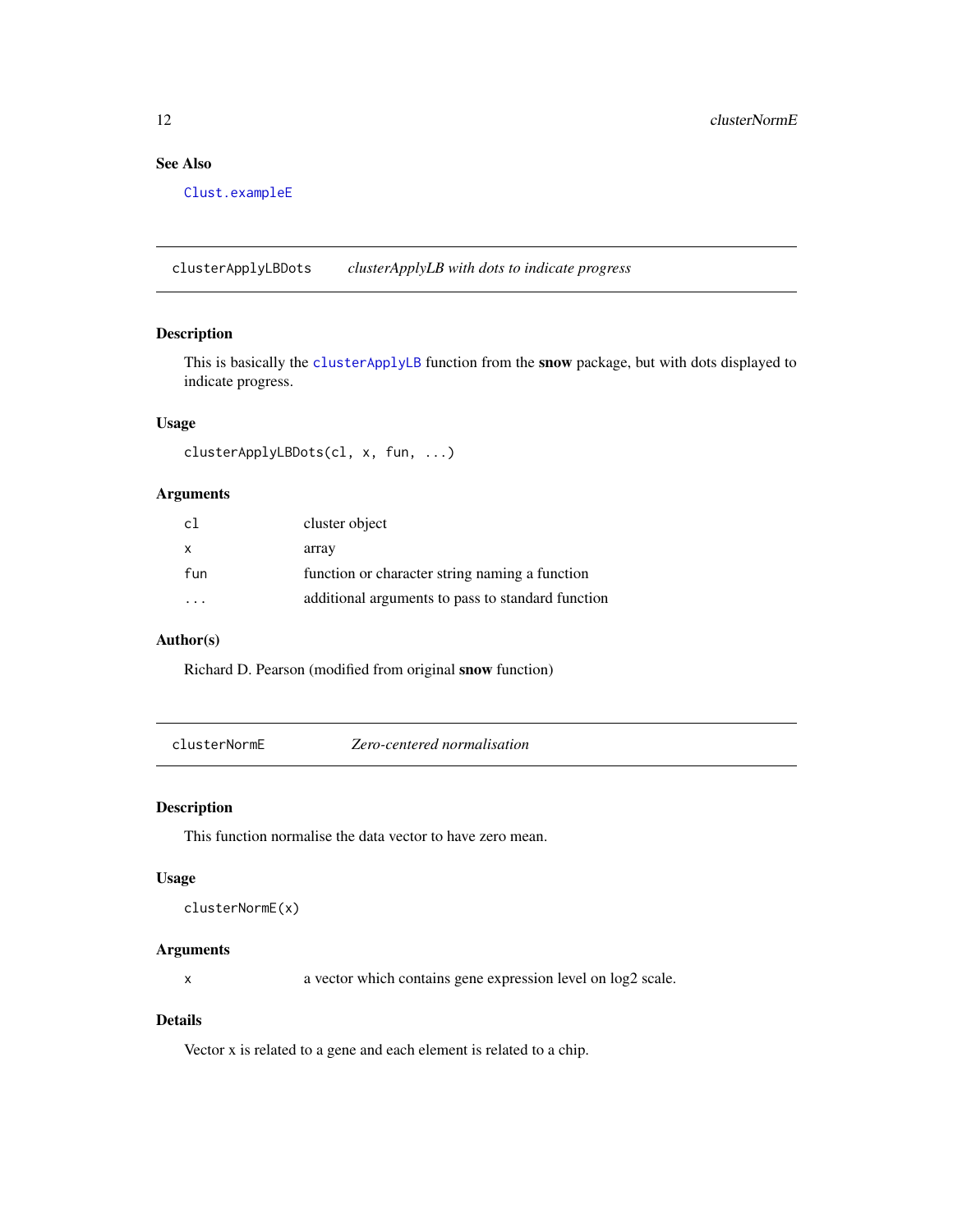# <span id="page-12-0"></span>clusterNormVar 13

# Value

The return vector is in the same format as the input x.

# Author(s)

Xuejun Liu, Magnus Rattray

# See Also

See Also as [pumaClust](#page-66-1) and [pumaClustii](#page-67-1)

# Examples

```
data(Clust.exampleE)
Clust.exampleE.centered<-t(apply(Clust.exampleE, 1, clusterNormE))
```
clusterNormVar *Adjusting expression variance for zero-centered normalisation*

# Description

This function adjusts the variance of the gene expression according to the zero-centered normalisation.

#### Usage

```
clusterNormVar(x)
```
# Arguments

x a vector which contains the variance of gene expression level on log2 scale.

# Details

Vector x is related to a gene and each element is related to a chip.

#### Value

The return vector is in the same format as the input x.

# Author(s)

Xuejun Liu, Magnus Rattray

# See Also

See Also as [pumaClust](#page-66-1) and [pumaClustii](#page-67-1)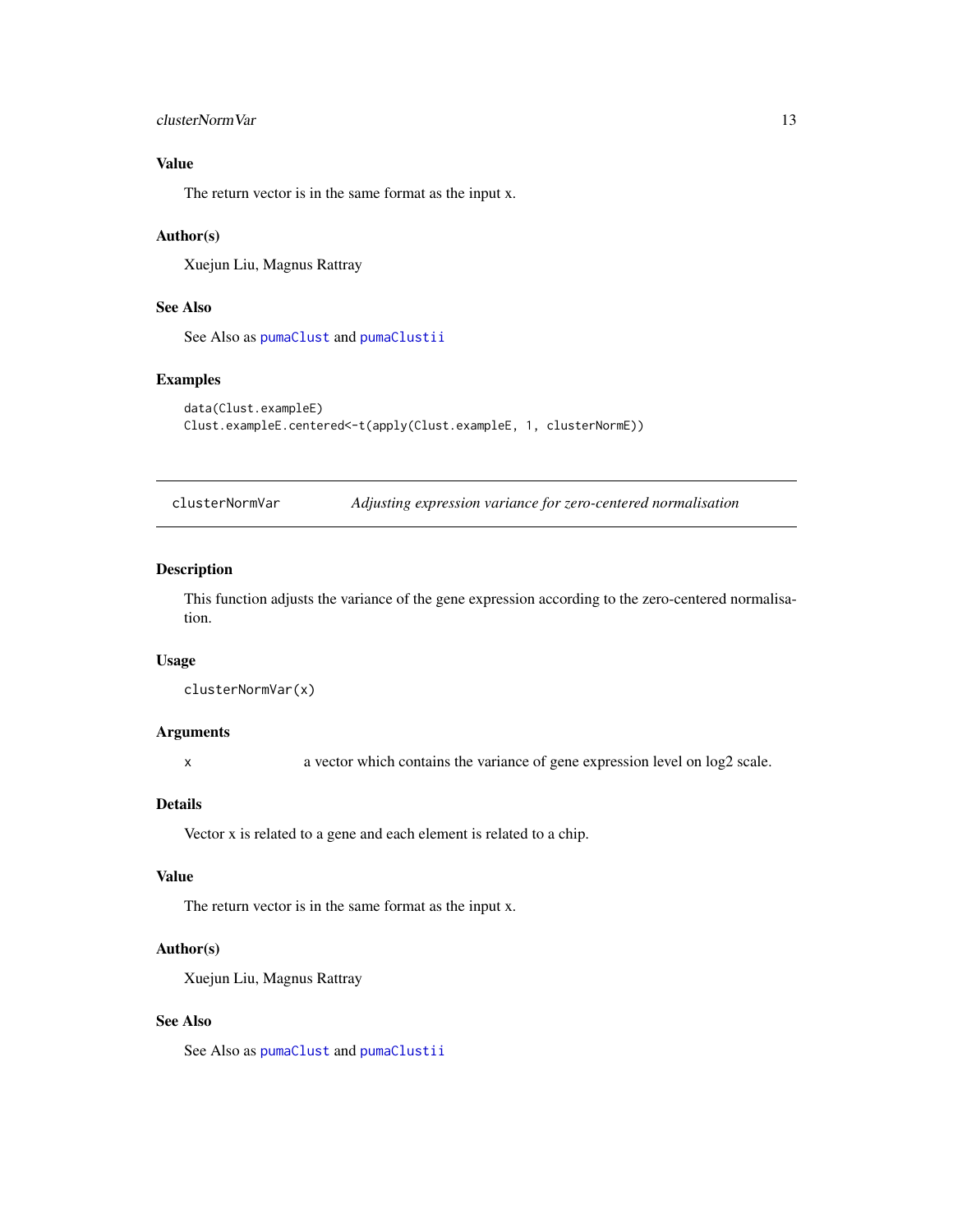# Examples

```
data(Clust.exampleE)
data(Clust.exampleStd)
Clust.exampleVar<-Clust.exampleStd^2
Clust.exampleStd.centered<-t(apply(cbind(Clust.exampleE,Clust.exampleVar), 1, clusterNormVar))
```
<span id="page-13-2"></span>Clustii.exampleE *The example data of the mean gene expression levels*

#### Description

This data is an artificial example of the mean gene exapression levels generated by package [mmgmos](#page-48-1).

# Usage

```
data(Clustii.exampleE)
```
# Format

A 600x80 matrix including 600 genes and 20 conditions. Each condition has 4 replicates. Every 100 genes belong to one cluster from the first gene. There are 6 clusters.

#### Source

Liu,X. and Rattray,M. (2009) Including probe-level measurement error in robust mixture clustering of replicated microarray gene expression, Statistical Application in Genetics and Molecular Biology, 9(1), Article 42.

# See Also

[Clustii.exampleStd](#page-13-1)

<span id="page-13-1"></span>Clustii.exampleStd *The example data of the standard deviation for gene expression levels*

# Description

This data is an artificial example of the standard deviation for gene exapression levels generated by package [mmgmos](#page-48-1).

#### Usage

data(Clustii.exampleStd)

<span id="page-13-0"></span>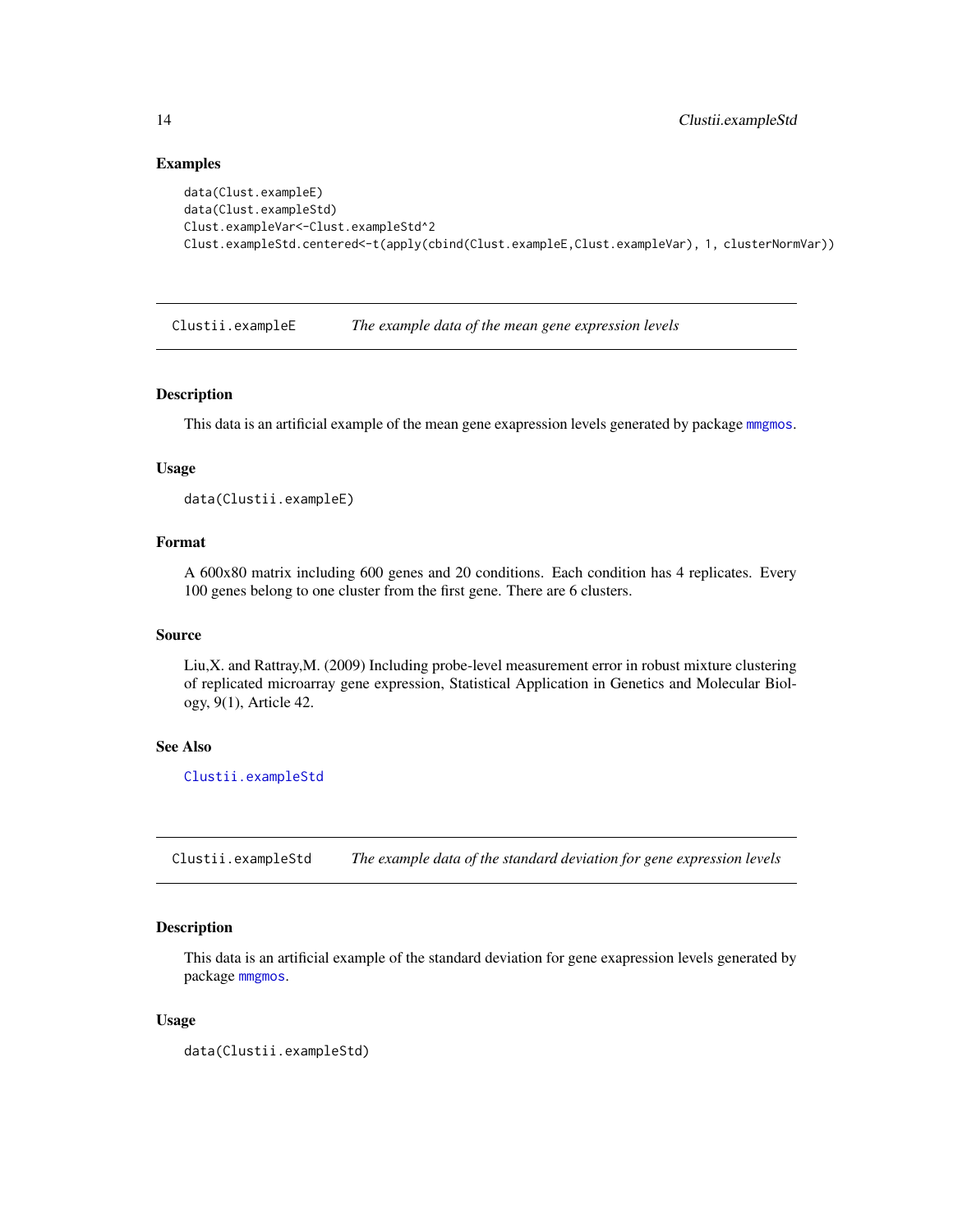# <span id="page-14-0"></span>Format

A 600x80 matrix including 600 genes and 20 conditions. Each condition has 4 replicates. Every 100 genes belong to one cluster from the first gene. There are 6 clusters.

#### Source

Liu,X. and Rattray,M. (2009) Including probe-level measurement error in robust mixture clustering of replicated microarray gene expression, technical report available upon request.

#### See Also

[Clustii.exampleE](#page-13-2)

compareLimmapumaDE *Compare pumaDE with a default Limma model*

#### **Description**

This function compares the identification of differentially expressed (DE) genes using the [pumaDE](#page-73-1) function and the limma package.

# Usage

```
compareLimmapumaDE(
eset_mmgmos
,eset_comb = NULL
,eset_other = eset_mmgmos
,limmaRes = calculateLimma(eset_other)
,pumaDERes = pumaDE(eset_comb)
,contrastMatrix = createContrastMatrix(eset_mmgmos)
,numberToCompareForContrasts = 3
,numberToCompareForVenn = 100
,plotContrasts = TRUE
,contrastsFilename = NULL
,plotOther = FALSE
,otherFilename = "other"
,plotBcombContrasts = FALSE
,bcombContrastsFilename = "bcomb_contrasts"
,plotVenn = FALSE
,vennFilename = "venn.pdf"
,showTopMatches = FALSE
,returnResults = FALSE
)
```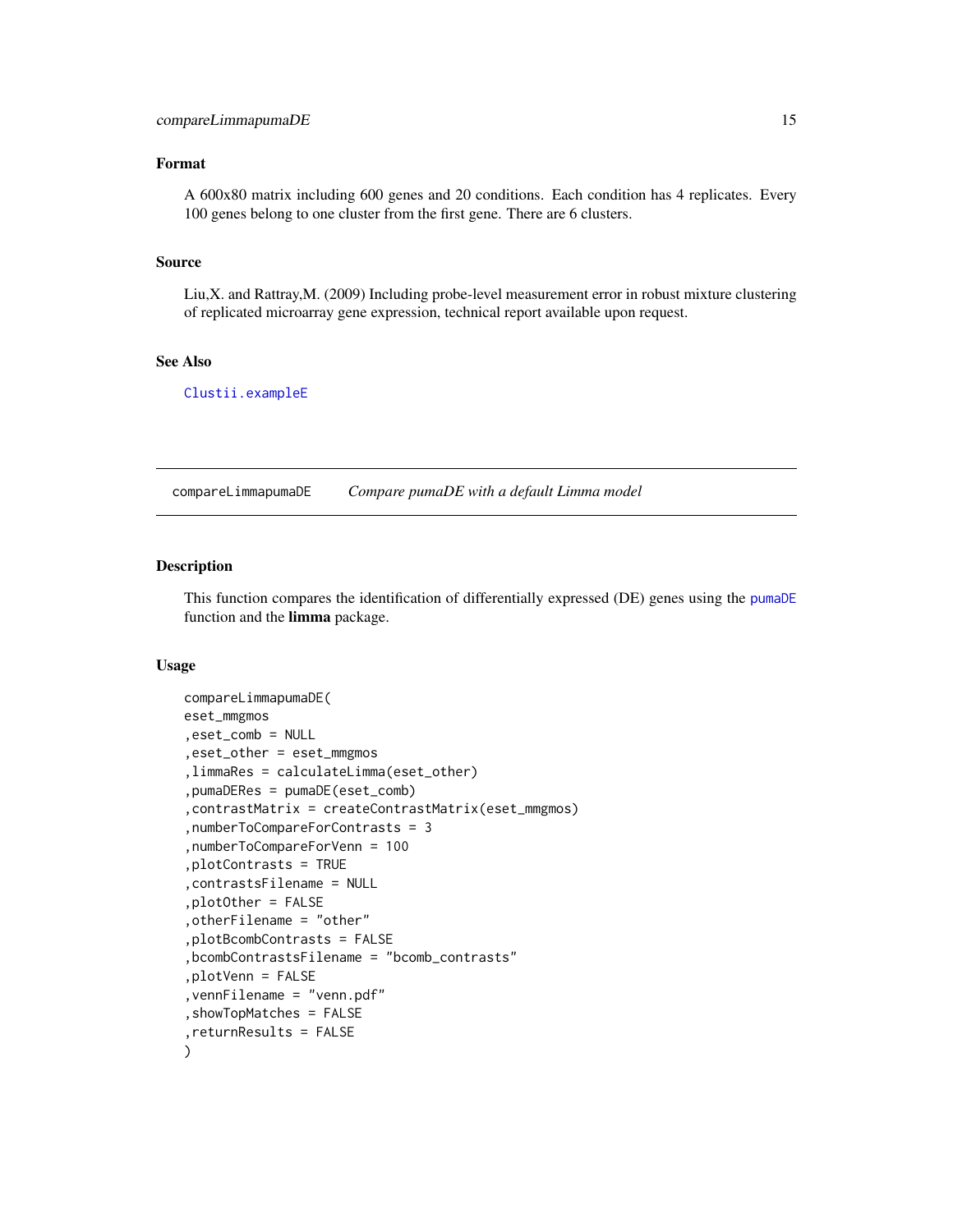# Arguments

| eset_mmgmos                 | An object of class ExpressionSet, that includes both expression levels as well<br>as standard errors of the expression levels. This will often have been created<br>using mingmos, but might also have been created by mgmos, or any other method<br>capable of providing standard errors.                                                                                                    |  |
|-----------------------------|-----------------------------------------------------------------------------------------------------------------------------------------------------------------------------------------------------------------------------------------------------------------------------------------------------------------------------------------------------------------------------------------------|--|
| eset_comb                   | An object of class ExpressionSet, includes both expression levels as well as<br>standard errors of the expression levels for each unique condition in an exper-<br>iment (i.e. created from combining the information from each replicate). This<br>will usually have been created using pumaComb.                                                                                            |  |
| eset_other                  | An object of class ExpressionSet, that includes expression levels, and may<br>optionally also include standard errors of the expression levels. This is used for<br>comparison with eset_mmgmos, and might have been created by any summari-<br>sation method, e.g. rma.                                                                                                                      |  |
| limmaRes                    | A list with two elements, usually created using the function calculateLimma.<br>The first element is a matrix of p-values. Each column represent one contrast.<br>Within each column the p-values are ordered. The second element is a matrix<br>of row numbers, which can be used to map p-values back to probe sets. If not<br>supplied this will be automatically created from eset_other. |  |
| pumaDERes                   | A list with two elements, usually created using the function pumaDE. The first<br>element is a matrix of PPLR values. Each column represent one contrast. Within<br>each column the PPLR values are ordered. The second element is a matrix of<br>row numbers, which can be used to map PPLR values back to probe sets. If not<br>supplied this will be automatically created from eset_comb. |  |
|                             | contrastMatrix A contrast matrix. If not supplied this will be created from eset_mmgmos                                                                                                                                                                                                                                                                                                       |  |
| numberToCompareForContrasts |                                                                                                                                                                                                                                                                                                                                                                                               |  |
|                             | An integer specifying the number of most differentially expressed probe sets<br>(genes) that will be used in comparison charts.                                                                                                                                                                                                                                                               |  |
| numberToCompareForVenn      |                                                                                                                                                                                                                                                                                                                                                                                               |  |
|                             | An integer specifying the number of most differentially expressed probe sets<br>(genes) that will be used for comparison in the Venn diagram.                                                                                                                                                                                                                                                 |  |
| plotContrasts               | A boolean specifying whether or not to plot the most differentially expressed<br>probe sets (genes) for each contrast for the eset_mmgmos ExpressionSet.                                                                                                                                                                                                                                      |  |
| contrastsFilename           |                                                                                                                                                                                                                                                                                                                                                                                               |  |
|                             | A character string specifying a file name stem for the PDF files which will be<br>created to hold the contrast plots for the eset_mmgmos ExpressionSet. The<br>actually filenames will have the name of the contrast appended to this stem.                                                                                                                                                   |  |
| plotOther                   | A boolean specifying whether or not to plot the most differentially expressed<br>probe sets (genes) for each contrast for the eset_other ExpressionSet.                                                                                                                                                                                                                                       |  |
| otherFilename               | A character string specifying a file name stem for the PDF files which will be<br>created to hold the contrast plots for the eset_other ExpressionSet. The<br>actually filenames will have the name of the contrast appended to this stem.                                                                                                                                                    |  |
| plotBcombContrasts          |                                                                                                                                                                                                                                                                                                                                                                                               |  |
|                             | A boolean specifying whether or not to plot the most differentially expressed<br>probe sets (genes) for each contrast for the eset_comb ExpressionSet.                                                                                                                                                                                                                                        |  |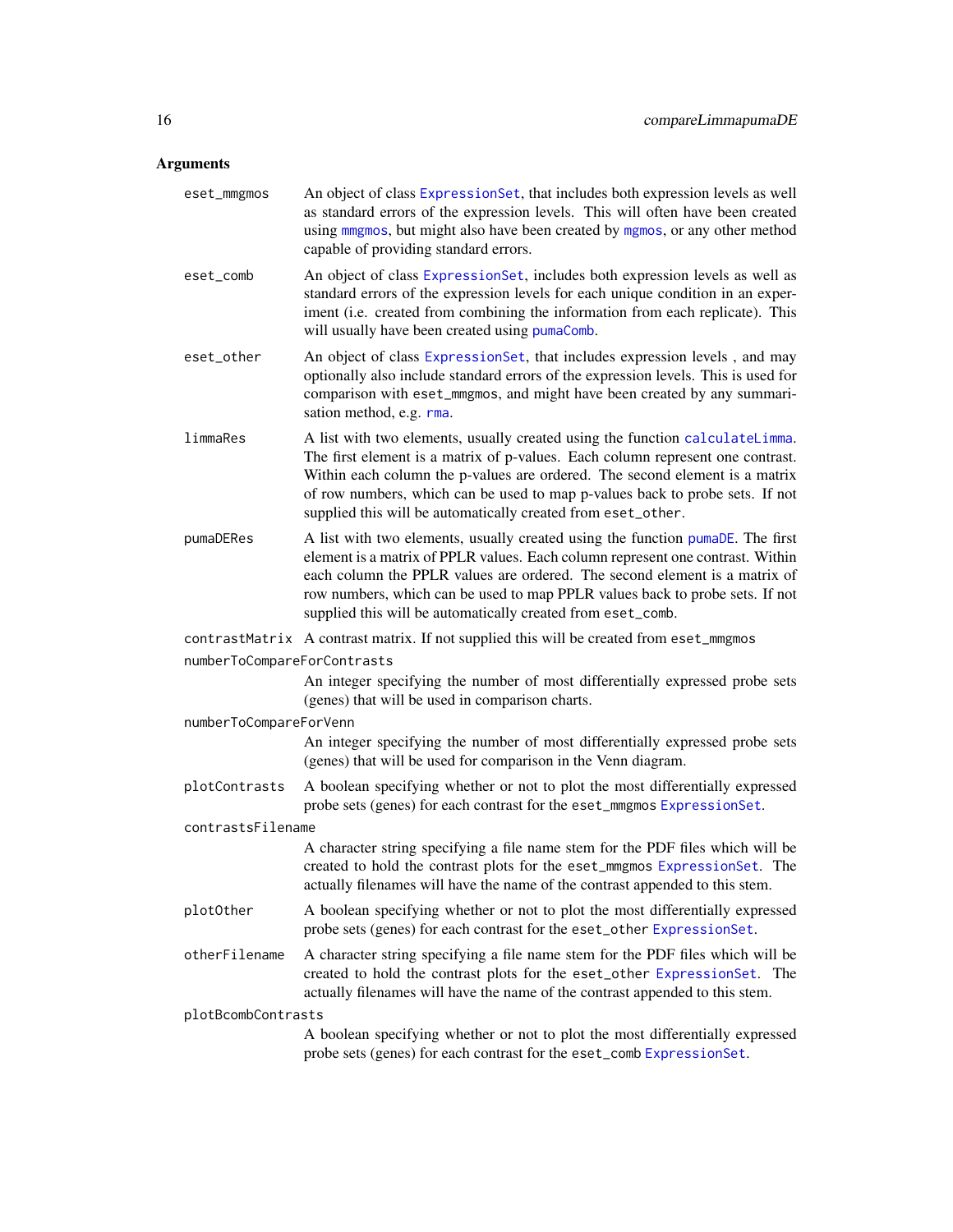<span id="page-16-0"></span>bcombContrastsFilename

|               | A character string specifying a file name stem for the PDF files which will be<br>created to hold the contrast plots for the eset_comb ExpressionSet. The actu-<br>ally filenames will have the name of the contrast appended to this stem. |
|---------------|---------------------------------------------------------------------------------------------------------------------------------------------------------------------------------------------------------------------------------------------|
| plotVenn      | A boolean specifying whether or not to plot a Venn diagram showing the overlap<br>in the most differentially expressed probe sets (genes) as identified from the two<br>different methods being compared.                                   |
| vennFilename  | A character string specifying the filename for the PDF file which will hold the<br>Venn diagram showing the overlap in the most differentially expressed probe<br>sets (genes) as identified from the two different methods being compared. |
|               | showTopMatches A boolean specifying whether or not to show the probe sets which are deemed<br>most likely to be differentially expressed.                                                                                                   |
| returnResults | A boolean specifying whether or not to return a list containing results generated.                                                                                                                                                          |

# Value

The main outputs from this function are a number of PDF files. The function only returns results if returnResults=TRUE

# Author(s)

Richard D. Pearson

# See Also

Related methods [pumaDE](#page-73-1) and [calculateLimma](#page-7-1)

<span id="page-16-1"></span>createContrastMatrix *Automatically create a contrast matrix from an ExpressionSet and optional design matrix*

# Description

To appear

# Usage

createContrastMatrix(eset, design=NULL)

# Arguments

| eset   | An object of class Expression Set. |
|--------|------------------------------------|
| design | A design matrix                    |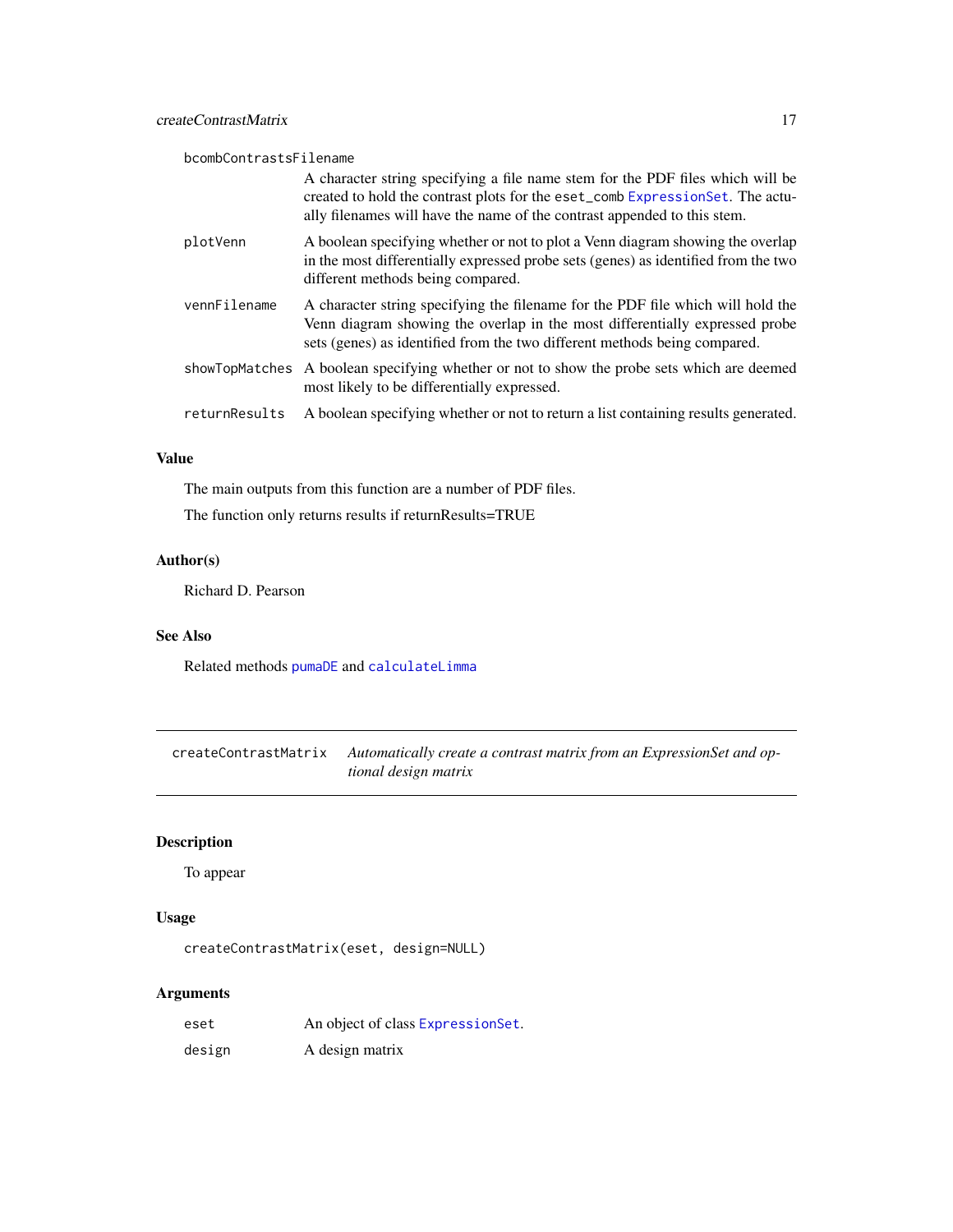# Details

The **puma** package has been designed to be as easy to use as possible, while not compromising on power and flexibility. One of the most difficult tasks for many users, particularly those new to microarray analysis, or statistical analysis in general, is setting up design and contrast matrices. The **puma** package will automatically create such matrices, and we believe the way this is done will suffice for most users' needs.

It is important to recognise that the automatic creation of design and contrast matrices will only happen if appropriate information about the levels of each factor is available for each array in the experimental design. This data should be held in an [AnnotatedDataFrame](#page-0-0) class. The easiest way of doing this is to ensure that the [AnnotatedDataFrame](#page-0-0) object holding the raw CEL file data has an appropriate phenoData slot. This information will then be passed through to any [ExpressionSet](#page-0-0) object created, for example through the use of [mmgmos](#page-48-1). The phenoData slot of an [ExpressionSet](#page-0-0) object can also be manipulated directly if necessary.

Design and contrast matrices are dependent on the experimental design. The simplest experimental designs have just one factor, and hence the phenoData slot will have a matrix with just one column. In this case, each unique value in that column will be treated as a distinct level of the factor, and hence [pumaComb](#page-69-1) will group arrays according to these levels. If there are just two levels of the factor, e.g. A and B, the contrast matrix will also be very simple, with the only contrast of interest being A vs B. For factors with more than two levels, a contrast matrix will be created which reflects all possible combinations of levels. For example, if we have three levels A, B and C, the contrasts of interest will be A vs B, A vs C and B vs C. In addition, if the others argument is set to TRUE, the following additional contrasts will be created: A vs other (i.e. A vs B  $\& C$ ), B vs other and C vs other. Note that these additional contrasts are experimental, and not currently recommended for use in calculating differential expression.

If we now consider the case of two or more factors, things become more complicated. There are now two cases to be considered: factorial experiments, and non-factorial experiments. A factorial experiment is one where all the combinations of the levels of each factor are tested by at least one array (though ideally we would have a number of biological replicates for each combination of factor levels). The estrogen case study from the package vignette is an example of a factorial experiment.

A non-factorial experiment is one where at least one combination of levels is not tested. If we treat the example used in the [puma-package](#page-2-1) help page as a two-factor experiment (with factors "level" and "batch"), we can see that this is not a factorial experiment as we have no array to test the conditions "level=ten" and "batch=B". We will treat the factorial and non-factorial cases separately in the following sections.

#### Factorial experiments

For factorial experiments, the design matrix will use all columns from the phenoData slot. This will mean that [pumaComb](#page-69-1) will group arrays according to a combination of the levels of all the factors.

#### Non-factorial designs

For non-factorial designed experiments, we will simply ignore columns (right to left) from the phenoData slot until we have a factorial design or a single factor. We can see this in the example used in the [puma-package](#page-2-1) help page. Here we have ignored the "batch" factor, and modelled the experiment as a single-factor experiment (with that single factor being "level").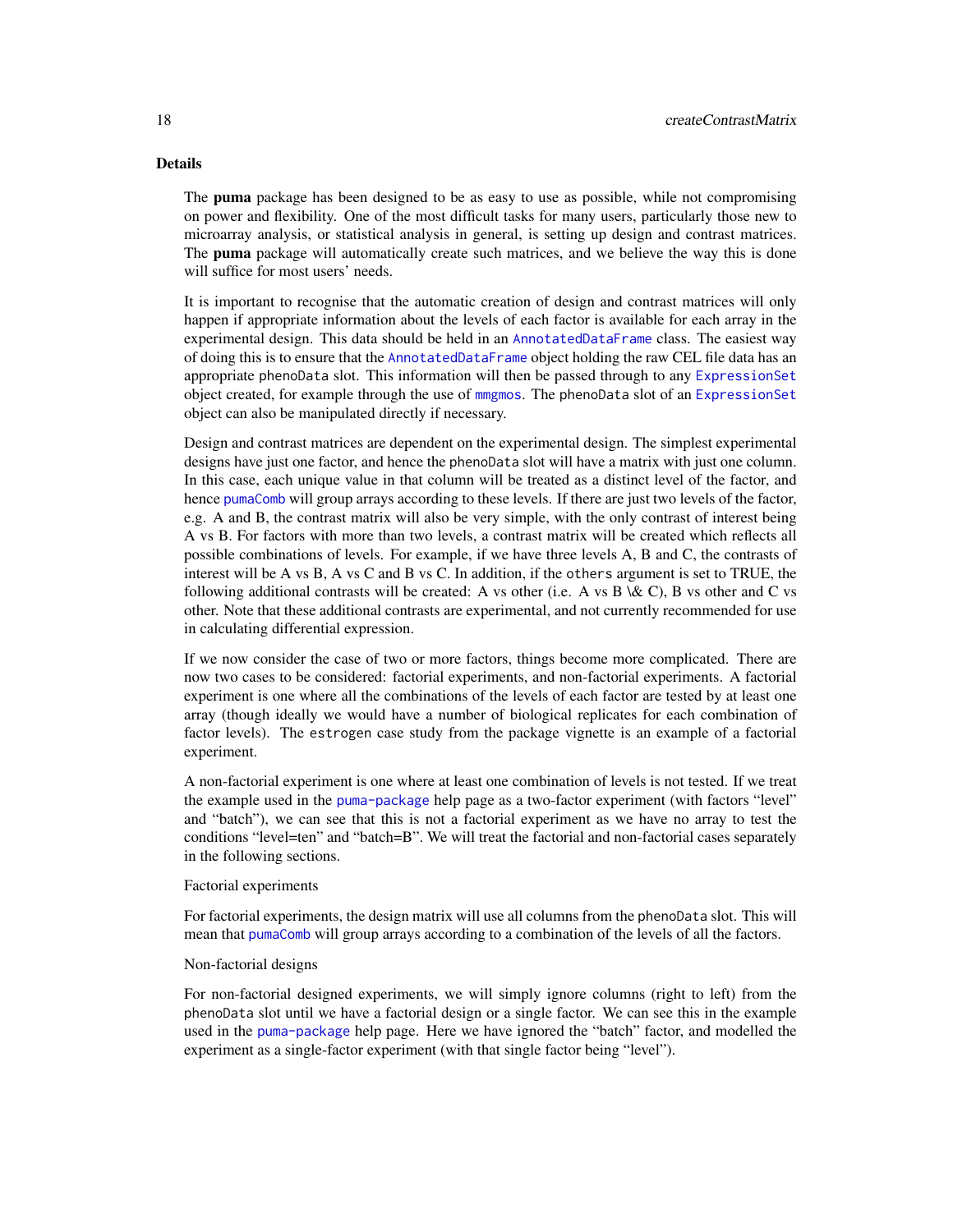#### Value

The result is a matrix. See the code below for an example.

#### Author(s)

Richard D. Pearson

# See Also

Related methods [createDesignMatrix](#page-20-1) and [pumaDE](#page-73-1)

#### Examples

# This is a simple example based on a real data set. Note that this is an "unbalanced" design, the "level" factor has

```
# Next 4 lines commented out to save time in package checks, and saved version used
# if (require(affydata)) {
# data(Dilution)
# eset_mmgmos <- mmgmos(Dilution)
# }
data(eset_mmgmos)
createContrastMatrix(eset_mmgmos)
```
# The following shows a set of 15 synthetic data sets with increasing complexity. We first create the data sets, ther

```
# single 2-level factor
eset1 <- new("ExpressionSet", exprs=matrix(0,100,4))
pData(eset1) \leftarrow data-frame("class" = c(1,1,2,2))
```

```
# single 2-level factor - unbalanced design
eset2 <- new("ExpressionSet", exprs=matrix(0,100,4))
pData(eset2) < - data frame("class" = c(1, 2, 2, 2))
```

```
# single 3-level factor
eset3 <- new("ExpressionSet", exprs=matrix(0,100,6))
pData(eset3) < - data frame("class" = c(1, 1, 2, 2, 3, 3))
```

```
# single 4-level factor
eset4 <- new("ExpressionSet", exprs=matrix(0,100,8))
pData(eset4) \leq data frame("class" = c(1, 1, 2, 2, 3, 3, 4, 4))
```

```
# 2x2 factorial
eset5 <- new("ExpressionSet", exprs=matrix(0,100,8))
pData(eset5) <- data.frame("fac1"=c("a","a","a","a","b","b","b","b"), "fac2"=c(1,1,2,2,1,1,2,2))
```

```
# 2x2 factorial - unbalanced design
eset6 <- new("ExpressionSet", exprs=matrix(0,100,10))
pData(eset6) <- data.frame("fac1"=c("a","a","a","b","b","b","b","b","b","b"), "fac2"=c(1,2,2,1,1,1,2,2,2,2))
```

```
# 3x2 factorial
eset7 <- new("ExpressionSet", exprs=matrix(0,100,12))
pData(eset7) <- data.frame("fac1"=c("a","a","a","a","b","b","b","b","c","c","c","c"), "fac2"=c(1,1,2,2,1,1,2,2,
```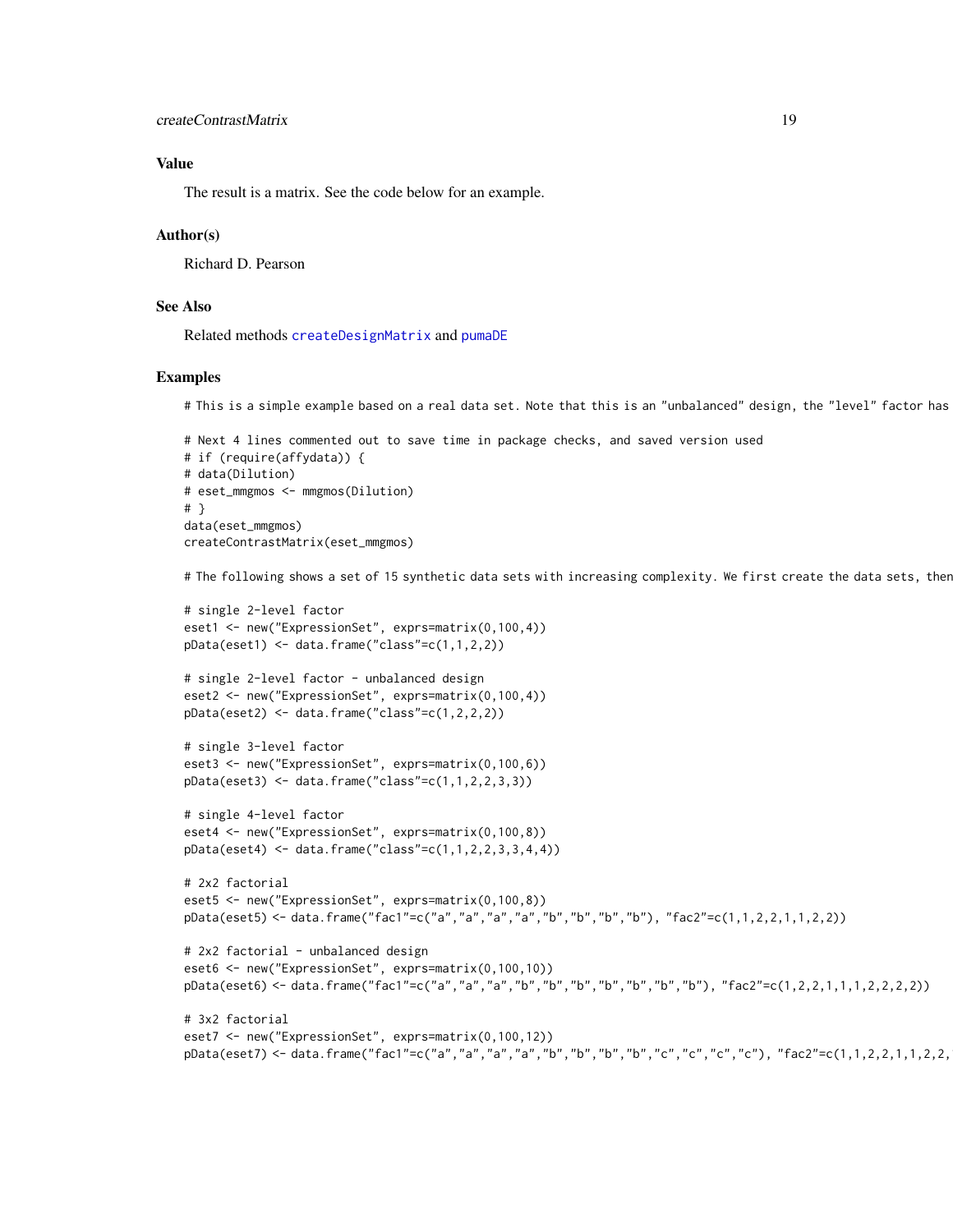```
# 2x3 factorial
eset8 <- new("ExpressionSet", exprs=matrix(0,100,12))
pData(eset8) <- data.frame(
"fac1"=c("a","a","a","a","a","a","b","b","b","b","b","b")
,"fac2"=c(1,1,2,2,3,3,1,1,2,2,3,3) )
# 2x2x2 factorial
eset9 <- new("ExpressionSet", exprs=matrix(0,100,8))
pData(eset9) <- data.frame(
"fac1"=c("a","a","a","a","b","b","b","b")
 ,"fac2"=c(1,1,2,2,1,1,2,2)
,"fac3"=c("X","Y","X","Y","X","Y","X","Y") )
# 3x2x2 factorial
eset10 <- new("ExpressionSet", exprs=matrix(0,100,12))
pData(eset10) <- data.frame(
"fac1"=c("a","a","a","a","b","b","b","b","c","c","c","c")
,"fac2"=c(1,1,2,2,1,1,2,2,1,1,2,2)
,"fac3"=c("X","Y","X","Y","X","Y","X","Y","X","Y","X","Y") )
# 3x2x2 factorial
eset11 <- new("ExpressionSet", exprs=matrix(0,100,12))
pData(eset11) <- data.frame(
"fac1"=c("a","a","a","a","a","a","b","b","b","b","b","b")
 "fac2" = c(1,1,2,2,3,3,1,1,2,2,3,3),"fac3"=c("X","Y","X","Y","X","Y","X","Y","X","Y","X","Y") )
# 3x2x2 factorial
eset12 <- new("ExpressionSet", exprs=matrix(0,100,18))
pData(eset12) <- data.frame(
"fac1"=c("a","a","a","a","a","a","b","b","b","b","b","b","c","c","c","c","c","c")
,"fac2"=c(1,1,2,2,3,3,1,1,2,2,3,3,1,1,2,2,3,3)
,"fac3"=c("X","Y","X","Y","X","Y","X","Y","X","Y","X","Y","X","Y","X","Y","X","Y") )
# 2x2x2x2 factorial
eset13 <- new("ExpressionSet", exprs=matrix(0,100,16))
pData(eset13) <- data.frame(
"fac1"=c("a","a","a","a","a","a","a","a","b","b","b","b","b","b","b","b")
,"fac2"=c(0,0,0,0,1,1,1,1,0,0,0,0,1,1,1,1)
 ,"fac3"=c(2,2,3,3,2,2,3,3,2,2,3,3,2,2,3,3)
,"fac4"=c("X","Y","X","Y","X","Y","X","Y","X","Y","X","Y","X","Y","X","Y") )
# "Un-analysable" data set - all arrays are from the same class
eset14 <- new("ExpressionSet", exprs=matrix(0,100,4))
pData(eset14) < - data frame("class" = c(1,1,1,1))# "Non-factorial" data set - there are no arrays for fac1="b" and fac2=2. In this case only the first factor (fac1) i
eset15 <- new("ExpressionSet", exprs=matrix(0,100,6))
pData(eset15) <- data.frame("fac1"=c("a","a","a","a","b","b"), "fac2"=c(1,1,2,2,1,1))
createContrastMatrix(eset1)
createContrastMatrix(eset2)
```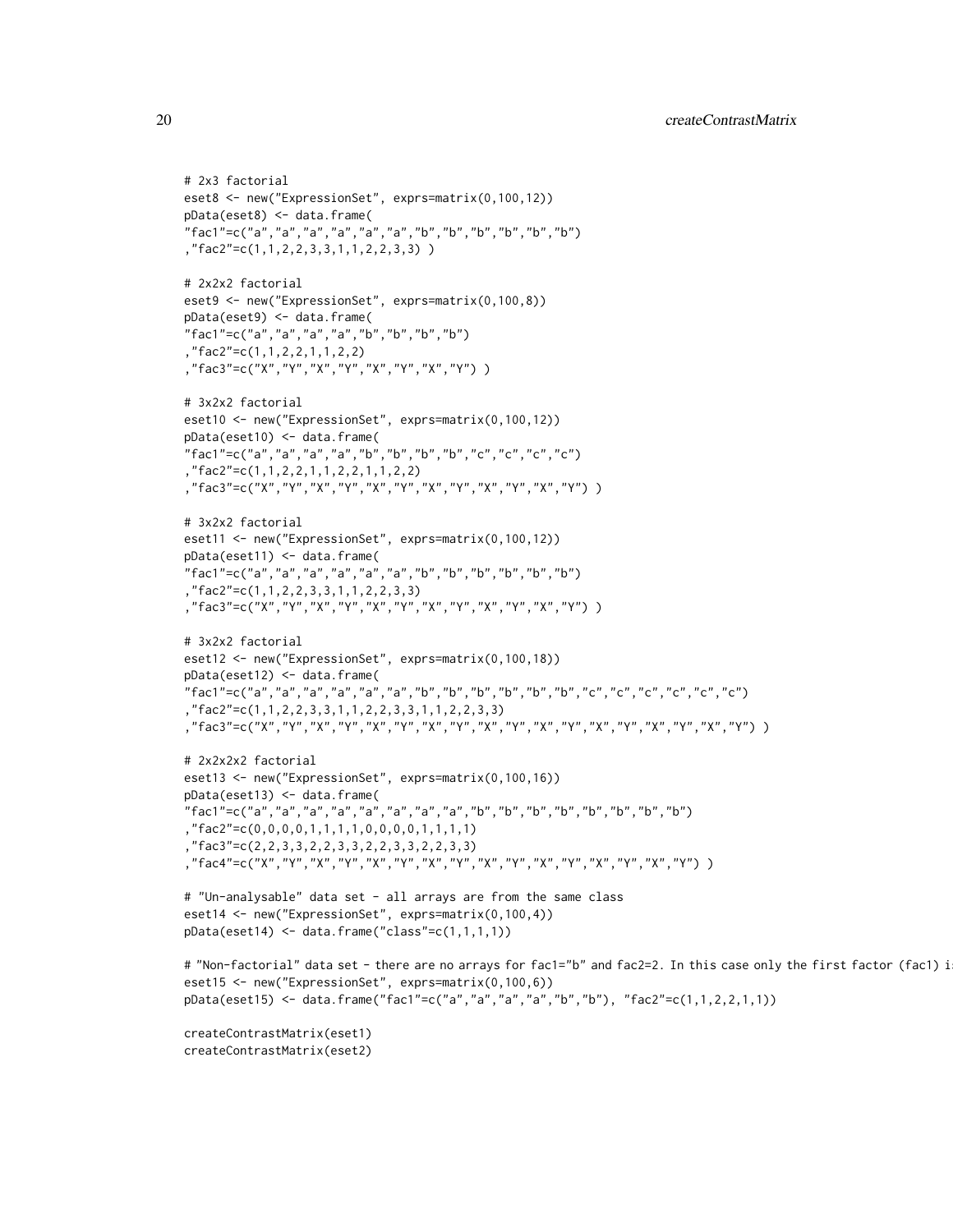```
createContrastMatrix(eset3)
createContrastMatrix(eset4)
createContrastMatrix(eset5)
createContrastMatrix(eset6)
createContrastMatrix(eset7)
createContrastMatrix(eset8)
createContrastMatrix(eset9)
# For the last 4 data sets, the contrast matrices get pretty big, so well just show the names of each contrast
colnames(createContrastMatrix(eset10))
colnames(createContrastMatrix(eset11))
# Note that the number of contrasts can rapidly get very large for multi-factorial experiments!
colnames(createContrastMatrix(eset12))
# For this final data set, note that the puma package does not currently create interaction terms for data sets with
colnames(createContrastMatrix(eset13))
# "Un-analysable" data set - all arrays are from the same class - gives an error. Note that weve commented this out s
# createContrastMatrix(eset14)
```
# "Non-factorial" data set - there are no arrays for fac1="b" and fac2=2. In this case only the first factor (fac1) i createContrastMatrix(eset15)

<span id="page-20-1"></span>createDesignMatrix *Automatically create a design matrix from an ExpressionSet*

#### Description

Automatically create a design matrix from an ExpressionSet.

#### Usage

```
createDesignMatrix(eset)
```
#### Arguments

eset An object of class [ExpressionSet](#page-0-0).

#### Details

The **puma** package has been designed to be as easy to use as possible, while not compromising on power and flexibility. One of the most difficult tasks for many users, particularly those new to microarray analysis, or statistical analysis in general, is setting up design and contrast matrices. The **puma** package will automatically create such matrices, and we believe the way this is done will suffice for most users' needs.

It is important to recognise that the automatic creation of design and contrast matrices will only happen if appropriate information about the levels of each factor is available for each array in the experimental design. This data should be held in an [AnnotatedDataFrame](#page-0-0) class. The easiest way of doing this is to ensure that the [AnnotatedDataFrame](#page-0-0) object holding the raw CEL file data has an appropriate phenoData slot. This information will then be passed through to any [ExpressionSet](#page-0-0)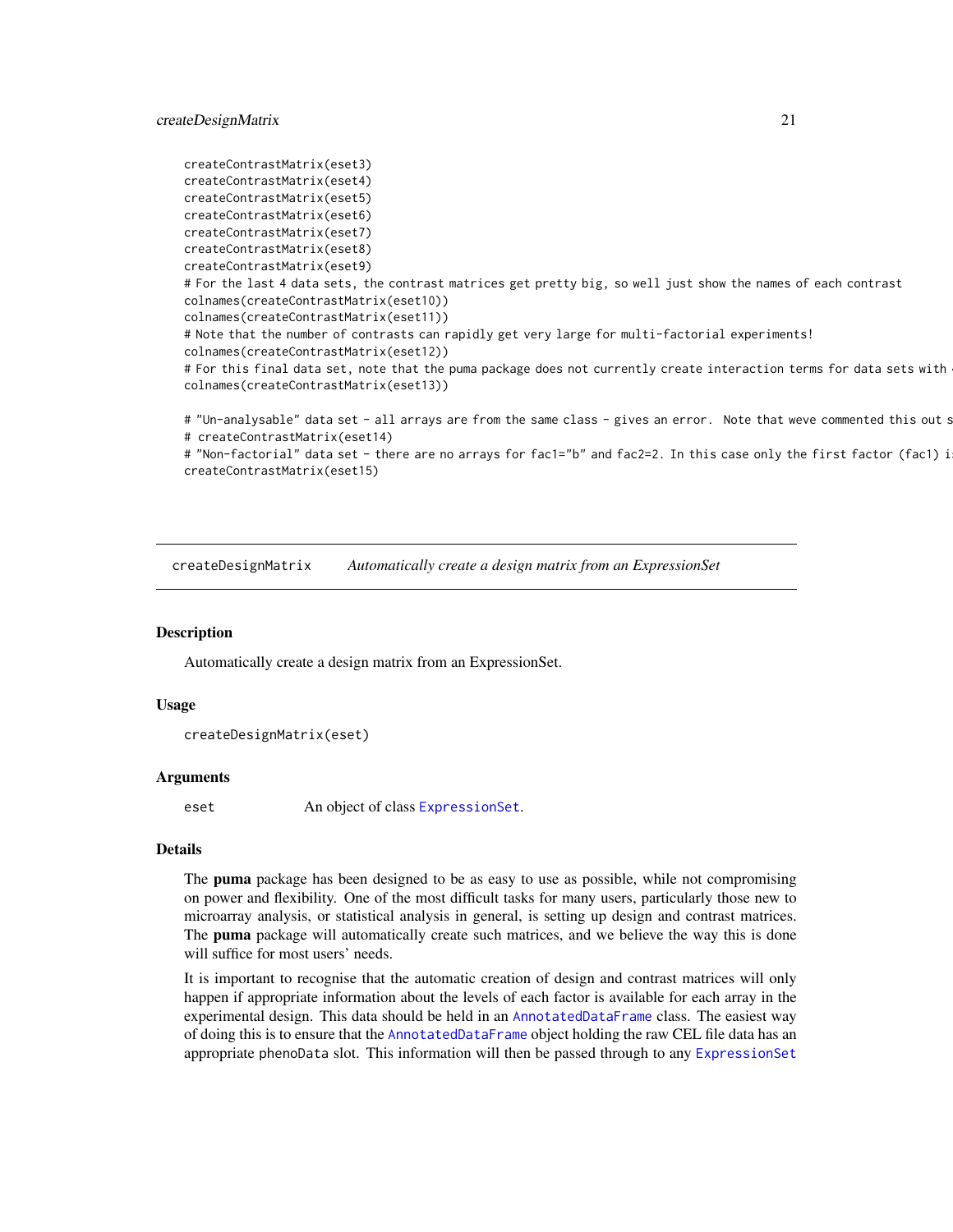object created, for example through the use of [mmgmos](#page-48-1). The phenoData slot of an [ExpressionSet](#page-0-0) object can also be manipulated directly if necessary.

Design and contrast matrices are dependent on the experimental design. The simplest experimental designs have just one factor, and hence the phenoData slot will have a matrix with just one column. In this case, each unique value in that column will be treated as a distinct level of the factor, and hence [pumaComb](#page-69-1) will group arrays according to these levels. If there are just two levels of the factor, e.g. A and B, the contrast matrix will also be very simple, with the only contrast of interest being A vs B. For factors with more than two levels, a contrast matrix will be created which reflects all possible combinations of levels. For example, if we have three levels A, B and C, the contrasts of interest will be A vs B, A vs C and B vs C.

If we now consider the case of two or more factors, things become more complicated. There are now two cases to be considered: factorial experiments, and non-factorial experiments. A factorial experiment is one where all the combinations of the levels of each factor are tested by at least one array (though ideally we would have a number of biological replicates for each combination of factor levels). The estrogen case study from the package vignette is an example of a factorial experiment.

A non-factorial experiment is one where at least one combination of levels is not tested. If we treat the example used in the [puma-package](#page-2-1) help page as a two-factor experiment (with factors "level" and "batch"), we can see that this is not a factorial experiment as we have no array to test the conditions "level=ten" and "batch=B". We will treat the factorial and non-factorial cases separately in the following sections.

Factorial experiments

For factorial experiments, the design matrix will use all columns from the phenoData slot. This will mean that [pumaComb](#page-69-1) will group arrays according to a combination of the levels of all the factors.

# Non-factorial designs

For non-factorial designed experiments, we will simply ignore columns (right to left) from the phenoData slot until we have a factorial design or a single factor. We can see this in the example used in the [puma-package](#page-2-1) help page. Here we have ignored the "batch" factor, and modelled the experiment as a single-factor experiment (with that single factor being "level").

#### Value

The result is a matrix. See the code below for an example.

#### Author(s)

Richard D. Pearson

#### See Also

Related methods [createContrastMatrix](#page-16-1), [pumaComb](#page-69-1), [pumaDE](#page-73-1) and [pumaCombImproved](#page-71-1)

## Examples

# This is a simple example based on a real data set. Note that this is an "unbalanced" design, the "level" factor has

# Next 4 lines commented out to save time in package checks, and saved version used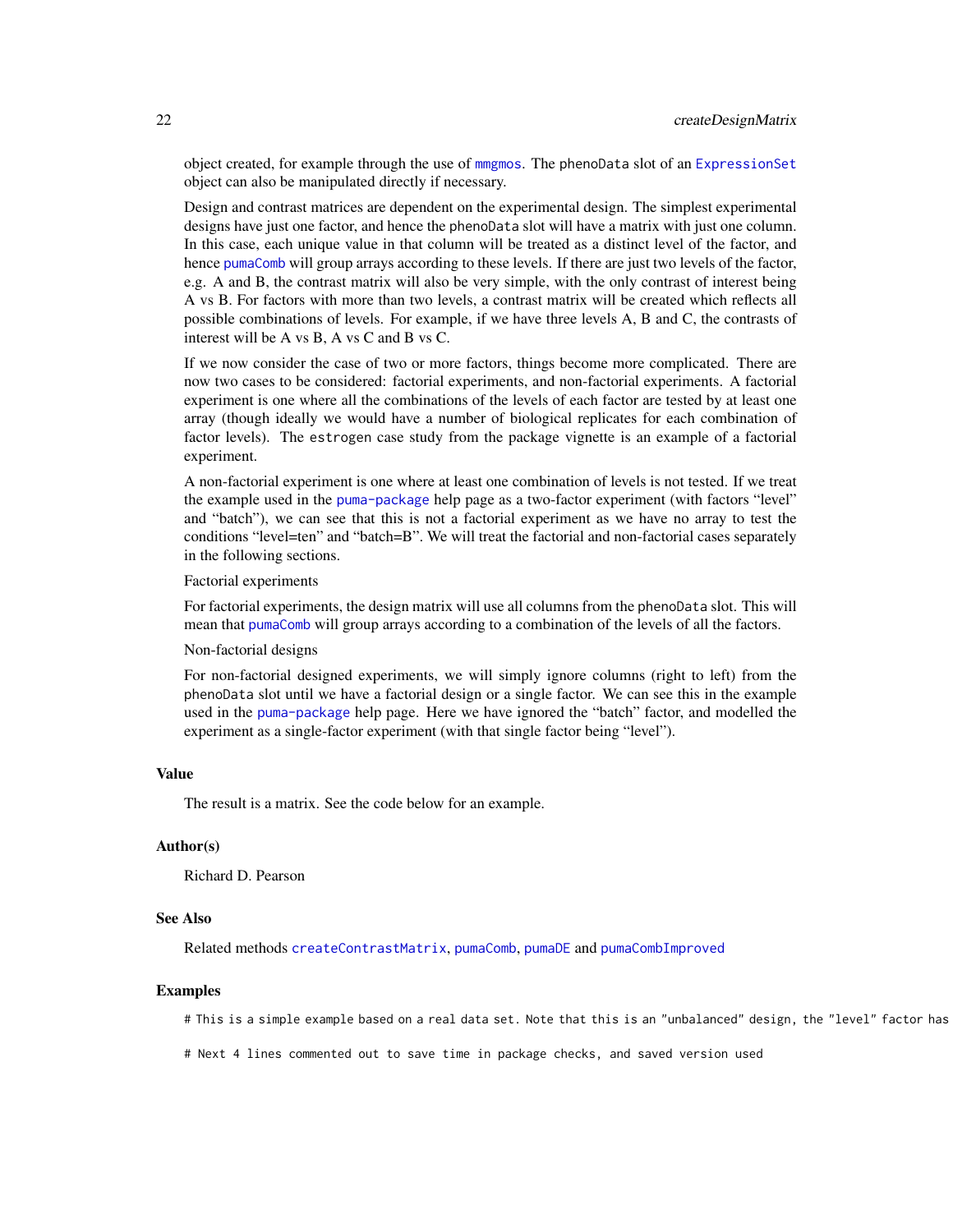```
# if (require(affydata)) {
# data(Dilution)
# eset_mmgmos <- mmgmos(Dilution)
# }
data(eset_mmgmos)
createDesignMatrix(eset_mmgmos)
# The following shows a set of 15 synthetic data sets with increasing complexity. We first create the data sets, ther
# single 2-level factor
eset1 <- new("ExpressionSet", exprs=matrix(0,100,4))
pData(eset1) < - data.frame("class"=c(1,1,2,2))
# single 2-level factor - unbalanced design
eset2 <- new("ExpressionSet", exprs=matrix(0,100,4))
pData(eset2) <- data.frame("class"=c(1,2,2,2))
# single 3-level factor
eset3 <- new("ExpressionSet", exprs=matrix(0,100,6))
pData(eset3) < - data frame("class" = c(1, 1, 2, 2, 3, 3))# single 4-level factor
eset4 <- new("ExpressionSet", exprs=matrix(0,100,8))
pData(eset4) < -data frame("class" = c(1,1,2,2,3,3,4,4))# 2x2 factorial
eset5 <- new("ExpressionSet", exprs=matrix(0,100,8))
pData(eset5) <- data.frame("fac1"=c("a","a","a","a","b","b","b","b"), "fac2"=c(1,1,2,2,1,1,2,2))
# 2x2 factorial - unbalanced design
eset6 <- new("ExpressionSet", exprs=matrix(0,100,10))
pData(eset6) <- data.frame("fac1"=c("a","a","a","b","b","b","b","b","b","b"), "fac2"=c(1,2,2,1,1,1,2,2,2,2))
# 3x2 factorial
eset7 <- new("ExpressionSet", exprs=matrix(0,100,12))
pData(eset7) <- data.frame("fac1"=c("a","a","a","a","b","b","b","b","c","c","c","c"), "fac2"=c(1,1,2,2,1,1,2,2,
# 2x3 factorial
eset8 <- new("ExpressionSet", exprs=matrix(0,100,12))
pData(eset8) <- data.frame(
"fac1"=c("a","a","a","a","a","a","b","b","b","b","b","b")
,"fac2"=c(1,1,2,2,3,3,1,1,2,2,3,3) )
# 2x2x2 factorial
eset9 <- new("ExpressionSet", exprs=matrix(0,100,8))
pData(eset9) <- data.frame(
"fac1"=c("a","a","a","a","b","b","b","b")
,"fac2"=c(1,1,2,2,1,1,2,2)
,"fac3"=c("X","Y","X","Y","X","Y","X","Y") )
# 3x2x2 factorial
eset10 <- new("ExpressionSet", exprs=matrix(0,100,12))
pData(eset10) <- data.frame(
```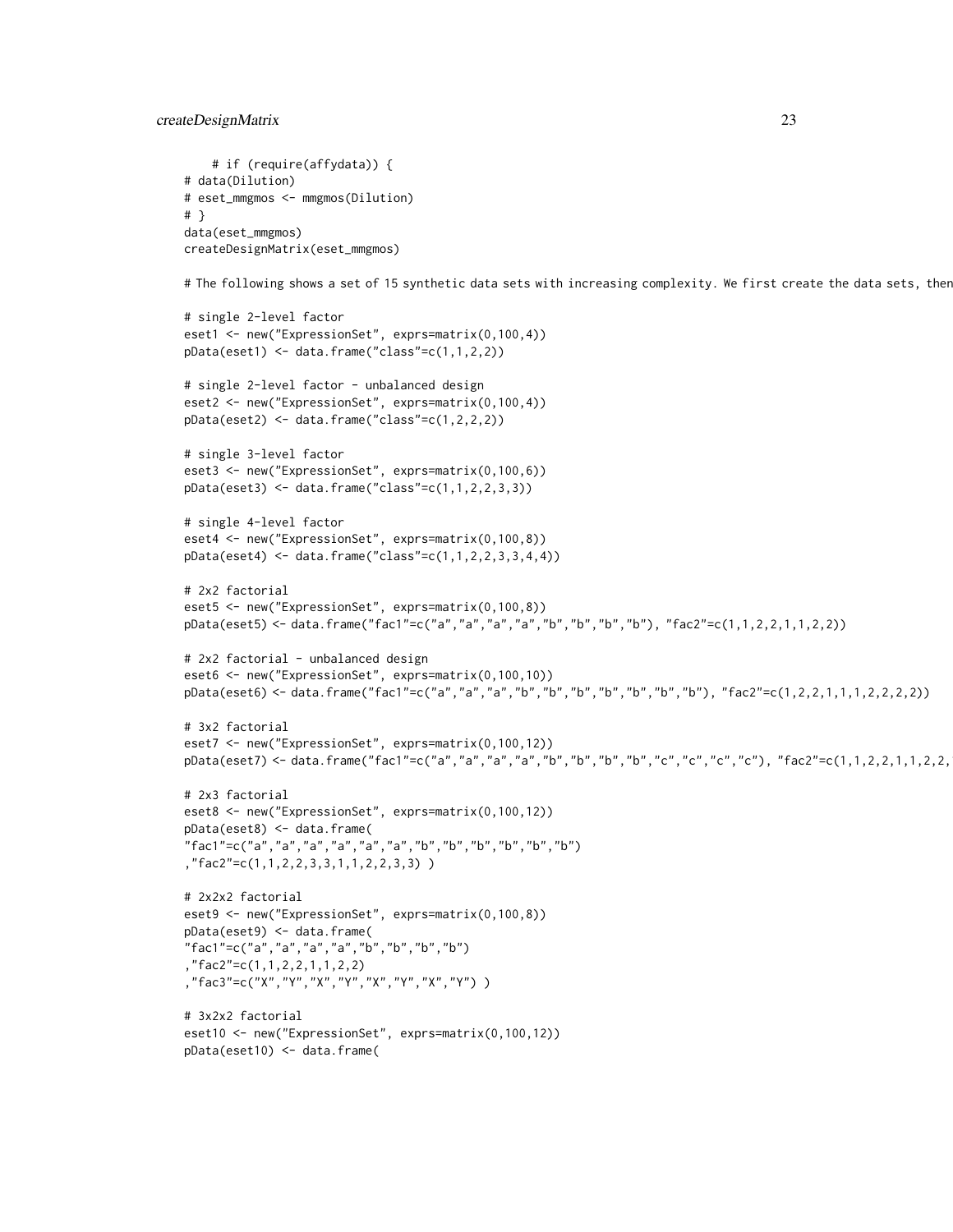```
"fac1"=c("a","a","a","a","b","b","b","b","c","c","c","c")
,"fac2"=c(1,1,2,2,1,1,2,2,1,1,2,2)
,"fac3"=c("X","Y","X","Y","X","Y","X","Y","X","Y","X","Y") )
# 3x2x2 factorial
eset11 <- new("ExpressionSet", exprs=matrix(0,100,12))
pData(eset11) <- data.frame(
"fac1"=c("a","a","a","a","a","a","b","b","b","b","b","b")
,"fac2"=c(1,1,2,2,3,3,1,1,2,2,3,3)
,"fac3"=c("X","Y","X","Y","X","Y","X","Y","X","Y","X","Y") )
# 3x2x2 factorial
eset12 <- new("ExpressionSet", exprs=matrix(0,100,18))
pData(eset12) <- data.frame(
"fac1"=c("a","a","a","a","a","a","b","b","b","b","b","b","c","c","c","c","c","c")
,"fac2"=c(1,1,2,2,3,3,1,1,2,2,3,3,1,1,2,2,3,3)
,"fac3"=c("X","Y","X","Y","X","Y","X","Y","X","Y","X","Y","X","Y","X","Y","X","Y") )
# 2x2x2x2 factorial
eset13 <- new("ExpressionSet", exprs=matrix(0,100,16))
pData(eset13) <- data.frame(
"fac1"=c("a","a","a","a","a","a","a","a","b","b","b","b","b","b","b","b")
,"fac2"=c(0,0,0,0,1,1,1,1,0,0,0,0,1,1,1,1)
 "fac3" = c(2,2,3,3,2,2,3,3,2,2,3,3,2,2,3,3),"fac4"=c("X","Y","X","Y","X","Y","X","Y","X","Y","X","Y","X","Y","X","Y") )
# "Un-analysable" data set - all arrays are from the same class
eset14 <- new("ExpressionSet", exprs=matrix(0,100,4))
pData(eset14) \leftarrow data frame("class" = c(1,1,1,1))# "Non-factorial" data set - there are no arrays for fac1="b" and fac2=2. In this case only the first factor (fac1) i
eset15 <- new("ExpressionSet", exprs=matrix(0,100,6))
pData(eset15) <- data.frame("fac1"=c("a","a","a","a","b","b"), "fac2"=c(1,1,2,2,1,1))
# "pseduo 2 factor" data set - second factor is informative
eset16 <- new("ExpressionSet", exprs=matrix(0,100,8))
pData(eset16) <- data.frame("fac1"=c("a","a","b","b"), "fac2"=c(1,1,1,1))
# "pseduo 2 factor" data set - first factor is informative
eset17 <- new("ExpressionSet", exprs=matrix(0,100,8))
pData(eset17) <- data.frame("fac1"=c("a","a","a","a"), "fac2"=c(1,1,2,2))
# "pseudo 3 factor" data set - first factor is uninformative so actually a 2x2 factorial
eset18 <- new("ExpressionSet", exprs=matrix(0,100,8))
pData(eset18) <- data.frame(
"fac1"=c("a","a","a","a","a","a","a","a")
,"fac2"=c(1,1,2,2,1,1,2,2)
,"fac3"=c("X","Y","X","Y","X","Y","X","Y") )
# "pseudo 3 factor" data set - first and third factors are uninformative so actually a single factor
eset19 <- new("ExpressionSet", exprs=matrix(0,100,8))
pData(eset19) <- data.frame(
"fac1"=c("a","a","a","a","a","a","a","a")
```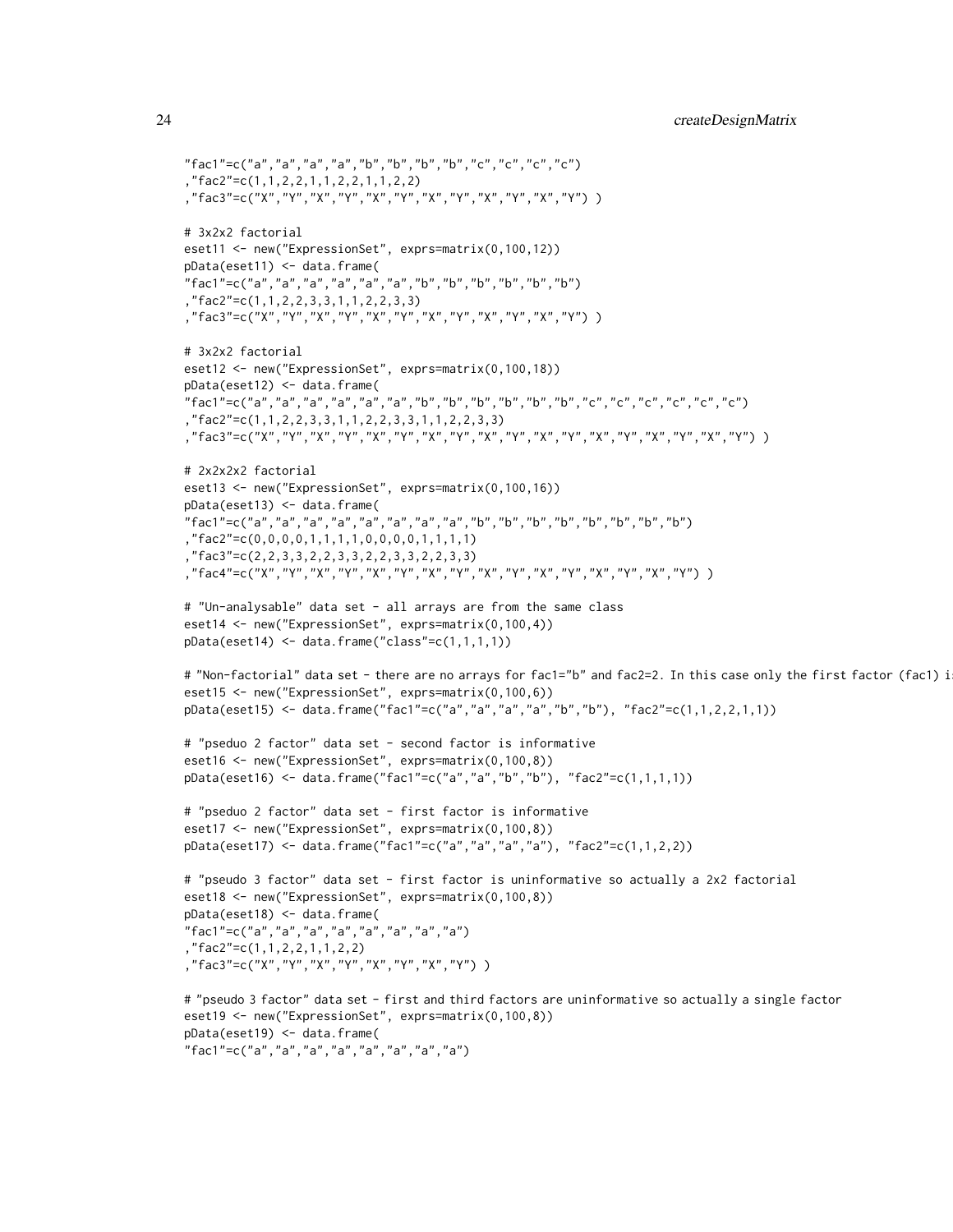<span id="page-24-0"></span>create\_eset\_r 25

```
,"fac2"=c(1,1,2,2,1,1,2,2)
,"fac3"=c("X","X","X","X","X","X","X","X") )
createDesignMatrix(eset1)
createDesignMatrix(eset2)
createDesignMatrix(eset3)
createDesignMatrix(eset4)
createDesignMatrix(eset5)
createDesignMatrix(eset6)
createDesignMatrix(eset7)
createDesignMatrix(eset8)
createDesignMatrix(eset9)
createDesignMatrix(eset10)
createDesignMatrix(eset11)
createDesignMatrix(eset12)
createDesignMatrix(eset13)
# "Un-analysable" data set - all arrays are from the same class - gives an error. Note that weve commented this out so
# createDesignMatrix(eset14)
```
# "Non-factorial" data set - there are no arrays for fac1="b" and fac2=2. In this case only the first factor (fac1) i

```
createDesignMatrix(eset15)
```
create\_eset\_r *Create an ExpressionSet from a PPLR matrix*

# Description

This is really an internal function called from pumaComb. It is used to create an [ExpressionSet](#page-0-0) object from the output of the bcomb function (which was originally part of the pplr package. Don't worry about it!

#### Usage

```
create_eset_r(
eset
,r
,design.matrix=createDesignMatrix(eset)
)
```
# Arguments

| eset          | An object of class ExpressionSet. The phenotype information from this is<br>used as the phenotype information of the returned object                                                                                             |
|---------------|----------------------------------------------------------------------------------------------------------------------------------------------------------------------------------------------------------------------------------|
| r             | A data frame with components named 'M1', 'M2', and so on, which represent<br>the mean expression values for condition 1, condition 2, and so on. It also                                                                         |
|               | has components named 'Std1', 'Std2', and so on, which represent the standard<br>deviation of the gene expression values for condition 1, condition 2, and so on.<br>This type of data frame is output by function boomb and homb |
| design.matrix | A design matrix.                                                                                                                                                                                                                 |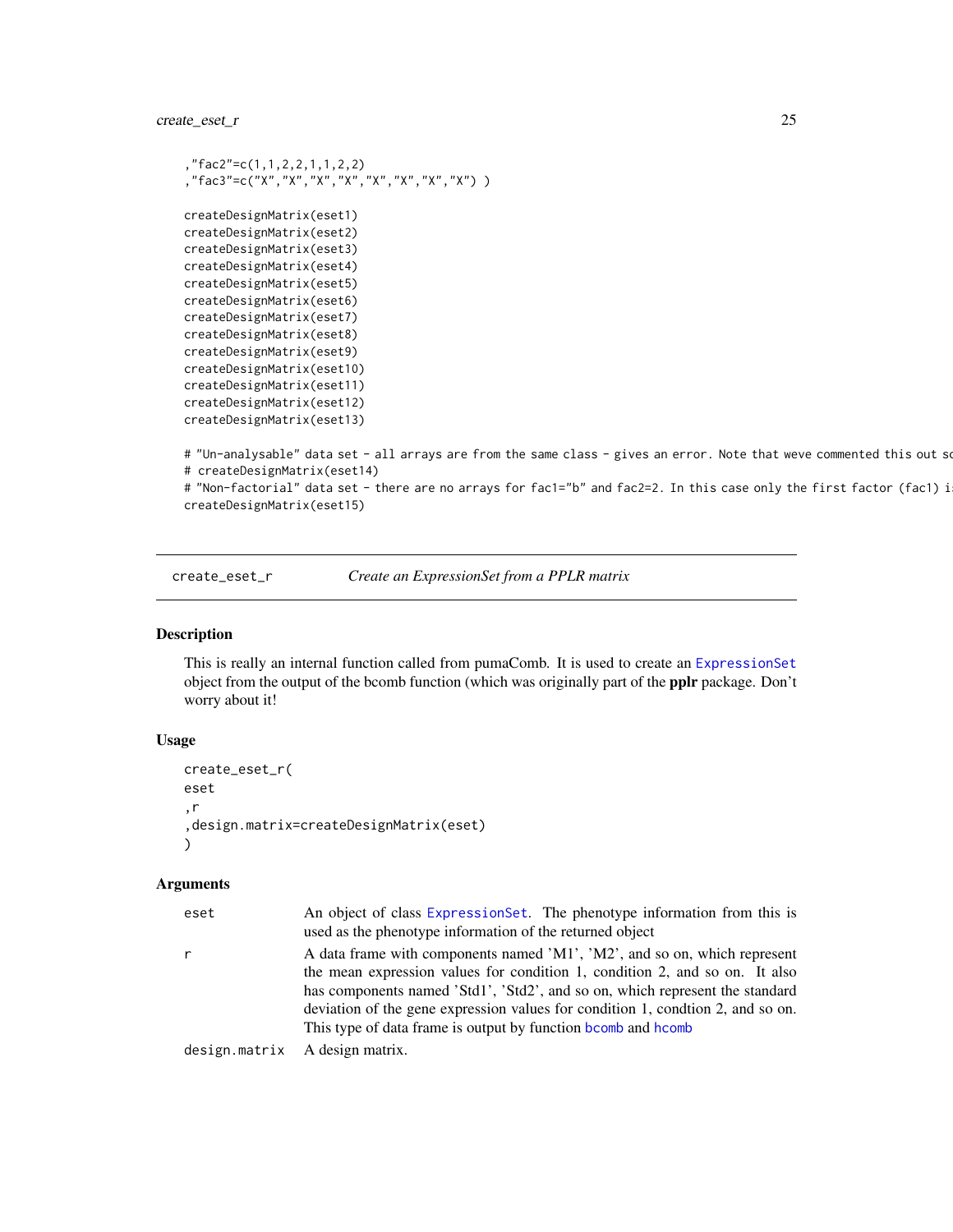# <span id="page-25-0"></span>Value

An object of class [ExpressionSet](#page-0-0).

#### Author(s)

Richard D. Pearson

# See Also

Related methods [bcomb](#page-4-1), [hcomb](#page-36-1), [pumaComb](#page-69-1) and [pumaCombImproved](#page-71-1)

<span id="page-25-1"></span>

DEResult *Class DEResult*

#### Description

Class to contain and describe results of a differential expression (DE) analysis. The main components are statistic which hold the results of any statistic (e.g. p-values, PPLR values, etc.), and FC which hold the fold changes.

#### Creating Objects

DEResult objects will generally be created using one of the functions [pumaDE](#page-73-1), [calculateLimma](#page-7-1), [calculateFC](#page-6-1) or [calculateTtest](#page-8-1).

Objects can also be created from scratch:

new("DEResult")

```
new("DEResult",statistic=matrix() ,FC=matrix() ,statisticDescription="unknown"
,DEMethod="unknown" )
```
# **Slots**

statistic: Object of class "matrix" holding the statistics returned by the DE method.

FC: Object of class "matrix" holding the fold changes returned by the DE method.

statisticDescription: A text description of the contents of the statistic slot.

DEMethod: A string indicating which DE method was used to create the object.

# Methods

Class-specific methods.

- statistic(DEResult), statistic(DEResult,matrix)<- Access and set the statistic slot.
- FC(DEResult), FC(DEResult, matrix)<- Access and set the FC slot.
- statisticDescription(DEResult), statisticDescription(DEResult,character)<- Access and set the statisticDescription slot.

DEMethod(DEResult), DEMethod(DEResult,character)<- Access and set the DEMethod slot.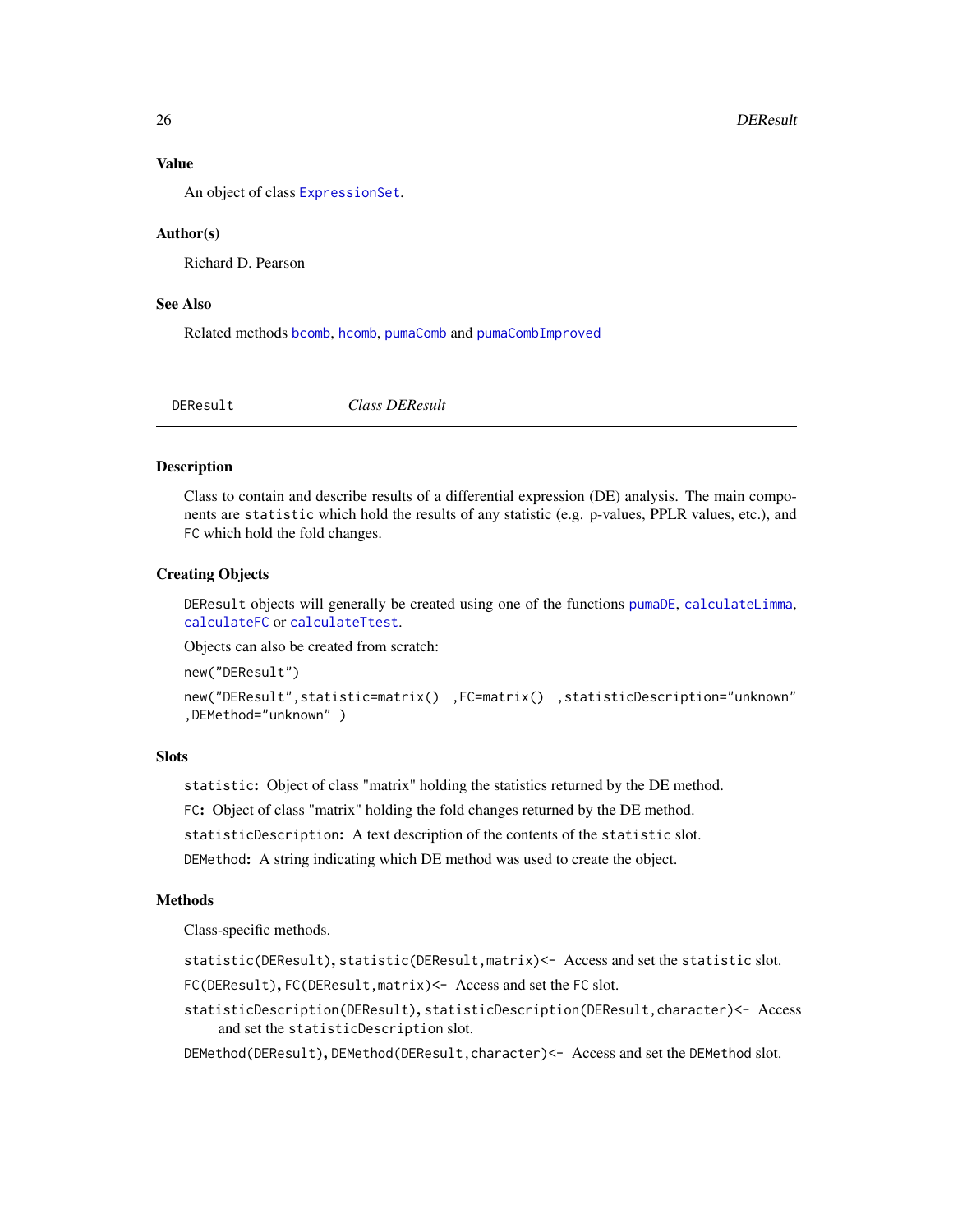#### DEResult 27

- pLikeValues(object, contrast=1, direction="either") Access the statistics of an object of class DEResult, converted to "p-like values". If the object holds information on more than one contrast, only the values of the statistic for contrast number contrast are given. Direction can be "either" (meaning we want order genes by probability of being either up- or down-regulated), "up" (meaning we want to order genes by probability of being up-regulated), or "down" (meaning we want to order genes by probability of being down-regulated). "p-like values" are defined as values between 0 and 1, where 0 identifies the highest probability of being differentially expressed, and 1 identifies the lowest probability of being differentially expressed. We use this so that we can easily compare results from methods that provide true p-values (e.g. [calculateLimma](#page-7-1)) and methods methods that do not provide p-values (e.g. [pumaDE](#page-73-1)). For objects created using [pumaDE](#page-73-1), this returns 1-PPLR if the direction is "up", PPLR if direction is "down", and 1-abs(2\*(PPLR-0.5)) if direction is "either". For objects created using [calculateLimma](#page-7-1) or [calculateTtest](#page-8-1), this returns the p-value if direction is "either",  $((p-1 * sign(FC))/2)$ + 0.5, if the direction is "up", and  $((1-p * sign(FC))/2)$ + 0.5 if the direction is "down". For all other methods, this returns the rank of the appropriate statistic, scaled to lie between 0 and 1. contrast will be returned.
- topGenes(object, numberOfGenes=1, contrast=1, direction="either") Returns the index numbers (row numbers) of the genes determined to be most likely to be differentially expressed. numberOfGenes specifies the number of genes to be returned by the function. If the object holds information on more than one contrast, only the values of the statistic for contrast number contrast are given. Direction can be "either" (meaning we want order genes by probability of being either up- or down-regulated), "up" (meaning we want to order genes by probability of being up-ragulated), or "down" (meaning we want to order genes by probability of being down-regulated). Note that genes are ordered by "p-like values" (see pLikeValues). object is an object of class DEResult.
- topGeneIDs(object, numberOfGenes=1, contrast=1, direction="either") Returns the Affy IDs (row names) of the genes determined to be most likely to be differentially expressed. numberOfGenes specifies the number of genes to be returned by the function. If the object holds information on more than one contrast, only the values of the statistic for contrast number contrast are given. Direction can be "either" (meaning we want order genes by probability of being either up- or down-regulated), "up" (meaning we want to order genes by probability of being up-ragulated), or "down" (meaning we want to order genes by probability of being down-regulated). Note that genes are ordered by "p-like values" (see pLikeValues). object is an object of class DEResult.
- numberOfProbesets(object) Returns the number of probesets (number of rows) in an object of class DEResult. This method is synonymous with numberOfGenes.
- numberOfGenes(object) Returns the number of probesets (number of rows) in an object of class DEResult. This method is synonymous with numberOfProbesets.
- numberOfContrasts(object) Returns the number of contrasts (number of columns) in an object of class DEResult.
- write.reslts(object) signature( $x =$  "DEResult"): writes the statistics and related fold changes (FCs) to files. It takes the same arguments as [write.table](#page-0-0). The argument "file" does not need to set any extension. The different file marks and extension "csv" will be added automatically. The default file name is "tmp". In the final results, statistics are in the file "tmp\ statistics.csv", and FCs are in "tmp\ FCs.csv" respectively.

Standard generic methods: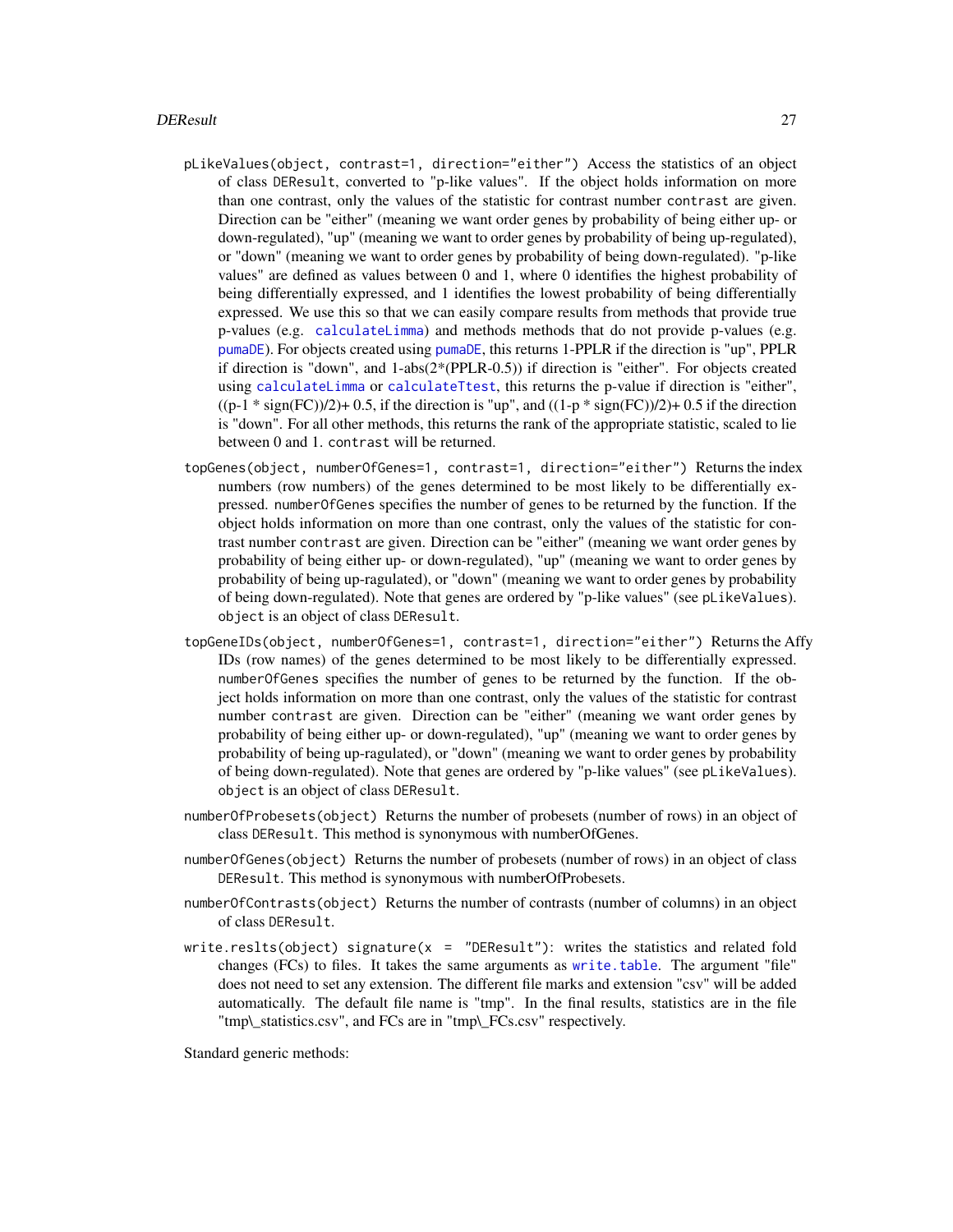<span id="page-27-0"></span>show(object) Informatively display object contents.

#### Author(s)

Richard D. Pearson

# See Also

Related methods [pumaDE](#page-73-1), [calculateLimma](#page-7-1), [calculateFC](#page-6-1) or [calculateTtest](#page-8-1).

# Examples

```
## Create an example DEResult object
# Next 4 lines commented out to save time in package checks, and saved version used
# if (require(affydata)) {
# data(Dilution)
# eset_mmgmos <- mmgmos(Dilution)
# }
data(eset_mmgmos)
# Next line used so eset_mmgmos only has information about the liver factor
# The scanner factor will thus be ignored, and the two arrays of each level
# of the liver factor will be treated as replicates
pData(eset_mmgmos) <- pData(eset_mmgmos)[,1,drop=FALSE]
# To save time well just use 100 probe sets for the example
eset_mmgmos_100 <- eset_mmgmos[1:100,]
eset_comb <- pumaComb(eset_mmgmos_100)
esetDE <- pumaDE(eset_comb)
## Use some of the methods
statisticDescription(esetDE)
DEMethod(esetDE)
numberOfProbesets(esetDE)
numberOfContrasts(esetDE)
topGenes(esetDE)
topGenes(esetDE, 3)
pLikeValues(esetDE)[topGenes(esetDE,3)]
topGeneIDs(esetDE, 3)
topGeneIDs(esetDE, 3, direction="down")
## save the expression results into files
write.reslts(esetDE, file="example")
```
erfc *The complementary error function*

#### Description

This function calculates the complementary error function of an input x.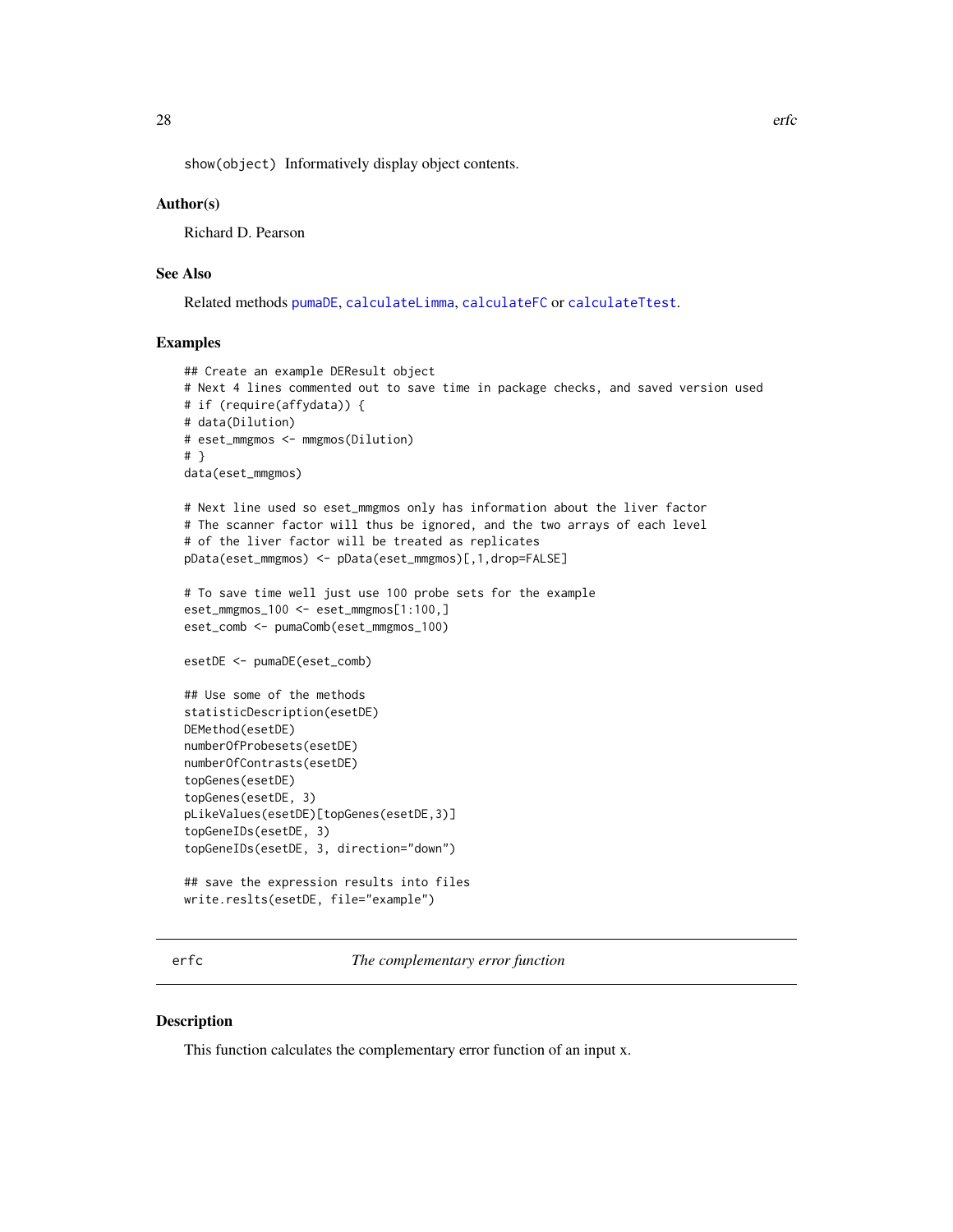# <span id="page-28-0"></span>eset\_mmgmos 29

# Usage

erfc(x)

# Arguments

x a numeric, the input.

# Details

erfc is implemented using the function qnorm.

# Value

The return is a numeric.

# Author(s)

Xuejun Liu

# See Also

[qnorm](#page-0-0)

# Examples

erfc(0.5)

eset\_mmgmos *An example ExpressionSet created from the Dilution data with mmgmos*

# Description

This data is created by applying mmgmos to the Dilution AffyBatch object from the affydata package.

# Usage

data(eset\_mmgmos)

# Format

An object of class [ExpressionSet](#page-0-0).

# Source

see [Dilution](#page-0-0)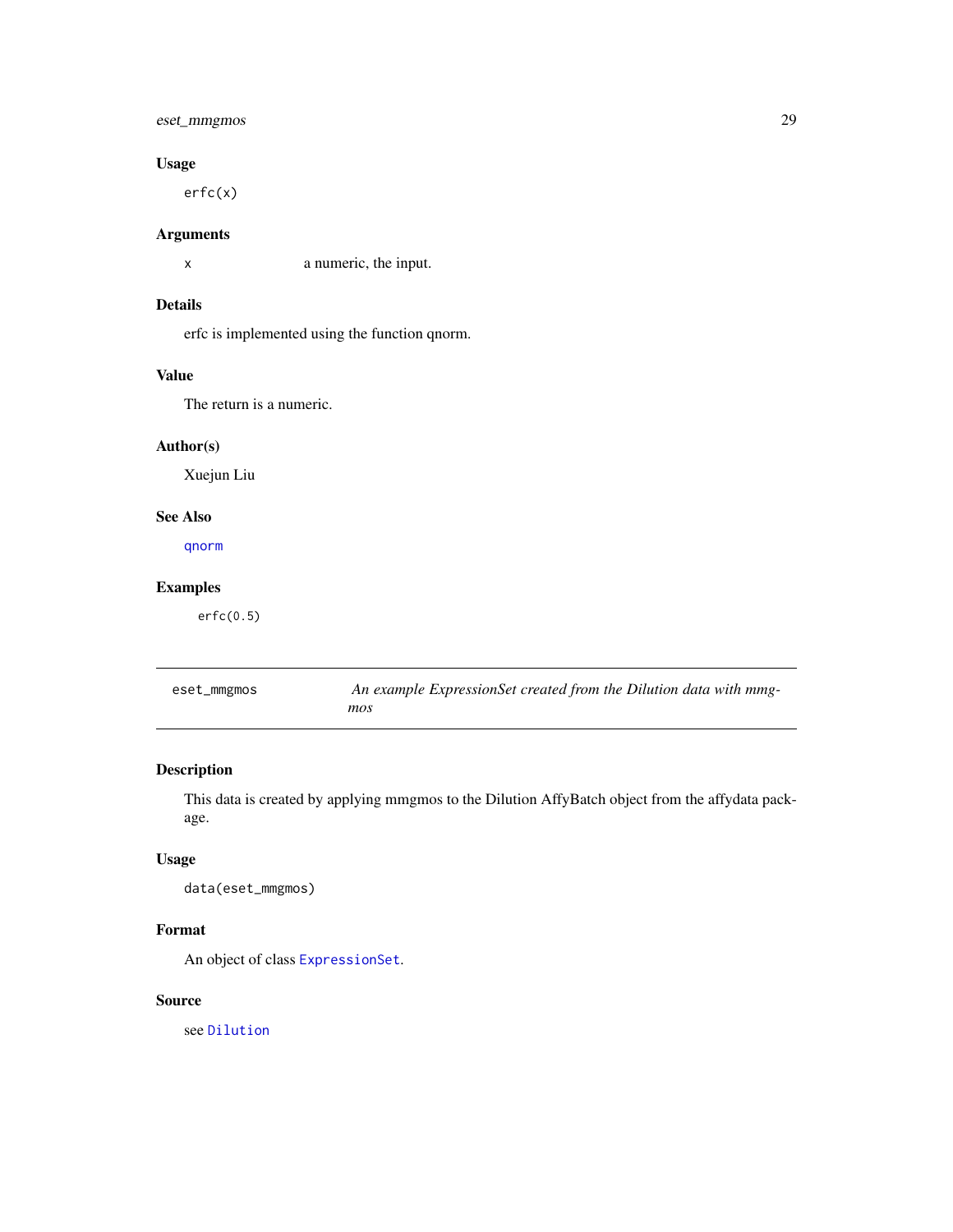<span id="page-29-2"></span><span id="page-29-0"></span>

# Description

This data is an artificial example of the mean gene expression levels from golden spike-in data set in Choe et al. (2005).

#### Usage

```
data(exampleE)
```
#### Format

A 200x6 matrix including 200 genes and 6 chips. The first 3 chips are replicates for C condition and the last 3 chips are replicates for S conditon.

#### Source

Choe,S.E., Boutros,M., Michelson,A.M., Church,G.M., Halfon,M.S.: Preferred analysis methods for Affymetrix GeneChips revealed by a wholly defined control dataset. Genome Biology, 6 (2005) R16.

#### See Also

[exampleStd](#page-29-1)

<span id="page-29-1"></span>exampleStd *The example data of the standard deviation for gene expression levels*

#### Description

This data is an artificial example of the standard deviation for gene exapression levels from golden spike-in data set in Choe et al. (2005).

#### Usage

```
data(exampleStd)
```
#### Format

A 200x6 matrix including 200 genes and 6 chips. The first 3 chips are replicates for C condition and the last 3 chips are replicates for S conditon.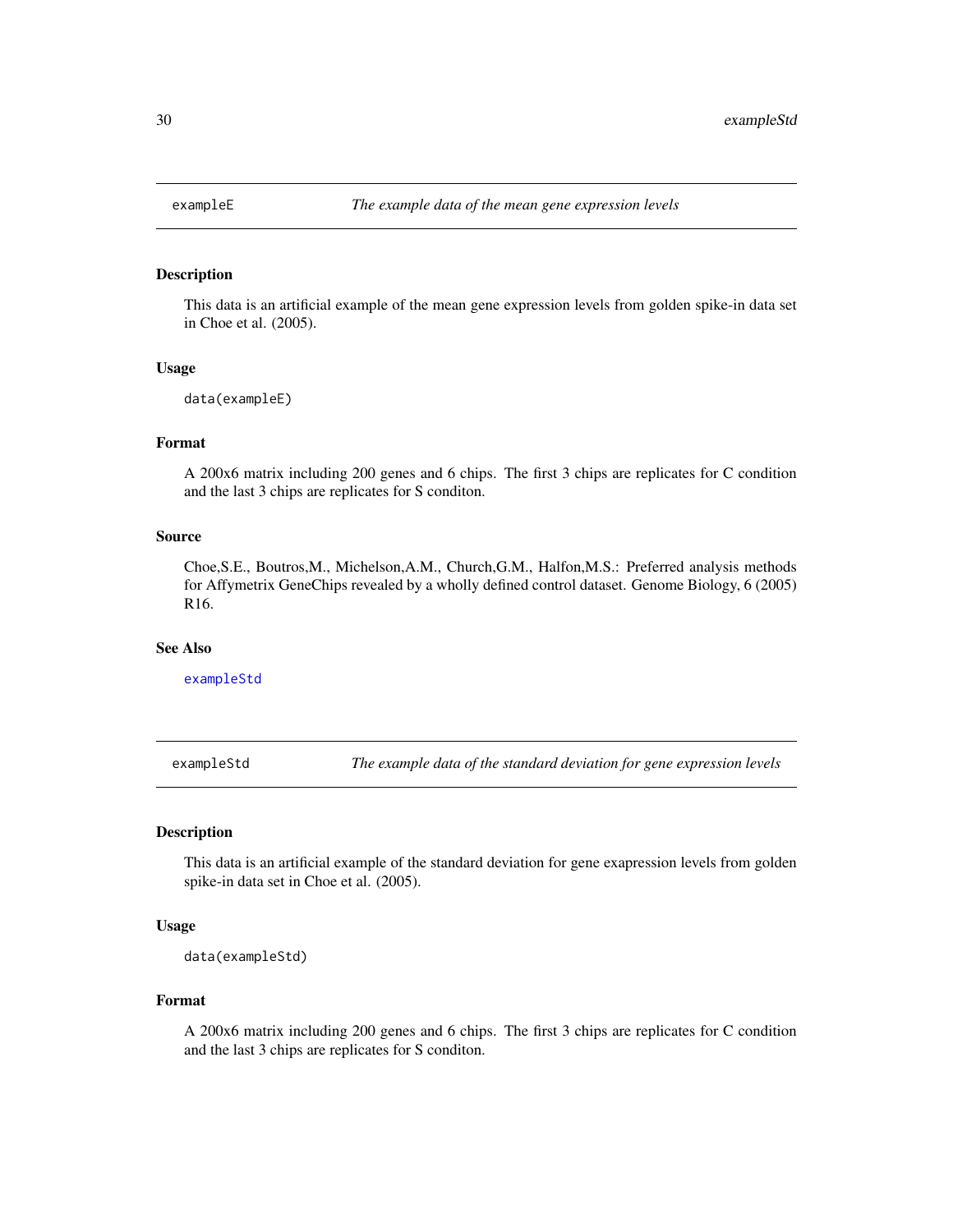#### <span id="page-30-0"></span>exprReslt-class 31

#### Source

Choe,S.E., Boutros,M., Michelson,A.M., Church,G.M., Halfon,M.S.: Preferred analysis methods for Affymetrix GeneChips revealed by a wholly defined control dataset. Genome Biology, 6 (2005) R16.

# See Also

[exampleE](#page-29-2)

<span id="page-30-2"></span>exprReslt-class *Class exprReslt*

#### <span id="page-30-1"></span>Description

This is a class representation for Affymetrix GeneChip probe level data. The main component are the intensities, estimated expression levels and the confidence of expression levels from multiple arrays of the same CDF type. In extends [ExpressionSet](#page-0-0).

#### Objects from the Class

Objects can be created by calls of the form new ("exprReslt",  $\dots$ ).

#### **Slots**

- prcfive: Object of class "matrix" representing the 5 percentile of the observed expression levels. This is a matrix with columns representing patients or cases and rows representing genes.
- prctwfive: Object of class "matrix" representing the 25 percentile of the observed expression levels. This is a matrix with columns representing patients or cases and rows representing genes.
- prcfifty: Object of class "matrix" representing the 50 percentile of the observed expression levels. This is a matrix with columns representing patients or cases and rows representing genes.
- prcsevfive: Object of class "matrix" representing the 75 percentile of the observed expression levels. This is a matrix with columns representing patients or cases and rows representing genes.
- prcninfive: Object of class "matrix" representing the 95 percentile of the observed expression levels. This is a matrix with columns representing patients or cases and rows representing genes.
- phenoData: Object of class "phenoData" inherited from ExpressionSet.
- annotation: A character string identifying the annotation that may be used for the ExpressionSet instance.

#### Extends

Class "ExpressionSet", directly.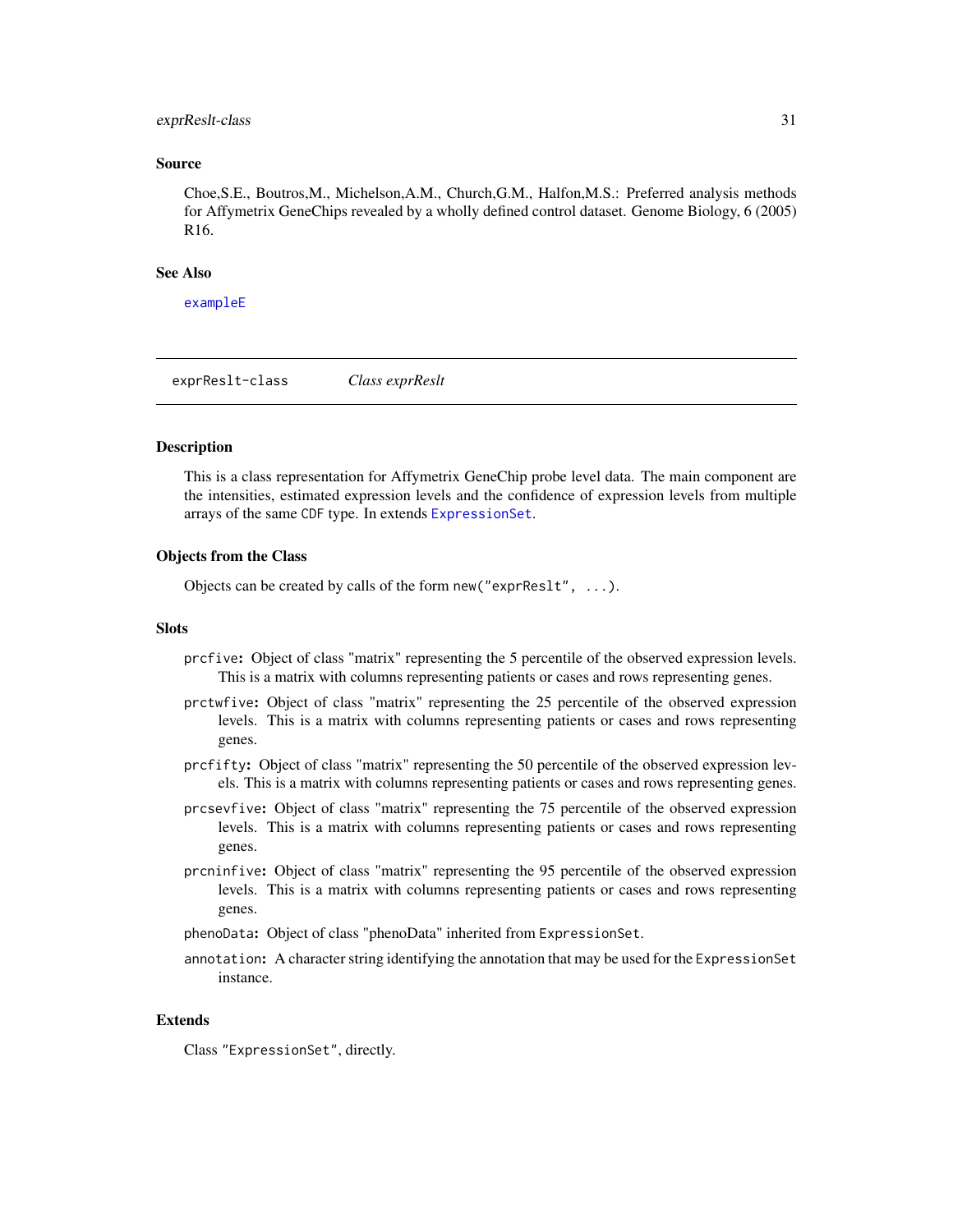#### Methods

- se.exprs signature(object = "exprReslt"): obtains the standard error of the estimated expression levels.
- se.exprs<- signature(object = "exprReslt"): replaces the standard error of the estimated expression levels.
- prcfifty signature(object = "exprReslt"): obtains the 50 percentile of the estimated expression levels.
- prcfifty<- signature(object = "exprReslt"): replaces the 50 percentile of the estimated expression levels.
- prcfive signature(object = "exprReslt"): obtains the 5 percentile of the estimated expression levels.
- **prcfive**  $\leq$  signature(object = "exprReslt"): replaces the 5 percentile of the estimated expression levels.
- prcninfive signature(object = "exprReslt"): obtains the 95 percentile of the estimated expression levels.
- prcninfive<- signature(object = "exprReslt"): replaces the 95 percentile of the estimated expression levels.
- **prcsevfive** signature(object = "exprReslt"): obtains the 75 percentile of the estimated expression levels.
- prcsevfive<- signature(object = "exprReslt"): replaces the 75 percentile of the estimated expression levels.
- prctwfive signature(object = "exprReslt"): obtains the 25 percentile of the estimated expression levels.
- prctwfive<- signature(object = "exprReslt"): replaces the 25 percentile of the estimated expression levels.
- show signature(object = "exprReslt"): renders information about the exprResit in a concise way on stdout.
- write.reslts signature( $x =$  "exprReslt"): writes the expression levels and related confidences to files. It takes the same arguments as [write.table](#page-0-0). The argument "file" does not need to set any extension. The different file marks and extension "csv" will be added automatically. The default file name is "tmp". In the final results, expression levels are in the file "tmp\\_exprs.csv", standard deviations in "tmp\\_se.csv", 5 percentiles in "tmp\\_prctile5.csv", likewise, 25, 50, 75 and 95 percentiles in "tmp\\_prctile25.csv", "tmp\\_prctile50.csv", "tmp\\_prctile75.csv" and "tmp\\_prctile95.csv" respectively.

#### Author(s)

Xuejun Liu, Magnus Rattray, Marta Milo, Neil D. Lawrence, Richard D. Pearson

# See Also

Related method [mmgmos](#page-48-1) and related class [ExpressionSet](#page-0-0).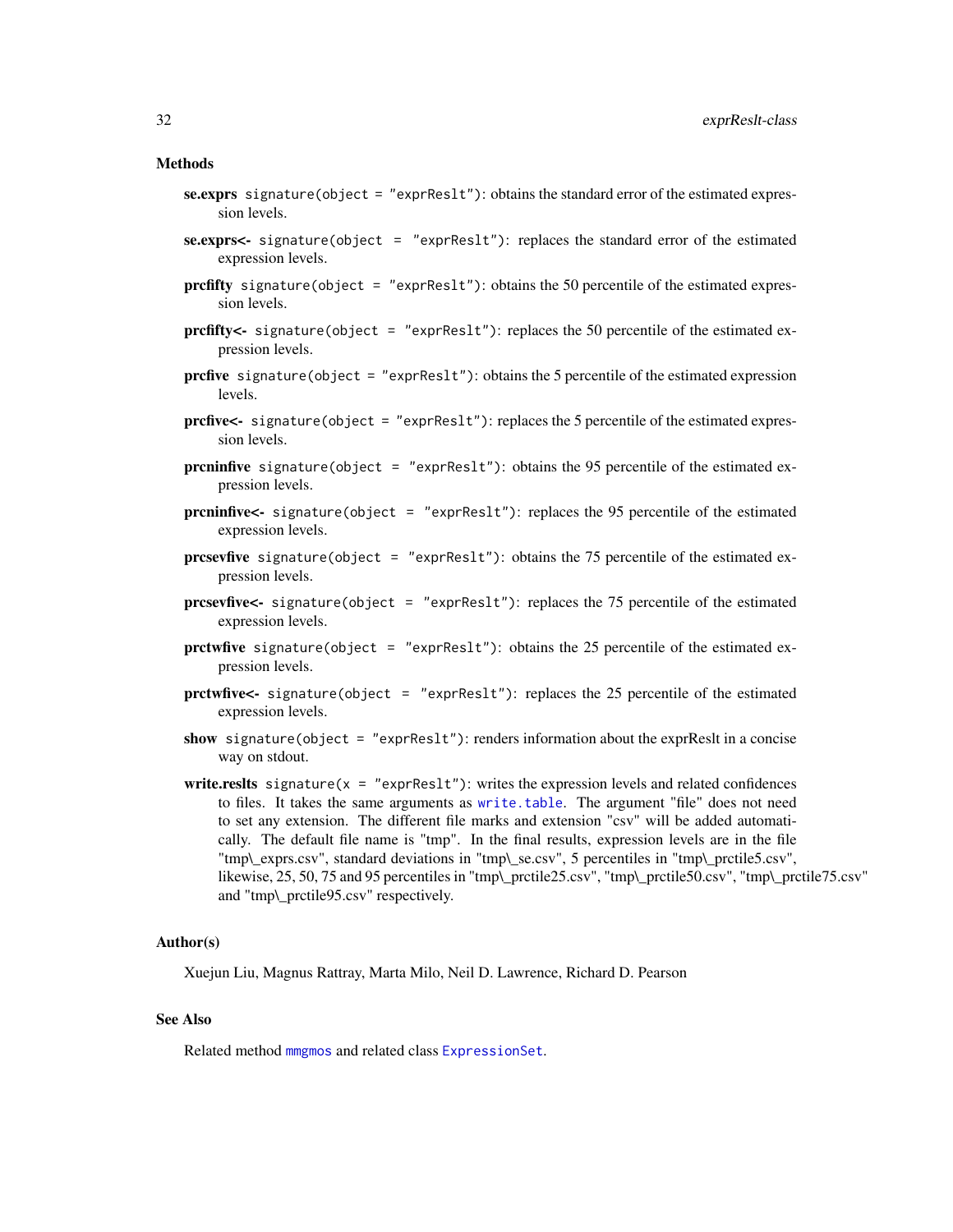#### <span id="page-32-0"></span>gmhta 33

# Examples

```
## load example data from package affydata
# Next 4 lines commented out to save time in package checks, and saved version used
# if (require(affydata)) {
# data(Dilution)
# eset_mmgmos <- mmgmos(Dilution)
# }
data(eset_mmgmos)
## save the expression results into files
write.reslts(eset_mmgmos, file="example")
```
gmhta *Compute gene and transcript expression values and standard deviatons from hta2.0 CEL Files*

# Description

This function converts an object of [AffyBatch](#page-0-0) into an object of class [exprReslt](#page-30-1) using the gamma model for hta2.0 chips. This function obtains confidence of measures, standard deviation and 5, 25, 50, 75 and 95 percentiles, as well as the estimated expression levels.

#### Usage

```
gmhta(
      object
     ,background=FALSE
     ,gsnorm=c("median", "none", "mean", "meanlog")
     ,savepar=FALSE
     ,eps=1.0e-6
     ,addConstant = 0
     ,cl=NULL
     ,BatchFold=10
```
#### Arguments

 $\lambda$ 

| object      | an object of AffyBatch                                                                                  |
|-------------|---------------------------------------------------------------------------------------------------------|
| background  | Logical value. If TRUE, perform background correction before applying gmhta.                            |
| gsnorm      | character, specifying the algorithm of global scaling normalisation.                                    |
| savepar     | Logical value. If TRUE the estimated parameters of the model are saved in file<br>par\_gmhta.txt        |
| eps         | Optimisation termination criteria.                                                                      |
| addConstant | numeric. This is an experimental feature and should not generally be changed<br>from the default value. |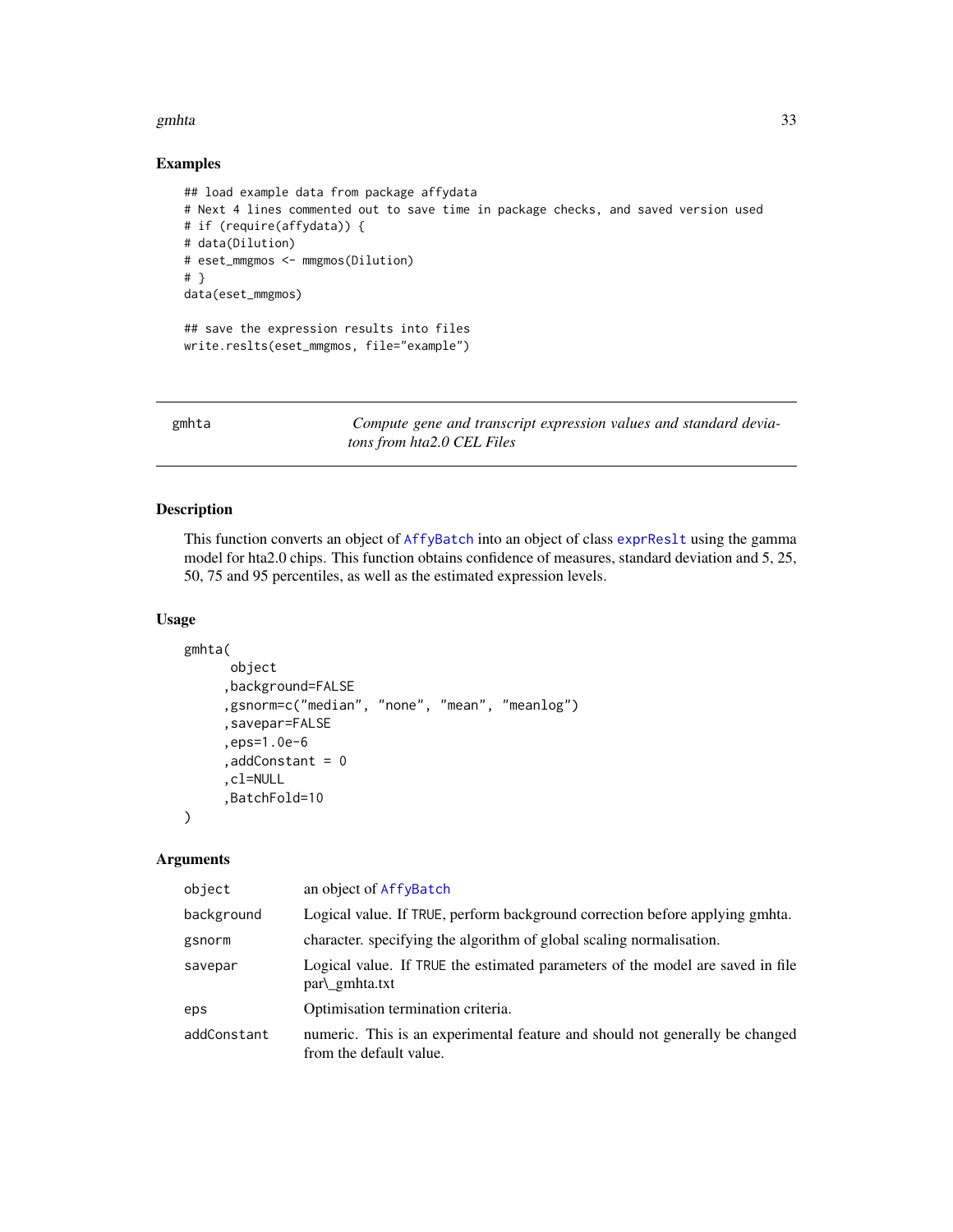| c1        | This function can be parallelised by setting parameter cl. For more details,<br>please refer to the vignette.                                                                                                                                                                                                                                                                                                                             |
|-----------|-------------------------------------------------------------------------------------------------------------------------------------------------------------------------------------------------------------------------------------------------------------------------------------------------------------------------------------------------------------------------------------------------------------------------------------------|
| BatchFold | we divide tasks into BatchFold*n jobs where n is the number of cluster nodes.<br>The first n jobs are placed on the n nodes. When the first job is completed, the<br>next job is placed on the available node. This continues until all jobs are com-<br>pleted. The default value is ten. The user also can change the value according<br>to the number of cluster nodes n. We suggest that for bigger n BatchFold should<br>be smaller. |

# Details

The obtained expression measures are in log base 2 scale. Using the known relationships between genes, transcripts and probes, we propose a gamma model for hta2.0 data to calculate transcript and gene expression levels. The algorithms of global scaling normalisation can be one of "median", "none", "mean", "meanlog". "mean" and "meanlog" are mean-centered normalisation on raw scale and log scale respectively, and "median" is median-centered normalisation. "none" will result in no global scaling normalisation being applied. This function can be parallelised by setting parameter cl. For more details, please refer to the vignette.

#### Value

A list of two object of class exprReslt.

# Author(s)

Xuejun Liu,WuJun Zhang,Zhenzhu gao, Magnus Rattray

# References

XueJun Liu. (2013) puma 3.0: improved uncertainty propagation methods for gene and transcript expression analysis, BMC Bioinformatics, 14:39.

Manhong Dai, Pinglang Wang,Andrew D. Boyd. (2005) Evolving gene/transcript definitions significantly alter the interpretation of GeneChip data,Nucleic Acid Research 33(20):e175.

#### See Also

Related class [exprReslt-class](#page-30-2)

#### Examples

```
## The following scripts show the use of the method.
#library(puma)
## load CEL files
# object<-ReadAffy("celnames")
```

```
##object@cdfName<-"hta20hsaceviewtcdf"
#eset<-gmhta(object,gsnorm="none",cl=cl)
```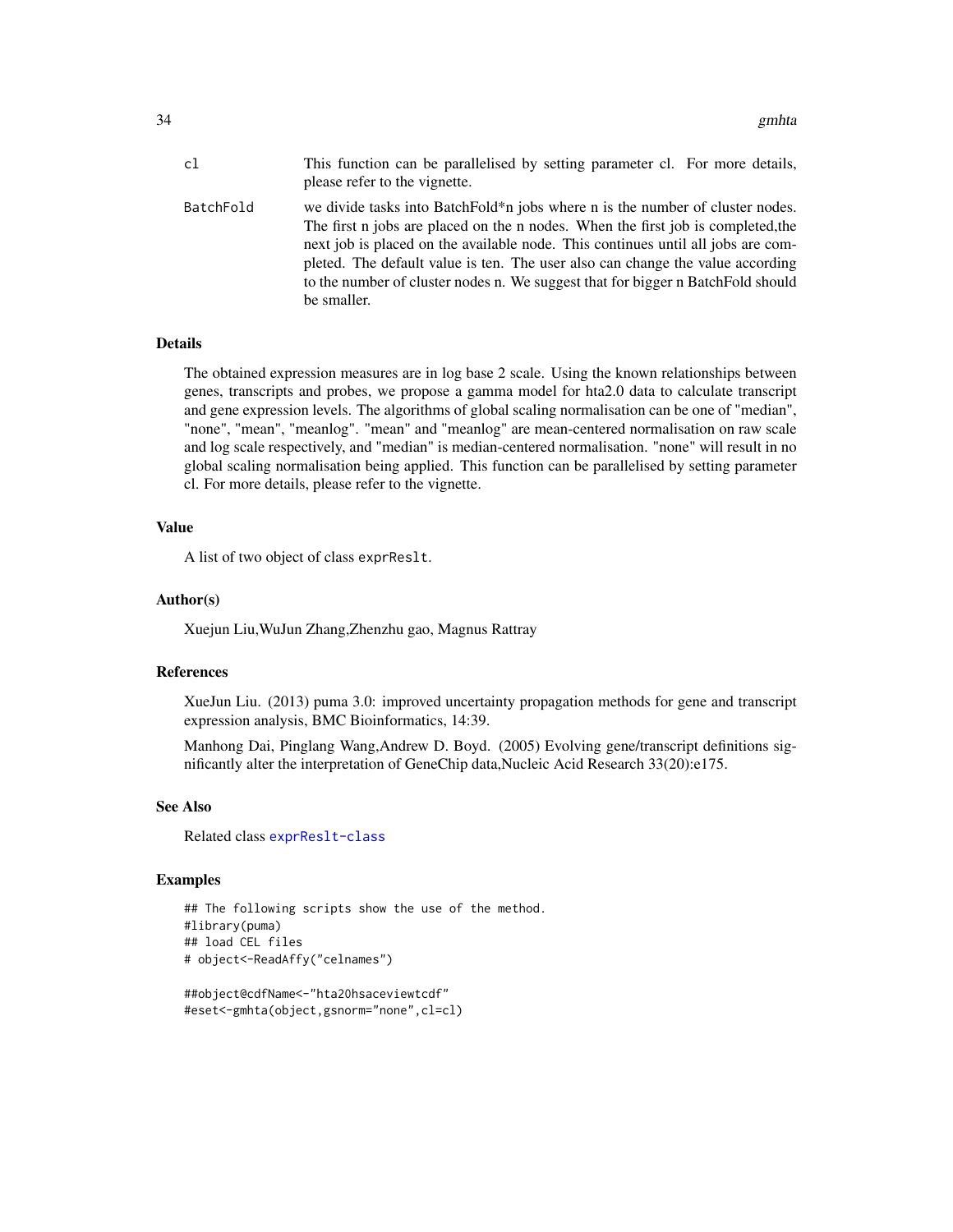<span id="page-34-0"></span>gmoExon *Compute gene and transcript expression values and standard deviatons from exon CEL Files*

# Description

This function converts an object of [FeatureSet](#page-0-0) into an object of class [exprReslt](#page-30-1) using the gamma model for exon chips. This function obtains confidence of measures, standard deviation and 5, 25, 50, 75 and 95 percentiles, as well as the estimated expression levels.

# Usage

```
gmoExon(
     object
     ,exontype = c("Human", "Mouse", "Rat")
     ,background=FALSE
     ,gsnorm=c("median", "none", "mean", "meanlog")
     ,savepar=FALSE
     ,eps=1.0e-6
     ,addConstant = 0
     ,cl=NULL
     ,BatchFold=10
```
# Arguments

 $\mathcal{L}$ 

| object      | an object of FeatureSet                                                                                                                                                                                                                                                                                                                                                                                                                   |
|-------------|-------------------------------------------------------------------------------------------------------------------------------------------------------------------------------------------------------------------------------------------------------------------------------------------------------------------------------------------------------------------------------------------------------------------------------------------|
| exontype    | character, specifying the type of exon chip.                                                                                                                                                                                                                                                                                                                                                                                              |
| background  | Logical value. If TRUE, perform background correction before applying gmoExon.                                                                                                                                                                                                                                                                                                                                                            |
| gsnorm      | character. specifying the algorithm of global scaling normalisation.                                                                                                                                                                                                                                                                                                                                                                      |
| savepar     | Logical value. If TRUE the estimated parameters of the model are saved in file<br>par\_gmoExon.txt                                                                                                                                                                                                                                                                                                                                        |
| eps         | Optimisation termination criteria.                                                                                                                                                                                                                                                                                                                                                                                                        |
| addConstant | numeric. This is an experimental feature and should not generally be changed<br>from the default value.                                                                                                                                                                                                                                                                                                                                   |
| cl          | This function can be parallelised by setting parameter cl. For more details,<br>please refer to the vignette.                                                                                                                                                                                                                                                                                                                             |
| BatchFold   | we divide tasks into BatchFold*n jobs where n is the number of cluster nodes.<br>The first n jobs are placed on the n nodes. When the first job is completed, the<br>next job is placed on the available node. This continues until all jobs are com-<br>pleted. The default value is ten. The user also can change the value according<br>to the number of cluster nodes n. We suggest that for bigger n BatchFold should<br>be smaller. |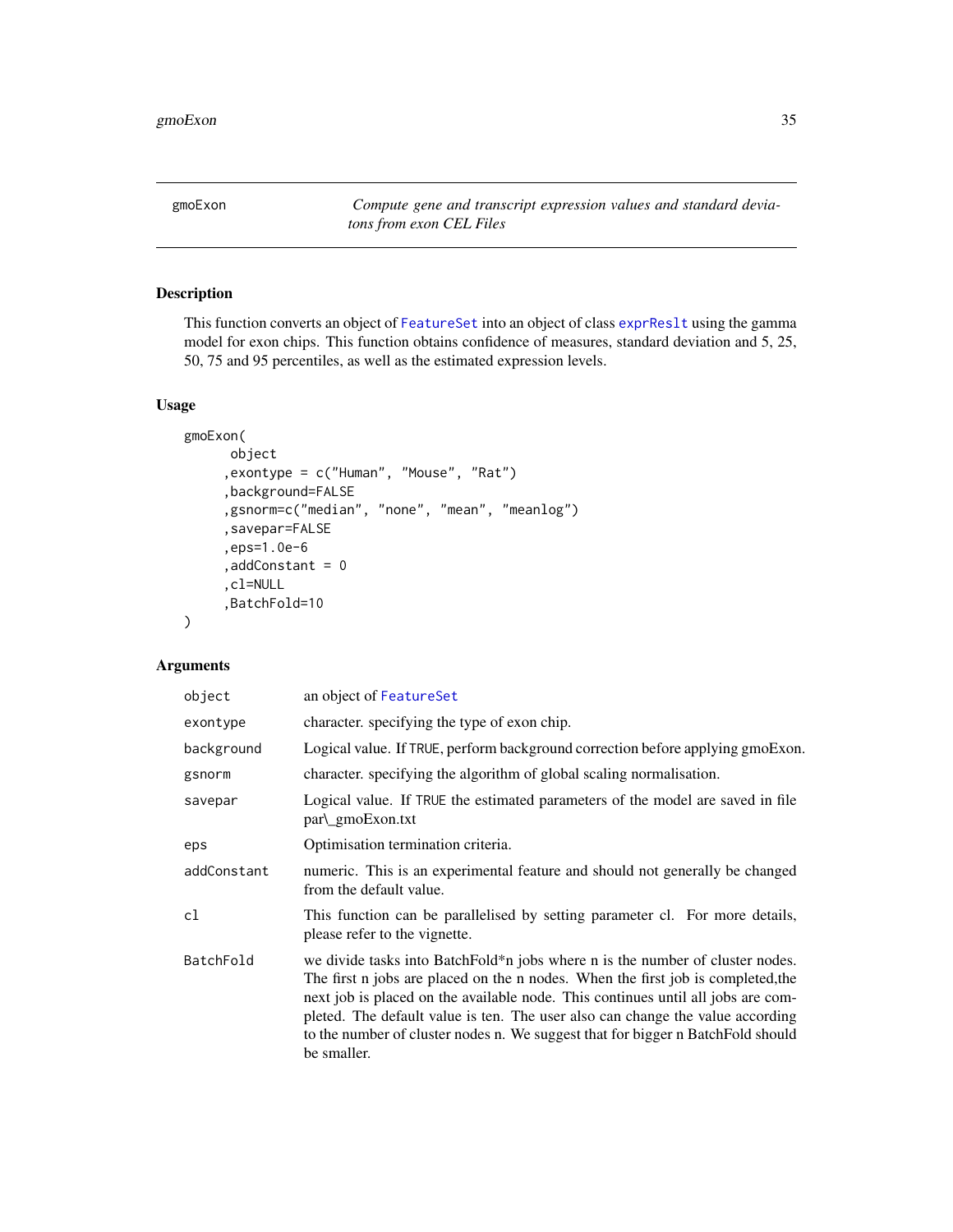# Details

The obtained expression measures are in log base 2 scale. Using the known relationships between genes, transcripts and probes, we propose a gamma model for exon array data to calculate transcript and gene expression levels. The algorithms of global scaling normalisation can be one of "median", "none", "mean", "meanlog". "mean" and "meanlog" are mean-centered normalisation on raw scale and log scale respectively, and "median" is median-centered normalisation. "none" will result in no global scaling normalisation being applied. This function can be parallelised by setting parameter cl. For more details, please refer to the vignette.

# Value

A list of two object of class exprReslt.

# Author(s)

Xuejun Liu, Zhenzhu gao, Magnus Rattray, Marta Milo, Neil D. Lawrence

#### References

Liu,X., Milo,M., Lawrence,N.D. and Rattray,M. (2005) A tractable probabilistic model for Affymetrix probe-level analysis across multiple chips, Bioinformatics, 21:3637-3644.

Milo,M., Niranjan,M., Holley,M.C., Rattray,M. and Lawrence,N.D. (2004) A probabilistic approach for summarising oligonucleotide gene expression data, technical report available upon request.

Milo,M., Fazeli,A., Niranjan,M. and Lawrence,N.D. (2003) A probabilistic model for the extractioin of expression levels from oligonucleotide arrays, Biochemical Society Transactions, 31: 1510- 1512.

Peter Spellucci. DONLP2 code and accompanying documentation. Electronically available via http://plato.la.asu.edu/donlp2.html

Risueno A, Fontanillo C, Dinger ME, De Las Rivas J. GATExplorer: genomic and transcriptomic explorer; mapping expression probes to gene loci, transcripts, exons and ncRNAs. BMC Bioinformatics.2010.

# See Also

Related class [exprReslt-class](#page-30-2)

# Examples

```
## The following scripts show the use of the method.
## load CEL files
# celFiles<-c("SR20070419HEX01.CEL", "SR20070419HEX02.CEL","SR20070419HEX06.CEL","SR20070419HEX07.CEL)
#oligo_object.exon<-read.celfiles(celFiles);
```
## use method gmoExon to calculate the expression levels and related confidence ## of the measures for the example data #eset\_gmoExon<-gmoExon(oligo\_object.exon,exontype="Human",gsnorm="none",cl=cl)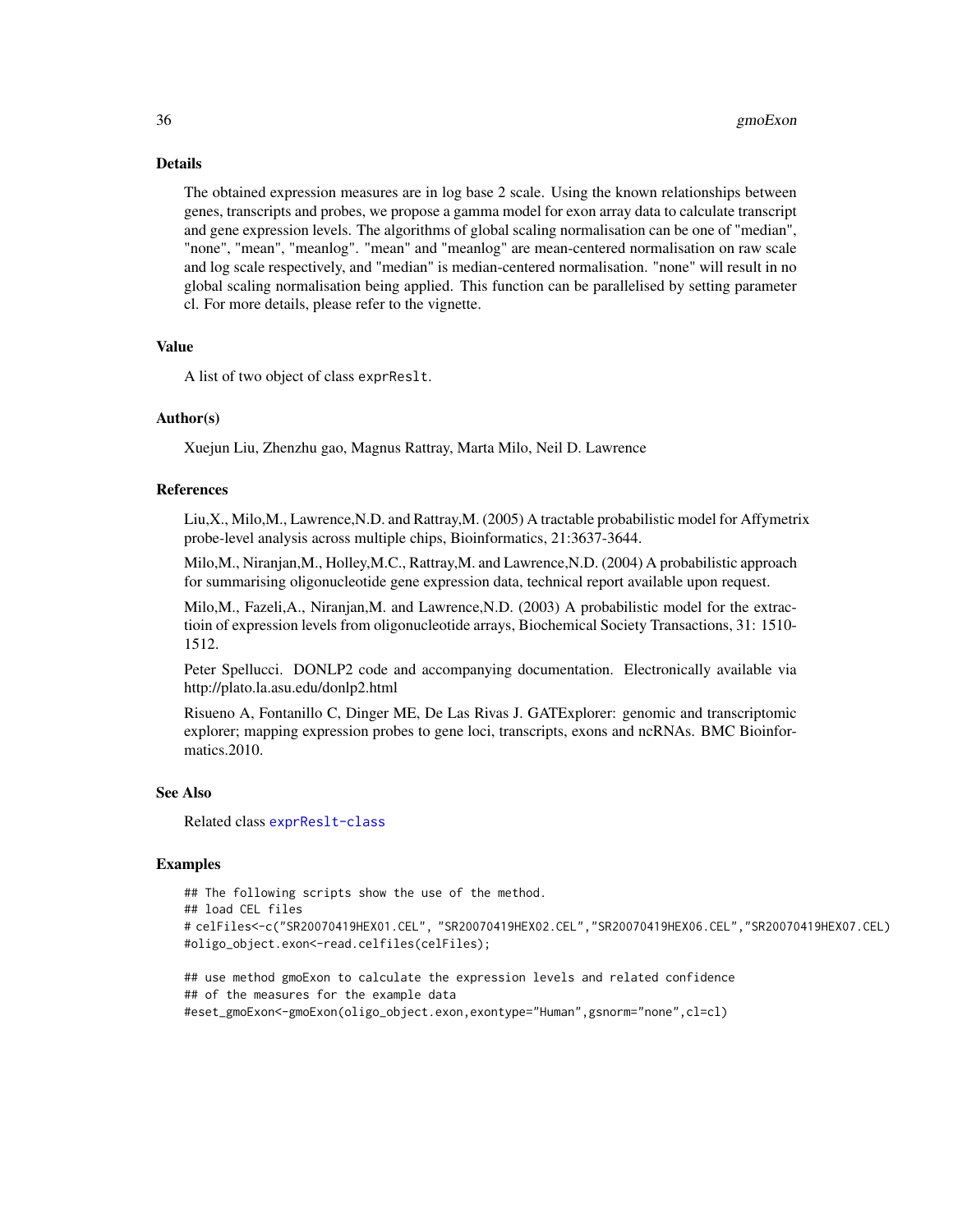<span id="page-36-0"></span>

## Description

This function calculates the combined (from replicates) signal for each condition using Bayesian models, which are added a hidden variable to represent the true expression for each gene on each chips. The inputs are gene expression levels and the probe-level standard deviations associated with expression measurements for each gene on each chip. The outputs include gene expression levels and standard deviation for each condition.

### Usage

hcomb(e, se, replicates, max\_num=c(200,500,1000),gsnorm=FALSE, eps=1.0e-6)

### Arguments

| e          | a data frame containing the expression level for each gene on each chip.  |
|------------|---------------------------------------------------------------------------|
| se         | a data frame containing the standard deviation of gene expression levels. |
| replicates | a vector indicating which chip belongs to which condition.                |
| max_num    | integer. The maximum number of iterations controls the convergence.       |
| gsnorm     | logical specifying whether do global scaling normalisation or not.        |
| eps        | a numeric, optimisation parameter.                                        |

### Details

Each element in replicate represents the condition of the chip which is in the same column order as in the expression and standard deviation matrix files.

The max\\_num is used to control the maximum number of the iterations in the EM algorithm. The best value of the max\\_num is from 200 to 1000, and should be set 200 at least. The default value is 200.

## Value

The result is a data frame with components named 'M1', 'M2', and so on, which represent the mean expression values for condition 1, condition 2, and so on. It also has components named 'Std1', 'Std2', and so on, which represent the standard deviation of the gene expression values for condition 1, condtion 2, and so on.

# Author(s)

Li Zhang, Xuejun Liu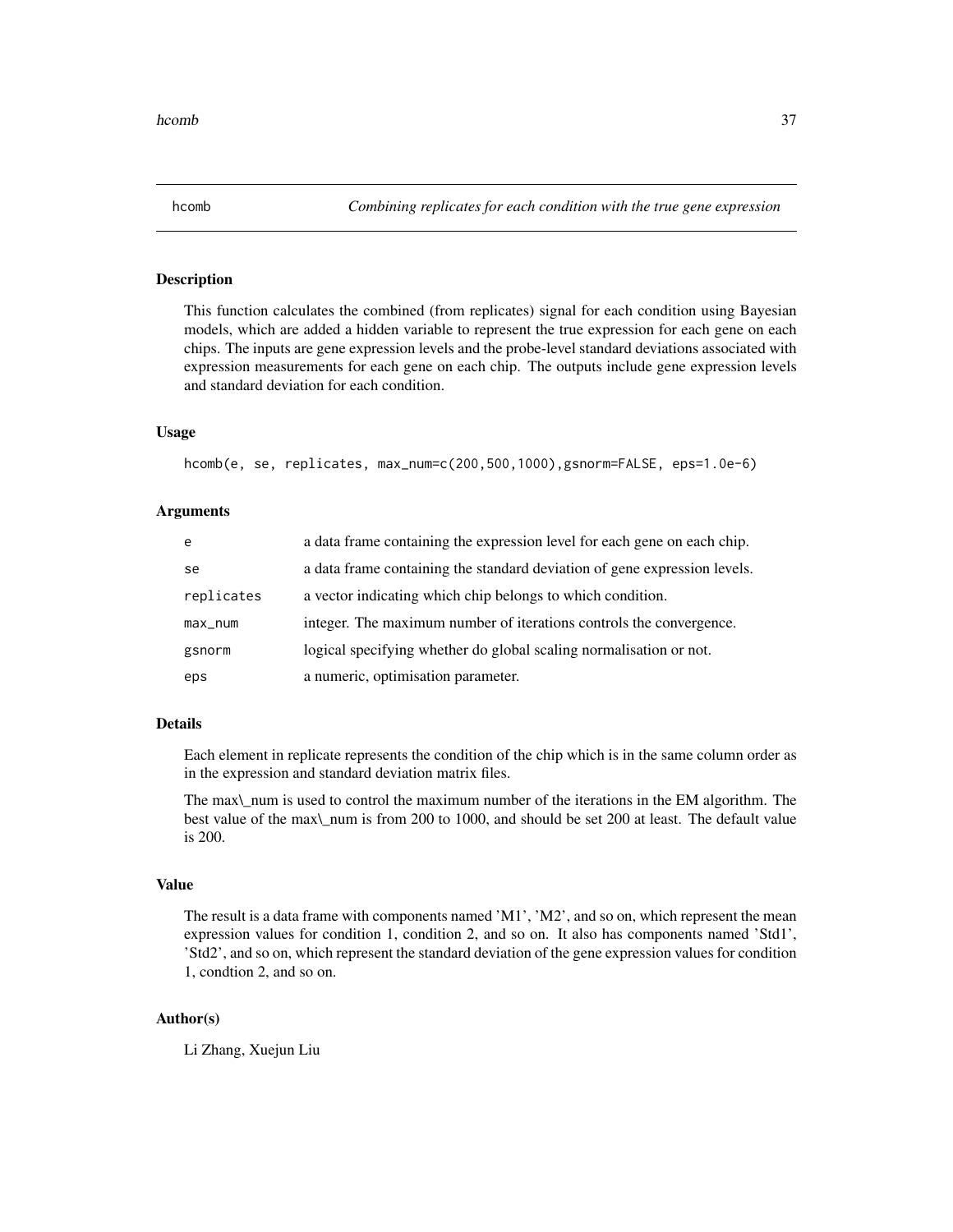### References

Gelman,A., Carlin,J.B., Stern,H.S., Rubin,D.B., Bayesian data analysis. London: Chapman & Hall; 1995.

Zhang,L. and Liu,X. (2009) An improved probabilistic model for finding differential gene expression, technical report available request.

Liu,X., Milo,M., Lawrence,N.D. and Rattray,M. (2006) Probe-level variances improve accuracy in detecting differential gene expression, Bioinformatics, 22(17):2107-13.

## See Also

Related method [pumaCombImproved](#page-71-0), [mmgmos](#page-48-0) and [pplr](#page-64-0)

#### Examples

```
data(exampleE)
data(exampleStd)
r<-hcomb(exampleE,exampleStd,replicates=c(1,1,1,2,2,2))
```
hgu95aphis *Estimated parameters of the distribution of phi*

## Description

The pre-estimated parameters of log normal distribution of  $\phi$ , which is the fraction of specific signal binding to mismatch probe.

### Usage

data(hgu95aphis)

## Format

The format is: num [1:3] 0.171 -1.341 0.653

# Details

The current values of hgu95aphis are estimated from Affymetrix spike-in data sets. It was loaded in the method "mmgmos".

hgu95aphis[1:3] is respectively the mode, mean and variance of the log normal distribution of  $\phi$ , and hgu95aphis[1] is also the intial value of  $\phi$  in the model optimisation.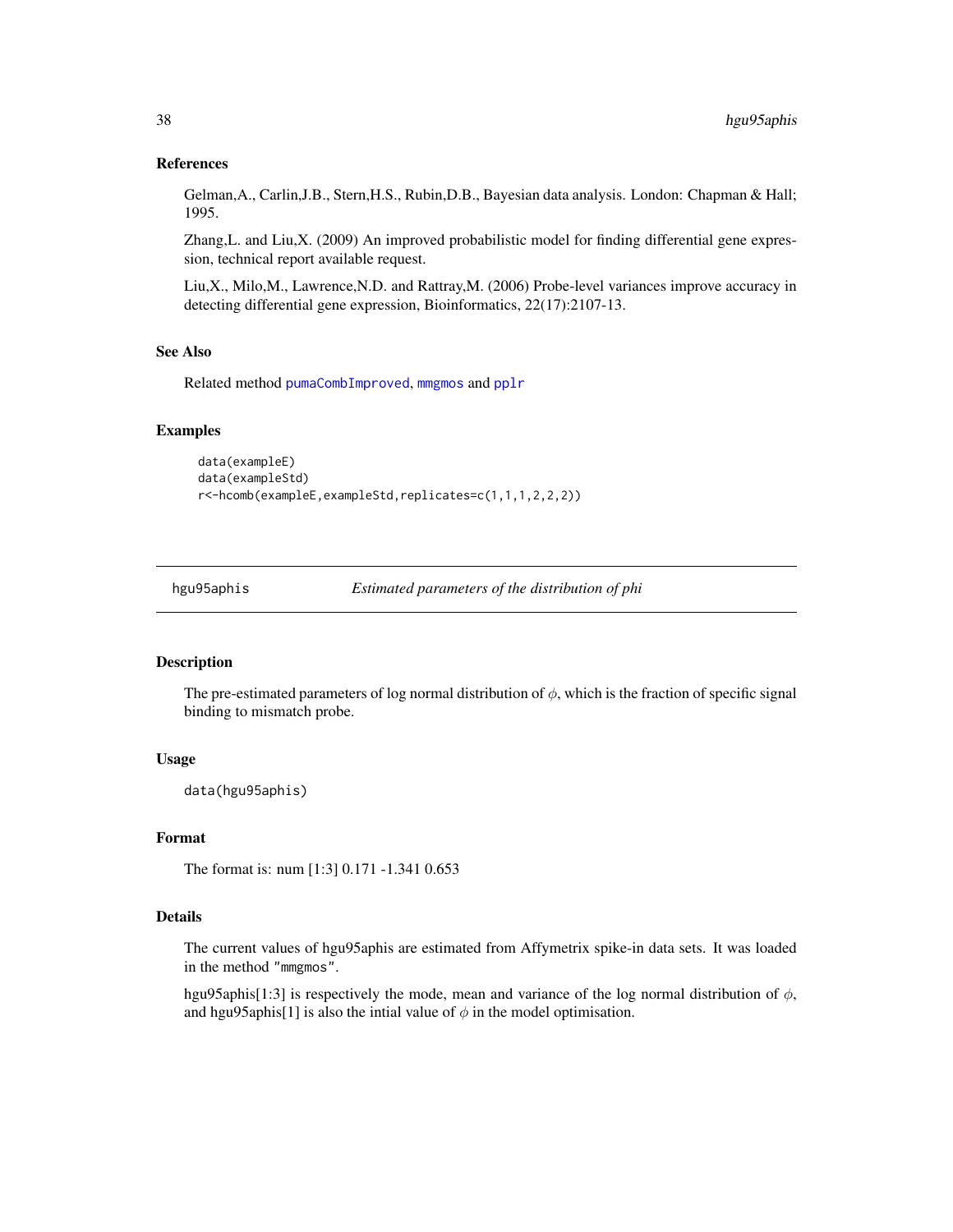<span id="page-38-0"></span>igmoExon *Separately Compute gene and transcript expression values and standard deviatons from exon CEL Files by the conditions.*

# Description

The principle of this function is as same as the function gmoExon.This function separately calculates gene expression values by the conditions and then combined every condition's results, and normalises them finally.

### Usage

```
igmoExon(
     cel.path
     ,SampleNameTable
     ,exontype = c("Human", "Mouse", "Rat")
     ,background=FALSE
     ,gsnorm=c("median", "none", "mean", "meanlog")
     ,savepar=FALSE
     ,eps=1.0e-6
     ,addConstant = 0
     ,condition=c("Yes","No")
     ,cl=NULL
     ,BatchFold=10
```
### Arguments

)

| cel.path        | The directory where you put the CEL files.                                                                                                                                                                                                                                                              |
|-----------------|---------------------------------------------------------------------------------------------------------------------------------------------------------------------------------------------------------------------------------------------------------------------------------------------------------|
| SampleNameTable |                                                                                                                                                                                                                                                                                                         |
|                 | It is a tab-separated table with two columns, ordered by "Celnames", "Condition"                                                                                                                                                                                                                        |
| exontype        | character. specifying the type of exon chip.                                                                                                                                                                                                                                                            |
| background      | Logical value. If TRUE, perform background correction before applying gmoExon.                                                                                                                                                                                                                          |
| savepar         | Logical value. If TRUE the estimated parameters of the model are saved in file<br>par\_gmoExon.txt                                                                                                                                                                                                      |
| eps             | Optimisation termination criteria.                                                                                                                                                                                                                                                                      |
| addConstant     | numeric. This is an experimental feature and should not generally be changed<br>from the default value.                                                                                                                                                                                                 |
| gsnorm          | character, specifying the algorithm of global scaling normalisation.                                                                                                                                                                                                                                    |
| condition       | Yes or No. "Yes" means the igmoExon function separately calculates gene ex-<br>pression values by the conditions and then combined every condition's results,<br>and normalises them finally. "No" means the igmoExon calulates the gene ex-<br>pression values as same as the <b>gmoExon</b> function. |
| cl              | This function can be parallelised by setting parameter cl. For more details,<br>please refer to the vignette.                                                                                                                                                                                           |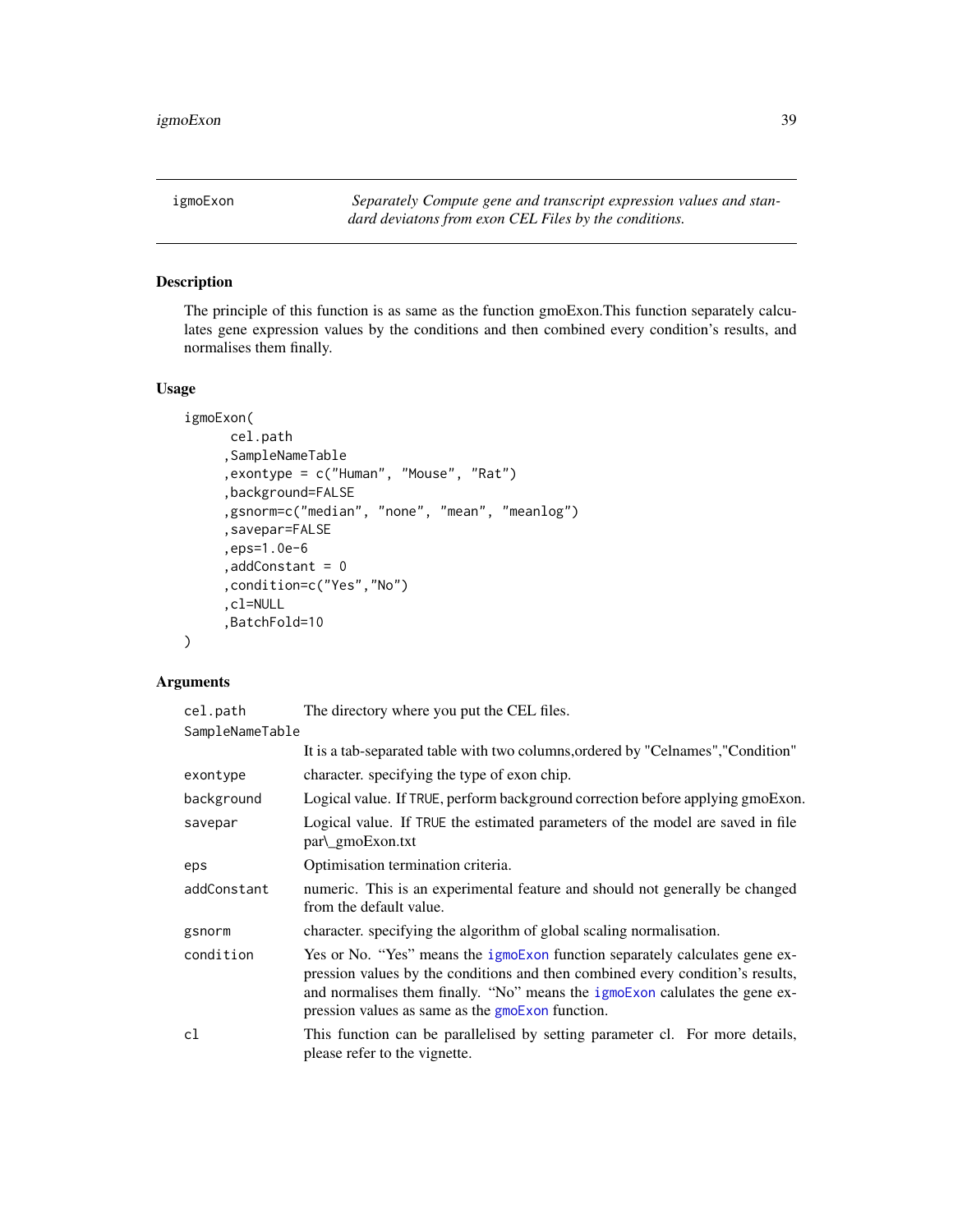BatchFold we divide tasks into BatchFold\*n jobs where n is the number of cluster nodes. The first n jobs are placed on the n nodes. When the first job is completed,the next job is placed on the available node. This continues until all jobs are completed. The default value is ten. The user also can change the value according to the number of cluster nodes n. We suggest that for bigger n BatchFold should be smaller.

### Details

The obtained expression measures are in log base 2 scale. Using the known relationships between genes, transcripts and probes, we propose a gamma model for exon array data to calculate transcript and gene expression levels. The algorithms of global scaling normalisation can be one of "median", "none", "mean", "meanlog". "mean" and "meanlog" are mean-centered normalisation on raw scale and log scale respectively, and "median" is median-centered normalisation. "none" will result in no global scaling normalisation being applied.

## Value

A list of two object of class exprReslt.

#### Author(s)

Xuejun Liu, Zhenzhu gao, Magnus Rattray, Marta Milo, Neil D. Lawrence

#### References

Liu,X., Milo,M., Lawrence,N.D. and Rattray,M. (2005) A tractable probabilistic model for Affymetrix probe-level analysis across multiple chips, Bioinformatics, 21:3637-3644.

Milo,M., Niranjan,M., Holley,M.C., Rattray,M. and Lawrence,N.D. (2004) A probabilistic approach for summarising oligonucleotide gene expression data, technical report available upon request.

Milo,M., Fazeli,A., Niranjan,M. and Lawrence,N.D. (2003) A probabilistic model for the extractioin of expression levels from oligonucleotide arrays, Biochemical Society Transactions, 31: 1510- 1512.

Peter Spellucci. DONLP2 code and accompanying documentation. Electronically available via http://plato.la.asu.edu/donlp2.html

Risueno A, Fontanillo C, Dinger ME, De Las Rivas J. GATExplorer: genomic and transcriptomic explorer; mapping expression probes to gene loci, transcripts, exons and ncRNAs. BMC Bioinformatics.2010.

#### See Also

Related class [exprReslt-class](#page-30-0)

## Examples

## The following scripts show the use of the method. ## load CEL files # cel.path<-cel.path; # SampleNameTable<-"SampleNameTable"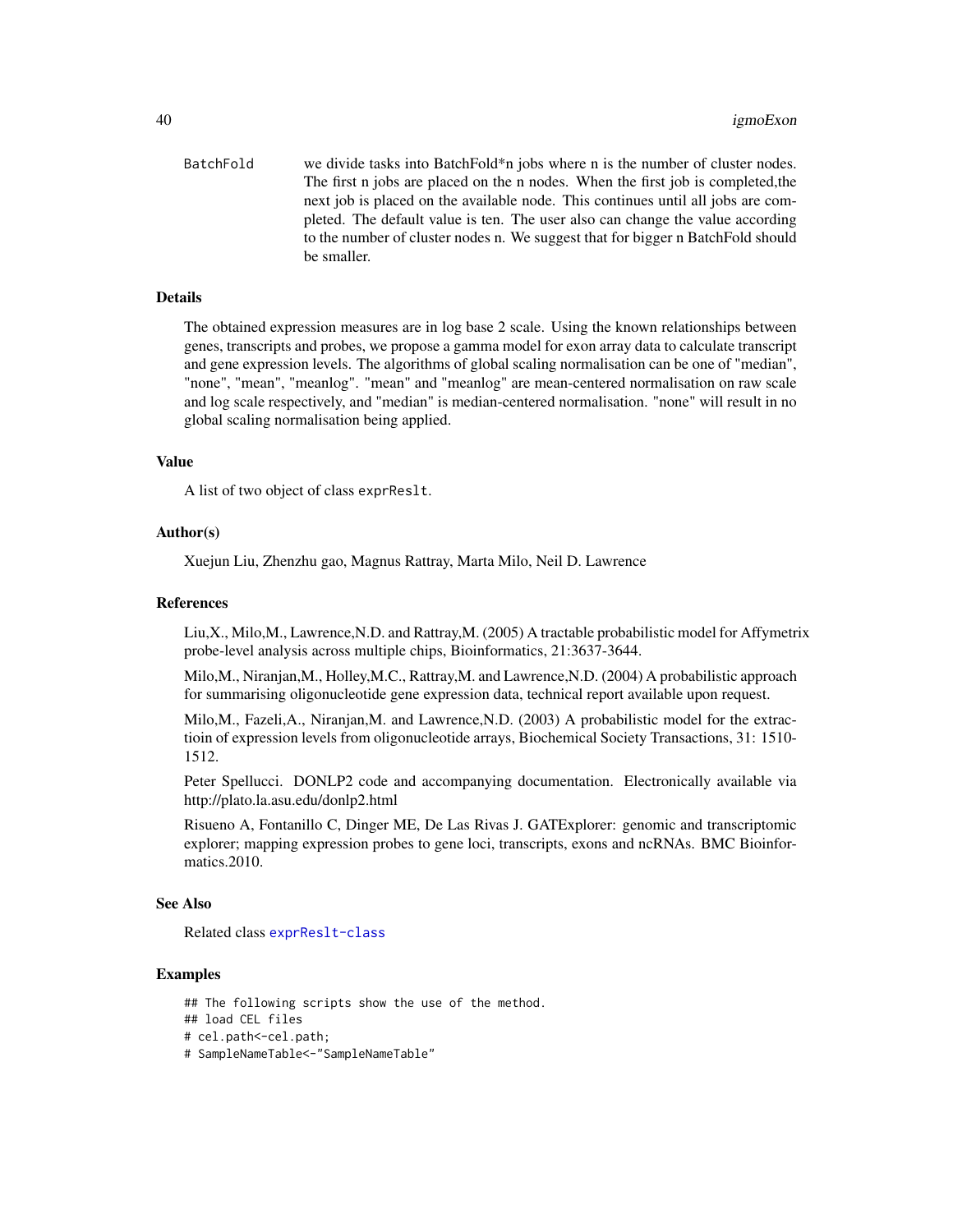# justmgMOS 41

#eset\_igmoExon<-igmoExon(cel.path="cel.path" # , SampleNameTable="SampleNameTable" # , exontype="Human" # , gsnorm="none", condition="Yes",cl=cl)

justmgMOS *Compute mgmos Directly from CEL Files*

### Description

This function converts CEL files into an [exprReslt](#page-30-1) using mgmos.

# Usage

```
justmgMOS(..., filenames=character(0),
         widget=getOption("BioC")$affy$use.widgets,
         compress=getOption("BioC")$affy$compress.cel,
         celfile.path=getwd(),
         sampleNames=NULL,
         phenoData=NULL,
         description=NULL,
         notes="",
      background=TRUE, gsnorm=c("median", "none", "mean", "meanlog"), savepar=FALSE, eps=1.0e-6)
```

```
just.mgmos(..., filenames=character(0),
         phenoData=new("AnnotatedDataFrame"),
         description=NULL,
         notes="",
          compress=getOption("BioC")$affy$compress.cel,
      background=TRUE, gsnorm=c("median", "none", "mean", "meanlog"), savepar=FALSE, eps=1.0e-6)
```
### Arguments

| $\ddots$ .   | file names separated by comma.                                                       |
|--------------|--------------------------------------------------------------------------------------|
| filenames    | file names in a character vector.                                                    |
| widget       | a logical specifying if widgets should be used.                                      |
| compress     | are the CEL files compressed?                                                        |
| celfile.path | a character denoting the path where cel files locate.                                |
| sampleNames  | a character vector of sample names to be used in the FeatureSet.                     |
| phenoData    | an AnnotatedDataFrame object.                                                        |
| description  | a MIAME object.                                                                      |
| notes        | notes.                                                                               |
| background   | Logical value. If TRUE, then perform background correction before applying<br>mgmos. |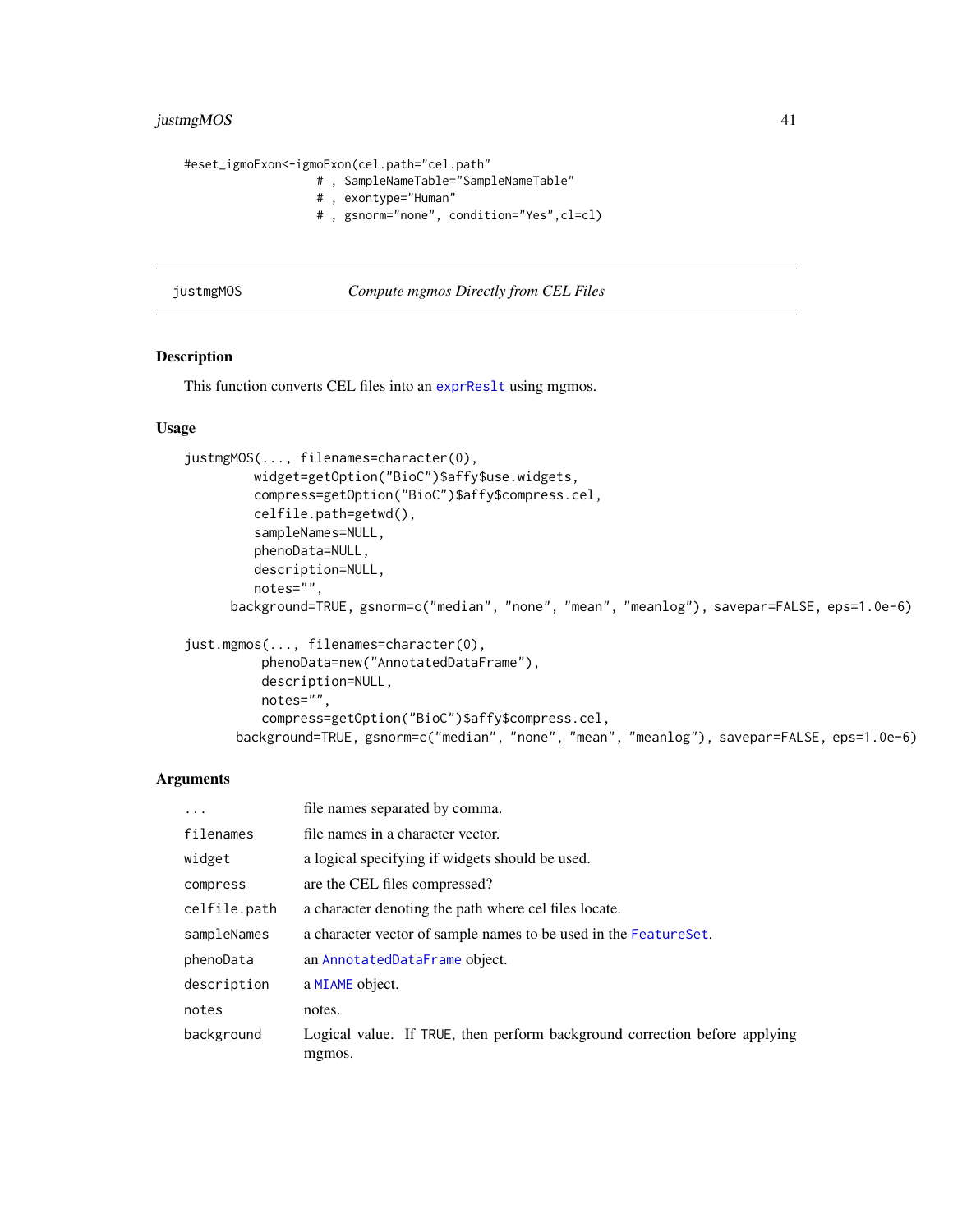| gsnorm  | character, specifying the algorithm of global scaling normalisation.                                                       |
|---------|----------------------------------------------------------------------------------------------------------------------------|
| savepar | Logical value. If TRUE, then the estimated parameters of the model are saved in<br>file par\_mgmos.txt and phi\_mgmos.txt. |
| eps     | Optimisation termination criteria.                                                                                         |

## Details

This method should require much less RAM than the conventional method of first creating an [FeatureSet](#page-0-0) and then running [mgmos](#page-47-0).

Note that this expression measure is given to you in log base 2 scale. This differs from most of the other expression measure methods.

The algorithms of global scaling normalisation can be one of "median", "none", "mean", "meanlog". "mean" and "meanlog" are mean-centered normalisation on raw scale and log scale respectively, and "median" is median-centered normalisation. "none" will result in no global scaling normalisation being applied.

### Value

An exprReslt.

### See Also

Related class [exprReslt-class](#page-30-0) and related method [mgmos](#page-47-0)

justmmgMOS *Compute mmgmos Directly from CEL Files*

## Description

This function converts CEL files into an exprRes1t using mmgmos.

```
justmmgMOS(..., filenames=character(0),
          widget=getOption("BioC")$affy$use.widgets,
          compress=getOption("BioC")$affy$compress.cel,
          celfile.path=getwd(),
          sampleNames=NULL,
          phenoData=NULL,
          description=NULL,
          notes="",
      background=TRUE, gsnorm=c("median", "none", "mean", "meanlog"), savepar=FALSE, eps=1.0e-6)
just.mmgmos(..., filenames=character(0),
```

```
phenoData=new("AnnotatedDataFrame"),
description=NULL,
```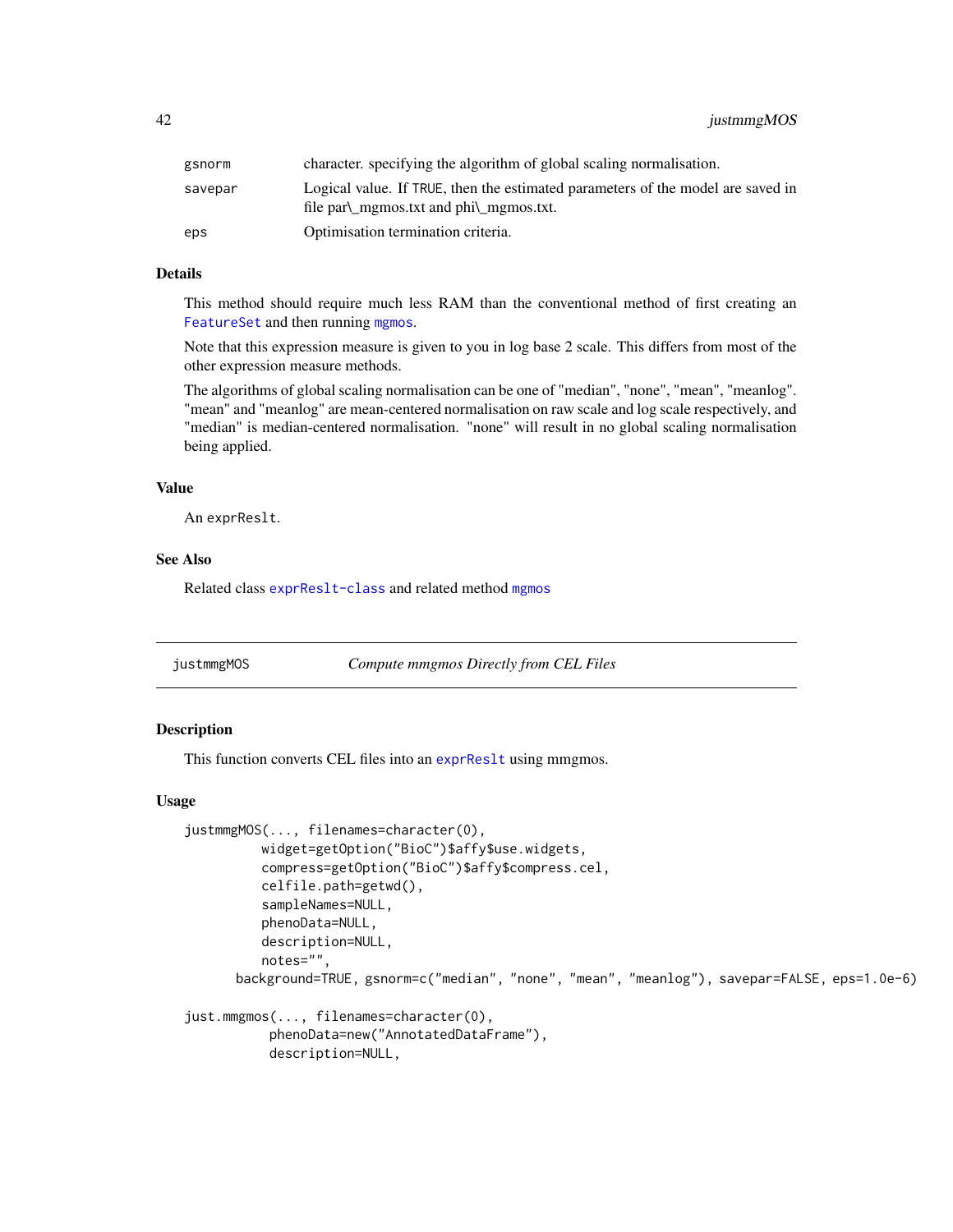```
notes="",
   compress=getOption("BioC")$affy$compress.cel,
background=TRUE, gsnorm=c("median", "none", "mean", "meanlog"), savepar=FALSE, eps=1.0e-6)
```
## Arguments

| .            | file names separated by comma.                                                                                                       |
|--------------|--------------------------------------------------------------------------------------------------------------------------------------|
| filenames    | file names in a character vector.                                                                                                    |
| widget       | a logical specifying if widgets should be used.                                                                                      |
| compress     | are the CEL files compressed?                                                                                                        |
| celfile.path | a character denoting the path where cel files locate.                                                                                |
| sampleNames  | a character vector of sample names to be used in the Feature Set.                                                                    |
| phenoData    | an AnnotatedDataFrame object.                                                                                                        |
| description  | a MIAME object                                                                                                                       |
| notes        | notes                                                                                                                                |
| background   | Logical value. If TRUE, then perform background correction before applying<br>mmgmos.                                                |
| gsnorm       | character, specifying the algorithm of global scaling normalisation.                                                                 |
| savepar      | Logical value. If TRUE, the the estimated parameters of the model are saved in<br>file $par\_{mmgmos.txt}$ and $phi\_{mmgmos.txt}$ . |
| eps          | Optimisation termination criteria.                                                                                                   |

## Details

This method should require much less RAM than the conventional method of first creating an [FeatureSet](#page-0-0) and then running [mmgmos](#page-48-0).

Note that this expression measure is given to you in log base 2 scale. This differs from most of the other expression measure methods.

The algorithms of global scaling normalisation can be one of "median", "none", "mean", "meanlog". "mean" and "meanlog" are mean-centered normalisation on raw scale and log scale respectively, and "median" is median-centered normalisation. "none" will result in no global scaling normalisation being applied.

## Value

An exprReslt.

## See Also

Related class [exprReslt-class](#page-30-0) and related method [mmgmos](#page-48-0)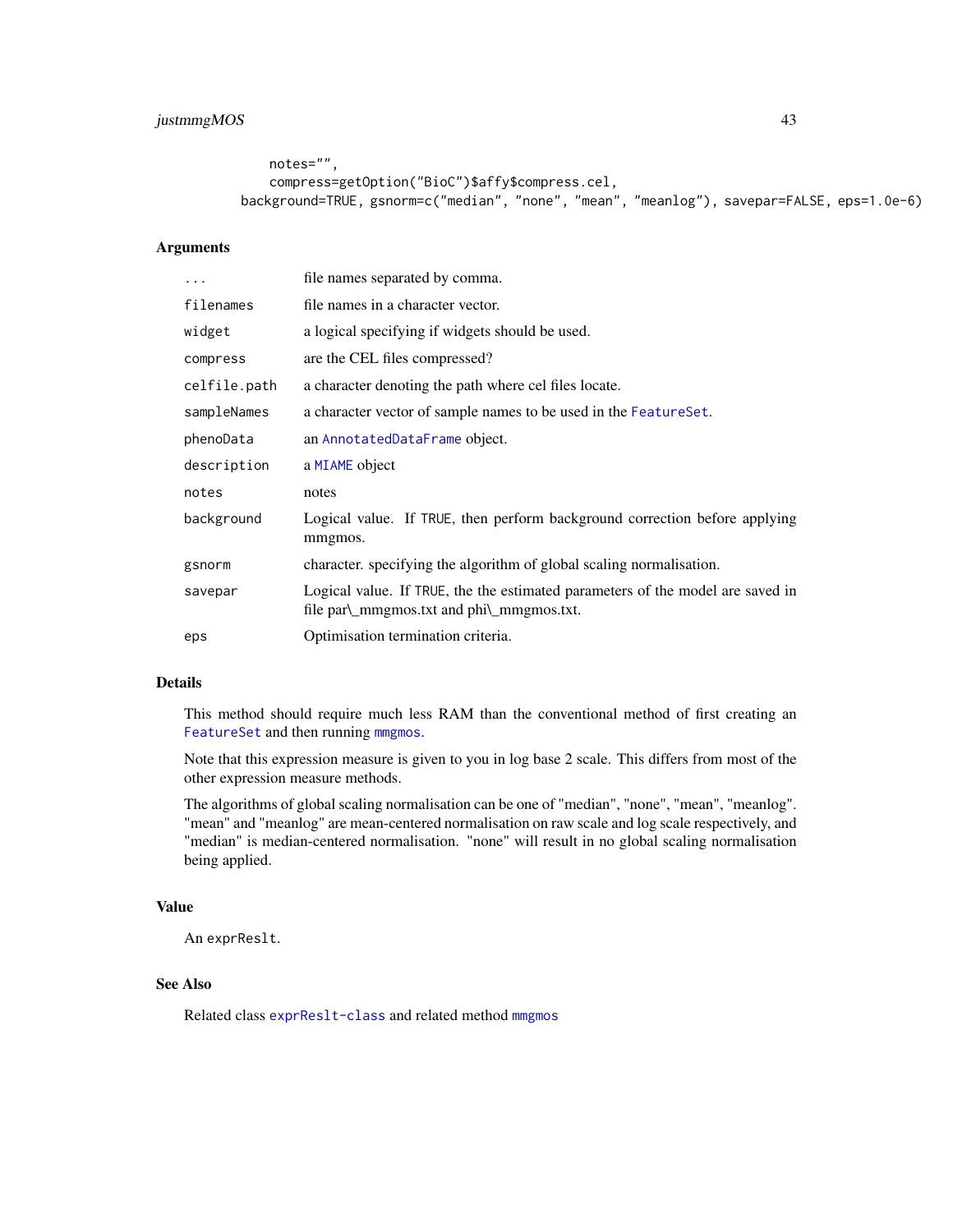## Description

This function can be used to add legends to plots. This is almost identical to the legend function, accept it has an extra parameter, seg. Len which allows the user to change the lengths of lines shown in legends.

#### Usage

```
legend2(x, y = NULL, legend, fill = NULL, col = par("col"),lty, lwd, pch, angle = 45, density = NULL, bty = "o", bg = par("bg"),
   box.lwd = par("lwd"), box.lty = par("lty"), pt.bg = NA, cex = 1,
   pt.cex = cex, pt.lwd = lwd, xjust = 0, yjust = 1, x.intersp = 1,
   y.intersp = 1, adj = c(0, 0.5), text.width = NULL, text.col = par("col"),
   merge = do.lines && has.pch, trace = FALSE, plot = TRUE,
   ncol = 1, horiz = FALSE, title = NULL, inset = 0, seg.len = 2)
```
# Arguments

| x, y             | the x and y co-ordinates to be used to position the legend. They can be specified<br>by keyword or in any way which is accepted by xy. coords: See Details.      |
|------------------|------------------------------------------------------------------------------------------------------------------------------------------------------------------|
| legend           | a character or expression vector. of length $\geq 1$ to appear in the legend. Other<br>objects will be coerced by as . graphicsAnnot.                            |
| fill             | if specified, this argument will cause boxes filled with the specified colors (or<br>shaded in the specified colors) to appear beside the legend text.           |
| col              | the color of points or lines appearing in the legend.                                                                                                            |
| lty, lwd         | the line types and widths for lines appearing in the legend. One of these two<br><i>must</i> be specified for line drawing.                                      |
| pch              | the plotting symbols appearing in the legend, either as vector of 1-character<br>strings, or one (multi character) string. Must be specified for symbol drawing. |
| angle            | angle of shading lines.                                                                                                                                          |
| density          | the density of shading lines, if numeric and positive. If NULL or negative or NA<br>color filling is assumed.                                                    |
| bty              | the type of box to be drawn around the legend. The allowed values are "o" (the<br>default) and "n".                                                              |
| bg               | the background color for the legend box. (Note that this is only used if bty != "n".)                                                                            |
| box.lty, box.lwd |                                                                                                                                                                  |
|                  | the line type and width for the legend box.                                                                                                                      |
| pt.bg            | the background color for the points, corresponding to its argument bg.                                                                                           |
| cex              | character expansion factor <b>relative</b> to current par ("cex").                                                                                               |
| pt.cex           | expansion factor(s) for the points.                                                                                                                              |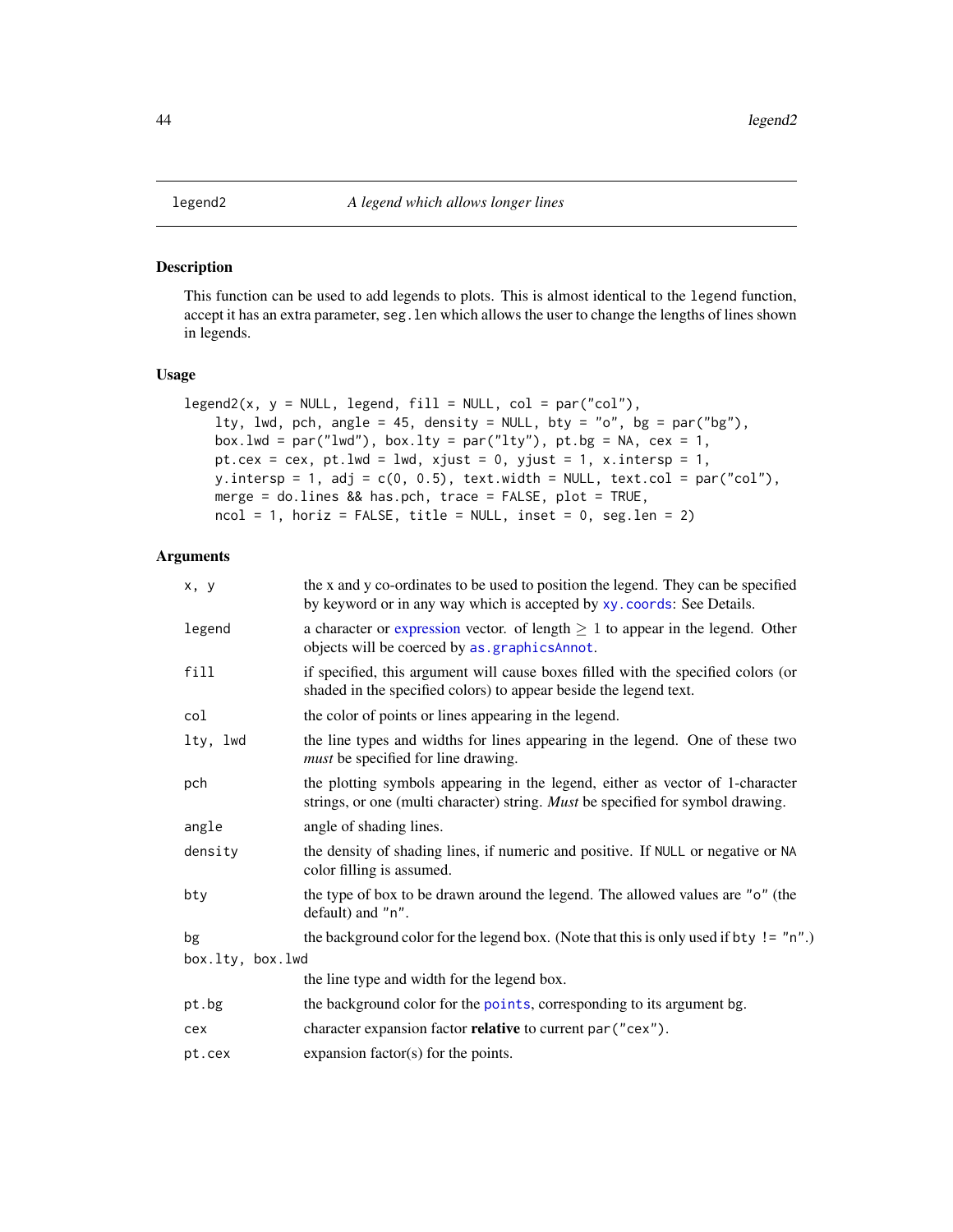### legend2 45

| pt.lwd     | line width for the points, defaults to the one for lines, or if that is not set, to<br>par("lwd").                                                                      |
|------------|-------------------------------------------------------------------------------------------------------------------------------------------------------------------------|
| xjust      | how the legend is to be justified relative to the legend x location. A value of 0<br>means left justified, 0.5 means centered and 1 means right justified.              |
| yjust      | the same as x just for the legend y location.                                                                                                                           |
| x.intersp  | character interspacing factor for horizontal (x) spacing.                                                                                                               |
| y.intersp  | the same for vertical (y) line distances.                                                                                                                               |
| adj        | numeric of length 1 or 2; the string adjustment for legend text. Useful for y-<br>adjustment when labels are plotmath expressions.                                      |
| text.width | the width of the legend text in x ("user") coordinates. (Should be positive even<br>for a reversed x axis.) Defaults to the proper value computed by strwidth (legend). |
| text.col   | the color used for the legend text.                                                                                                                                     |
| merge      | logical; if TRUE, "merge" points and lines but not filled boxes. Defaults to TRUE<br>if there are points and lines.                                                     |
| trace      | logical; if TRUE, shows how legend does all its magical computations.                                                                                                   |
| plot       | logical. If FALSE, nothing is plotted but the sizes are returned.                                                                                                       |
| ncol       | the number of columns in which to set the legend items (default is 1, a vertical<br>legend).                                                                            |
| horiz      | logical; if TRUE, set the legend horizontally rather than vertically (specifying<br>horiz overrides the ncol specification).                                            |
| title      | a character string or length-one expression giving a title to be placed at the top<br>of the legend. Other objects will be coerced by as . graphicsAnnot.               |
| inset      | inset distance(s) from the margins as a fraction of the plot region when legend<br>is placed by keyword.                                                                |
| seg.len    | numeric specifying length of lines in legend.                                                                                                                           |
|            |                                                                                                                                                                         |

# Details

Arguments x, y, legend are interpreted in a non-standard way to allow the coordinates to be specified *via* one or two arguments. If legend is missing and y is not numeric, it is assumed that the second argument is intended to be legend and that the first argument specifies the coordinates.

The coordinates can be specified in any way which is accepted by [xy.coords](#page-0-0). If this gives the coordinates of one point, it is used as the top-left coordinate of the rectangle containing the legend. If it gives the coordinates of two points, these specify opposite corners of the rectangle (either pair of corners, in any order).

The location may also be specified by setting x to a single keyword from the list "bottomright", "bottom", "bottomleft", "left", "topleft", "top", "topright", "right" and "center". This places the legend on the inside of the plot frame at the given location. Partial argument matching is used. The optional inset argument specifies how far the legend is inset from the plot margins. If a single value is given, it is used for both margins; if two values are given, the first is used for xdistance, the second for y-distance.

"Attribute" arguments such as col, pch, lty, etc, are recycled if necessary. merge is not.

Points are drawn *after* lines in order that they can cover the line with their background color pt.bg, if applicable.

See the examples for how to right-justify labels.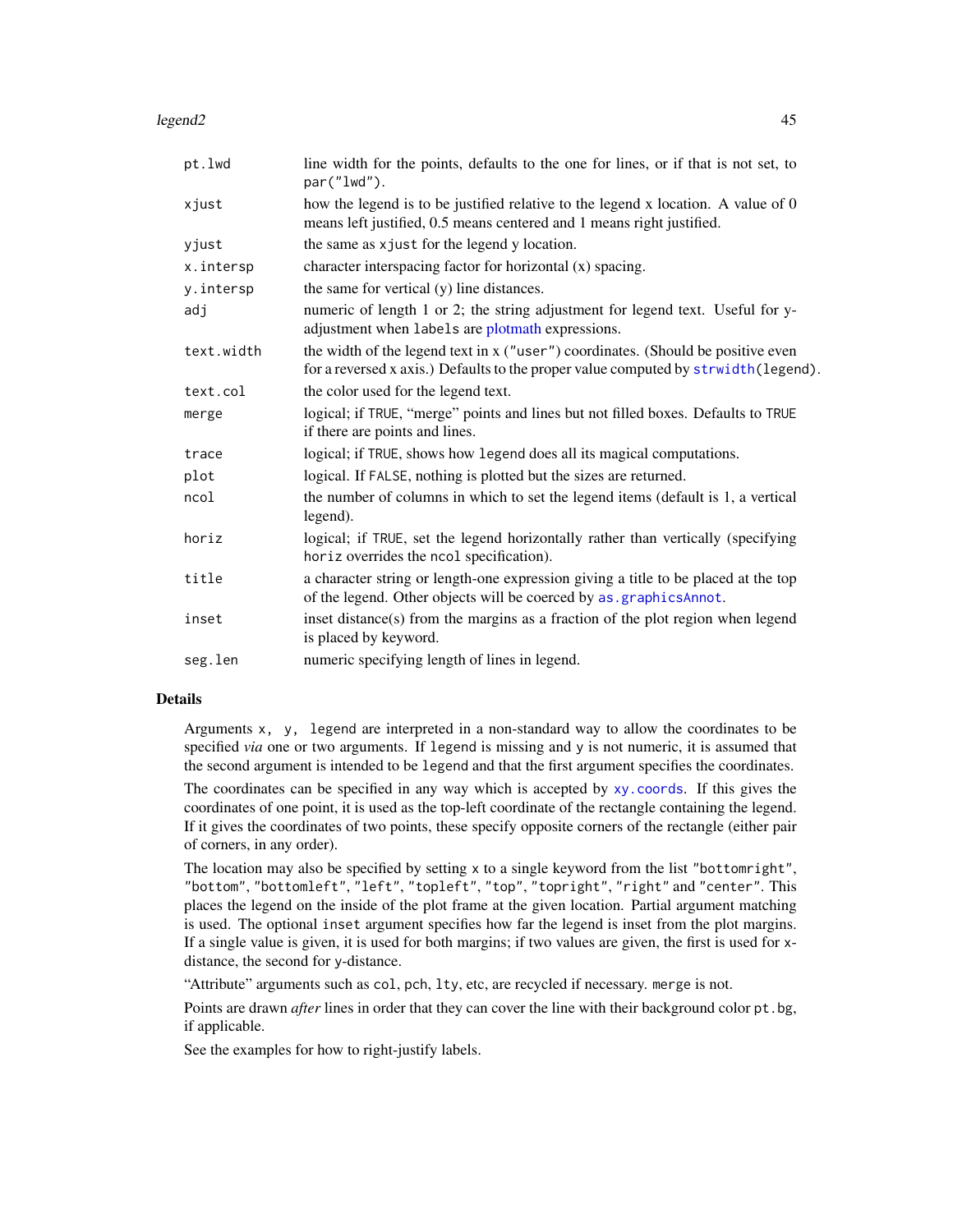## Value

A list with list components

| rect | a list with components                                                                                       |
|------|--------------------------------------------------------------------------------------------------------------|
|      | w, h positive numbers giving width and height of the legend's box.                                           |
|      | left, top x and y coordinates of upper left corner of the box.                                               |
| text | a list with components                                                                                       |
|      | x, y numeric vectors of length length (legend), giving the x and y coordi-<br>nates of the legend's text(s). |

returned invisibly.

# Author(s)

Richard Pearson (modified from original graphics package function.)

## References

Becker, R. A., Chambers, J. M. and Wilks, A. R. (1988) *The New S Language*. Wadsworth \& Brooks/Cole.

Murrell, P. (2005) *R Graphics*. Chapman & Hall/CRC Press.

### See Also

[legend](#page-0-0)

# Examples

```
x \leftarrow \text{seq}(-\text{pi}, \text{pi}, \text{len} = 65)plot(x, sin(x), type = "l", ylim = c(-1.2, 1.8), col = 3, lty = 2)points(x, cos(x), pch = 3, col = 4)
lines(x, tan(x), type = "b", lty = 1, pch = 4, col = 6)
title("legend(..., lty = c(2, -1, 1), pch = c(-1,3,4), merge = TRUE)",
      cex.main = 1.1)legend2(-1, 1.9, c("sin", "cos", "tan"), col = c(3,4,6),
       text.col = "green4", lty = c(2, -1, 1), pch = c(-1, 3, 4),
       merge = TRUE, bg = gray90, seg.length=6)
```
license.puma *Print puma license*

### Description

This function prints the license under which puma is made available.

#### Usage

license.puma()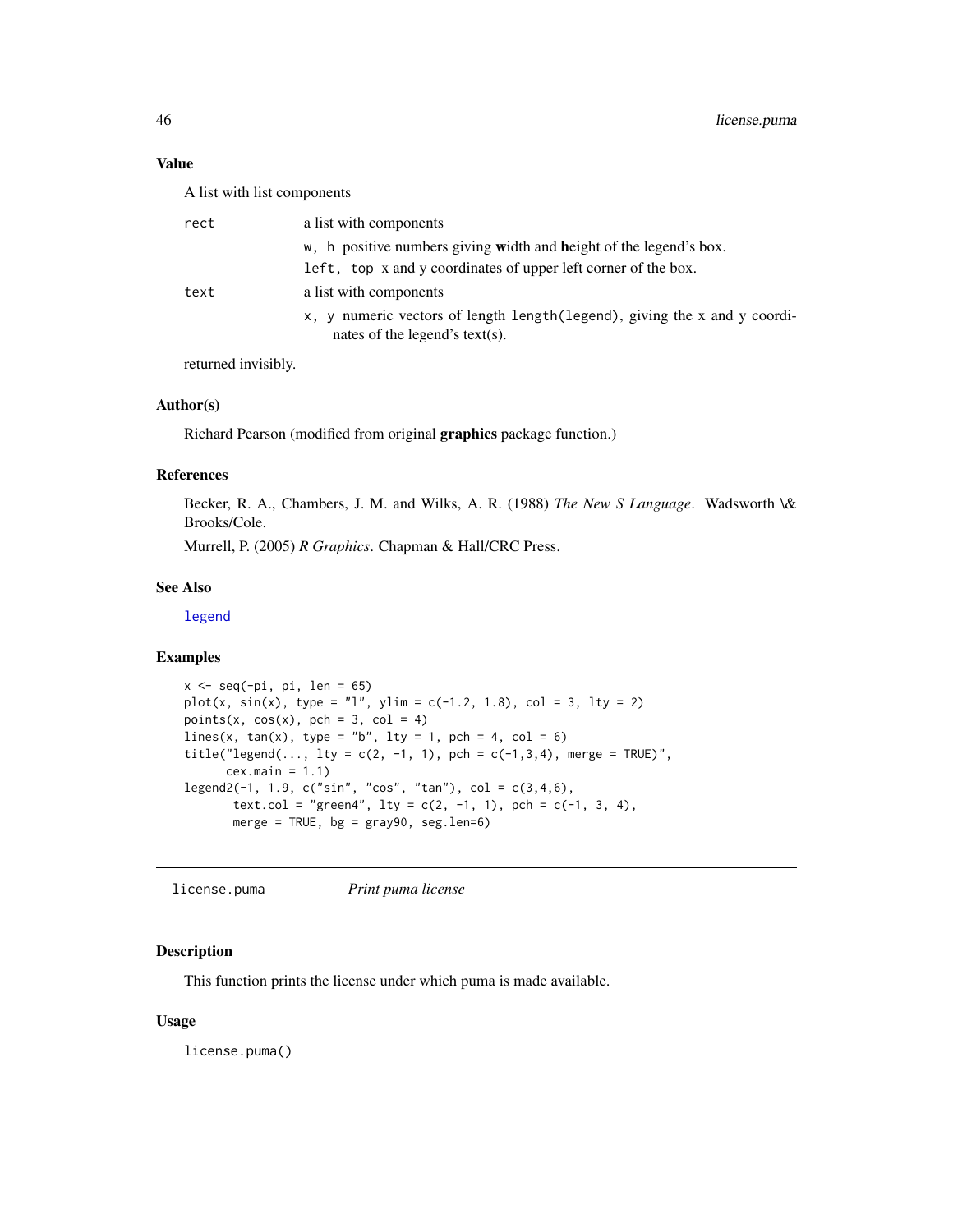## matrixDistance 47

# Value

Null.

# Author(s)

Richard Pearson (based on the license.cosmo function from the cosmo package)

# Examples

license.puma()

matrixDistance *Calculate distance between two matrices*

# Description

This calculates the mean Euclidean distance between the rows of two matrices. It is used in the function [pumaPCA](#page-78-0)

### Usage

```
matrixDistance(
    matrixA
, matrixB
\mathcal{L}
```
## Arguments

| matrixA | the first matrix  |
|---------|-------------------|
| matrixB | the second matrix |

### Value

A numeric giving the mean distance

# Author(s)

Richard D. Pearson

## See Also

Related class [pumaPCA](#page-78-0)

# Examples

show(matrixDistance(matrix(1,2,2),matrix(2,2,2)))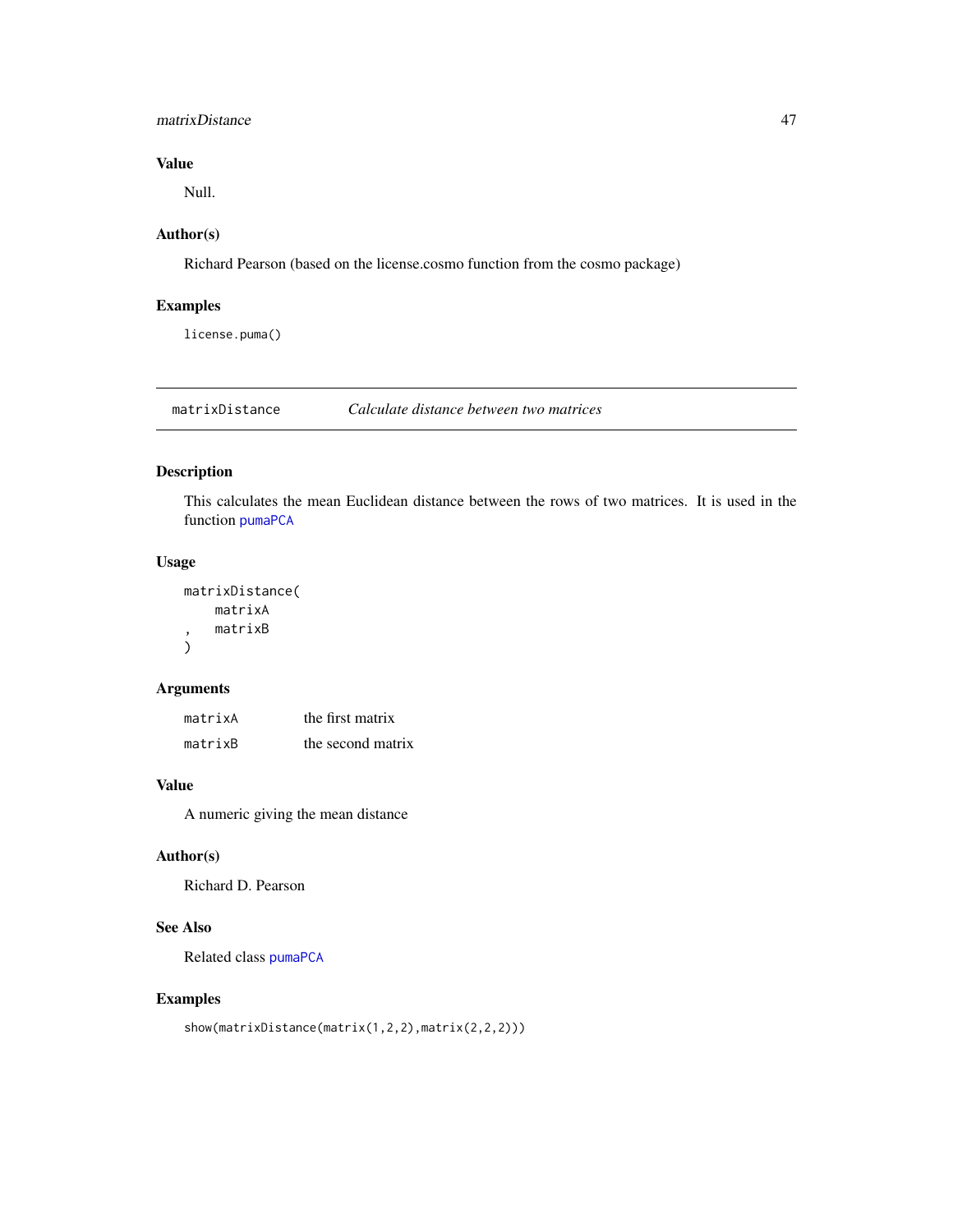<span id="page-47-0"></span>

#### Description

This function converts an object of class [FeatureSet](#page-0-0) into an object of class [exprReslt](#page-30-1) using the modified gamma Model for Oligonucleotide Signal (multi-mgMOS). This function obtains confidence of measures, standard deviation and 5, 25, 50, 75 and 95 percentiles, as well as the estimated expression levels.

## Usage

```
mgmos(
object
,background=FALSE
,replaceZeroIntensities=TRUE
,gsnorm=c("median", "none", "mean", "meanlog")
,savepar=FALSE
,eps=1.0e-6
)
```
## Arguments

| object                 | an object of FeatureSet                                                                                                    |  |
|------------------------|----------------------------------------------------------------------------------------------------------------------------|--|
| background             | Logical value. If TRUE, perform background correction before applying mmg-<br>mos.                                         |  |
| replaceZeroIntensities |                                                                                                                            |  |
|                        | Logical value. If TRUE, replace 0 intensities with 1 before applying mmgmos.                                               |  |
| gsnorm                 | character, specifying the algorithm of global scaling normalisation.                                                       |  |
| savepar                | Logical value. If TRUE the estimated parameters of the model are saved in file<br>$par\$ mmgmos.txt and $phi\$ mmgmos.txt. |  |
| eps                    | Optimisation termination criteria.                                                                                         |  |

#### Details

The obtained expression measures are in log base 2 scale.

The algorithms of global scaling normalisation can be one of "median", "none", "mean", "meanlog". "mean" and "meanlog" are mean-centered normalisation on raw scale and log scale respectively, and "median" is median-centered normalisation. "none" will result in no global scaling normalisation being applied.

There are  $4<sup>*</sup>$ n columns in file par $\gamma$ mgmos.txt, n is the number of chips. Every 4 columns are parameters for a chip. Among every 4 columns, the first one is for 'alpha' values, the 2nd one is for 'a' values, The 3rd column is for 'c' and the final column is values for 'd'.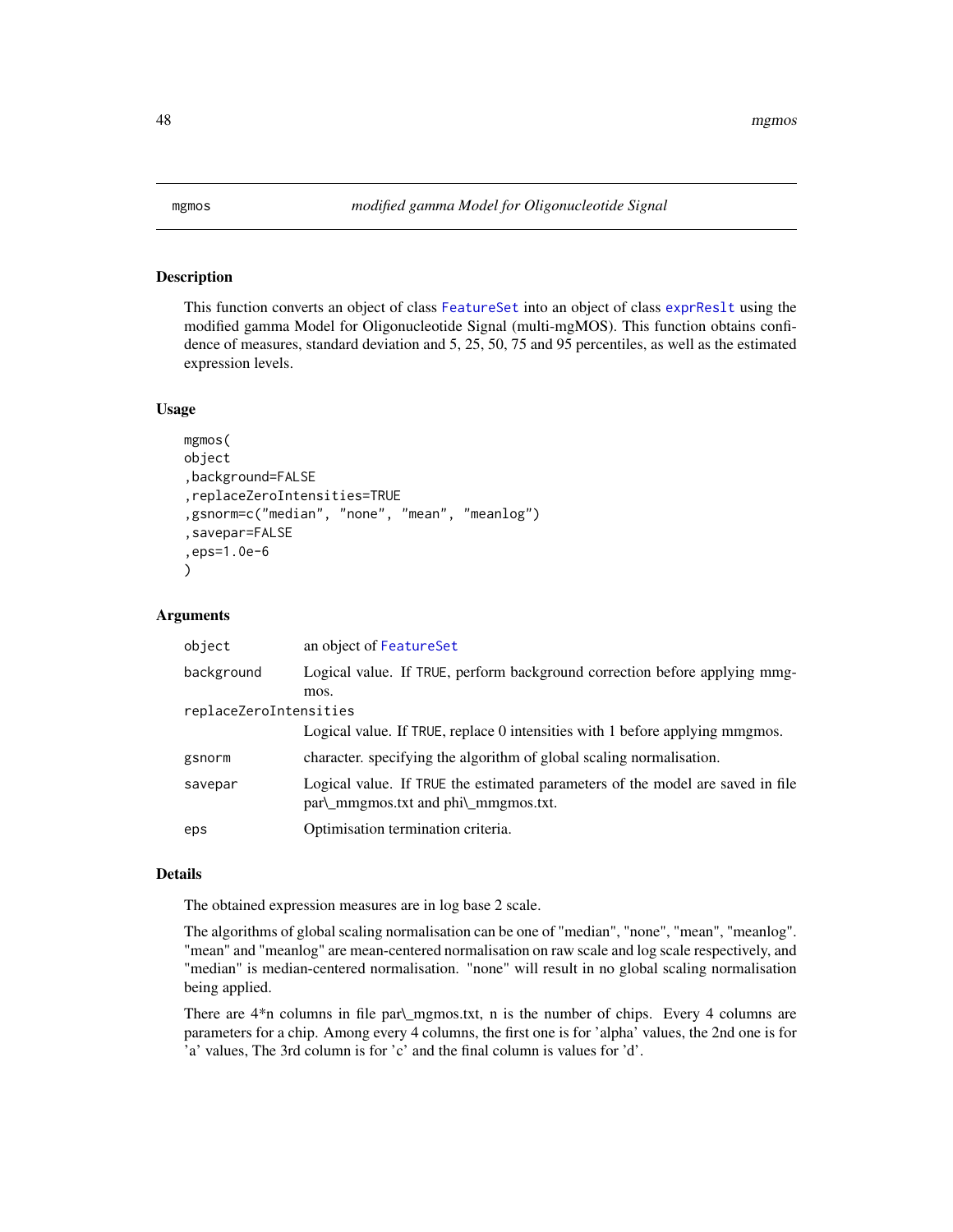#### mmgmos 49

### Value

An object of class exprReslt.

### Author(s)

Xuejun Liu, Magnus Rattray, Marta Milo, Neil D. Lawrence

### References

Liu,X., Milo,M., Lawrence,N.D. and Rattray,M. (2005) A tractable probabilistic model for Affymetrix probe-level analysis across multiple chips, Bioinformatics, 21:3637-3644.

Milo,M., Niranjan,M., Holley,M.C., Rattray,M. and Lawrence,N.D. (2004) A probabilistic approach for summarising oligonucleotide gene expression data, technical report available upon request.

Milo,M., Fazeli,A., Niranjan,M. and Lawrence,N.D. (2003) A probabilistic model for the extractioin of expression levels from oligonucleotide arrays, Biochemical Society Transactions, 31: 1510- 1512.

Peter Spellucci. DONLP2 code and accompanying documentation. Electronically available via http://plato.la.asu.edu/donlp2.html

## See Also

Related class [exprReslt-class](#page-30-0) and related method [mmgmos](#page-48-0)

# Examples

```
## Code commented out to speed up checks
## load example data from package affydata
# if (require(pumadata)&&require(puma)){
 # data(oligo.estrogen)
# use method mgMOS to calculate the expression levels and related confidence
# of the measures for the example data
 # eset<-mgmos(oligo.estrogen,gsnorm="none")
#}
```
<span id="page-48-0"></span>mmgmos *Multi-chip modified gamma Model for Oligonucleotide Signal*

#### Description

This function converts an object of class [FeatureSet](#page-0-0) into an object of class exprRes1t using the Multi-chip modified gamma Model for Oligonucleotide Signal (multi-mgMOS). This function obtains confidence of measures, standard deviation and 5, 25, 50, 75 and 95 percentiles, as well as the estimated expression levels.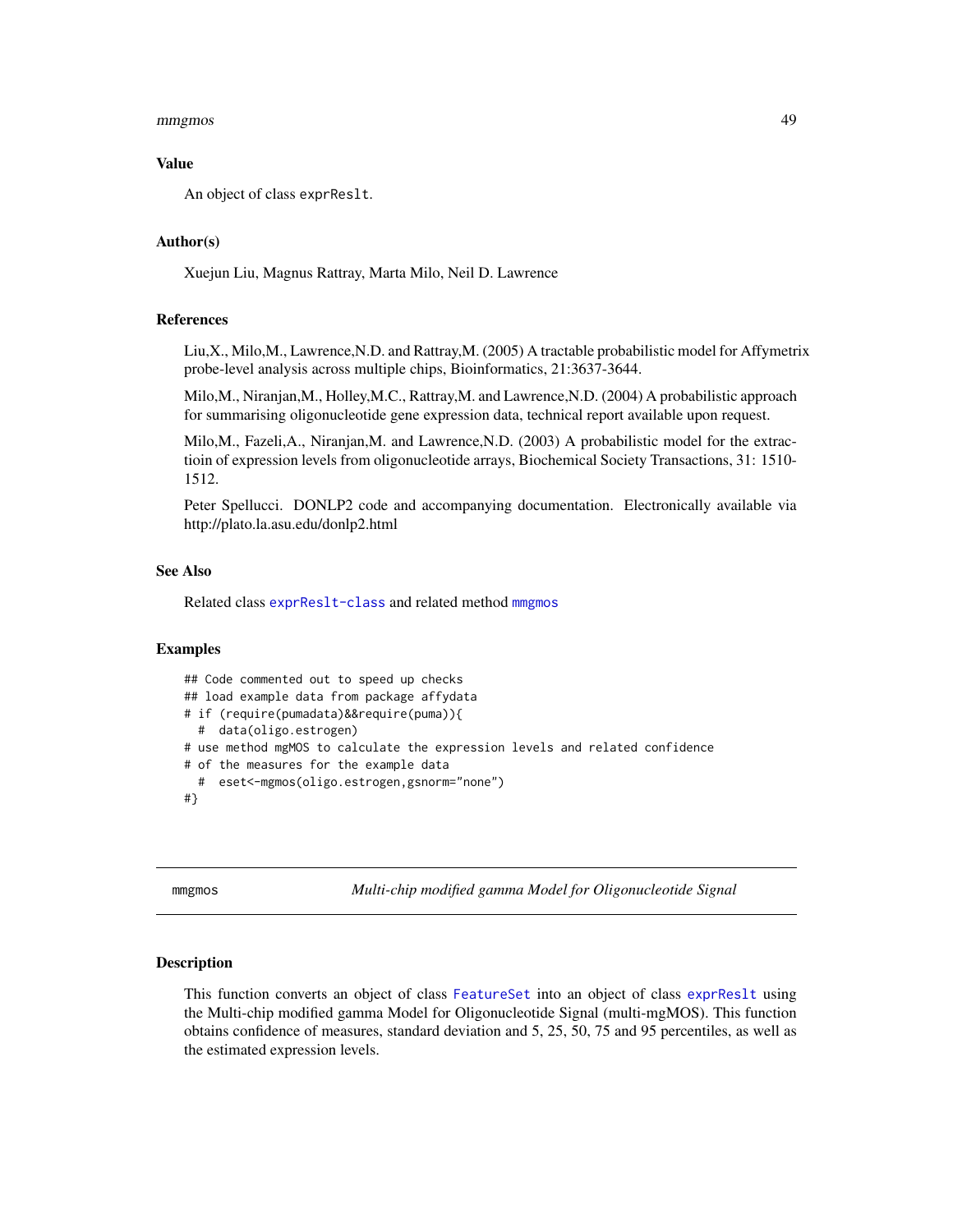#### 50 mmgmos

## Usage

```
mmgmos(
object
,background=FALSE
,replaceZeroIntensities=TRUE
,gsnorm=c("median", "none", "mean", "meanlog")
,savepar=FALSE
,eps=1.0e-6
,addConstant = 0
)
```
## Arguments

| object                 | an object of FeatureSet                                                                                                |
|------------------------|------------------------------------------------------------------------------------------------------------------------|
| background             | Logical value. If TRUE, perform background correction before applying mmg-<br>mos.                                     |
| replaceZeroIntensities |                                                                                                                        |
|                        | Logical value. If TRUE, replace 0 intensities with 1 before applying mmgmos.                                           |
| gsnorm                 | character, specifying the algorithm of global scaling normalisation.                                                   |
| savepar                | Logical value. If TRUE the estimated parameters of the model are saved in file<br>par\_mmgmos.txt and phi\_mmgmos.txt. |
| eps                    | Optimisation termination criteria.                                                                                     |
| addConstant            | numeric. This is an experimental feature and should not generally be changed<br>from the default value.                |

## Details

The obtained expression measures are in log base 2 scale.

The algorithms of global scaling normalisation can be one of "median", "none", "mean", "meanlog". "mean" and "meanlog" are mean-centered normalisation on raw scale and log scale respectively, and "median" is median-centered normalisation. "none" will result in no global scaling normalisation being applied.

There are 2\*n+2 columns in file par\\_mmgmos.txt, n is the number of chips. The first n columns are 'alpha' values for n chips, the next n columns are 'a' values for n chips, column 2\*n+1 is 'c' values and the final column is values for 'd'. The file phi\\_mmgmos.txt keeps the final optimal value of 'phi'.

# Value

An object of class exprReslt.

# Author(s)

Xuejun Liu, Magnus Rattray, Marta Milo, Neil D. Lawrence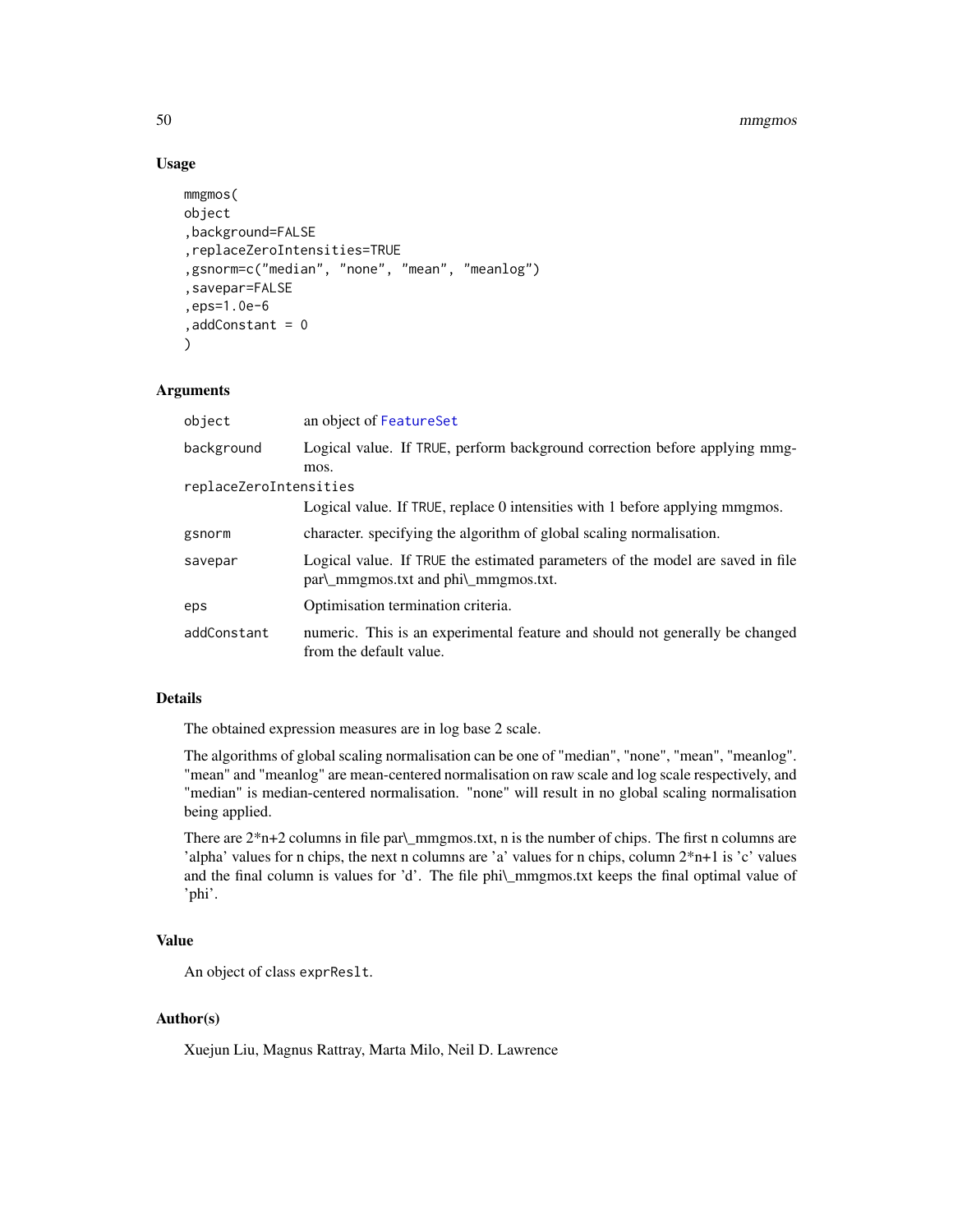### normalisation.gs 51

### References

Liu,X., Milo,M., Lawrence,N.D. and Rattray,M. (2005) A tractable probabilistic model for Affymetrix probe-level analysis across multiple chips, Bioinformatics 21: 3637-3644.

Milo,M., Niranjan,M., Holley,M.C., Rattray,M. and Lawrence,N.D. (2004) A probabilistic approach for summarising oligonucleotide gene expression data, technical report available upon request.

Milo,M., Fazeli,A., Niranjan,M. and Lawrence,N.D. (2003) A probabilistic model for the extractioin of expression levels from oligonucleotide arrays, Biochemical Society Transactions, 31: 1510- 1512.

Peter Spellucci. DONLP2 code and accompanying documentation. Electronically available via http://plato.la.asu.edu/donlp2.html

# See Also

Related class [exprReslt-class](#page-30-0) and related method [mgmos](#page-47-0)

## Examples

```
## Code commented out to speed up checks
## load example data from package affydata
# if (require(pumadata)&&require(puma)){
# data(oligo.estrogen)
## use method mmgMOS to calculate the expression levels and related confidence
## of the measures for the example data
# eset<-mmgmos(oligo.estrogen,gsnorm="none")
#}
```
normalisation.gs *Global scaling normalisation*

### Description

This function is only included for backwards compatibility with the pplr package. This function is now superceded by [pumaNormalize](#page-77-0).

This function does the global scaling normalisation.

#### Usage

```
normalisation.gs(x)
```
### Arguments

x a matrix or data frame which contains gene expression level on log2 scale.

## Details

Each row of x is related to a gene and each column is related to a chip.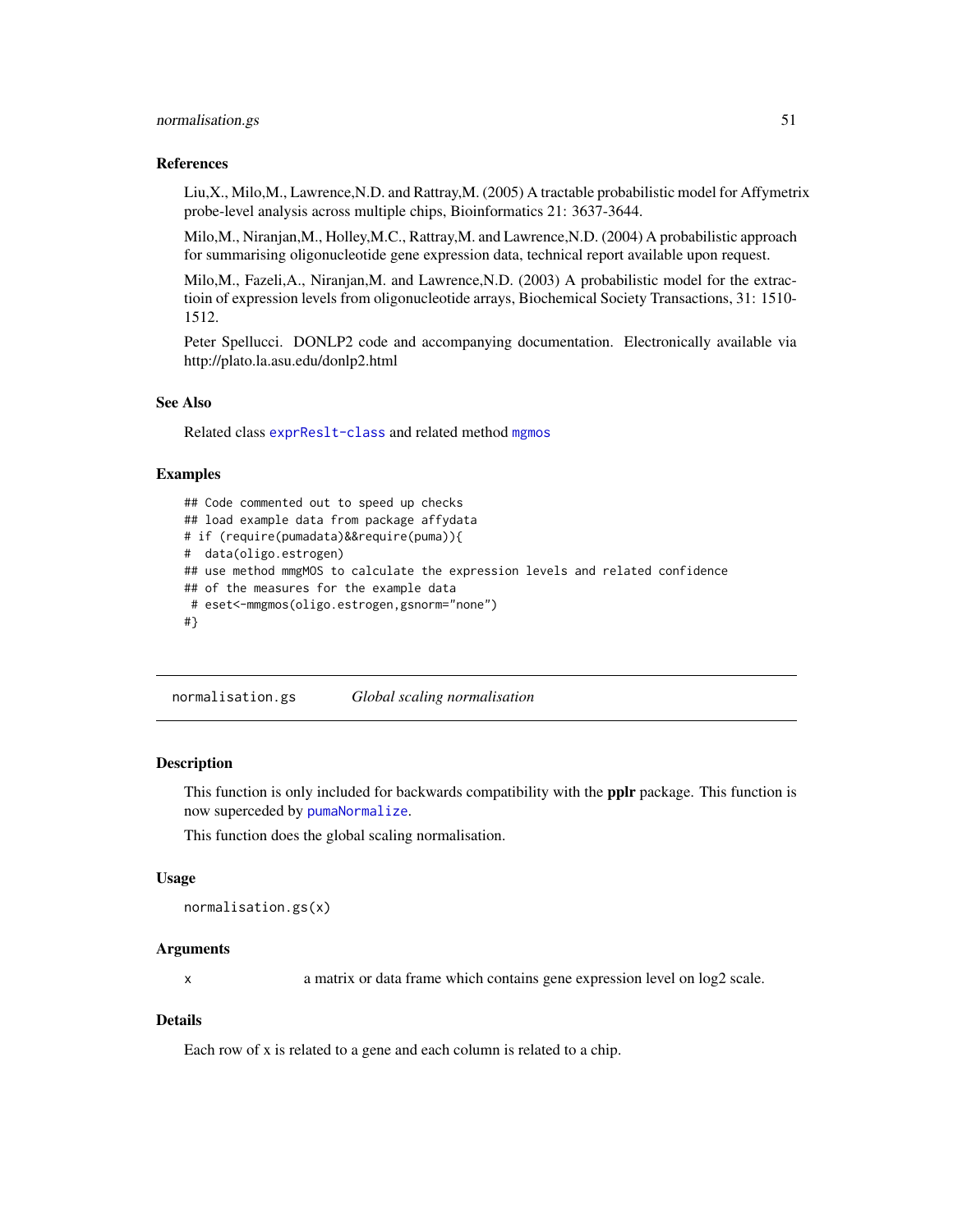### 52 numFP

# Value

The return matrix is in the same format as the input x.

## Author(s)

Xuejun Liu, Marta Milo, Neil D. Lawrence, Magnus Rattray

# See Also

See Also as [bcomb](#page-4-0) and [hcomb](#page-36-0)

### Examples

```
data(exampleE)
exampleE.normalised<-normalisation.gs(exampleE)
data(Clust.exampleE)
Clust.exampleE.normalised<-normalisation.gs(Clust.exampleE)
```
<span id="page-51-0"></span>numFP *Number of False Positives for a given proportion of True Positives.*

## Description

Often when evaluating a differential expression method, we are interested in how well a classifier performs for very small numbers of false positives. This method gives one way of calculating this, by determining the number of false positives for a set proportion of true positives.

### Usage

numFP(scores, truthValues, TPRate = 0.5)

## Arguments

| scores      | A vector of scores. This could be, e.g. one of the columns of the statistics of a<br>DEResult object.                               |
|-------------|-------------------------------------------------------------------------------------------------------------------------------------|
| truthValues | A boolean vector indicating which scores are True Positives.                                                                        |
| TPRate      | A number between 0 and 1 identify the proportion of true positives for which<br>we wish to determine the number of false positives. |

## Value

An integer giving the number of false positives.

### Author(s)

Richard D. Pearson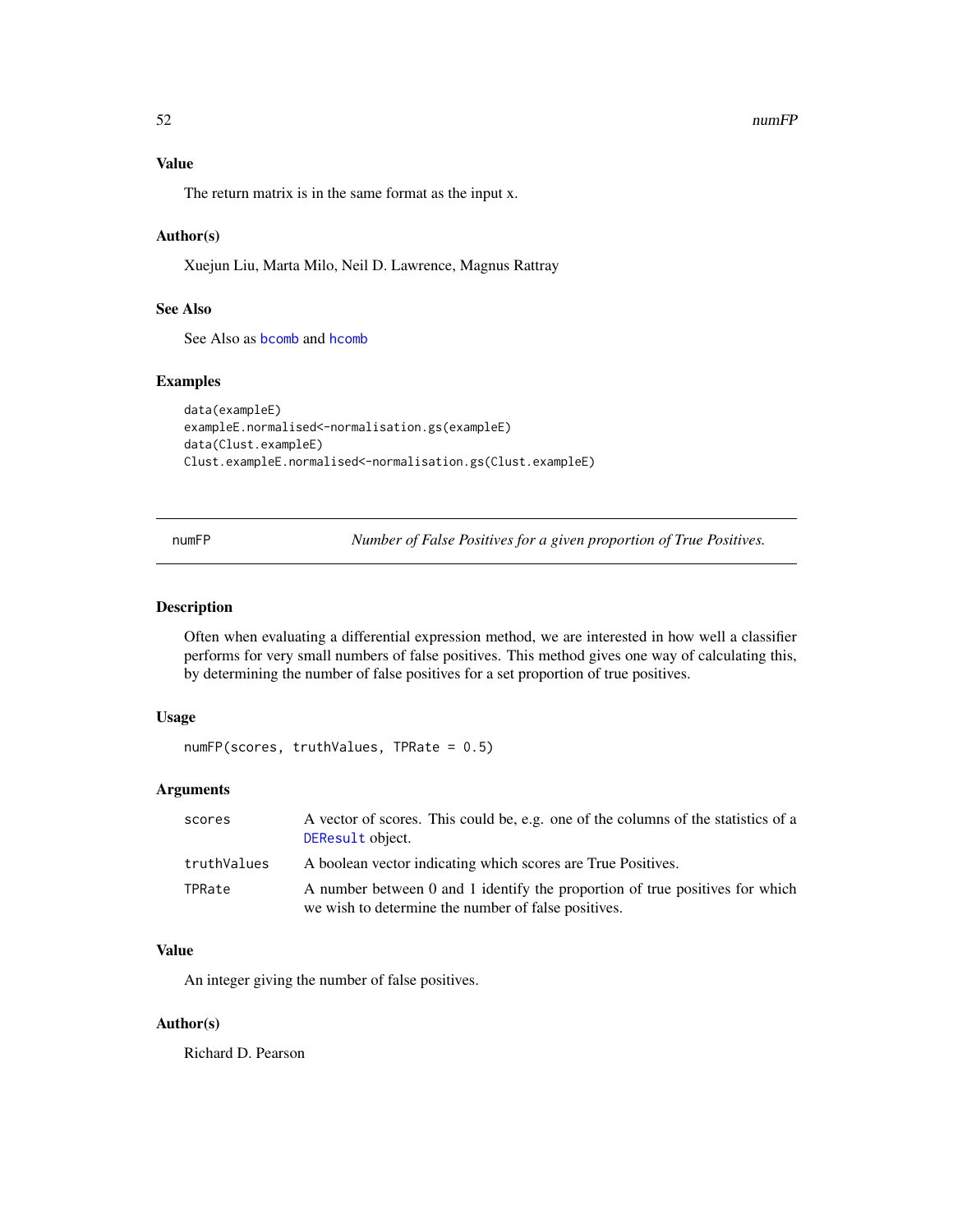## numOfFactorsToUse 53

# See Also

Related methods [plotROC](#page-60-0) and [calcAUC](#page-5-0).

### Examples

```
class1a <- rnorm(1000,0.2,0.1)
class2a <- rnorm(1000,0.6,0.2)
class1b <- rnorm(1000,0.3,0.1)
class2b <- rnorm(1000,0.5,0.2)
scores_a <- c(class1a, class2a)
scores_b <- c(class1b, class2b)
classElts <- c(rep(FALSE,1000), rep(TRUE,1000))
print(numFP(scores_a, classElts))
print(numFP(scores_b, classElts))
```
numOfFactorsToUse *Determine number of factors to use from an ExpressionSet*

# Description

This is really an internal function used to determine how many factors to use in design and contrast matrices

### Usage

numOfFactorsToUse(eset)

## Arguments

eset An object of class [ExpressionSet](#page-0-0).

## Value

An integer denoting the number of factors to be used.

### Author(s)

Richard D. Pearson

# See Also

Related methods [createDesignMatrix](#page-20-0) and [createContrastMatrix](#page-16-0)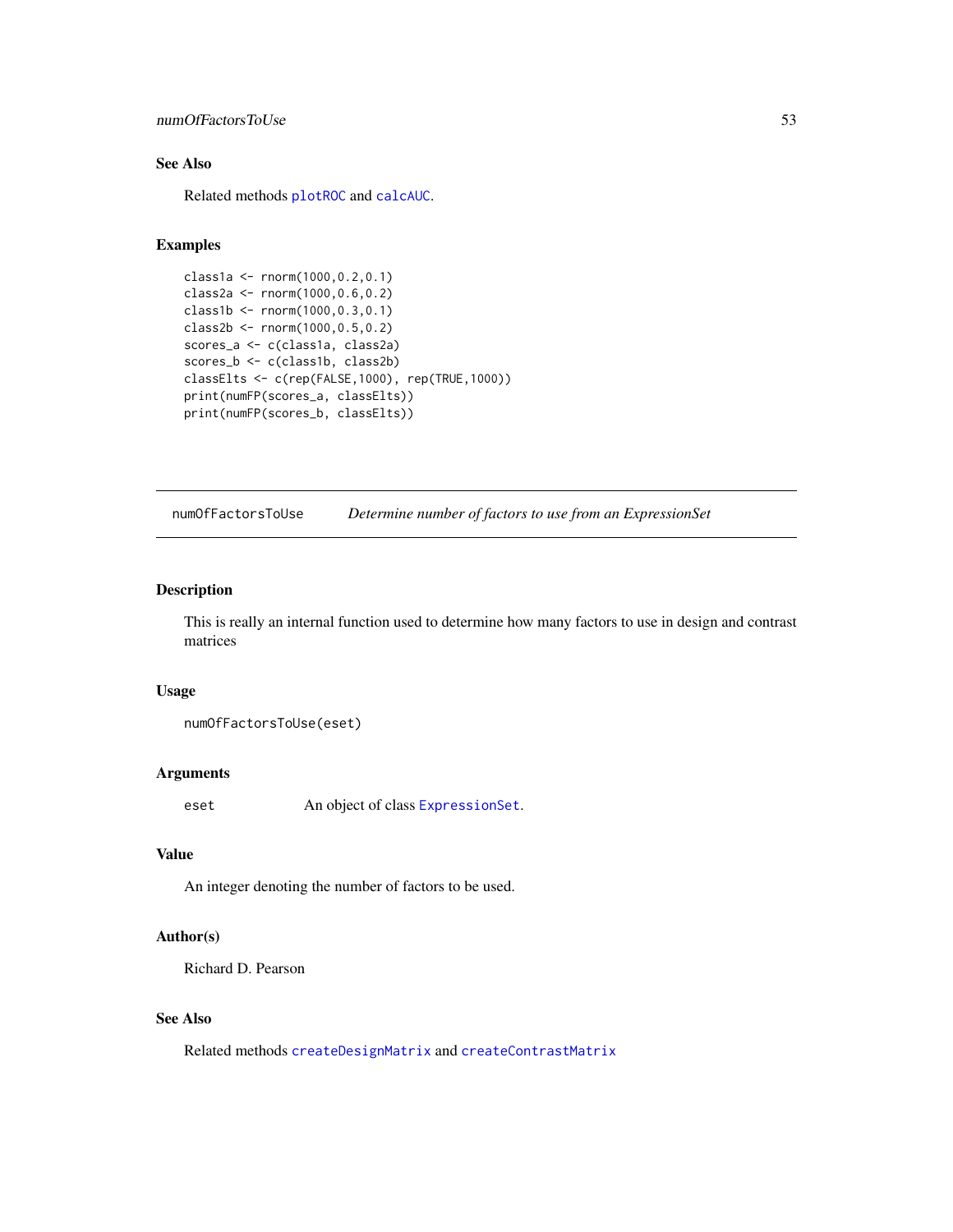# Examples

```
# Next 4 lines commented out to save time in package checks, and saved version used
    # if (require(affydata)) {
# data(Dilution)
# eset_mmgmos <- mmgmos(Dilution)
# }
data(eset_mmgmos)
numOfFactorsToUse(eset_mmgmos)
```
numTP *Number of True Positives for a given proportion of False Positives.*

## Description

Often when evaluating a differential expression method, we are interested in how well a classifier performs for very small numbers of true positives. This method gives one way of calculating this, by determining the number of true positives for a set proportion of false positives.

### Usage

```
numTP(scores, truthValues, FPRate = 0.5)
```
## Arguments

| scores      | A vector of scores. This could be, e.g. one of the columns of the statistics of a<br>DEResult object.                               |
|-------------|-------------------------------------------------------------------------------------------------------------------------------------|
| truthValues | A boolean vector indicating which scores are True Positives.                                                                        |
| FPRate      | A number between 0 and 1 identify the proportion of flase positives for which<br>we wish to determine the number of true positives. |

### Value

An integer giving the number of true positives.

## Author(s)

Richard D. Pearson

# See Also

Related methods [numFP](#page-51-0), [plotROC](#page-60-0) and [calcAUC](#page-5-0).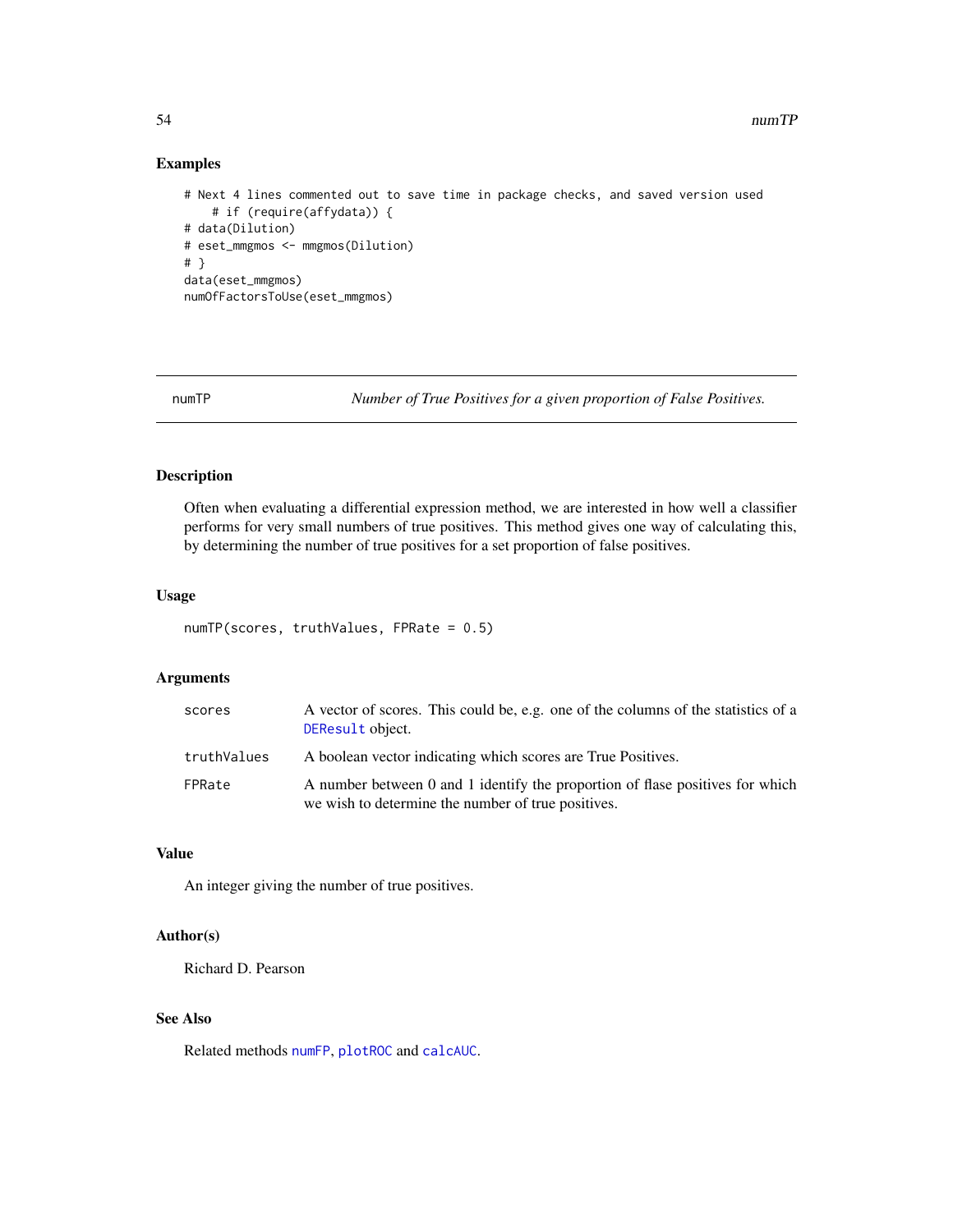#### orig\_pplr 55

## Examples

```
class1a <- rnorm(1000,0.2,0.1)
class2a <- rnorm(1000,0.6,0.2)
class1b <- rnorm(1000,0.3,0.1)
class2b <- rnorm(1000,0.5,0.2)
scores_a <- c(class1a, class2a)
scores_b <- c(class1b, class2b)
classElts <- c(rep(FALSE,1000), rep(TRUE,1000))
print(numTP(scores_a, classElts))
print(numTP(scores_b, classElts))
```
orig\_pplr *Probability of positive log-ratio*

## Description

This is the original version of the pplr function as found in the pplr package. This should give exactly the same results as the [pplr](#page-64-0) function. This function is only included for testing purposes and is not intended to be used. It will not be available in future versions of puma.

This function calculates the probability of positive log-ratio (PPLR) between any two specified conditions in the input data, mean and standard deviation of gene expression level for each condition.

### Usage

orig\_pplr(e, control, experiment)

### Arguments

| e          | a data frame containing the mean and standard deviation of gene expression<br>levels for each condition. |
|------------|----------------------------------------------------------------------------------------------------------|
| control    | an integer denoting the control condition.                                                               |
| experiment | an integer denoting the experiment condition.                                                            |

#### Details

The input of 'e' should be a data frame comprising of 2\*n components, where n is the number of conditions. The first 1,2,...,n components include the mean of gene expression values for conditions 1,2,...,n, and the n+1, n+2,...,2\*n components contain the standard deviation of expression levels for condition 1,2,...,n.

#### Value

The return is a data frame. The description of the components are below.

| index | The original row number of genes.                      |
|-------|--------------------------------------------------------|
| cМ    | The mean expression levels under control condition.    |
| sМ    | The mean expression levels under experiment condition. |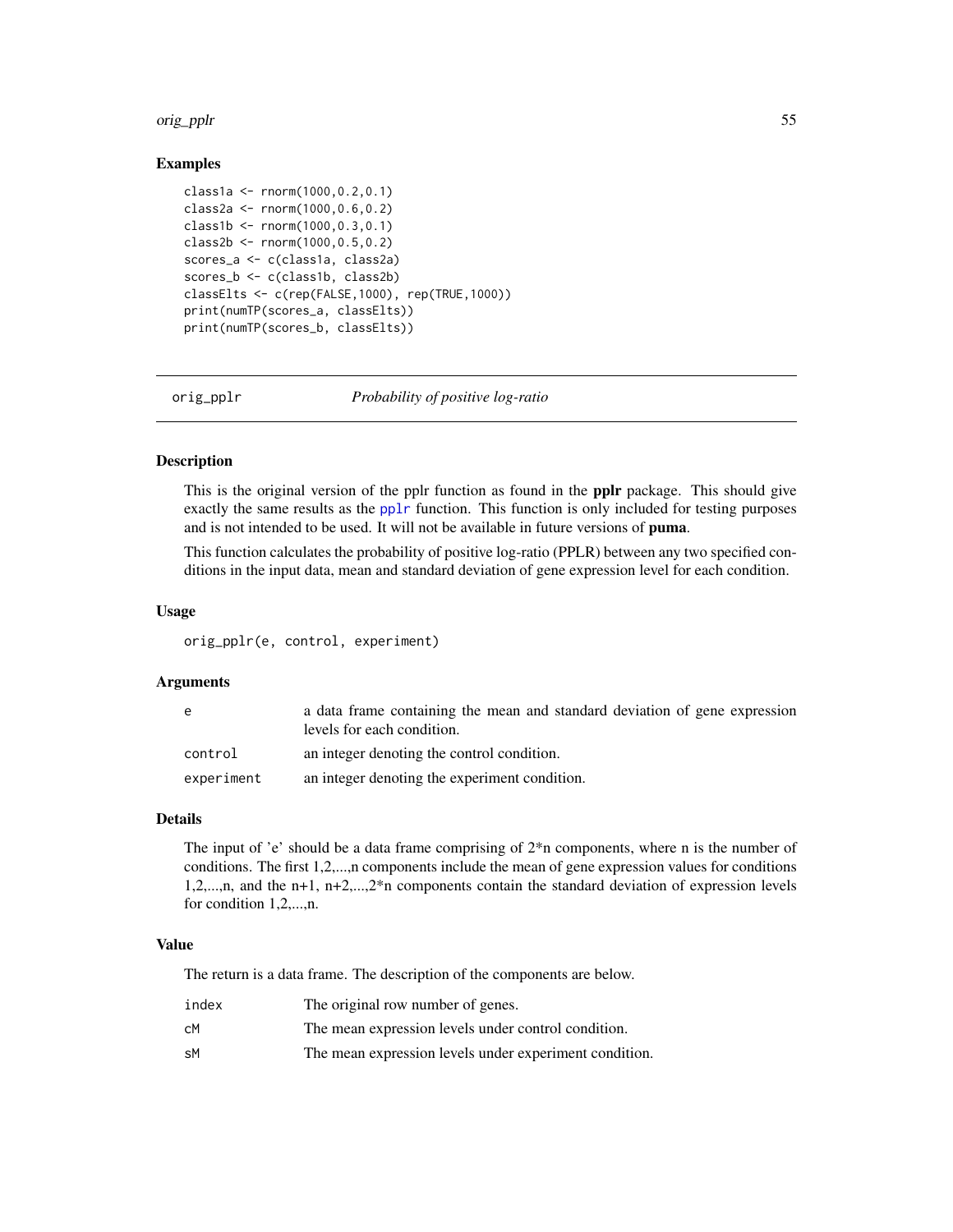| cStd  | The standard deviation of gene expression levels under control condition.    |
|-------|------------------------------------------------------------------------------|
| sStd  | The standard deviation of gene expression levels under experiment condition. |
| LRM   | The mean log-ratio between control and experiment genes.                     |
| LRStd | The standard deviation of log-ratio between control and experiment genes.    |
| stat  | A statistic value which is -mean/ $\sqrt{\sqrt{2}}$ standard deviation).     |
| PPLR  | Probability of positive log-ratio.                                           |

## Author(s)

Xuejun Liu, Marta Milo, Neil D. Lawrence, Magnus Rattray

## References

Liu,X., Milo,M., Lawrence,N.D. and Rattray,M. (2006) Probe-level variances improve accuracy in detecting differential gene expression, Bioinformatics, 22(17):2107-13.

### See Also

Related method [bcomb](#page-4-0)

### Examples

```
data(exampleE)
data(exampleStd)
r<-bcomb(exampleE,exampleStd,replicates=c(1,1,1,2,2,2),method="map")
p<-orig_pplr(r,1,2)
```
plot-methods *Plot method for pumaPCARes objects*

# Description

This is the method to plot objects of class pumaPCARes. It will produce a scatter plot of two of the principal components

```
## S4 method for signature pumaPCARes,missing
plot(..., firstComponent = 1, secondComponent = 2, useFilenames = FALSE, phenotype = pData(pumaPCARes@p
```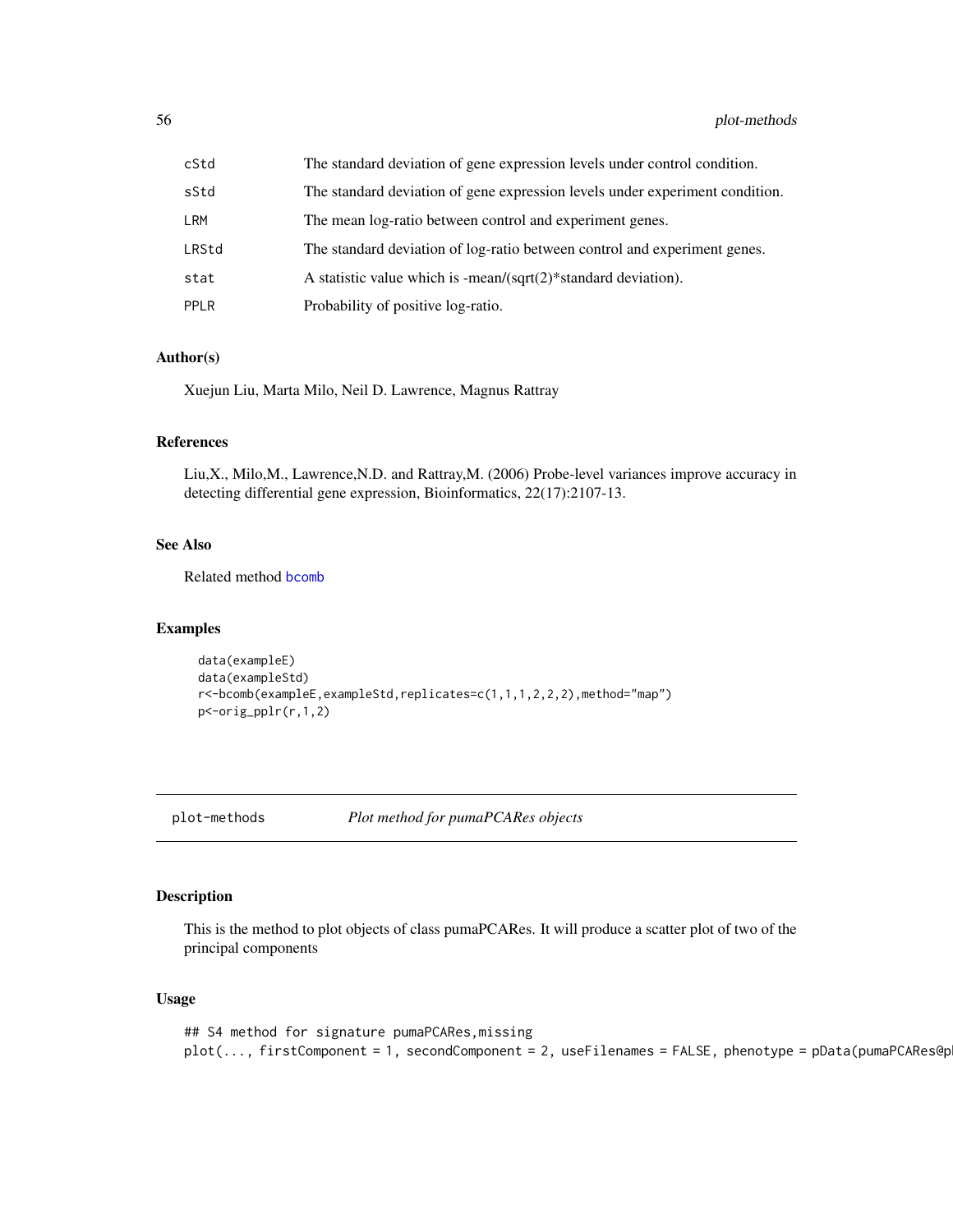# plotErrorBars 57

# Arguments

| $\cdots$        | Optional graphical parameters to adjust different components of the plot           |
|-----------------|------------------------------------------------------------------------------------|
|                 | firstComponent Integer identifying which principal component to plot on the x-axis |
| secondComponent |                                                                                    |
|                 | Integer identifying which principal component to plot on the x-axis                |
| useFilenames    | Boolean. If TRUE then use filenames as plot points. Otherwise just use points.     |
| phenotype       | Phenotype information                                                              |
| legend1pos      | String indicating where to put legend for first factor                             |
| legend2pos      | String indicating where to put legend for second factor                            |

## Examples

```
# Next 4 lines commented out to save time in package checks, and saved version used
    # if (require(affydata)) {
# data(Dilution)
# eset_mmgmos <- mmgmos(Dilution)
# }
data(eset_mmgmos)
pumapca_mmgmos <- pumaPCA(eset_mmgmos)
plot(pumapca_mmgmos)
```
plotErrorBars *Plot mean expression levels and error bars for one or more probesets*

# Description

This produces plots of probesets of interest.

```
plotErrorBars(
eset
,probesets = if(dim(exprs(eset))[1] <= 12) 1:dim(exprs(eset))[1] else 1
,arrays = 1:dim(pData(eset))[1] # default is to use all
,xlab = paste(colnames(pData(eset))[1:numOfFactorsToUse(eset)], collapse=":")
,ylab = "Expression Estimate"
,xLabels = apply(
                  as.matrix(pData(eset)[arrays,1:numOfFactorsToUse(eset)])
                , 1
                , function(mat){paste(mat, collapse=":")}
                \lambdaylim = NA, numOfSEs = qnorm(0.975),globalYlim = FALSE # Not yet implemented!
,plot_cols = NA
```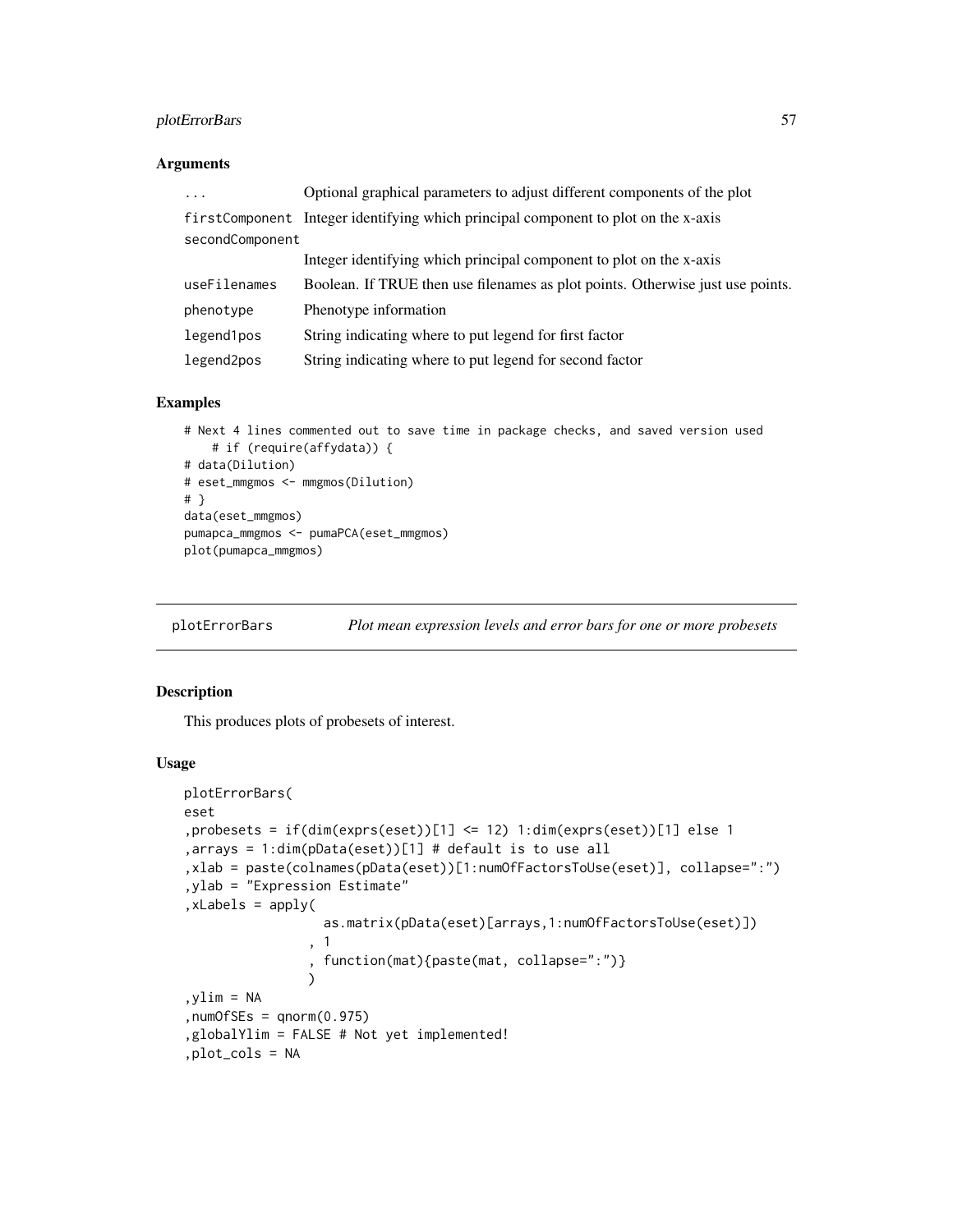```
,plot_rows = NA
,featureNames = NA
,showGeneNames = FALSE
,showErrorBars = if(
length(assayDataElement(eset,"se.exprs"))==0 ||
length(assayDataElement(eset,"se.exprs")) == sum(is.na(assayDataElement(eset,"se.exprs")))
) FALSE else TRUE
,plotColours = FALSE
,log.it = if(max(exprs(eset)) > 32) TRUE else FALSE
,eset_comb = NULL
,jitterWidth = NA
,qtpcrData = NULL
, ...
)
```
# Arguments

| eset          | An object of class ExpressionSet. This is the main object being plotted.                                                                                                                                                                                                            |
|---------------|-------------------------------------------------------------------------------------------------------------------------------------------------------------------------------------------------------------------------------------------------------------------------------------|
| probesets     | A vector of integers indicating the probesets to be plotted. These integers refer<br>to the row numbers of the eset.                                                                                                                                                                |
| arrays        | A vector of integers indicating the arrays to be shown on plots.                                                                                                                                                                                                                    |
| xlab          | Character string of title to appear on x-axis                                                                                                                                                                                                                                       |
| ylab          | Character string of title to appear on y-axis                                                                                                                                                                                                                                       |
| xLabels       | Vector of strings for labels of individual points on x-axis.                                                                                                                                                                                                                        |
| ylim          | 2-element numeric vector showing minimum and maximum values for y-axis.                                                                                                                                                                                                             |
| numOfSEs      | Numeric indicating the scaling for the error bars. The default value give error<br>bars that include 95% of expected values.                                                                                                                                                        |
| globalYlim    | Not yet implemented!                                                                                                                                                                                                                                                                |
| plot_cols     | Integer specifying number of columns for multi-figure plot.                                                                                                                                                                                                                         |
| plot_rows     | Integer specifying number of rows for multi-figure plot.                                                                                                                                                                                                                            |
| featureNames  | A vector of strings for featureNames (Affy IDs). This is an alternative (to the<br>probesets argument) way of specifying probe sets.                                                                                                                                                |
| showGeneNames | Boolean indicating whether to use Affy IDs as titles for each plot.                                                                                                                                                                                                                 |
| showErrorBars | Boolean indicating whether error bars should be shown on plots.                                                                                                                                                                                                                     |
| plotColours   | A vector of colours to plot.                                                                                                                                                                                                                                                        |
| log.it        | Boolean indicating whether expression values should be logged.                                                                                                                                                                                                                      |
| eset_comb     | An object of class ExpressionSet. This is a secondary object to be plotted on<br>the same charts as eset. This should be an object created using pumaComb and<br>pumaCombImproved which holds the values created by combining information<br>from the replicates of each condition. |
| jitterWidth   | Numeric indicating the x-axis distance between replicates of the same condition.                                                                                                                                                                                                    |
| qtpcrData     | A 2-column matrix of qRT-PCR values (or other data to be plotted on the same<br>charts).                                                                                                                                                                                            |
| $\cdots$      | Additional arguments to be passed to plot.                                                                                                                                                                                                                                          |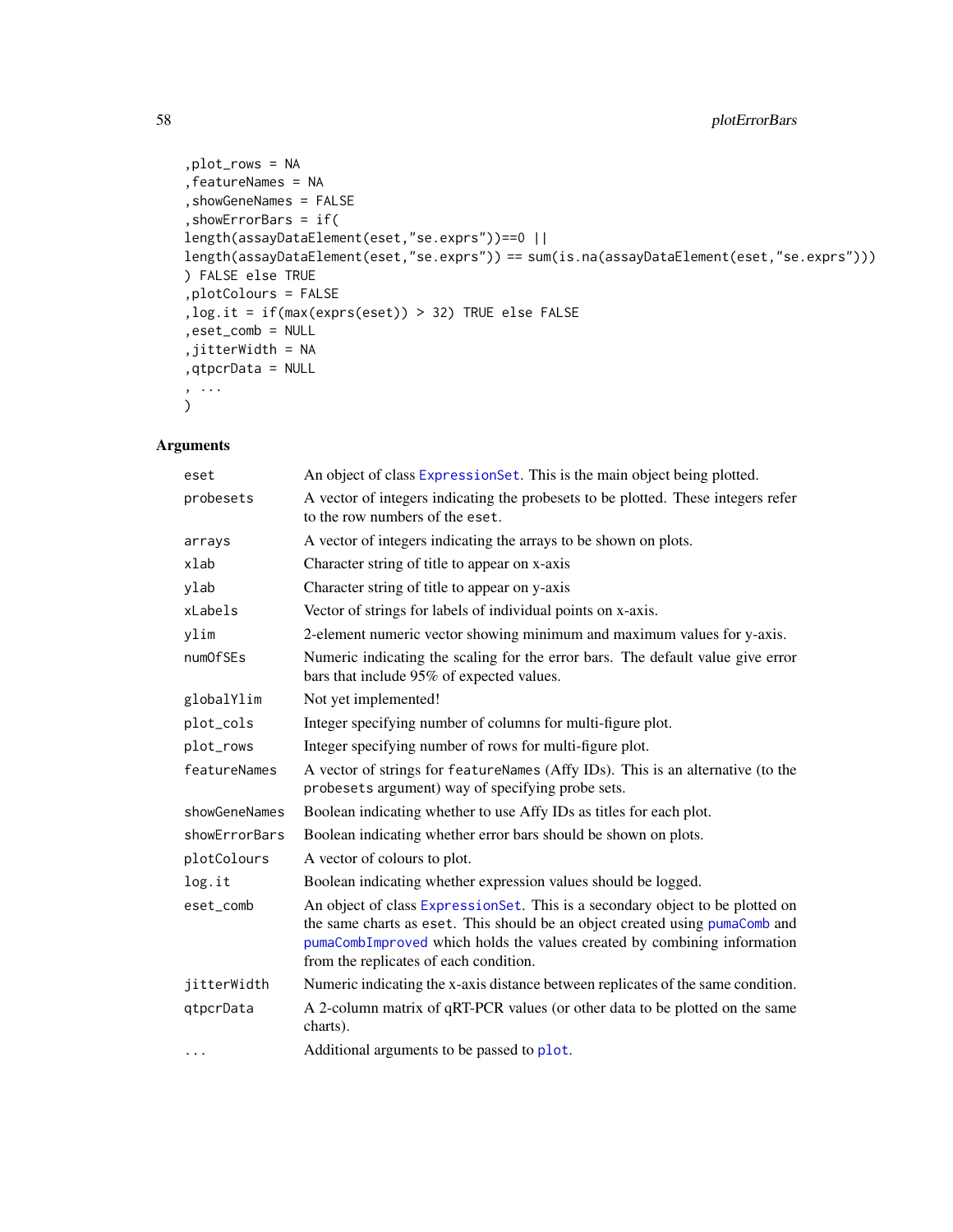# plotHistTwoClasses 59

# Value

This function has no return value. The output is the plot created.

# Author(s)

Richard D. Pearson

## Examples

```
# Next 4 lines commented out to save time in package checks, and saved version used
    # if (require(affydata)) {
# data(Dilution)
# eset_mmgmos <- mmgmos(Dilution)
# }
data(eset_mmgmos)
plotErrorBars(eset_mmgmos)
plotErrorBars(eset_mmgmos,1:6)
```
plotHistTwoClasses *Stacked histogram plot of two different classes*

# Description

Stacked histogram plot of two different classes

```
plotHistTwoClasses(
scores
,class1Elements
,class2Elements
,space=0
,col=c("white", "grey40")
,xlab="PPLR"
,ylab="Number of genes"
,ylim=NULL
,las=0 # axis labels all perpendicular to axes
,legend=c("non-spike-in genes", "spike-in genes")
,inset=0.05
,minScore=0
,maxScore=1
,numOfBars=20
,main=NULL
)
```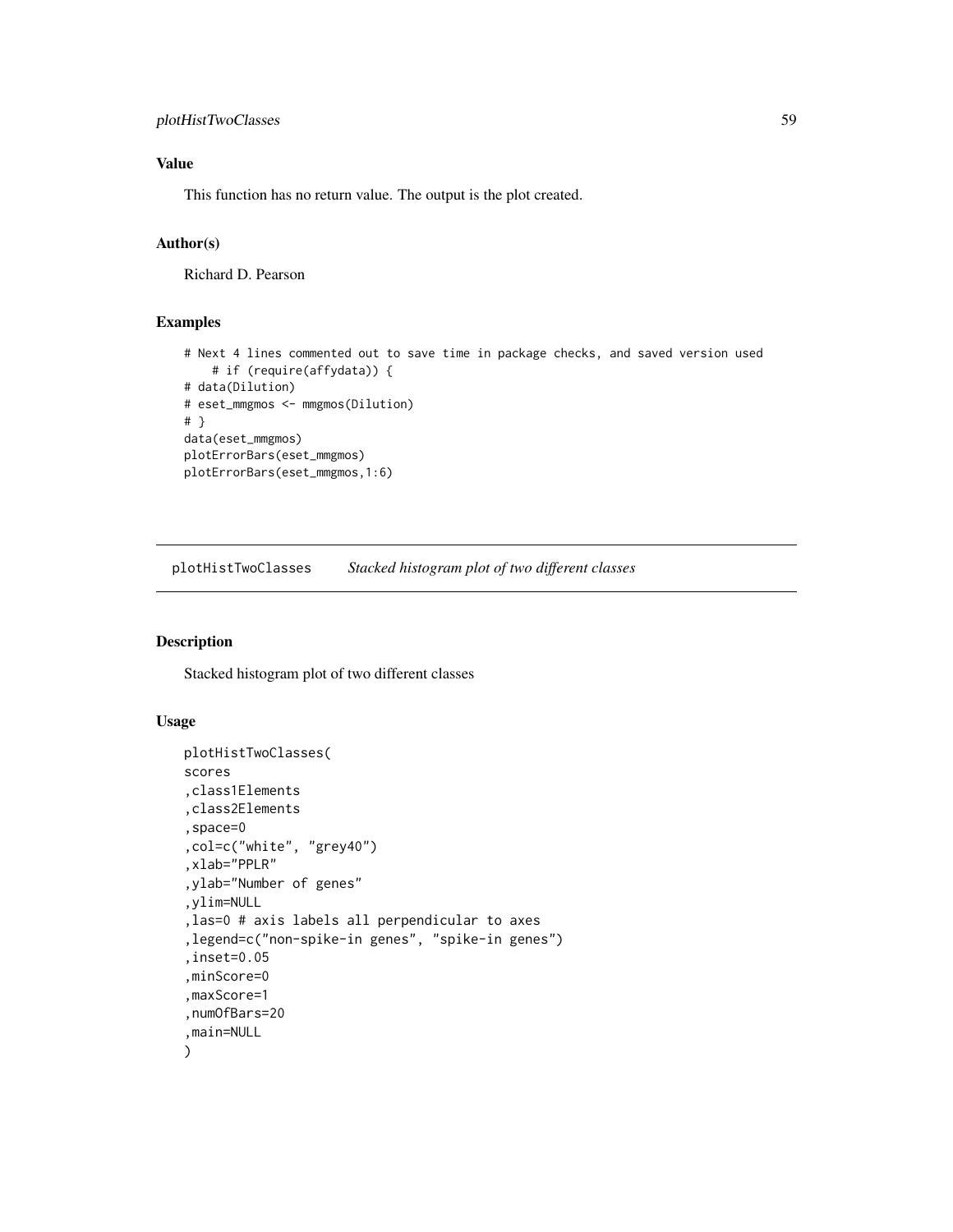# Arguments

| scores    | A numeric vector of scores (e.g. from the output of pumaDE)                  |
|-----------|------------------------------------------------------------------------------|
|           | class1Elements Boolean vector, TRUE if element is in first class             |
|           | class2Elements Boolean vector, TRUE if element is in second class            |
| space     | Numeric. x-axis distance between bars                                        |
| col       | Colours for the two different classes                                        |
| xlab      | Title for the x-axis                                                         |
| ylab      | Title for the y-axis                                                         |
| ylim      | 2-element numeric vector showing minimum and maximum values for y-axis.      |
| las       | See par. Default of 0 means axis labels all perpendicular to axes.           |
| legend    | 2-element string vector giving text to appear in legend for the two classes. |
| inset     | See legend                                                                   |
| minScore  | Numeric. Minimum score to plot.                                              |
| maxScore  | Numeric. Maximum score to plot.                                              |
| numOfBars | Integer. Number of bars to plot.                                             |
| main      | String. Main title for the plot.                                             |

## Value

This function has no return value. The output is the plot created.

## Author(s)

Richard D. Pearson

# Examples

```
class1 <- rnorm(1000,0.2,0.1)
class2 <- rnorm(1000,0.6,0.2)
class1[which(class1<0)] <- 0
class1[which(class1>1)] <- 1
class2[which(class2<0)] <- 0
class2[which(class2>1)] <- 1
scores <- c(class1, class2)
class1elts <- c(rep(TRUE,1000), rep(FALSE,1000))
class2elts <- c(rep(FALSE,1000), rep(TRUE,1000))
plotHistTwoClasses(scores, class1elts, class2elts, ylim=c(0,300))
```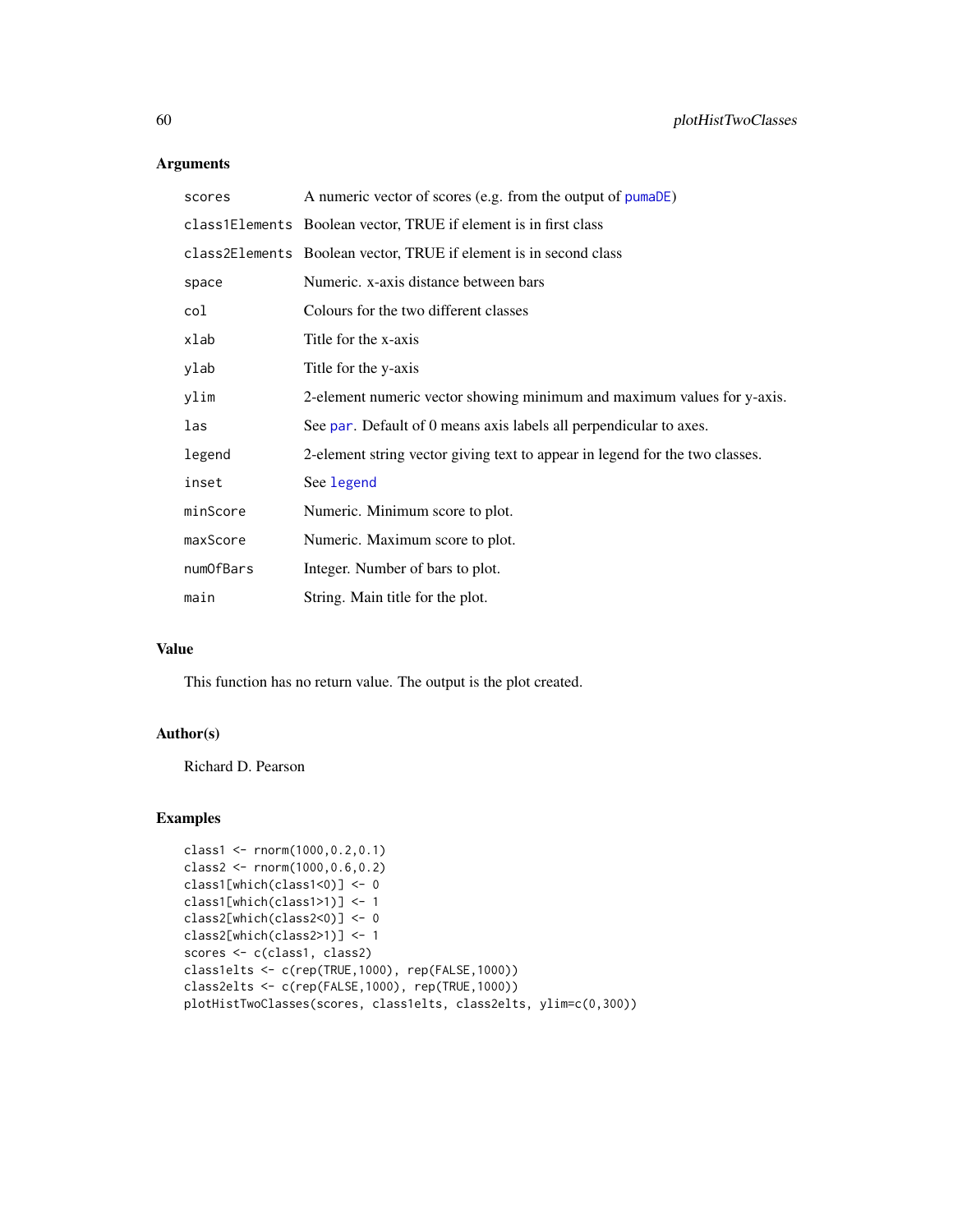<span id="page-60-0"></span>

# Description

Plots a Receiver Operator Characteristic (ROC) curve.

# Usage

```
plotROC(
scoresList
,truthValues
,includedProbesets=1:length(truthValues)
,legendTitles=1:length(scoresList)
,main = "PUMA ROC plot"
,lty = 1:length(scoresList)
,col = rep(1,length(scoresList))
,lwd = rep(1,length(scoresList))
,yaxisStat = "tpr"
,xaxisStat = "fpr"
,downsampling = 100
,showLegend = TRUE
,showAUC = TRUE
,...
\mathcal{L}
```
## Arguments

| scoresList        | A list, each element of which is a numeric vector of scores.                                                                                                                                                                                                                           |  |
|-------------------|----------------------------------------------------------------------------------------------------------------------------------------------------------------------------------------------------------------------------------------------------------------------------------------|--|
| truthValues       | A boolean vector indicating which scores are True Positives.                                                                                                                                                                                                                           |  |
| includedProbesets |                                                                                                                                                                                                                                                                                        |  |
|                   | A vector of indices indicating which scores (and truth Values) are to be used in<br>the calculation. The default is to use all, but a subset can be used if, for example,<br>you only want a subset of the probesets which are not True Positives to be treated<br>as False Positives. |  |
| legendTitles      | Vector of names to appear in legend.                                                                                                                                                                                                                                                   |  |
| main              | Main plot title                                                                                                                                                                                                                                                                        |  |
| lty               | Line types.                                                                                                                                                                                                                                                                            |  |
| col               | Colours.                                                                                                                                                                                                                                                                               |  |
| lwd               | Line widths.                                                                                                                                                                                                                                                                           |  |
| yaxisStat         | Character string identifying what is to be plotted on the y-axis. The default is<br>"tpr" for True Positive Rate. See performance function from <b>ROCR</b> package.                                                                                                                   |  |
| xaxisStat         | Character string identifying what is to be plotted on the x-axis. The default is<br>"fpr" for False Positive Rate. See performance function from ROCR package.                                                                                                                         |  |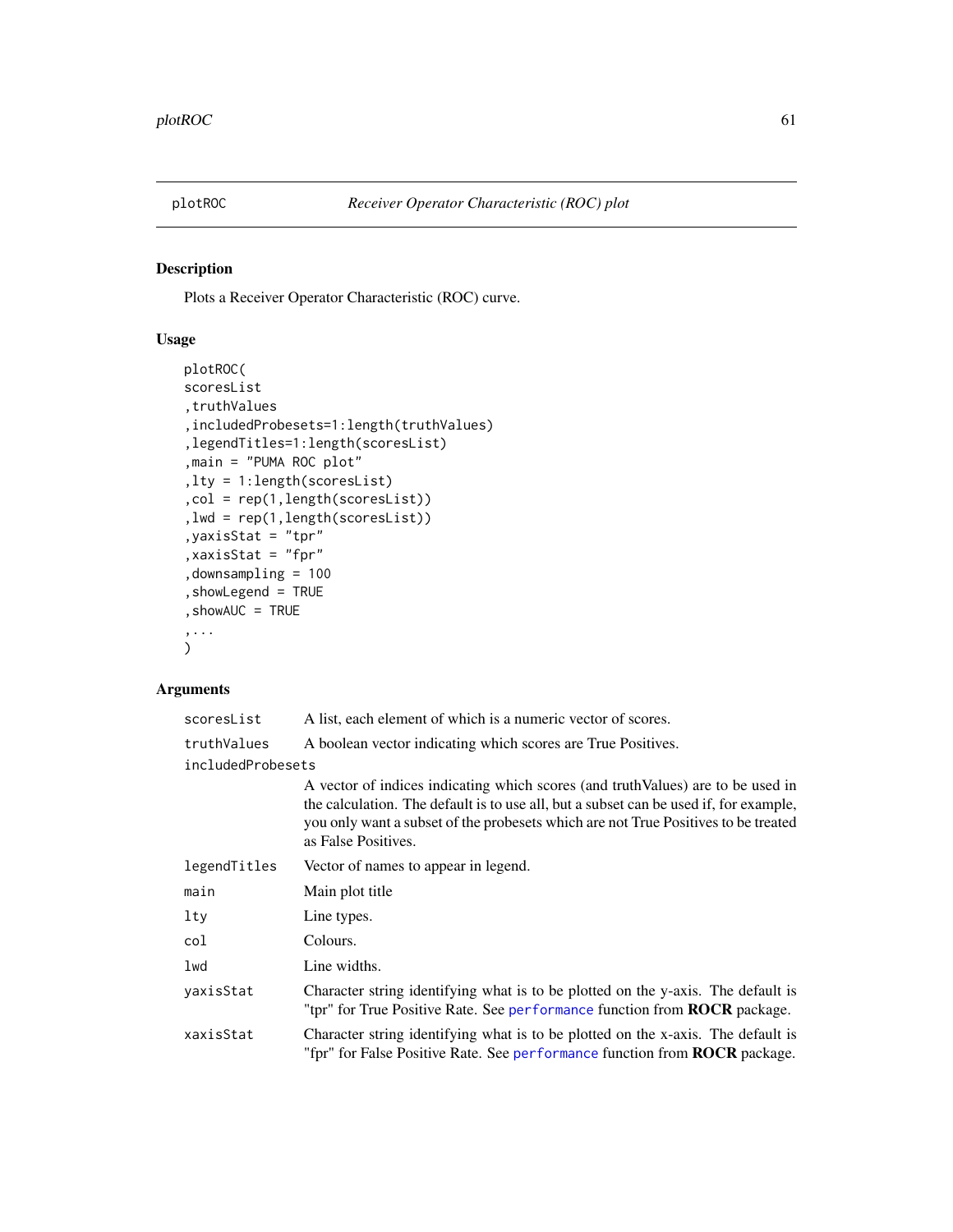| downsampling | See details for plot, performance from the <b>ROCR</b> package. |
|--------------|-----------------------------------------------------------------|
| showLegend   | Boolean. Should legend be displayed?                            |
| showAUC      | Boolean. Should AUC values be included in legend?               |
| $\ddotsc$    | Other parameters to be passed to plot.                          |

## Value

This function has no return value. The output is the plot created.

### Author(s)

Richard D. Pearson

# See Also

Related method [calcAUC](#page-5-0)

# Examples

```
class1a <- rnorm(1000,0.2,0.1)
class2a <- rnorm(1000,0.6,0.2)
class1b <- rnorm(1000,0.3,0.1)
class2b <- rnorm(1000,0.5,0.2)
scores_a <- c(class1a, class2a)
scores_b <- c(class1b, class2b)
scores <- list(scores_a, scores_b)
classElts <- c(rep(FALSE,1000), rep(TRUE,1000))
plotROC(scores, classElts)
```
plotWhiskers *Standard errors whiskers plot*

### Description

A plot showing error bars for genes of interest.

```
plotWhiskers(
eset
,comparisons=c(1,2)
,sortMethod = c("logRatio", "PPLR")
,numGenes=50
,xlim
,main = "PUMA Whiskers plot"
,highlightedGenes=NULL
)
```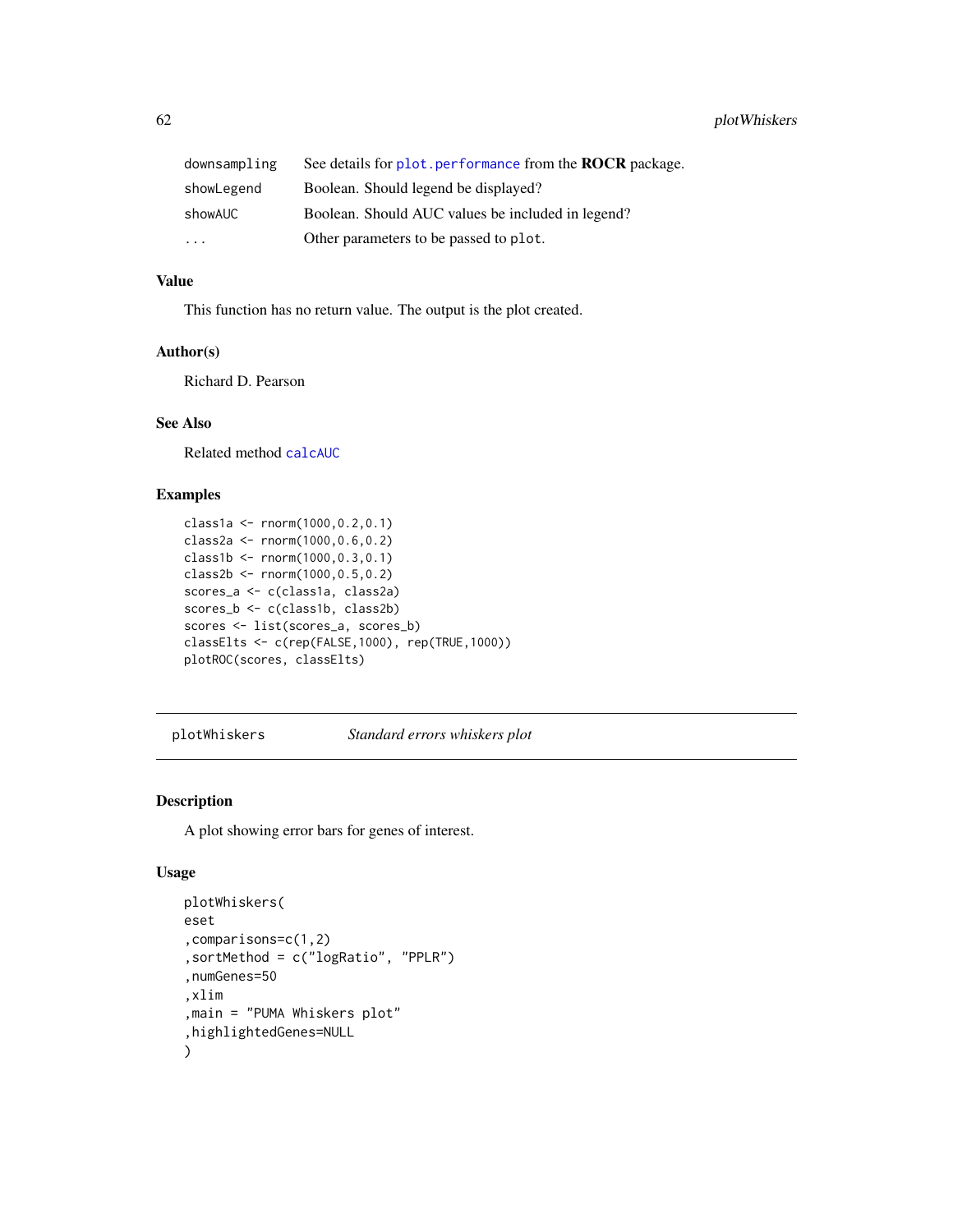# PMmmgmos 63

## Arguments

| eset             | An object of class Expression Set.                                                                                                                 |  |
|------------------|----------------------------------------------------------------------------------------------------------------------------------------------------|--|
| comparisons      | A 2-element integer vector specifying the columns of data to be compared.                                                                          |  |
| sortMethod       | The method used to sort the genes. "logRatio" is fold change. PPLR is Proba-<br>bility of Positive Log Ratio (as determined by the pumaDE method). |  |
| numGenes         | Integer. Number of probesets to plot.                                                                                                              |  |
| xlim             | The x limits of the plot. See plot. default.                                                                                                       |  |
| main             | A main title for the plot. See plot. default.                                                                                                      |  |
| highlightedGenes |                                                                                                                                                    |  |
|                  | Row numbers of probesets to highlight with an asterisk.                                                                                            |  |

## Value

This function has no return value. The output is the plot created.

### Author(s)

Richard D. Pearson

# See Also

Related method [pumaDE](#page-73-0)

PMmmgmos *Multi-chip modified gamma Model for Oligonucleotide Signal using only PM probe intensities*

## Description

This function converts an object of class [FeatureSet](#page-0-0) into an object of class [exprReslt](#page-30-1) using the Multi-chip modified gamma Model for Oligonucleotide Signal (PMmulti-mgMOS). This method uses only PM probe intensites. This function obtains confidence of measures, standard deviation and 5, 25, 50, 75 and 95 percentiles, as well as the estimated expression levels.

```
PMmmgmos(
object
,background=TRUE
,replaceZeroIntensities=TRUE
,gsnorm=c("median", "none", "mean", "meanlog")
,savepar=FALSE
,eps=1.0e-6
,addConstant = 0
)
```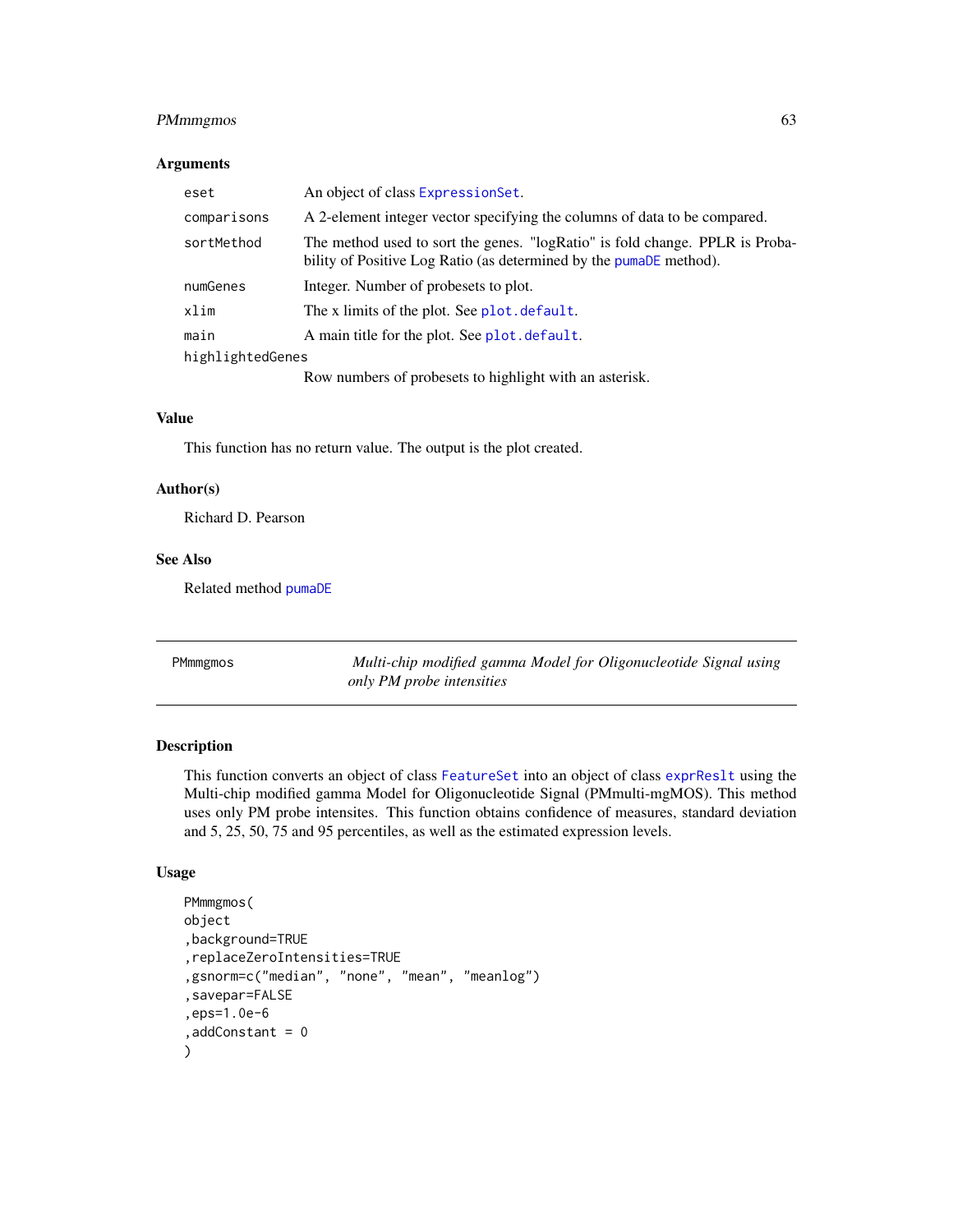### Arguments

| object                 | an object of FeatureSet                                                                                 |
|------------------------|---------------------------------------------------------------------------------------------------------|
| background             | Logical value. If TRUE, perform background correction before applying PMm-                              |
|                        | mgmos.                                                                                                  |
| replaceZeroIntensities |                                                                                                         |
|                        | Logical value. If TRUE, replace 0 intensities with 1 before applying PMmmgmos.                          |
| gsnorm                 | character, specifying the algorithm of global scaling normalisation.                                    |
| savepar                | Logical value. If TRUE the estimated parameters of the model are saved in file<br>$par\$ pmmmgmos.txt   |
| eps                    | Optimisation termination criteria.                                                                      |
| addConstant            | numeric. This is an experimental feature and should not generally be changed<br>from the default value. |

## Details

The obtained expression measures are in log base 2 scale.

The algorithms of global scaling normalisation can be one of "median", "none", "mean", "meanlog". "mean" and "meanlog" are mean-centered normalisation on raw scale and log scale respectively, and "median" is median-centered normalisation. "none" will result in no global scaling normalisation being applied.

There are n+2 columns in file par\\_pmmmgmos.txt, n is the number of chips. The first n columns are 'alpha' values for n chips, column n+1 is 'c' values and the final column is values for 'd'.

### Value

An object of class exprReslt.

## Author(s)

Xuejun Liu, Zhenzhu Gao, Magnus Rattray, Marta Milo, Neil D. Lawrence

### References

Liu,X., Milo,M., Lawrence,N.D. and Rattray,M. (2005) A tractable probabilistic model for Affymetrix probe-level analysis across multiple chips, Bioinformatics 21: 3637-3644.

Milo,M., Niranjan,M., Holley,M.C., Rattray,M. and Lawrence,N.D. (2004) A probabilistic approach for summarising oligonucleotide gene expression data, technical report available upon request.

Milo,M., Fazeli,A., Niranjan,M. and Lawrence,N.D. (2003) A probabilistic model for the extractioin of expression levels from oligonucleotide arrays, Biochemical Society Transactions, 31: 1510- 1512.

Peter Spellucci. DONLP2 code and accompanying documentation. Electronically available via http://plato.la.asu.edu/donlp2.html

#### See Also

Related class [exprReslt-class](#page-30-0) and related method [mgmos](#page-47-0)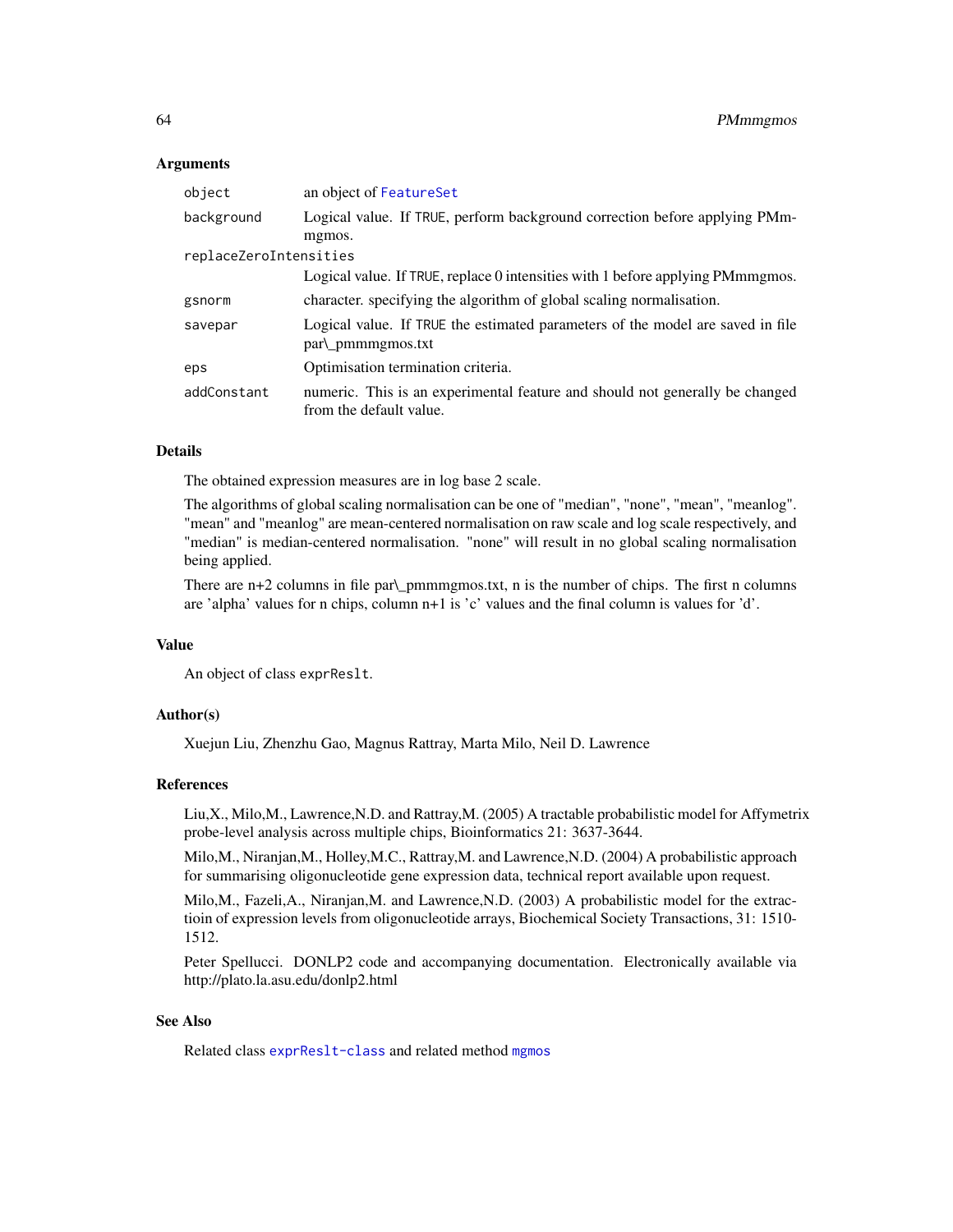#### pplr 65

## Examples

```
## Code commented out to speed up checks
## load example data from package pumadata
#if (require(pumadata)&&require(puma)){
   # data(oligo.estrogen)
## use method PMmmgMOS to calculate the expression levels and related confidence
##of the measures for the example data
 # eset<-PMmmgmos(oligo.estrogen,gsnorm="none")
#}
```
<span id="page-64-0"></span>pplr *Probability of positive log-ratio*

## Description

WARNING - this function is generally not expected to be used, but is intended as an internal function. It is included for backwards compatibility with the pplr package, but may be deprecated and then hidden in future. Users should generally use [pumaDE](#page-73-0) instead.

This function calculates the probability of positive log-ratio (PPLR) between any two specified conditions in the input data, mean and standard deviation of gene expression level for each condition.

## Usage

pplr(e, control, experiment, sorted=TRUE)

### **Arguments**

| e          | a data frame containing the mean and standard deviation of gene expression<br>levels for each condition.         |
|------------|------------------------------------------------------------------------------------------------------------------|
| control    | an integer denoting the control condition.                                                                       |
| experiment | an integer denoting the experiment condition.                                                                    |
| sorted     | Boolean. Should PPLR values be sorted by value? If FALSE, PPLR values are<br>returned in same order as supplied. |

## Details

The input of 'e' should be a data frame comprising of  $2<sup>*</sup>$ n components, where n is the number of conditions. The first 1,2,...,n components include the mean of gene expression values for conditions 1,2,...,n, and the n+1, n+2,...,2\*n components contain the standard deviation of expression levels for condition 1,2,...,n.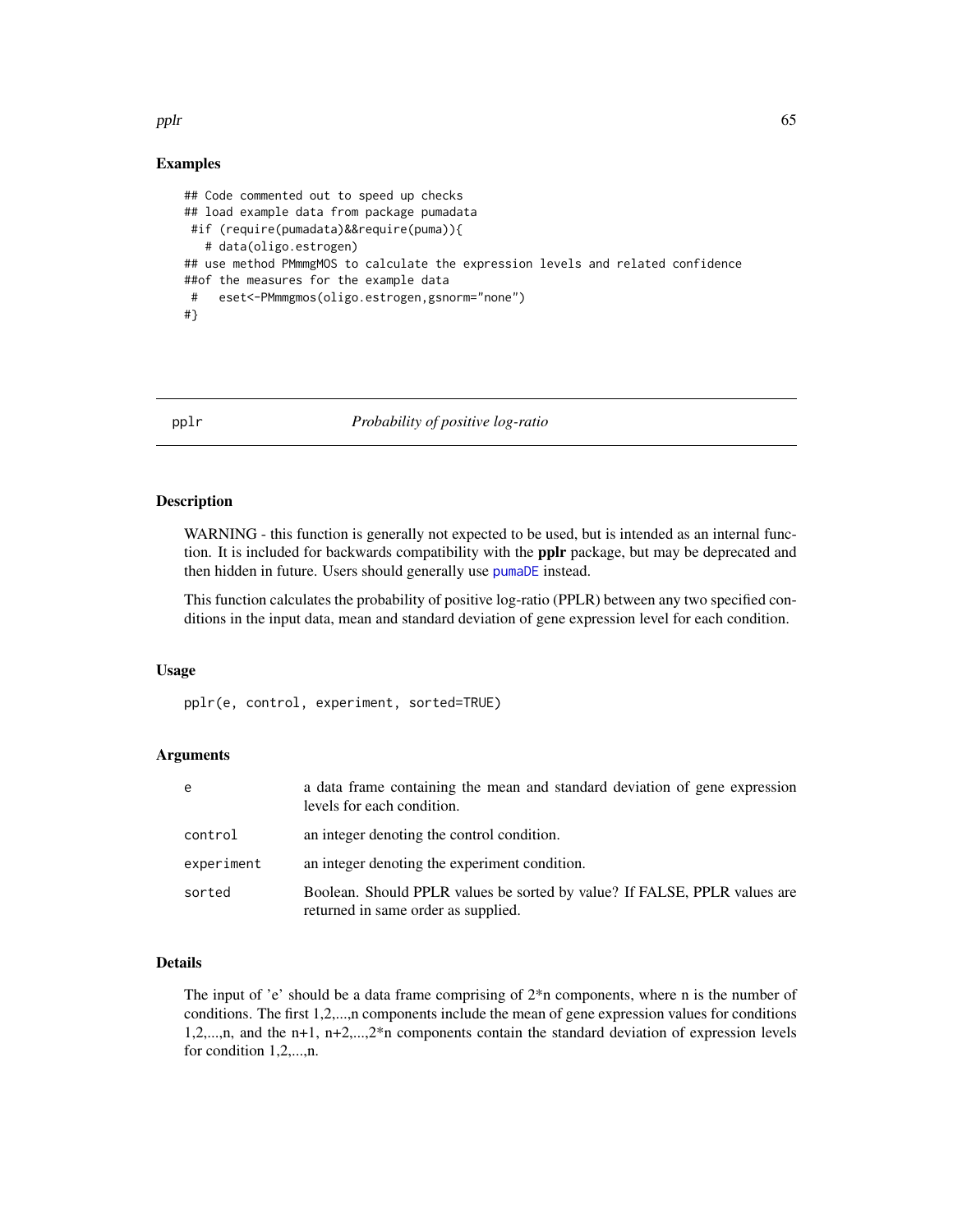# Value

The return is a data frame. The description of the components are below.

| index | The original row number of genes.                                            |
|-------|------------------------------------------------------------------------------|
| cМ    | The mean expression levels under control condition.                          |
| sM    | The mean expression levels under experiment condition.                       |
| cStd  | The standard deviation of gene expression levels under control condition.    |
| sStd  | The standard deviation of gene expression levels under experiment condition. |
| LRM   | The mean log-ratio between control and experiment genes.                     |
| LRStd | The standard deviation of log-ratio between control and experiment genes.    |
| stat  | A statistic value which is -mean/ $\sqrt{\sqrt{2}}$ standard deviation).     |
| PPLR  | Probability of positive log-ratio.                                           |
|       |                                                                              |

# Author(s)

Xuejun Liu, Marta Milo, Neil D. Lawrence, Magnus Rattray

# References

Liu,X., Milo,M., Lawrence,N.D. and Rattray,M. (2006) Probe-level variances improve accuracy in detecting differential gene expression, Bioinformatics, 22(17):2107-13.

## See Also

Related methods [pumaDE](#page-73-0), [bcomb](#page-4-0) and [hcomb](#page-36-0)

# Examples

```
data(exampleE)
data(exampleStd)
r<-bcomb(exampleE,exampleStd,replicates=c(1,1,1,2,2,2),method="map")
p<-pplr(r,1,2)
```
pplrUnsorted *Return an unsorted matrix of PPLR values*

## Description

Returns the output from [pplr](#page-64-0) as an unsorted matrix (i.e. sorted according to the original sorting in the original matrix)

### Usage

pplrUnsorted(p)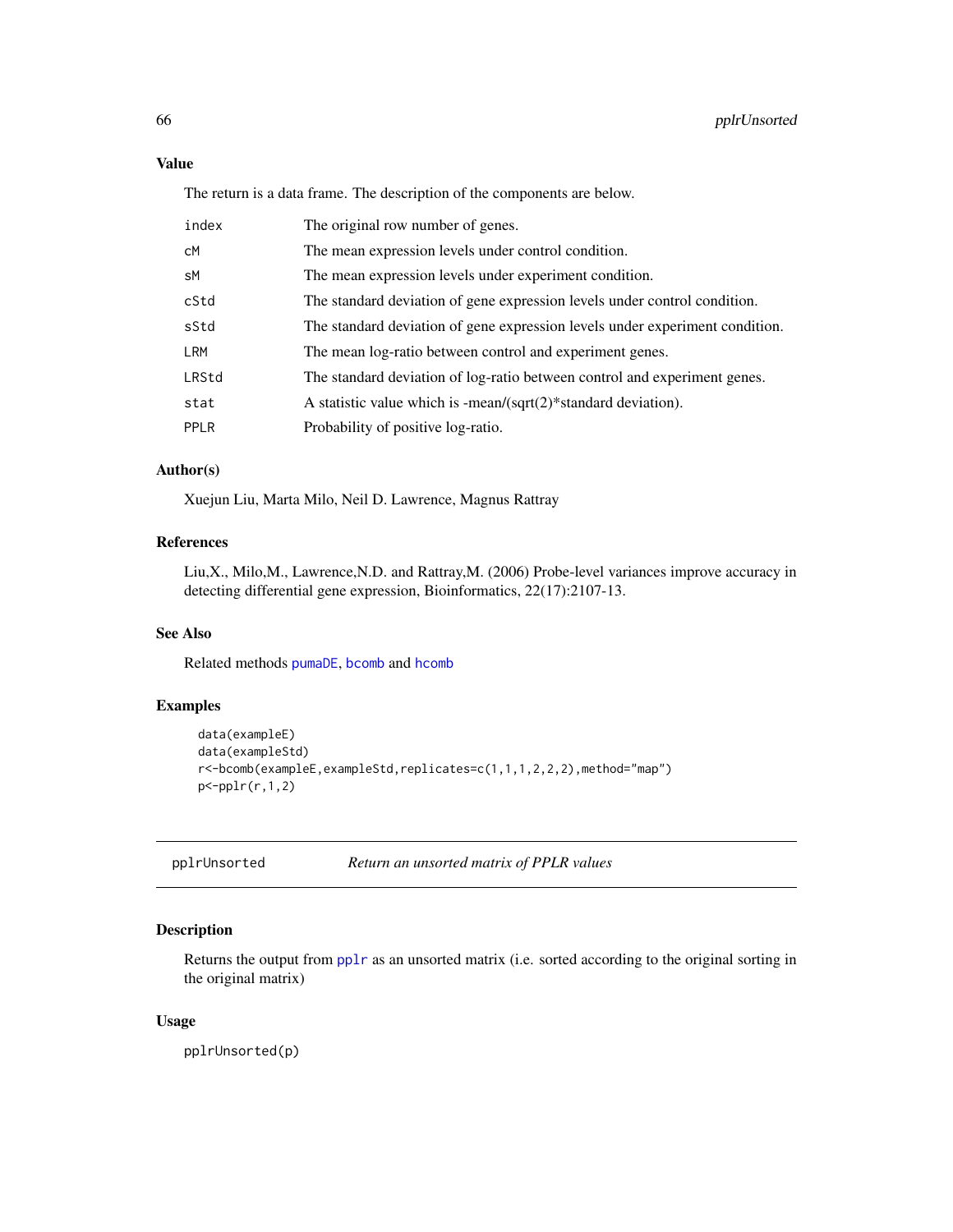# pumaClust 67

## Arguments

p A matrix as output by [pplr](#page-64-0).

## Value

A matrix of PPLR values

## Author(s)

Richard D. Pearson

# See Also

Related method [pplr](#page-64-0)

pumaClust *Propagate probe-level uncertainty in model-based clustering on gene expression data*

# Description

This function clusters gene expression using a Gaussian mixture model including probe-level measurement error. The inputs are gene expression levels and the probe-level standard deviation associated with expression measurement for each gene on each chip. The outputs is the clustering results.

# Usage

```
pumaClust(e=NULL, se=NULL, efile=NULL, sefile=NULL,
      subset=NULL, gsnorm=FALSE, clusters,
      iter.max=100, nstart=10, eps=1.0e-6, del0=0.01)
```
# Arguments

| e        | either a valid ExpressionSet object, or a data frame containing the expression<br>level for each gene on each chip. |
|----------|---------------------------------------------------------------------------------------------------------------------|
| se       | data frame containing the standard deviation of gene expression levels.                                             |
| efile    | character, the name of the file which contains gene expression measurements.                                        |
| sefile   | character, the name of the file which contains the standard deviation of gene<br>expression measurements.           |
| subset   | vector specifying the row number of genes which are clustered on.                                                   |
| gsnorm   | logical specifying whether do global scaling normalisation or not.                                                  |
| clusters | integer, the number of clusters.                                                                                    |
| iter.max | integer, the maximum number of iterations allowed in the parameter initialisa-<br>tion.                             |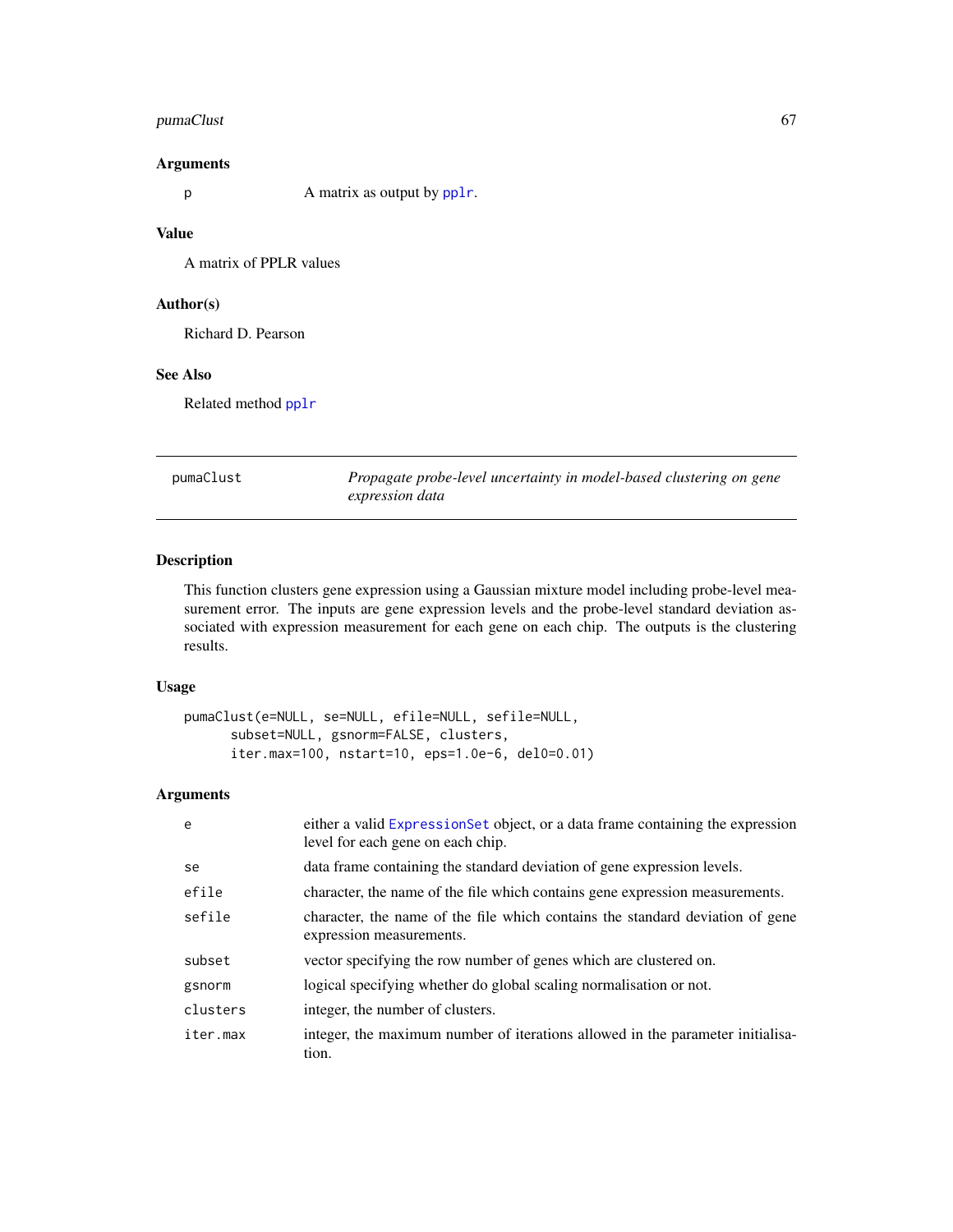68 pumaClustii

| nstart | integer, the number of random sets chosen in the parameter initialisation. |
|--------|----------------------------------------------------------------------------|
| eps    | numeric, optimisation parameter.                                           |
| del0   | numeric, optimisation parameter.                                           |

### Details

The input data is specified either as an [ExpressionSet](#page-0-0) object (in which case se, efile and sefile will be ignored), or by e and se, or by efile and sefile.

### Value

The result is a list with components

cluster: vector, containing the membership of clusters for each gene; centers: matrix, the center of each cluster; centersigs: matrix, the center variance of each cluster; likelipergene: matrix, the likelihood of belonging to each cluster for each gene; bic: numeric, the Bayesian Information Criterion score.

## Author(s)

Xuejun Liu, Magnus Rattray

### References

Liu,X., Lin,K.K., Andersen,B., and Rattray,M. (2006) Propagating probe-level uncertainty in modelbased gene expression clustering, BMC Bioinformatics, 8(98).

Liu,X., Milo,M., Lawrence,N.D. and Rattray,M. (2005) A tractable probabilistic model for Affymetrix probe-level analysis across multiple chips, Bioinformatics, 21(18):3637-3644.

#### See Also

Related method [mmgmos](#page-48-0) and [pumaClustii](#page-67-0)

#### Examples

```
data(Clust.exampleE)
data(Clust.exampleStd)
pumaClust.example<-pumaClust(Clust.exampleE,Clust.exampleStd,clusters=7)
```
<span id="page-67-0"></span>

| pumaClustii |                                 | Propagate probe-level uncertainty in robust t mixture clustering on |  |  |  |
|-------------|---------------------------------|---------------------------------------------------------------------|--|--|--|
|             | replicated gene expression data |                                                                     |  |  |  |

#### Description

This function clusters gene expression by including uncertainties of gene expression measurements from probe-level analysis models and replicate information into a robust t mixture clustering model. The inputs are gene expression levels and the probe-level standard deviation associated with expression measurement for each gene on each chip. The outputs is the clustering results.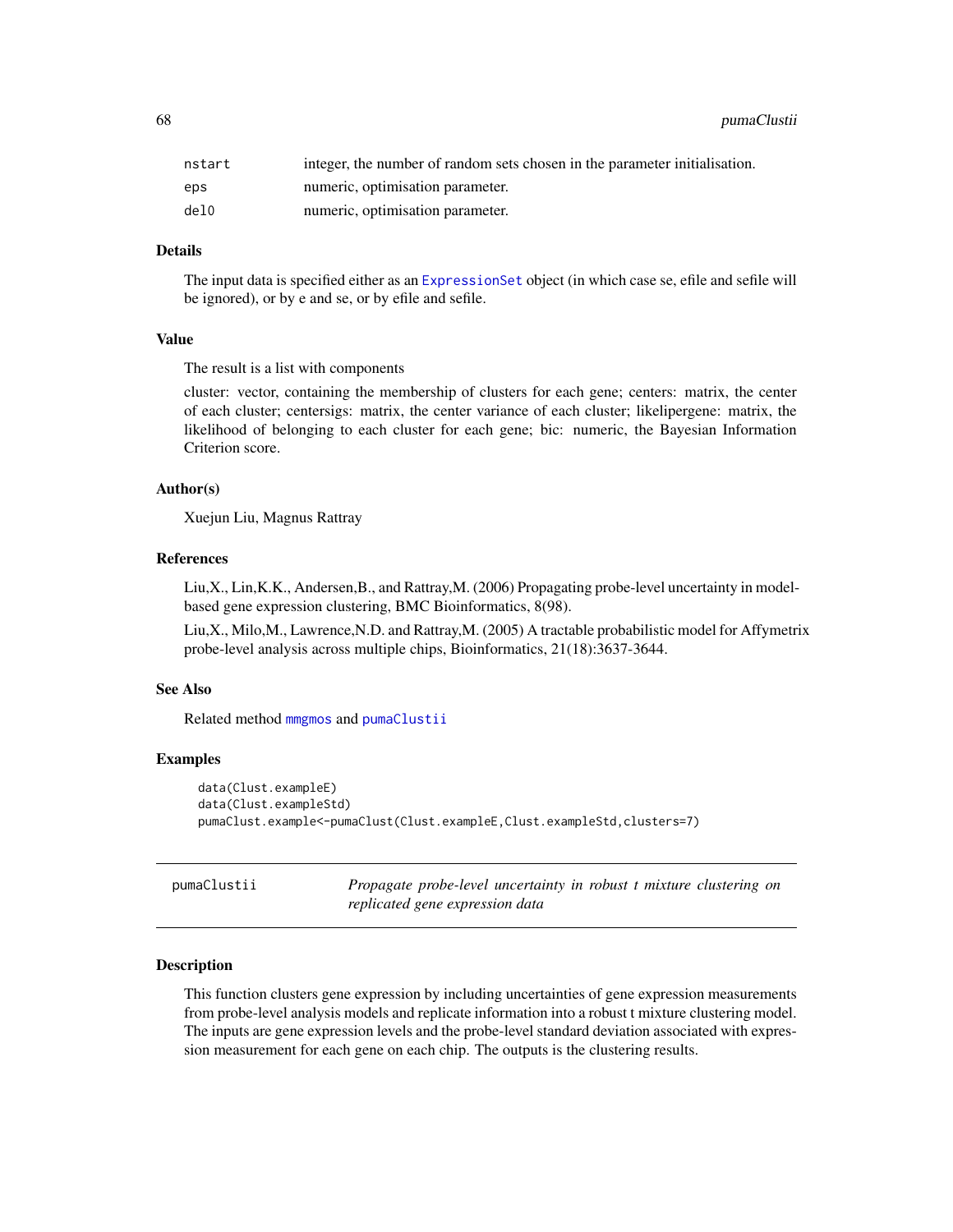# pumaClustii 69

# Usage

```
pumaClustii(e=NULL, se=NULL, efile=NULL, sefile=NULL,
     subset=NULL, gsnorm=FALSE, mincls, maxcls, conds, reps, verbose=FALSE,
     eps=1.0e-5, del0=0.01)
```
## Arguments

| e       | data frame containing the expression level for each gene on each chip.                                    |
|---------|-----------------------------------------------------------------------------------------------------------|
| se      | data frame containing the standard deviation of gene expression levels.                                   |
| efile   | character, the name of the file which contains gene expression measurements.                              |
| sefile  | character, the name of the file which contains the standard deviation of gene<br>expression measurements. |
| subset  | vector specifying the row number of genes which are clustered on.                                         |
| gsnorm  | logical specifying whether do global scaling normalisation or not.                                        |
| mincls  | integer, the minimum number of clusters.                                                                  |
| maxcls  | integer, the maximum number of clusters.                                                                  |
| conds   | integer, the number of conditions.                                                                        |
| reps    | vector, specifying which condition each column of the input data matrix belongs<br>to.                    |
| verbose | logical value. If 'TRUE' messages about the progress of the function is printed.                          |
| eps     | numeric, optimisation parameter.                                                                          |
| de10    | numeric, optimisation parameter.                                                                          |
|         |                                                                                                           |

### Details

The input data is specified either by e and se, or by efile and sefile.

## Value

The result is a list with components

cluster: vector, containing the membership of clusters for each gene; centers: matrix, the center of each cluster; centersigs: matrix, the center variance of each cluster; likelipergene: matrix, the likelihood of belonging to each cluster for each gene; optK: numeric, the optimal number of clusters. optF: numeric, the maximised value of target function.

# Author(s)

Xuejun Liu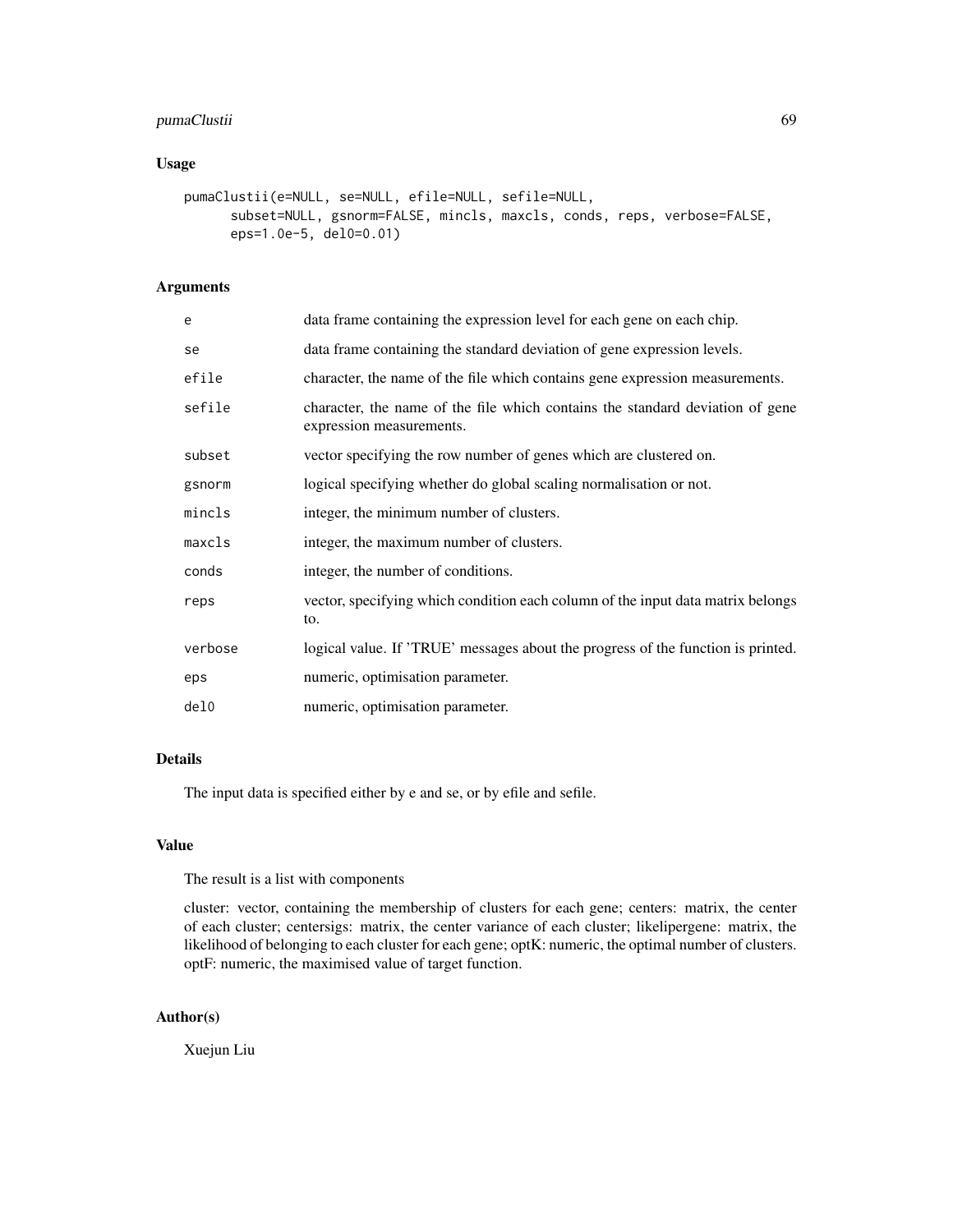### References

Liu,X. and Rattray,M. (2009) Including probe-level measurement error in robust mixture clustering of replicated microarray gene expression, Statistical Application in Genetics and Molecular Biology, 9(1), Article 42.

Liu,X., Lin,K.K., Andersen,B., and Rattray,M. (2007) Propagating probe-level uncertainty in modelbased gene expression clustering, BMC Bioinformatics, 8:98.

Liu,X., Milo,M., Lawrence,N.D. and Rattray,M. (2005) A tractable probabilistic model for Affymetrix probe-level analysis across multiple chips, Bioinformatics, 21(18):3637-3644.

# See Also

Related method [mmgmos](#page-48-0) and [pumaclust](#page-0-0)

# Examples

```
data(Clustii.exampleE)
data(Clustii.exampleStd)
r<-vector(mode="integer",0)
for (i in c(1:20))
  for (j in c(1:4))
    r < -c(r, i)cl<-pumaClustii(Clustii.exampleE,Clustii.exampleStd,mincls=6,maxcls=6,conds=20,reps=r,eps=1e-3)
```
<span id="page-69-0"></span>pumaComb *Combining replicates for each condition*

### **Description**

This function calculates the combined (from replicates) signal for each condition using Bayesian models. The inputs are gene expression levels and the probe-level standard deviations associated with expression measurements for each gene on each chip. The outputs include gene expression levels and standard deviation for each condition.

```
pumaComb(
eset
,design.matrix=NULL
,method="em"
,numOfChunks=1000
,save_r=FALSE
,cl=NULL
,parallelCompute=FALSE
)
```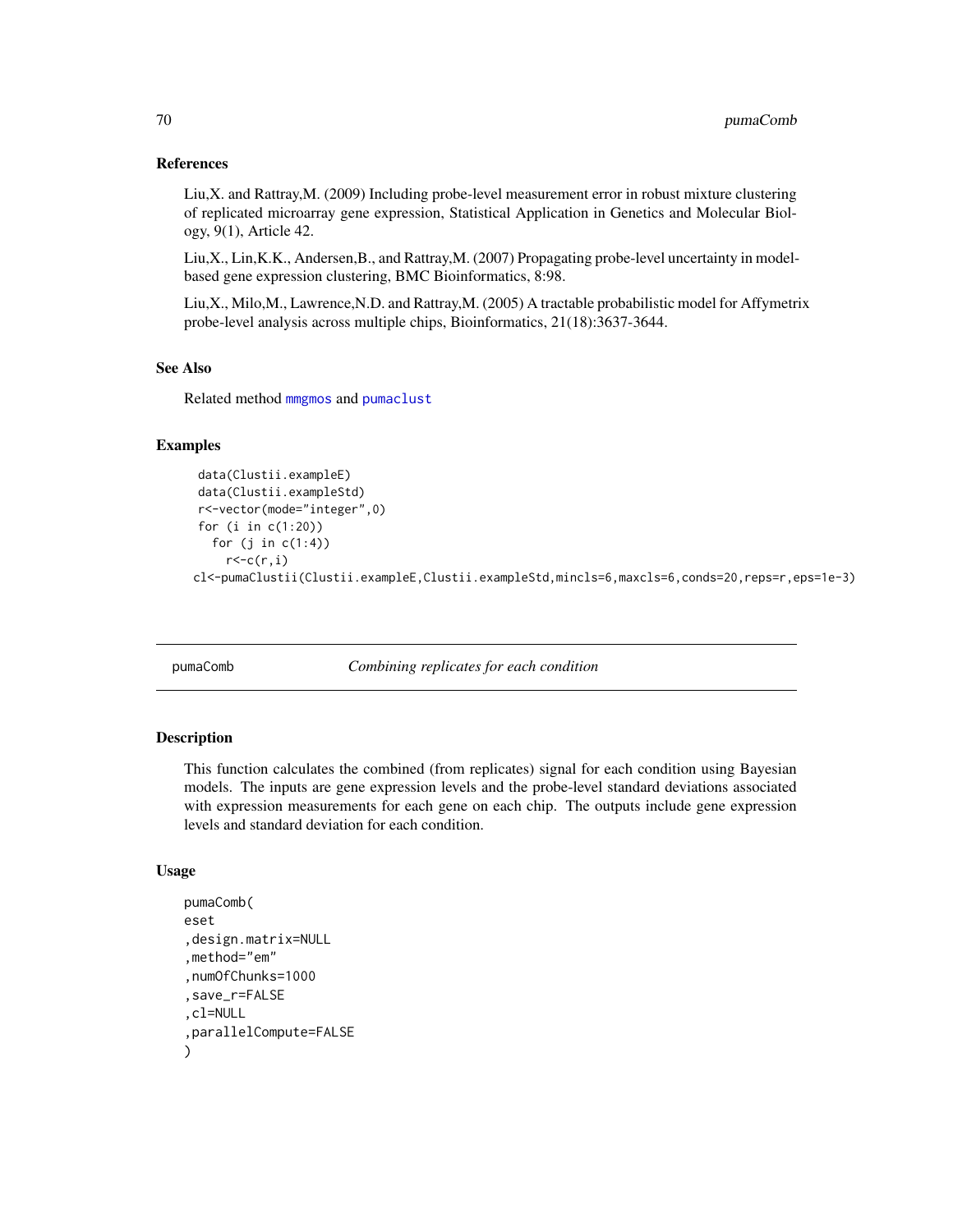## pumaComb 71

#### Arguments

| eset            | An object of class Expression Set.                                                                                                                                                                                                                                                                                                |
|-----------------|-----------------------------------------------------------------------------------------------------------------------------------------------------------------------------------------------------------------------------------------------------------------------------------------------------------------------------------|
| design.matrix   | A design matrix.                                                                                                                                                                                                                                                                                                                  |
| method          | Method "map" uses MAP of a hierarchical Bayesion model with Gamma prior<br>on the between-replicate variance (Gelman et.al. p.285) and shares the same<br>variance across conditions. This method is fast and suitable for the case where<br>there are many conditions.                                                           |
|                 | Method "em" uses variational inference of the same hierarchical Bayesian model<br>as in method "map" but with conjugate prior on between-replicate variance and<br>shares the variance across conditions. This is generaly much slower than "map",<br>but is recommended where there are few conditions (as is usually the case). |
| numOfChunks     | An integer defining how many chunks the data is divided into before processing.<br>There is generally no need to change the default value.                                                                                                                                                                                        |
| save_r          | Will save an internal variable r to a file. Used for debugging purposes.                                                                                                                                                                                                                                                          |
| cl              | A "cluster" object. See makeCluster function from snow package for more<br>details (if available).                                                                                                                                                                                                                                |
| parallelCompute |                                                                                                                                                                                                                                                                                                                                   |
|                 | Boolean identifying whether processing in parallel should occur.                                                                                                                                                                                                                                                                  |

#### Details

It is generally recommended that data is normalised prior to using this function. Note that the default behaviour of mmgmos is to normalise data so this shouldn't generally be an issue. See the function [pumaNormalize](#page-77-0) for more details on normalisation.

## Value

The result is an [ExpressionSet](#page-0-0) object.

## Author(s)

Xuejun Liu, Marta Milo, Neil D. Lawrence, Magnus Rattray

### References

Gelman,A., Carlin,J.B., Stern,H.S., Rubin,D.B., Bayesian data analysis. London: Chapman & Hall; 1995.

Liu,X., Milo,M., Lawrence,N.D. and Rattray,M. (2006) Probe-level variances improve accuracy in detecting differential gene expression, Bioinformatics, 22:2107-2113.

# See Also

Related methods [pumaNormalize](#page-77-0), [bcomb](#page-4-0), [mmgmos](#page-48-0) and [pumaDE](#page-73-0)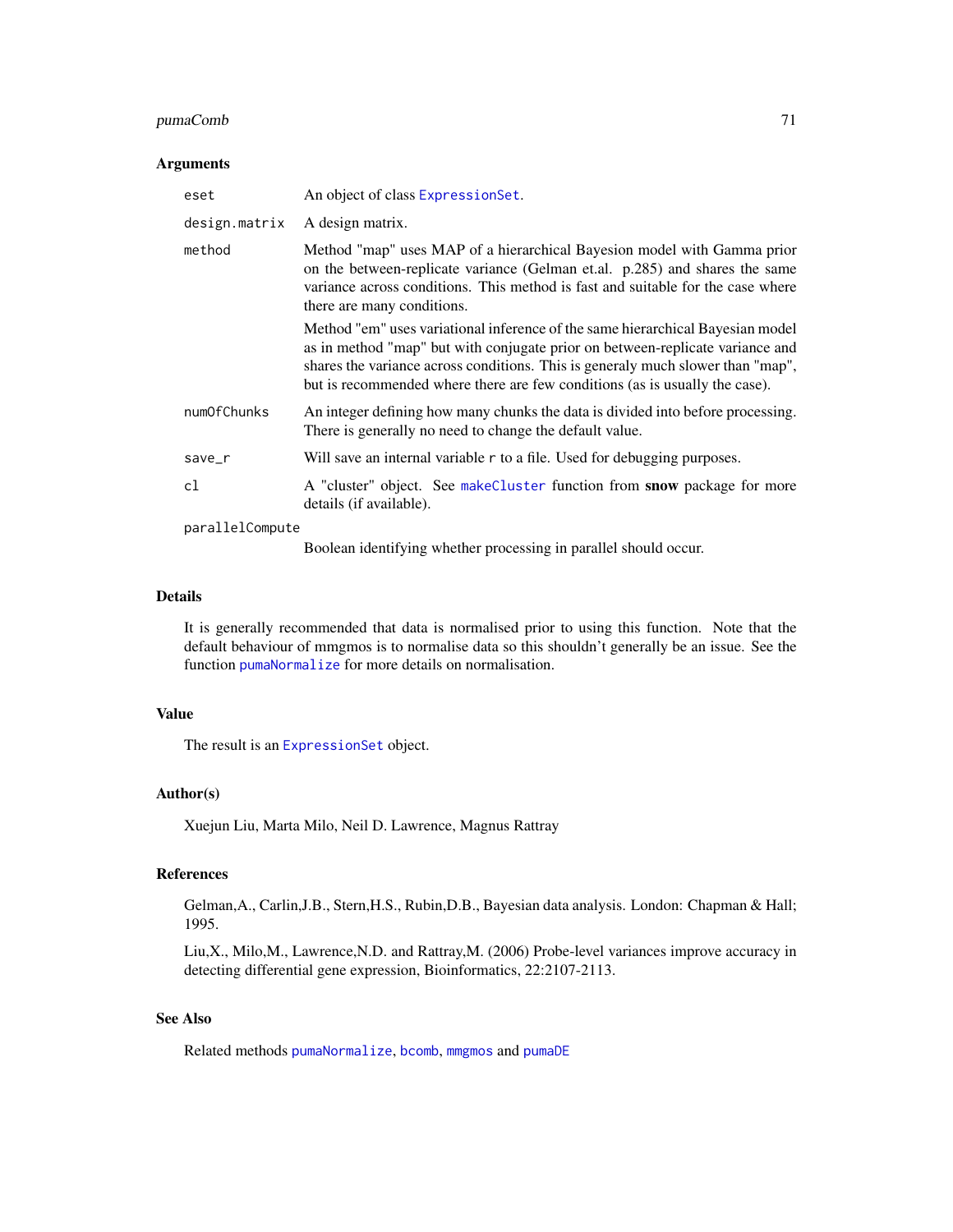## Examples

```
# Next 4 lines commented out to save time in package checks, and saved version used
    # if (require(affydata)) {
# data(Dilution)
# eset_mmgmos <- mmgmos(Dilution)
# }
data(eset_mmgmos)
# Next line shows that eset_mmgmos has 4 arrays, each of which is a different
# condition (the experimental design is a 2x2 factorial, with both liver and
# scanner factors)
pData(eset_mmgmos)
# Next line shows expression levels of first 3 probe sets
exprs(eset_mmgmos)[1:3,]
# Next line used so eset_mmgmos only has information about the liver factor
# The scanner factor will thus be ignored, and the two arrays of each level
# of the liver factor will be treated as replicates
pData(eset_mmgmos) <- pData(eset_mmgmos)[,1,drop=FALSE]
# To save time well just use 100 probe sets for the example
eset_mmgmos_100 <- eset_mmgmos[1:100,]
eset_comb <- pumaComb(eset_mmgmos_100)
# We can see that the resulting ExpressionSet object has just two conditions
# and 1 expression level for each condition
pData(eset_comb)
exprs(eset_comb)[1:3,]
```
<span id="page-71-0"></span>pumaCombImproved *Combining replicates for each condition with the true gene expression*

### Description

This function calculates the combined (from replicates) signal for each condition using Bayesian models, which are added a hidden variable to represent the true expression for each gene on each chips. The inputs are gene expression levels and the probe-level standard deviations associated with expression measurements for each gene on each chip. The outputs include gene expression levels and standard deviation for each condition.

```
pumaCombImproved(
eset
,design.matrix=NULL
,numOfChunks=1000
        , maxOfIterations=200
,save_r=FALSE
```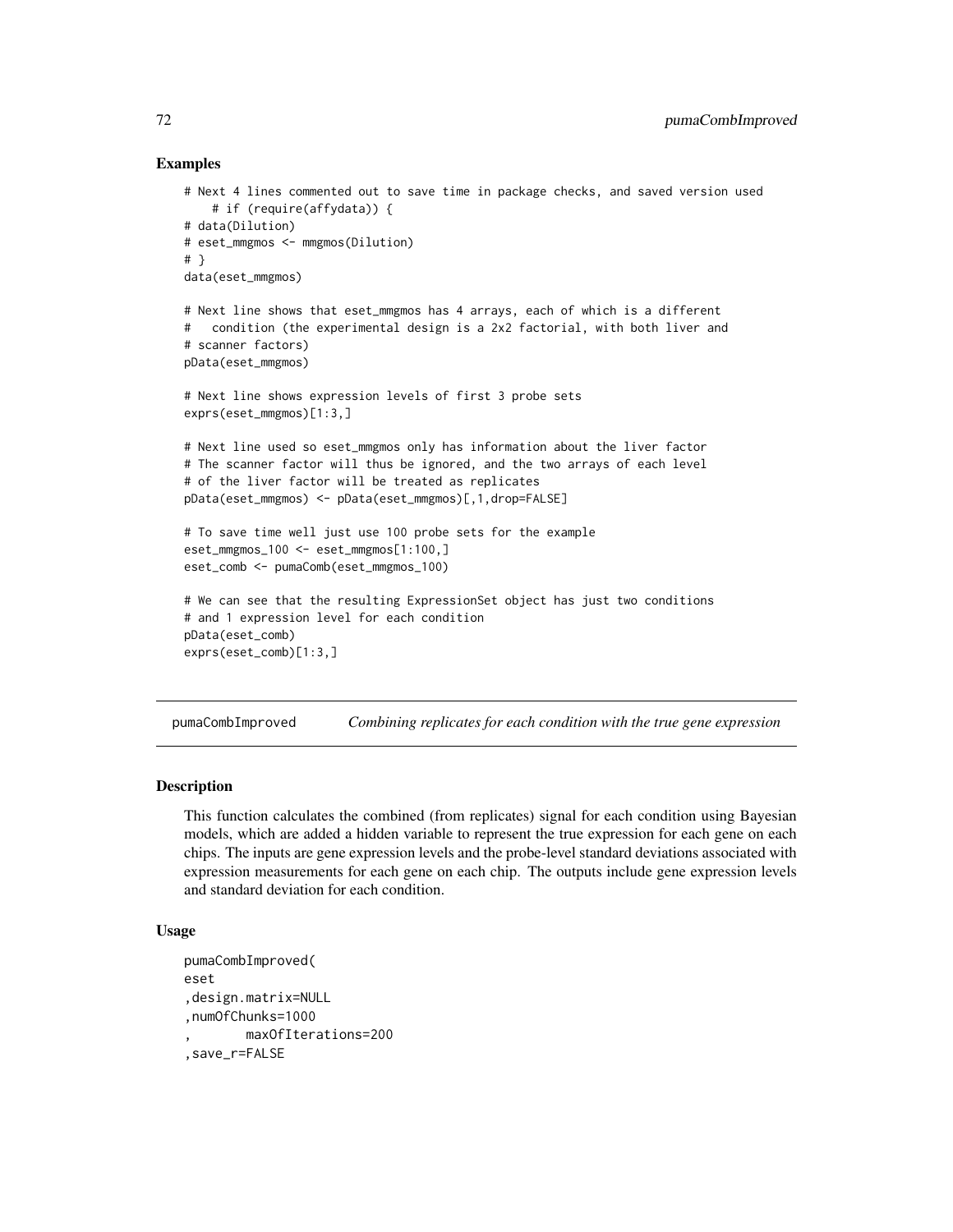```
,cl=NULL
,parallelCompute=FALSE
\lambda
```
#### Arguments

| eset            | An object of class Expression Set.                                                                                                                                                                                                                                                               |  |  |  |
|-----------------|--------------------------------------------------------------------------------------------------------------------------------------------------------------------------------------------------------------------------------------------------------------------------------------------------|--|--|--|
| design.matrix   | A design matrix.                                                                                                                                                                                                                                                                                 |  |  |  |
| numOfChunks     | An integer defining how many chunks the data is divided into before processing.<br>There is generally no need to change the default value.                                                                                                                                                       |  |  |  |
| maxOfIterations |                                                                                                                                                                                                                                                                                                  |  |  |  |
|                 | The maximum number of iterations controls the convergence.                                                                                                                                                                                                                                       |  |  |  |
| save_r          | Will save an internal variable r to a file. Used for debugging purposes.                                                                                                                                                                                                                         |  |  |  |
| c1              | A "cluster" object. See makeCluster function from snow package for more<br>details (if available).                                                                                                                                                                                               |  |  |  |
| parallelCompute |                                                                                                                                                                                                                                                                                                  |  |  |  |
|                 | $\mathbf{r}$ and $\mathbf{r}$ and $\mathbf{r}$ and $\mathbf{r}$ and $\mathbf{r}$ and $\mathbf{r}$ and $\mathbf{r}$ and $\mathbf{r}$ and $\mathbf{r}$ and $\mathbf{r}$ and $\mathbf{r}$ and $\mathbf{r}$ and $\mathbf{r}$ and $\mathbf{r}$ and $\mathbf{r}$ and $\mathbf{r}$ and $\mathbf{r}$ and |  |  |  |

Boolean identifying whether processing in parallel should occur.

## Details

It is generally recommended that data is normalised prior to using this function. Note that the default behaviour of mmgmos is to normalise data so this shouldn't generally be an issue. See the function [pumaNormalize](#page-77-0) for more details on normalisation.

The maxOfIterations is used to control the maximum number of the iterations in the EM algorithm. You can change the number of maxOfIterations, but the best value of the maxOfIterations is from 200 to 1000, and should be set 200 at least. The default value is 200.

## Value

The result is an [ExpressionSet](#page-0-0) object.

#### Author(s)

Li Zhang, Xuejun Liu

## References

Gelman,A., Carlin,J.B., Stern,H.S., Rubin,D.B., Bayesian data analysis. London: Chapman & Hall; 1995.

Zhang,L. and Liu,X. (2009) An improved probabilistic model for finding differential gene expression, technical report available request. the 2nd BMEI 17-19 oct. 2009. Tianjin. China.

Liu,X., Milo,M., Lawrence,N.D. and Rattray,M. (2006) Probe-level variances improve accuracy in detecting differential gene expression, Bioinformatics, 22(17):2107-13.

## See Also

Related methods [pumaNormalize](#page-77-0), [hcomb](#page-36-0), [mmgmos](#page-48-0) and [pumaDE](#page-73-0)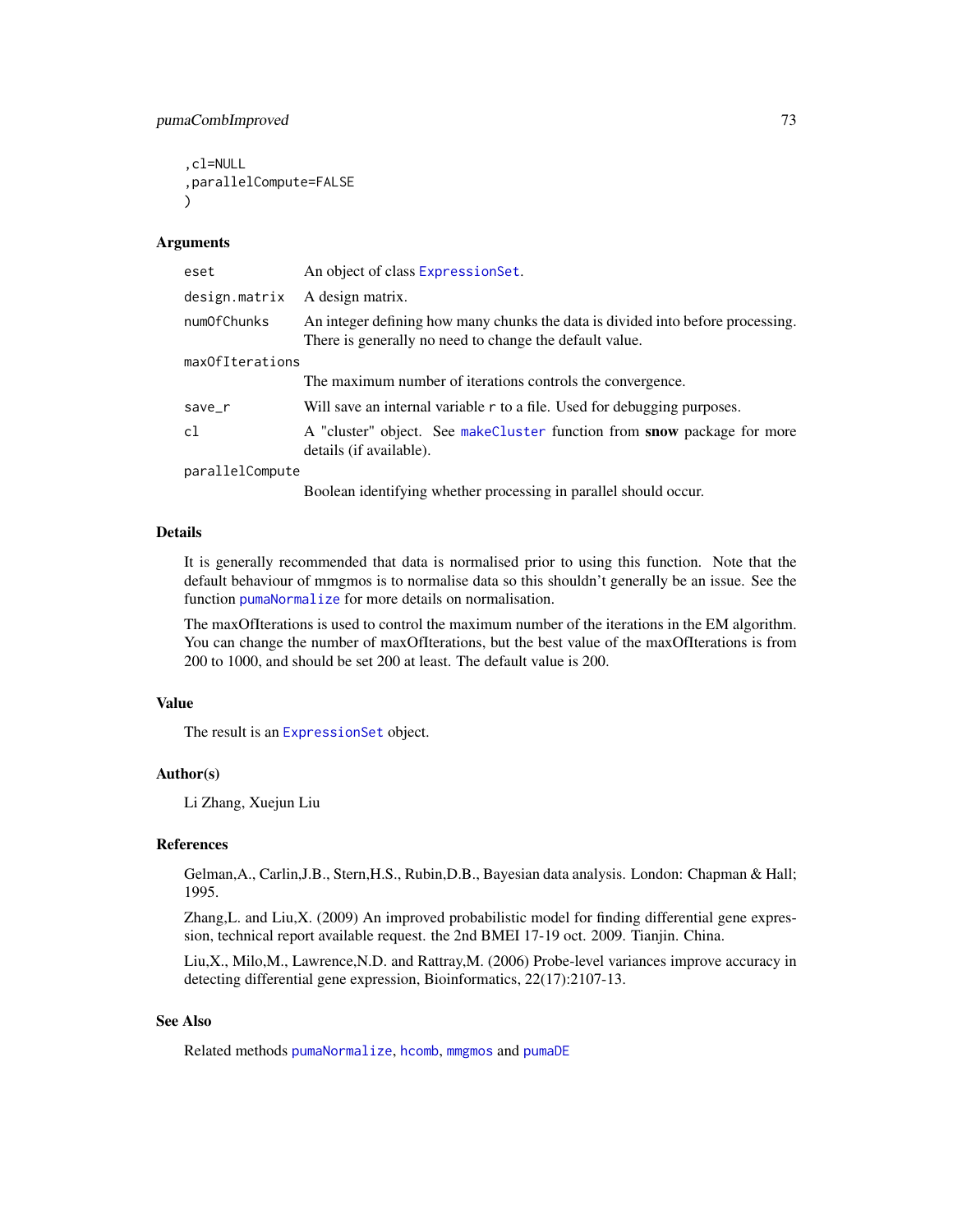## Examples

```
# Next 4 lines commented out to save time in package checks, and saved version used
    # if (require(affydata)) {
# data(Dilution)
# eset_mmgmos <- mmgmos(Dilution)
# }
data(eset_mmgmos)
# Next line shows that eset_mmgmos has 4 arrays, each of which is a different
# condition (the experimental design is a 2x2 factorial, with both liver and
# scanner factors)
pData(eset_mmgmos)
# Next line shows expression levels of first 3 probe sets
exprs(eset_mmgmos)[1:3,]
# Next line used so eset_mmgmos only has information about the liver factor
# The scanner factor will thus be ignored, and the two arrays of each level
# of the liver factor will be treated as replicates
pData(eset_mmgmos) <- pData(eset_mmgmos)[,1,drop=FALSE]
# To save time well just use 100 probe sets for the example
eset_mmgmos_100 <- eset_mmgmos[1:100,]
eset_combimproved <- pumaCombImproved(eset_mmgmos_100)
# We can see that the resulting ExpressionSet object has just two conditions
# and 1 expression level for each condition
pData(eset_combimproved)
exprs(eset_combimproved)[1:3,]
```
<span id="page-73-0"></span>pumaDE *Calculate differential expression between conditions*

## **Description**

The function generates lists of genes ranked by probability of differential expression (DE). This uses the PPLR method.

#### Usage

```
pumaDE(
eset
,design.matrix = createDesignMatrix(eset)
,contrast.matrix = createContrastMatrix(eset)
\lambda
```
<span id="page-73-1"></span>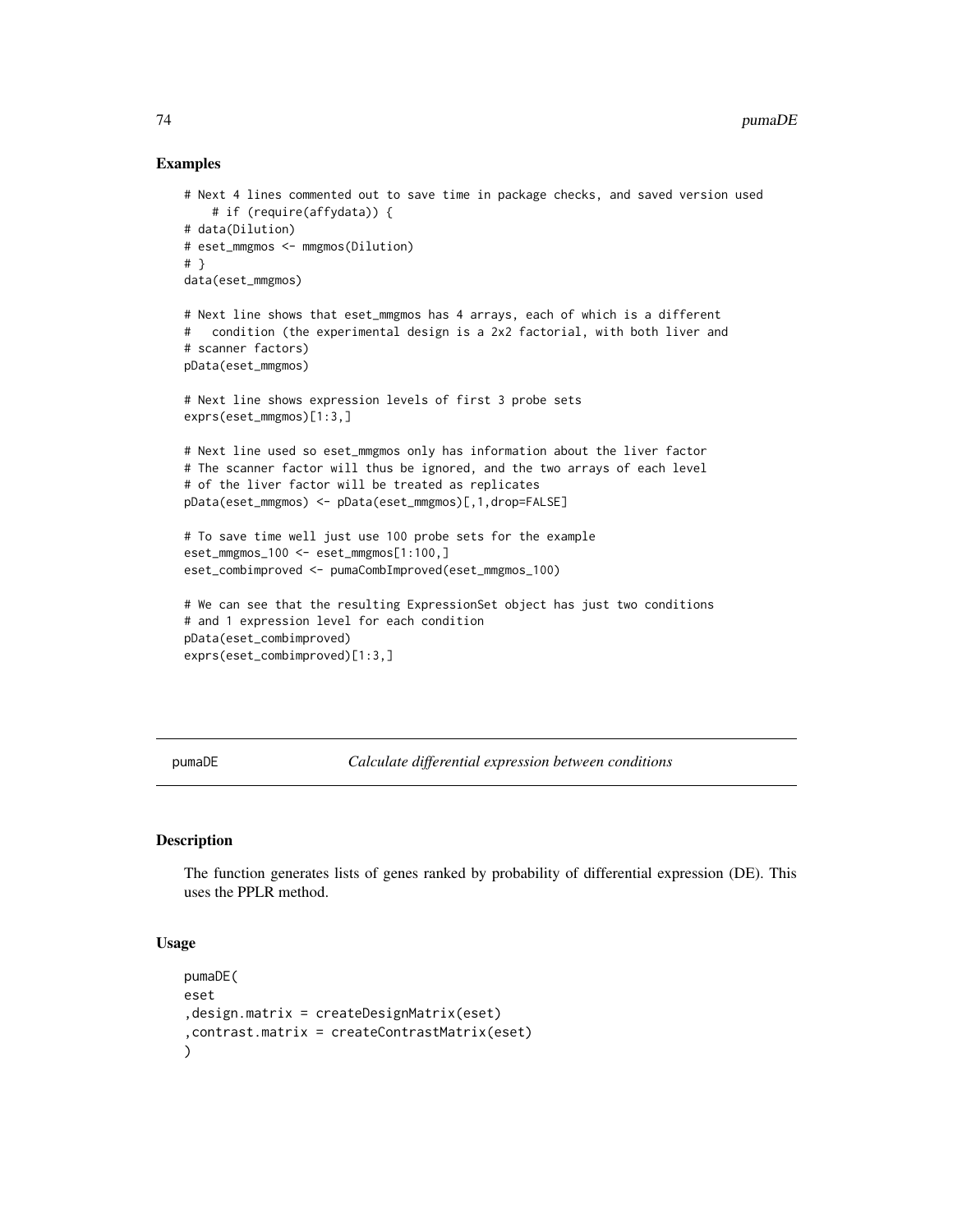#### $p$ uma $DE$  75

#### Arguments

eset An object of class [ExpressionSet](#page-0-0). design.matrix A design matrix contrast.matrix A contrast matrix

## Details

A separate list of genes will be created for each contrast of interest.

Note that this class returns a [DEResult-class](#page-25-0) object. This object contains information on both the PPLR statistic values (which should generally be used to rank genes for differential expression), as well as fold change values (which are generally not recommended for ranking genes, but which might be useful, for example, to use as a filter). To understand more about the object returned see [DEResult-class](#page-25-0), noting that when created a DEResult object with the pumaDE function, the statistic method should be used to return PPLR values. Also note that the pLikeValues method can be used on the returned object to create values which can more readily be compared with pvalues returned by other methods such as variants of t-tests (limma, etc.).

While it is possible to run this function on data from individual arrays, it is generally recommended that this function is run on the output of the function [pumaComb](#page-69-0) (which combines information from replicates).

## Value

An object of class [DEResult-class](#page-25-0).

#### Author(s)

Richard D. Pearson

#### See Also

Related methods [calculateLimma](#page-7-0), [calculateFC](#page-6-0), [calculateTtest](#page-8-0), [pumaComb](#page-69-0), [pumaCombImproved](#page-71-0), [mmgmos](#page-48-0), [pplr](#page-64-0), [createDesignMatrix](#page-20-0) and [createContrastMatrix](#page-16-0)

## Examples

```
# Next 4 lines commented out to save time in package checks, and saved version used
    # if (require(affydata)) {
# data(Dilution)
# eset_mmgmos <- mmgmos(Dilution)
# }
data(eset_mmgmos)
# Next line shows that eset_mmgmos has 4 arrays, each of which is a different
# condition (the experimental design is a 2x2 factorial, with both liver and
# scanner factors)
pData(eset_mmgmos)
```
# Next line shows expression levels of first 3 probe sets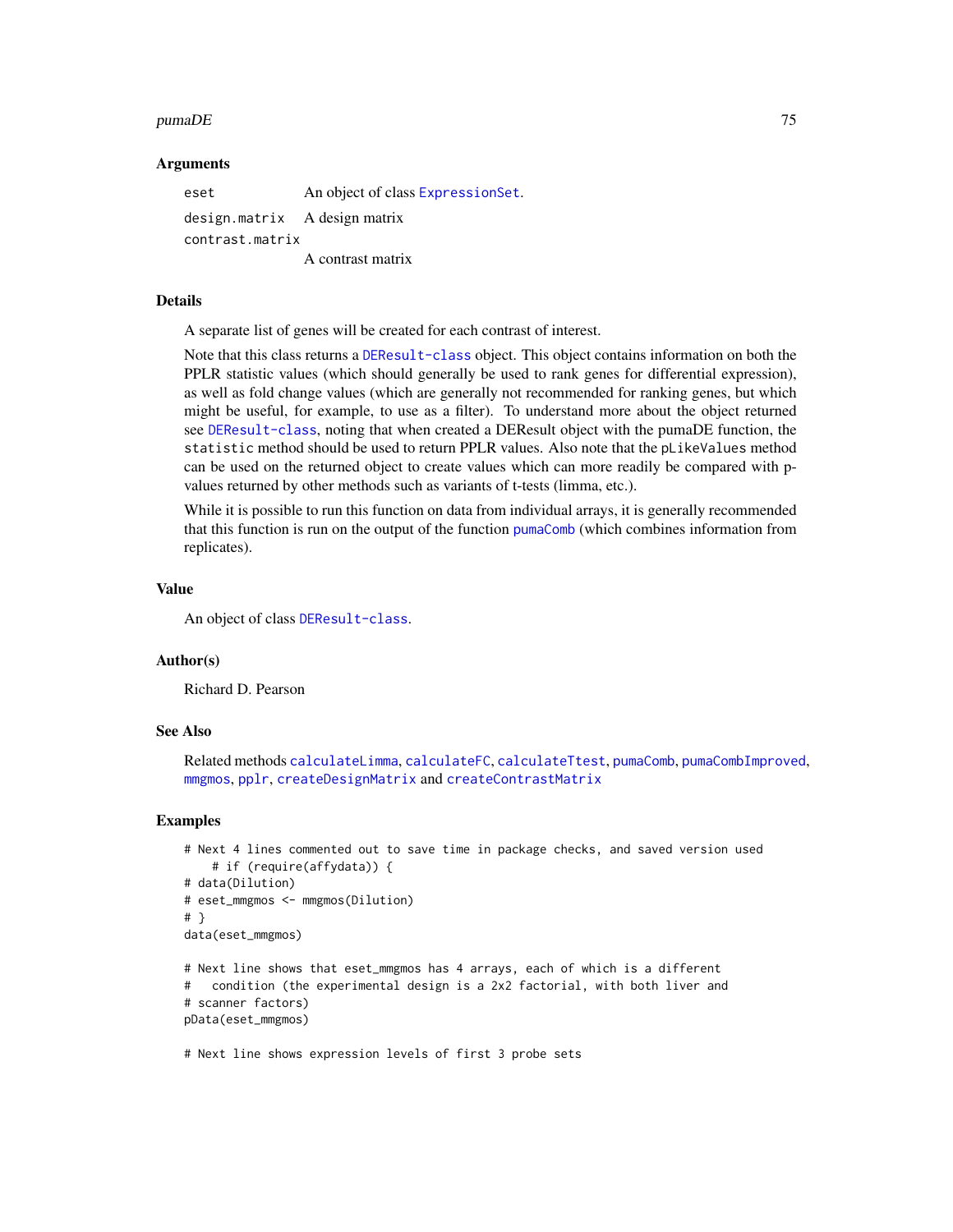```
exprs(eset_mmgmos)[1:3,]
# Next line used so eset_mmgmos only has information about the liver factor
# The scanner factor will thus be ignored, and the two arrays of each level
# of the liver factor will be treated as replicates
pData(eset_mmgmos) <- pData(eset_mmgmos)[,1,drop=FALSE]
# To save time well just use 100 probe sets for the example
eset_mmgmos_100 <- eset_mmgmos[1:100,]
eset_comb <- pumaComb(eset_mmgmos_100)
       eset_combimproved <- pumaCombImproved(eset_mmgmos_100)
pumaDEResults <- pumaDE(eset_comb)
       pumaDEResults_improved <- pumaDE(eset_combimproved)
topGeneIDs(pumaDEResults,6) # Gives probeset identifiers
topGeneIDs(pumaDEResults_improved,6)
topGenes(pumaDEResults,6) # Gives row numbers
        topGenes(pumaDEResults_improved,6)
statistic(pumaDEResults)[topGenes(pumaDEResults,6),] # PPLR scores of top six genes
statistic(pumaDEResults_improved)[topGenes(pumaDEResults_improved,6),]
FC(pumaDEResults)[topGenes(pumaDEResults,6),] # Fold-change of top six genes
FC(pumaDEResults_improved)[topGenes(pumaDEResults_improved,6),]
```
pumaDEUnsorted *Return an unsorted matrix of PPLR values*

## **Description**

Returns the output from [pumaDE](#page-73-0) as an unsorted matrix (i.e. sorted according to the original sorting in the ExpressionSet)

## Usage

pumaDEUnsorted(pp)

#### **Arguments**

pp A list as output by [pumaDE](#page-73-0).

#### Value

A matrix of PPLR values

#### Author(s)

Richard D. Pearson

#### See Also

Related method [pumaDE](#page-73-0)

<span id="page-75-0"></span>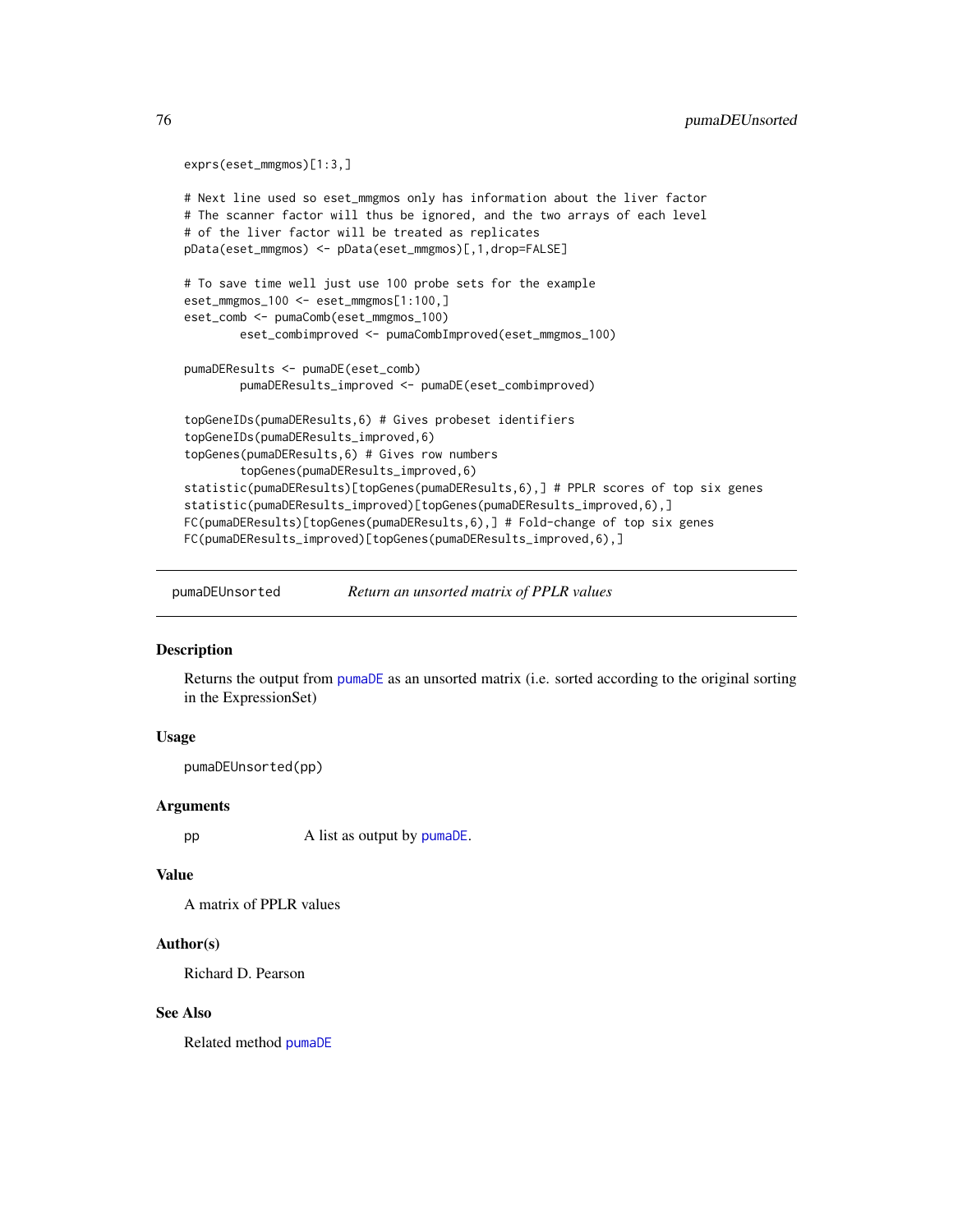<span id="page-76-0"></span>

## Description

Full analysis including pumaPCA and mmgmos/pumaDE vs rma/limma comparison

## Usage

```
pumaFull (
ExpressionFeatureSet = NULL
,data_dir = getwd()
,load_ExpressionFeatureSet = FALSE
,calculate_eset = TRUE
,calculate_pumaPCAs = TRUE
,calculate_bcomb = TRUE
,mmgmosComparisons = FALSE
\mathcal{L}
```
## Arguments

ExpressionFeatureSet

An object of class [FeatureSet](#page-0-0).

| data_dir                  | A character string specifying where data files are stored.                                                                                                                                        |  |  |  |
|---------------------------|---------------------------------------------------------------------------------------------------------------------------------------------------------------------------------------------------|--|--|--|
| load_ExpressionFeatureSet |                                                                                                                                                                                                   |  |  |  |
|                           | Boolean. Load a pre-existing ExpressionFeatureSet object? Note that this has<br>to be named "ExpressionFeatureSet.rda" and be in the data_dir directory.                                          |  |  |  |
|                           | calculate_eset Boolean. Calculate ExpressionSet from ExpressionFeatureSet object? If<br>FALSE, files named "eset\_mmgmos.rda" and "eset\_rma.rda" must be available<br>in the data_dir directory. |  |  |  |
| calculate_pumaPCAs        |                                                                                                                                                                                                   |  |  |  |
|                           | Boolean. Calculate pumaPCA from eset_mmgmos object? If FALSE, a file<br>named "pumaPCA\_results.rda" must be available in the data_dir directory.                                                 |  |  |  |
| calculate_bcomb           |                                                                                                                                                                                                   |  |  |  |
|                           | Boolean. Calculate pumaComb from eset_mmgmos object? If FALSE, files<br>named "eset\_comb.rda" and "eset\_normd\_comb.rda" must be available in the<br>data_dir directory.                        |  |  |  |
| mmgmosComparisons         |                                                                                                                                                                                                   |  |  |  |
|                           | Boolean. If TRUE, will compare mmgmos with default settings, with mmgmos<br>used with background correction.                                                                                      |  |  |  |

#### Value

No return values. Various objects are saved as .rda files during the execution of this function, and various PDF files are created.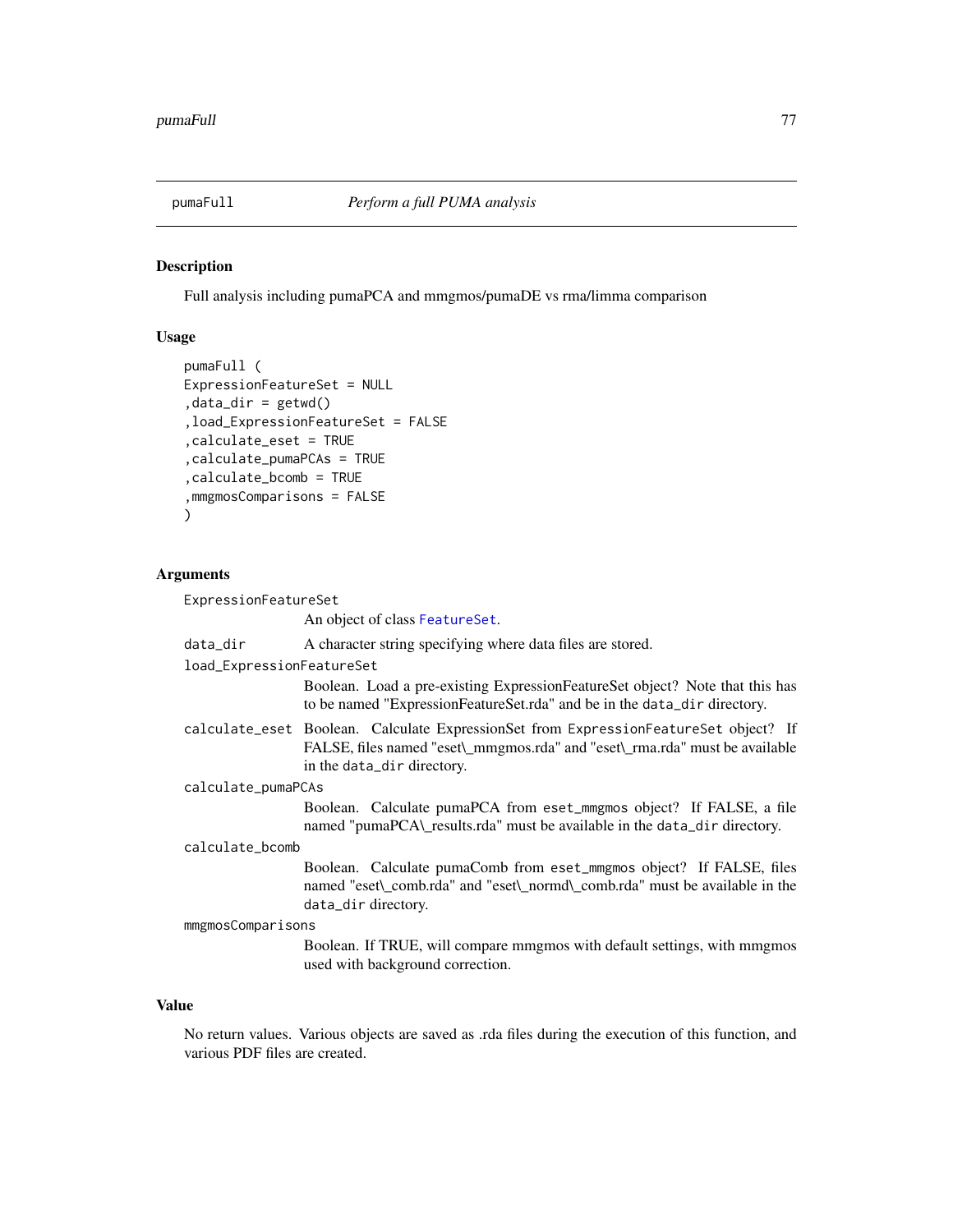#### Author(s)

Richard D. Pearson

#### See Also

Related methods [pumaDE](#page-73-0), [createDesignMatrix](#page-20-0) and [createContrastMatrix](#page-16-0)

## Examples

```
## Code commented out to ensure checks run quickly
```
# if (require(pumadata)) data(oligo.estrogen)

```
# pumaFull(oligo.estrogen)
```
<span id="page-77-0"></span>pumaNormalize *Normalize an ExpressionSet*

## Description

This is used to apply a scaling normalization to set of arrays. This normalization can be at the array scale (thus giving all arrays the same mean or median), or at the probeset scale (thus giving all probesets the same mean or median).

It is generally recommended that the default option (median array scaling) is used after running [mmgmos](#page-48-0) and before running [pumaComb](#page-69-0) and/or [pumaDE](#page-73-0). There are however, situations where this might not be the recommended, for example in time series experiments where it is expected than there will be general up-regulation or down-regulation in overall gene expression levels between time points.

#### Usage

```
pumaNormalize(
eset
,arrayScale = c("median", "none", "mean", "meanlog")
,probesetScale = c("none", "mean", "median")
,probesetNormalisation = NULL
,replicates = list(1:dim(exprs(eset))[2])
)
```
#### **Arguments**

| eset                  | An object of class ExpressionSet.                                                                                                                               |  |  |  |
|-----------------------|-----------------------------------------------------------------------------------------------------------------------------------------------------------------|--|--|--|
| arrayScale            | A method of scale normalisation at the array level.                                                                                                             |  |  |  |
|                       | probesetScale A method of scale normalisation at the probe set level.                                                                                           |  |  |  |
| probesetNormalisation |                                                                                                                                                                 |  |  |  |
|                       | If not NULL normalises the expression levels to have zero mean and adjusts the<br>variance of the gene expression according to the zero-centered normalisation. |  |  |  |
| replicates            | List of integer vectors indicating which arrays are replicates.                                                                                                 |  |  |  |

<span id="page-77-1"></span>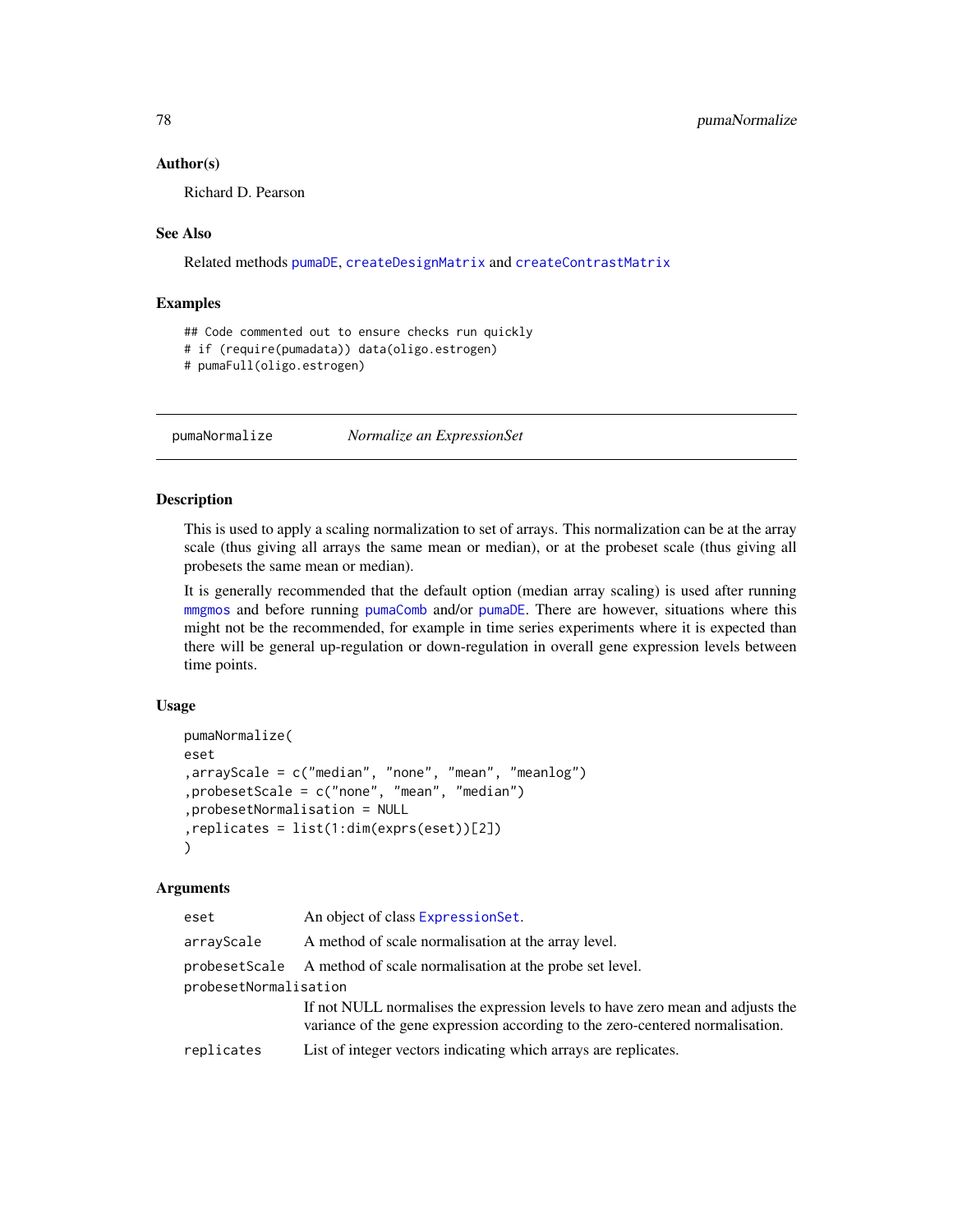#### <span id="page-78-1"></span>pumaPCA 79

## Value

An object of class [ExpressionSet](#page-0-0) holding the normalised data.

#### Author(s)

Richard D. Pearson

## See Also

Methods [mmgmos](#page-48-0), [pumaComb](#page-69-0) and [pumaDE](#page-73-0)

## Examples

```
# Next 4 lines commented out to save time in package checks, and saved version used
    # if (require(affydata)) {
# data(Dilution)
# eset_mmgmos <- mmgmos(Dilution)
# }
data(eset_mmgmos)
apply(exprs(eset_mmgmos),2,median)
eset_mmgmos_normd <- pumaNormalize(eset_mmgmos)
apply(exprs(eset_mmgmos_normd),2,median)
```
<span id="page-78-0"></span>

pumaPCA *PUMA Principal Components Analysis*

#### Description

This function carries out principal components analysis (PCA), taking into account not only the expression levels of genes, but also the variability in these expression levels.

The various other pumaPCA... functions are called during the execution of pumaPCA

## Usage

```
pumaPCA(
   eset
   latchDim = if(dim(exps(eset))[2] \leq 3)dim(exprs(eset))[[2]]-1
else
3
   sampleSize = if(dim(exps(eset))[1] \le 1000)dim(exprs(eset))[[1]]
else
1000 ## Set to integer or FALSE for all
   initPCA = TRUE ## Initialise parameters with PCA
   randomOrder = FALSE ## Update parameters in random order
   , optimMethod = "BFGS" ## ?optim for details of methods
```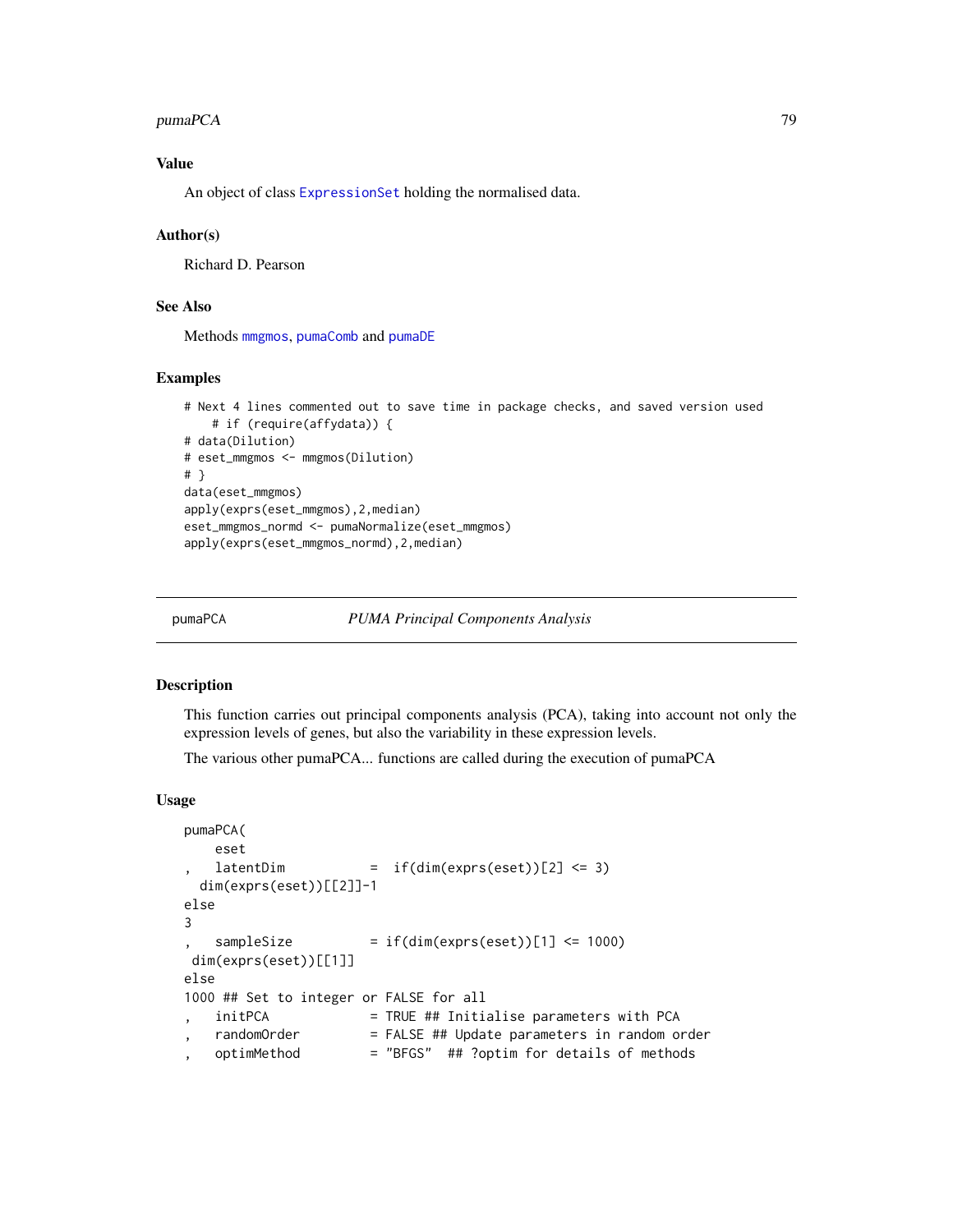|                          | stoppingCriterion      | = "deltaW"## can also be "deltaL"                  |
|--------------------------|------------------------|----------------------------------------------------|
| $\cdot$                  | tol                    | $= 1e-3$ ## Stop when delta update < this          |
| $\overline{\phantom{a}}$ | stepChecks             | = FALSE ## Check likelihood after each update?     |
| $\overline{\phantom{a}}$ | iterationNumbers       | $=$ TRUE ## Show iteration numbers?                |
| $\cdot$                  | showUpdates            | = FALSE ## Show values after each update?          |
| $\overline{\phantom{a}}$ | showTimings            | = FALSE ## Show timings after each update?         |
| $\overline{\phantom{a}}$ | showPlot               | = FALSE ## Show projection plot after each update? |
| $\cdot$                  | maxIters               | = 500 ## Number of EM iterations.                  |
| $\cdot$                  | transposeData          | = FALSE ## Transpose eset matrices?                |
|                          | returnExpectations     | $=$ FALSE                                          |
|                          | returnData             | $=$ FALSE                                          |
|                          | returnFeedback         | $=$ FALSE                                          |
|                          | $pumahormalize = TRUE$ |                                                    |
|                          |                        |                                                    |

## Arguments

| eset               | An object of class ExpressionSet.                                                                                                                 |
|--------------------|---------------------------------------------------------------------------------------------------------------------------------------------------|
| latentDim          | An integer specifying the number of latent dimensions (kind of like the number<br>of principal components).                                       |
| sampleSize         | An integer specifying the number of probesets to sample (default is 1000), or<br>FALSE, meaning use all the data.                                 |
| initPCA            | A boolean indicating whether to initialise using standard PCA (the default, and<br>generally quicker and recommended).                            |
| randomOrder        | A boolean indicating whether the parameters should be updated in a random<br>order (this is generally not recommended, and the default is FALSE). |
| optimMethod        | See ?optim for details of methods.                                                                                                                |
| stoppingCriterion  |                                                                                                                                                   |
|                    | If set to "deltaW" will stop when W changes by less than tol. If "deltaL" will<br>stop when L (lambda) changes by less than tol.                  |
| tol                | Tolerance value for stopping Criterion.                                                                                                           |
| stepChecks         | Boolean. Check likelihood after each update?                                                                                                      |
| iterationNumbers   |                                                                                                                                                   |
|                    | Boolean. Show iteration numbers?                                                                                                                  |
| showUpdates        | Boolean. Show values after each update?                                                                                                           |
| showTimings        | Boolean. Show timings after each update?                                                                                                          |
| showPlot           | Boolean. Show projection plot after each update?                                                                                                  |
| maxIters           | Integer. Maximum number of EM iterations.                                                                                                         |
| transposeData      | Boolean. Transpose eset matrices?                                                                                                                 |
| returnExpectations |                                                                                                                                                   |
|                    | Boolean. Return expectation values?                                                                                                               |
| returnData         | Boolean. Return expectation data?                                                                                                                 |
|                    | returnFeedback Boolean. Return feedback on progress of optimisation?                                                                              |
| pumaNormalize      | Boolean. Normalise data prior to running algorithm (recommended)?                                                                                 |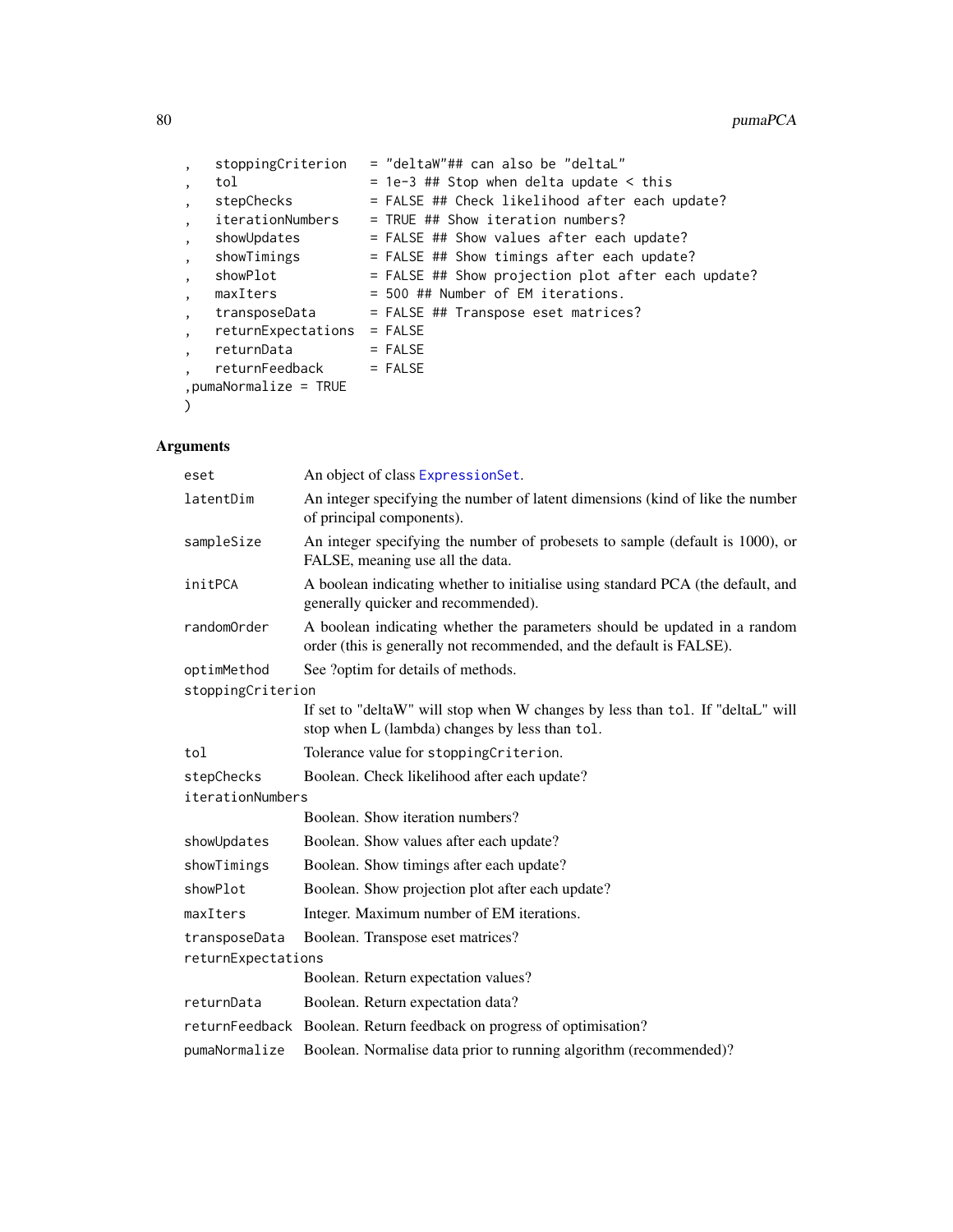## <span id="page-80-0"></span>Value

An object of class [pumaPCARes](#page-82-0)

## Author(s)

Richard D. Pearson

## See Also

Related methods [pumaDE](#page-73-0), [createDesignMatrix](#page-20-0) and [createContrastMatrix](#page-16-0)

## Examples

```
# Next 4 lines commented out to save time in package checks, and saved version used
   # if (require(affydata)) {
# data(Dilution)
# eset_mmgmos <- mmgmos(Dilution)
# }
data(eset_mmgmos)
pumapca_mmgmos <- pumaPCA(eset_mmgmos)
plot(pumapca_mmgmos)
```

```
pumaPCAExpectations-class
```
*Class pumaPCAExpectations*

## Description

This is a class representation for storing a set of expectations from a pumaPCA model. It is an internal representation and shouldn't normally be instantiated.

## Objects from the Class

Objects can be created by calls of the form new("pumaPCAExpectations", ...).

#### Slots

x: Object of class "matrix" representing x

xxT: Object of class "array" representing xxT

logDetCov: Object of class "numeric" representing logDetCov

#### Methods

This class has no methods defined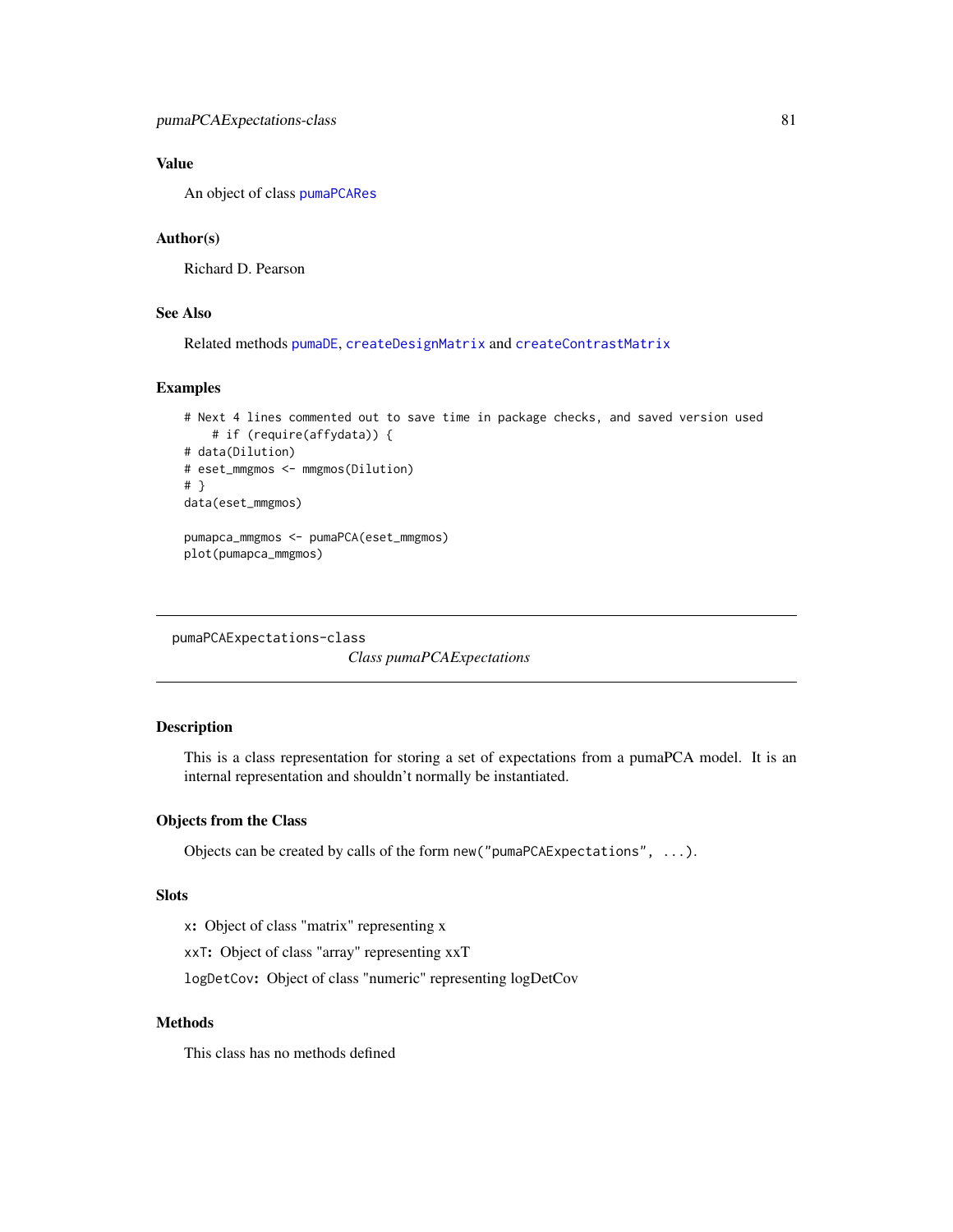## <span id="page-81-0"></span>Author(s)

Richard D. Pearson

## See Also

Related method [pumaPCA](#page-78-0) and related class [pumaPCARes](#page-82-0).

pumaPCAModel-class *Class pumaPCAModel*

## Description

This is a class representation for storing a pumaPCA model. It is an internal representation and shouldn't normally be instantiated.

## Objects from the Class

Objects can be created by calls of the form new("pumaPCAModel", ...).

## **Slots**

sigma: Object of class "numeric" representing sigma

m: Object of class "matrix" representing m

Cinv: Object of class "matrix" representing Cinv

W: Object of class "matrix" representing W

mu: Object of class "matrix" representing mu

## Methods

This class has no methods defined

## Author(s)

Richard D. Pearson

## See Also

Related method [pumaPCA](#page-78-0) and related class [pumaPCARes](#page-82-0).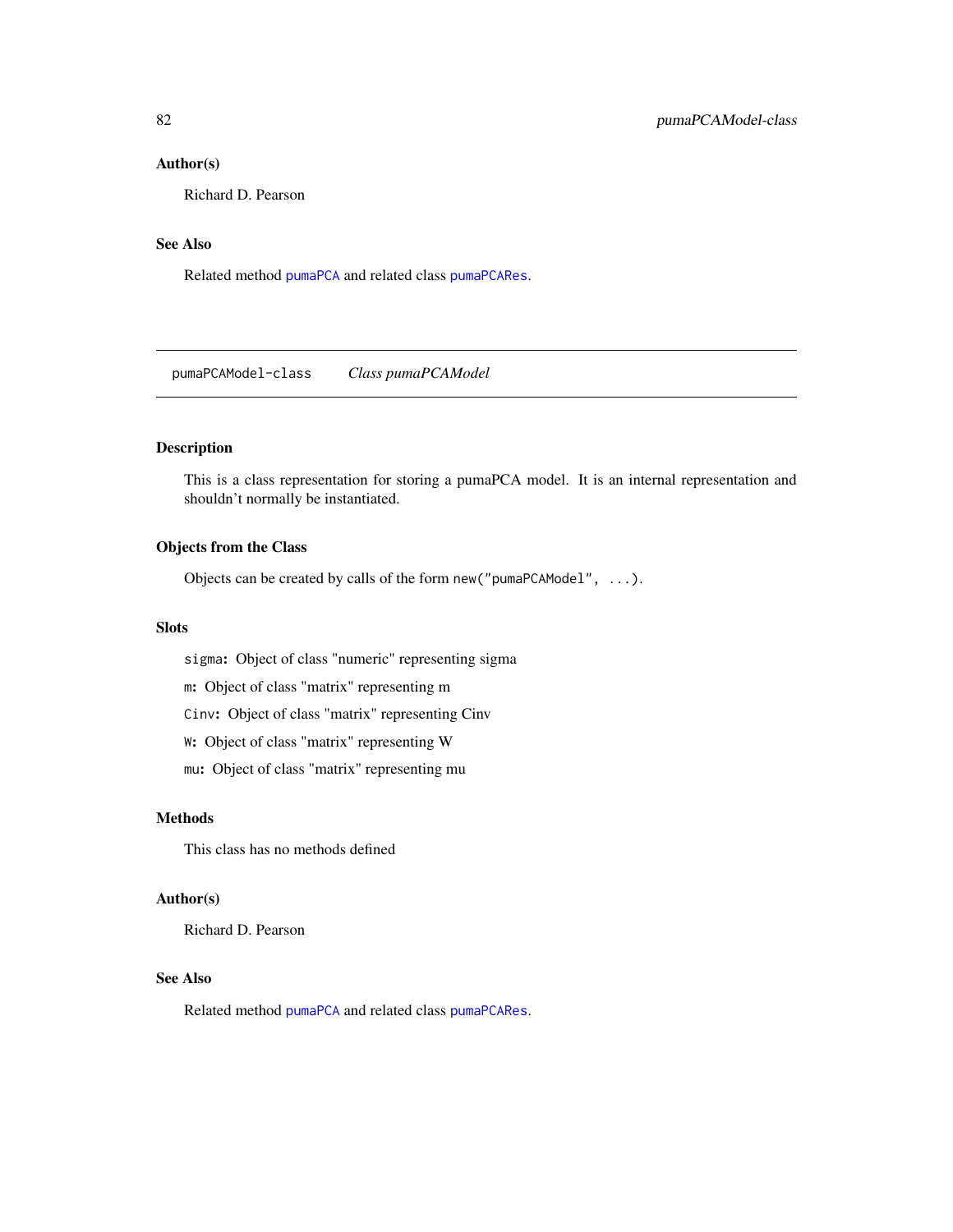#### <span id="page-82-1"></span><span id="page-82-0"></span>**Description**

This is a class representation for storing the outputs of the pumaPCA function. Objects of this class should usually only be created through the [pumaPCA](#page-78-0) function.

#### Objects from the Class

Objects can be created by calls of the form new("pumaPCARes", ...).

## **Slots**

model: Object of class "pumaPCAModel" representing the model parameters

expectations: Object of class "pumaPCAExpectations" representing the model expectations

varY: Object of class "matrix" representing the variance in the expression levels

Y: Object of class "matrix" representing the expression levels

phenoData: Object of class "AnnotatedDataFrame" representing the phenotype information

timeToCompute: Object of class "numeric" representing the time it took [pumaPCA](#page-78-0) to run

- numberOfIterations: Object of class "numeric" representing the number of iterations it took [pumaPCA](#page-78-0) to converge
- likelihoodHistory: Object of class "list" representing the history of likelihood values while [pumaPCA](#page-78-0) was running
- timingHistory: Object of class "list" representing the history of how long each iteration took while [pumaPCA](#page-78-0) was running
- modelHistory: Object of class "list" representing the history of how the model was changing while [pumaPCA](#page-78-0) was running
- exitReason: Object of class "character" representing the reason [pumaPCA](#page-78-0) halted. Can take the values "Update of Likelihood less than tolerance x", "Update of W less than tolerance x", "Iterations exceeded", "User interrupt", "unknown exit reason"

#### Methods

- plot signature(x="pumaPCARes-class"): plots two principal components on a scatter plot.
- write.reslts signature( $x =$  "pumaPCARes-class"): writes the principal components for each array to a file. It takes the same arguments as [write.table](#page-0-0). The argument "file" does not need to set any extension. The file name and extension "csv" will be added automatically. The default file name is "tmp".

## Author(s)

Richard D. Pearson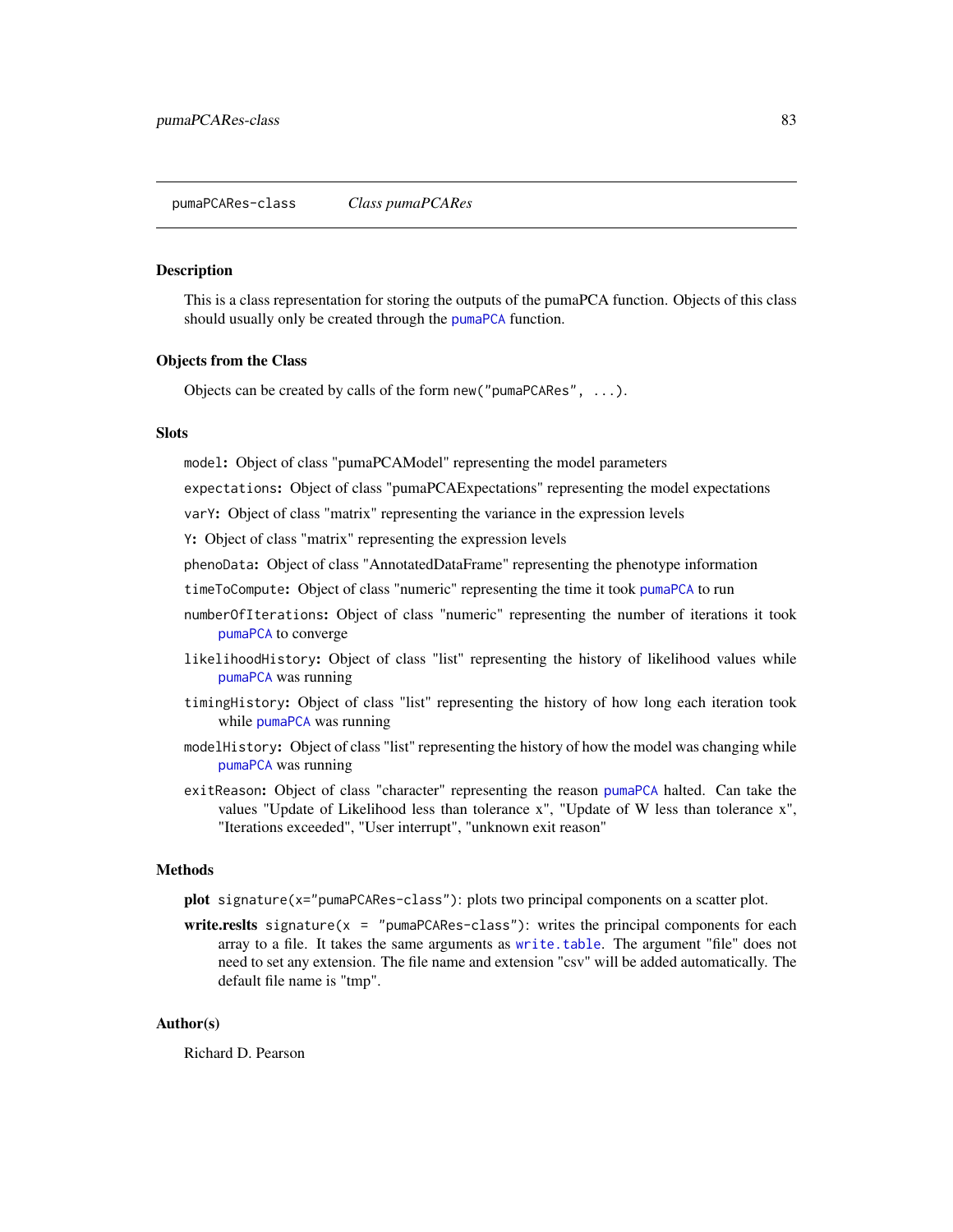## <span id="page-83-0"></span>See Also

Related method [pumaPCA](#page-78-0) and related class [pumaPCARes](#page-82-0).

```
removeUninformativeFactors
```
*Remove uninformative factors from the phenotype data of an ExpressionSet*

## Description

This is really an internal function used to remove uninformative factors from the phenotype data. Uninformative factors here are defined as those which have the same value for all arrays in the [ExpressionSet](#page-0-0).

## Usage

```
removeUninformativeFactors(eset)
```
## Arguments

eset An object of class [ExpressionSet](#page-0-0).

## Value

An [ExpressionSet](#page-0-0) object with the same data as the input, except for a new phenoData slot.

#### Author(s)

Richard D. Pearson

## See Also

Related methods [createDesignMatrix](#page-20-0) and [createContrastMatrix](#page-16-0)

#### Examples

```
eset_test <- new("ExpressionSet", exprs=matrix(rnorm(400,8,2),100,4))
pData(eset_test) <- data.frame("informativeFactor"=c("A", "A", "B", "B"), "uninformativeFactor"=c("X","X","X","X","X
eset_test2 <- removeUninformativeFactors(eset_test)
pData(eset_test)
pData(eset_test2)
```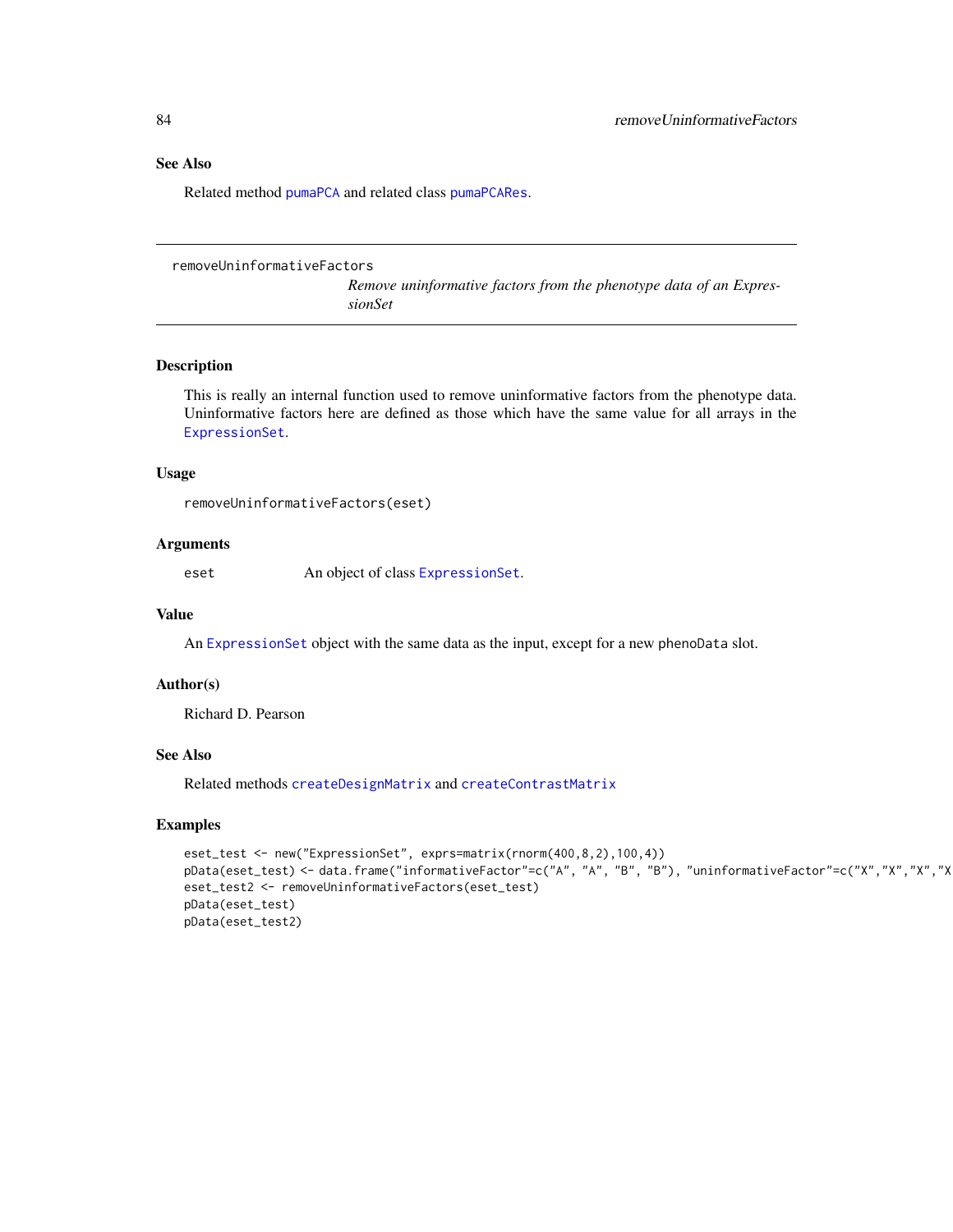# **Index**

∗Topic aplot legend2, [44](#page-43-0) ∗Topic classes DEResult, [26](#page-25-1) exprReslt-class, [31](#page-30-0) pumaPCAExpectations-class, [81](#page-80-0) pumaPCAModel-class, [82](#page-81-0) pumaPCARes-class, [83](#page-82-1) ∗Topic datasets Clust.exampleE, [11](#page-10-0) Clust.exampleStd, [11](#page-10-0) Clustii.exampleE, [14](#page-13-0) Clustii.exampleStd, [14](#page-13-0) eset\_mmgmos, [29](#page-28-0) exampleE, [30](#page-29-0) exampleStd, [30](#page-29-0) hgu95aphis, [38](#page-37-0) ∗Topic hplot plot-methods, [56](#page-55-0) plotErrorBars, [57](#page-56-0) plotHistTwoClasses, [59](#page-58-0) plotROC, [61](#page-60-0) plotWhiskers, [62](#page-61-0) ∗Topic manip bcomb, [5](#page-4-0) calcAUC, [6](#page-5-0) calculateFC, [7](#page-6-1) calculateLimma, [8](#page-7-1) calculateTtest, [9](#page-8-1) clusterApplyLBDots, [12](#page-11-0) clusterNormE, [12](#page-11-0) clusterNormVar, [13](#page-12-0) compareLimmapumaDE, [15](#page-14-0) create\_eset\_r, [25](#page-24-0) createContrastMatrix, [17](#page-16-1) createDesignMatrix, [21](#page-20-1) gmhta, [33](#page-32-0) gmoExon, [35](#page-34-0) hcomb, [37](#page-36-1)

igmoExon, [39](#page-38-0) justmgMOS, [41](#page-40-0) justmmgMOS, [42](#page-41-0) matrixDistance, [47](#page-46-0) mgmos, [48](#page-47-0) mmgmos, [49](#page-48-1) normalisation.gs, [51](#page-50-0) numFP, [52](#page-51-0) numOfFactorsToUse, [53](#page-52-0) numTP, [54](#page-53-0) orig\_pplr, [55](#page-54-0) PMmmgmos, [63](#page-62-0) pplr, [65](#page-64-1) pplrUnsorted, [66](#page-65-0) pumaClust, [67](#page-66-0) pumaClustii, [68](#page-67-0) pumaComb, [70](#page-69-1) pumaCombImproved, [72](#page-71-1) pumaDE, [74](#page-73-1) pumaDEUnsorted, [76](#page-75-0) pumaFull, [77](#page-76-0) pumaNormalize, [78](#page-77-1) removeUninformativeFactors, [84](#page-83-0) ∗Topic math erfc, [28](#page-27-0) ∗Topic methods plot-methods, [56](#page-55-0) ∗Topic misc license.puma, [46](#page-45-0) ∗Topic models bcomb, [5](#page-4-0) hcomb, [37](#page-36-1) orig\_pplr, [55](#page-54-0) pplr, [65](#page-64-1) pumaClust, [67](#page-66-0) pumaClustii, [68](#page-67-0) pumaComb, [70](#page-69-1) pumaCombImproved, [72](#page-71-1) ∗Topic multivariate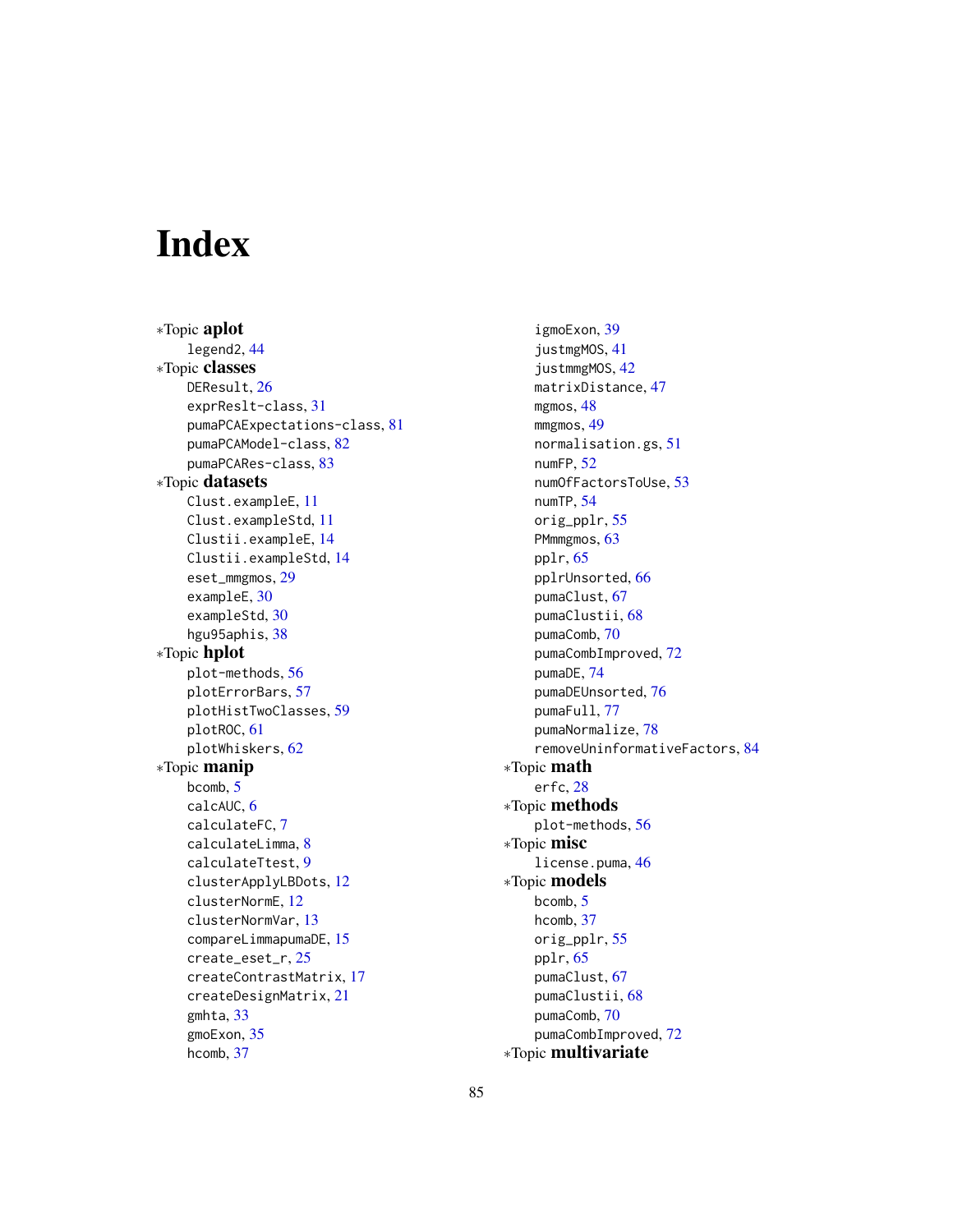## 86 INDEX

pumaPCA, [79](#page-78-1) ∗Topic package puma-package, [3](#page-2-0) AffyBatch, *33* AnnotatedDataFrame, *18*, *21*, *41*, *43* as.graphicsAnnot, *44, 45* bcomb, [5,](#page-4-0) *25, 26*, *52*, *56*, *66*, *71* calcAUC, [6,](#page-5-0) *53, 54*, *62* calculateFC, [7,](#page-6-1) *9, 10*, *26*, *28*, *75* calculateLimma, [8,](#page-7-1) *8*, *10*, *16, 17*, *26–28*, *75* calculateTtest, *8*, [9,](#page-8-1) *9*, *26–28*, *75* class:DEResult *(*DEResult*)*, [26](#page-25-1) class:exprReslt *(*exprReslt-class*)*, [31](#page-30-0) class:pumaPCARes *(*pumaPCARes-class*)*, [83](#page-82-1) Clust.exampleE, [11,](#page-10-0) *12* Clust.exampleStd, [11,](#page-10-0) *11* clusterApplyLB, *12* clusterApplyLBDots, [12](#page-11-0) clusterNormE, [12](#page-11-0) clusterNormVar, [13](#page-12-0) Clustii.exampleE, [14,](#page-13-0) *15* Clustii.exampleStd, [14,](#page-13-0) *14* compareLimmapumaDE, [15](#page-14-0) create\_eset\_r, [25](#page-24-0) createContrastMatrix, *8–10*, [17,](#page-16-1) *22*, *53*, *75*, *78*, *81*, *84* createDesignMatrix, *8–10*, *19*, [21,](#page-20-1) *53*, *75*, *78*, *81*, *84* DEMethod *(*DEResult*)*, [26](#page-25-1) DEMethod,DEResult-method *(*DEResult*)*, [26](#page-25-1) DEMethod<- *(*DEResult*)*, [26](#page-25-1) DEMethod<-,DEResult,character-method *(*DEResult*)*, [26](#page-25-1) DEResult, *6*, *8–10*, [26,](#page-25-1) *52*, *54* DEResult-class *(*DEResult*)*, [26](#page-25-1) Dilution, *29*

erfc, [28](#page-27-0) eset\_mmgmos, [29](#page-28-0) exampleE, [30,](#page-29-0) *31* exampleStd, [30,](#page-29-0) *30* expression, *44* ExpressionSet, *5*, *7–10*, *16–18*, *21, 22*, *25, 26*, *29*, *31, 32*, *53*, *58*, *63*, *67, 68*, *71*, *73*, *75*, *78–80*, *84*

exprReslt, *33*, *35*, *41, 42*, *48, 49*, *63* exprReslt *(*exprReslt-class*)*, [31](#page-30-0) exprReslt-class, [31](#page-30-0) FC *(*DEResult*)*, [26](#page-25-1) FC,DEResult-method *(*DEResult*)*, [26](#page-25-1) FC<- *(*DEResult*)*, [26](#page-25-1) FC<-,DEResult,matrix-method *(*DEResult*)*, [26](#page-25-1) FeatureSet, *35*, *41–43*, *48–50*, *63, 64*, *77* gmhta, [33](#page-32-0) gmoExon, [35,](#page-34-0) *39* hcomb, *25, 26*, [37,](#page-36-1) *52*, *66*, *73* hgu95aphis, [38](#page-37-0) igmoExon, [39,](#page-38-0) *39* just.mgmos *(*justmgMOS*)*, [41](#page-40-0) just.mmgmos *(*justmmgMOS*)*, [42](#page-41-0) justmgMOS, [41](#page-40-0) justmmgMOS, [42](#page-41-0) legend, *46*, *60* legend2, [44](#page-43-0) license.puma, [46](#page-45-0) makeCluster, *71*, *73* matrixDistance, [47](#page-46-0) mgmos, *16*, *42*, [48,](#page-47-0) *51*, *64* MIAME, *41*, *43* mmgmos, *6*, *14*, *16*, *18*, *22*, *32*, *38*, *43*, [49,](#page-48-1) *49*, *68*, *70, 71*, *73*, *75*, *78, 79* newtonStep *(*pumaPCA*)*, [79](#page-78-1) normalisation.gs, [51](#page-50-0) numberOfContrasts *(*DEResult*)*, [26](#page-25-1) numberOfContrasts,DEResult-method *(*DEResult*)*, [26](#page-25-1) numberOfGenes *(*DEResult*)*, [26](#page-25-1) numberOfGenes,DEResult-method *(*DEResult*)*, [26](#page-25-1) numberOfProbesets *(*DEResult*)*, [26](#page-25-1) numberOfProbesets,DEResult-method *(*DEResult*)*, [26](#page-25-1) numFP, *7*, [52,](#page-51-0) *54* numOfFactorsToUse, [53](#page-52-0) numTP, [54](#page-53-0)

orig\_pplr, [55](#page-54-0)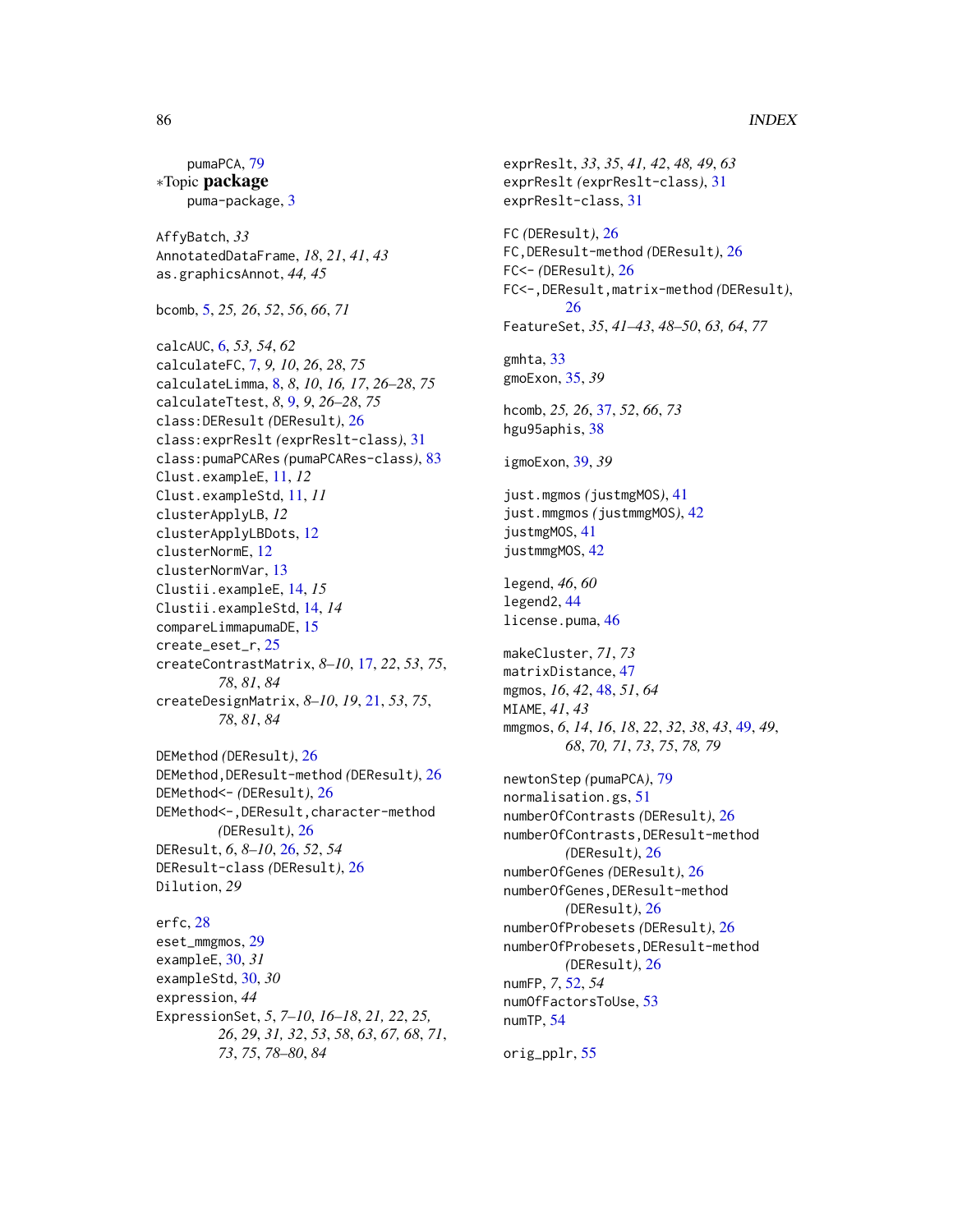## INDEX  $87$

par, *60* performance, *61* pLikeValues *(*DEResult*)*, [26](#page-25-1) pLikeValues,DEResult-method *(*DEResult*)*, [26](#page-25-1) plot, *58* plot,pumaPCARes,missing-method *(*plot-methods*)*, [56](#page-55-0) plot,pumaPCARes-method *(*plot-methods*)*, [56](#page-55-0) plot-methods, [56](#page-55-0) plot.default, *63* plot.performance, *62* plot.pumaPCARes *(*plot-methods*)*, [56](#page-55-0) plotErrorBars, [57](#page-56-0) plotHistTwoClasses, [59](#page-58-0) plotmath, *45* plotROC, *7*, *53, 54*, [61](#page-60-0) plotWhiskers, [62](#page-61-0) PMmmgmos, [63](#page-62-0) points, *44* pplr, *6*, *38*, *55*, [65,](#page-64-1) *66, 67*, *75* pplrUnsorted, [66](#page-65-0) prcfifty *(*exprReslt-class*)*, [31](#page-30-0) prcfifty,exprReslt-method *(*exprReslt-class*)*, [31](#page-30-0) prcfifty<- *(*exprReslt-class*)*, [31](#page-30-0) prcfifty<-,exprReslt-method *(*exprReslt-class*)*, [31](#page-30-0) prcfive *(*exprReslt-class*)*, [31](#page-30-0) prcfive,exprReslt-method *(*exprReslt-class*)*, [31](#page-30-0) prcfive<- *(*exprReslt-class*)*, [31](#page-30-0) prcfive<-,exprReslt-method *(*exprReslt-class*)*, [31](#page-30-0) prcninfive *(*exprReslt-class*)*, [31](#page-30-0) prcninfive,exprReslt-method *(*exprReslt-class*)*, [31](#page-30-0) prcninfive<- *(*exprReslt-class*)*, [31](#page-30-0) prcninfive<-,exprReslt-method *(*exprReslt-class*)*, [31](#page-30-0) prcsevfive *(*exprReslt-class*)*, [31](#page-30-0) prcsevfive,exprReslt-method *(*exprReslt-class*)*, [31](#page-30-0) prcsevfive<- *(*exprReslt-class*)*, [31](#page-30-0) prcsevfive<-,exprReslt-method *(*exprReslt-class*)*, [31](#page-30-0) prctwfive *(*exprReslt-class*)*, [31](#page-30-0)

prctwfive,exprReslt-method *(*exprReslt-class*)*, [31](#page-30-0) prctwfive<- *(*exprReslt-class*)*, [31](#page-30-0) prctwfive<-,exprReslt-method *(*exprReslt-class*)*, [31](#page-30-0) puma *(*puma-package*)*, [3](#page-2-0) puma-package, [3](#page-2-0) pumaClust, *13*, [67](#page-66-0) pumaclust, *70* pumaClustii, *13*, [68,](#page-67-0) *68* pumaComb, *5, 6*, *16*, *18*, *22*, *26*, *58*, [70,](#page-69-1) *75*, *78, 79* pumaCombImproved, *22*, *26*, *38*, *58*, [72,](#page-71-1) *75* pumaDE, *7–10*, *15–17*, *19*, *22*, *26–28*, *60*, *63*, *65, 66*, *71*, *73*, [74,](#page-73-1) *76*, *78, 79*, *81* pumaDEUnsorted, [76](#page-75-0) pumaFull, [77](#page-76-0) pumaNormalize, *51*, *71*, *73*, [78](#page-77-1) pumaPCA, *47*, [79,](#page-78-1) *82–84* pumaPCAEstep *(*pumaPCA*)*, [79](#page-78-1) pumaPCAExpectations *(*pumaPCAExpectations-class*)*, [81](#page-80-0) pumaPCAExpectations-class, [81](#page-80-0) pumaPCALikelihoodBound *(*pumaPCA*)*, [79](#page-78-1) pumaPCALikelihoodCheck *(*pumaPCA*)*, [79](#page-78-1) pumaPCAModel *(*pumaPCAModel-class*)*, [82](#page-81-0) pumaPCAModel-class, [82](#page-81-0) pumaPCANewtonUpdateLogSigma *(*pumaPCA*)*, [79](#page-78-1) pumaPCARemoveRedundancy *(*pumaPCA*)*, [79](#page-78-1) pumaPCARes, *81, 82*, *84* pumaPCARes *(*pumaPCARes-class*)*, [83](#page-82-1) pumaPCARes-class, [83](#page-82-1) pumaPCASigmaGradient *(*pumaPCA*)*, [79](#page-78-1) pumaPCASigmaObjective *(*pumaPCA*)*, [79](#page-78-1) pumaPCAUpdateCinv *(*pumaPCA*)*, [79](#page-78-1) pumaPCAUpdateM *(*pumaPCA*)*, [79](#page-78-1) pumaPCAUpdateMu *(*pumaPCA*)*, [79](#page-78-1) pumaPCAUpdateW *(*pumaPCA*)*, [79](#page-78-1)

## qnorm, *29*

removeUninformativeFactors, [84](#page-83-0) rma, *16*

se.exprs *(*exprReslt-class*)*, [31](#page-30-0) se.exprs,exprReslt-method *(*exprReslt-class*)*, [31](#page-30-0) se.exprs<- *(*exprReslt-class*)*, [31](#page-30-0)